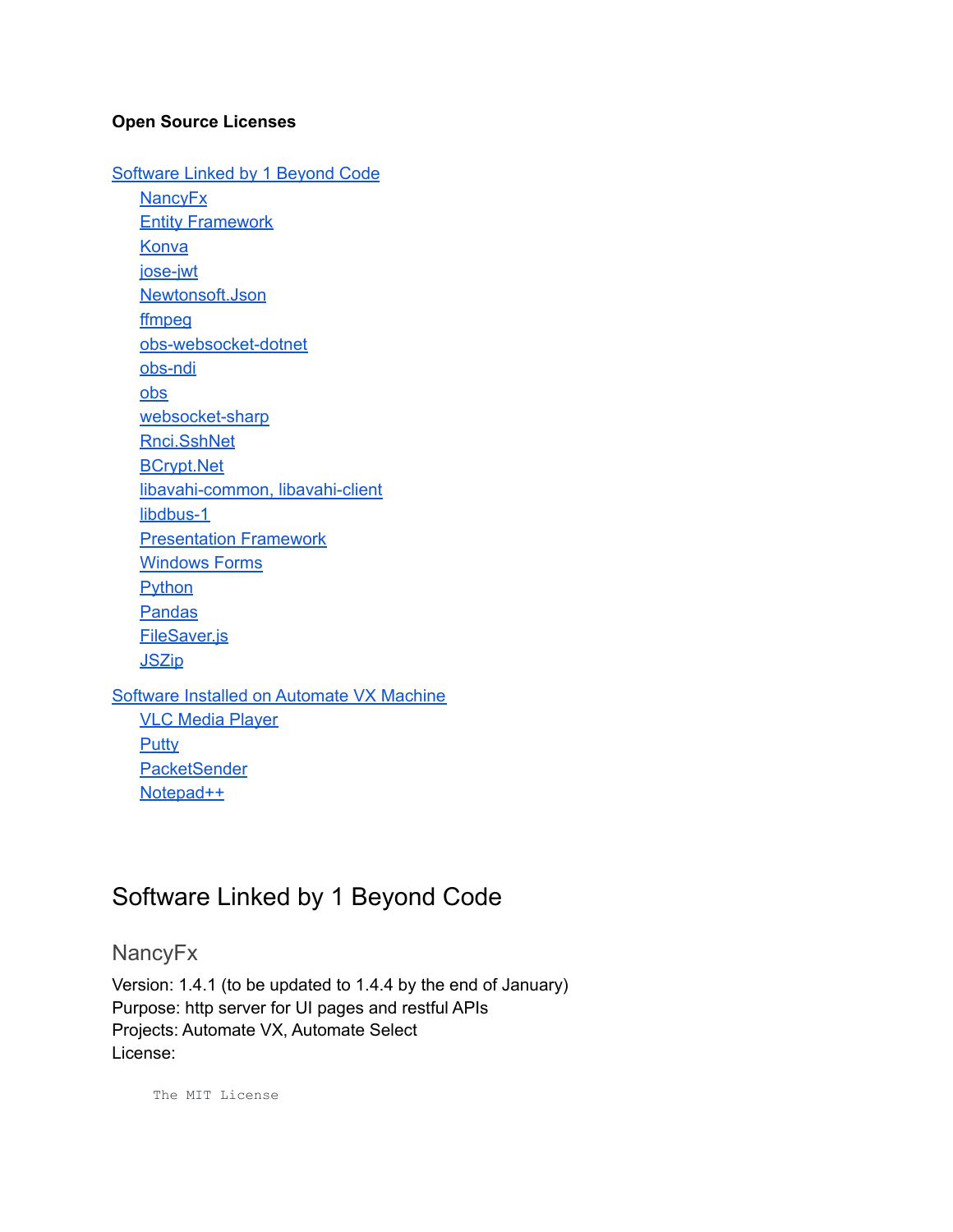Copyright (c) 2010 Andreas Håkansson, Steven Robbins and contributors

Permission is hereby granted, free of charge, to any person obtaining a copy of this software and associated documentation files (the "Software"), to deal in the Software without restriction, including without limitation the rights to use, copy, modify, merge, publish, distribute, sublicense, and/or sell copies of the Software, and to permit persons to whom the Software is furnished to do so, subject to the following conditions:

The above copyright notice and this permission notice shall be included in all copies or substantial portions of the Software.

THE SOFTWARE IS PROVIDED "AS IS", WITHOUT WARRANTY OF ANY KIND, EXPRESS OR IMPLIED, INCLUDING BUT NOT LIMITED TO THE WARRANTIES OF MERCHANTABILITY, FITNESS FOR A PARTICULAR PURPOSE AND NONINFRINGEMENT. IN NO EVENT SHALL THE AUTHORS OR COPYRIGHT HOLDERS BE LIABLE FOR ANY CLAIM, DAMAGES OR OTHER LIABILITY, WHETHER IN AN ACTION OF CONTRACT, TORT OR OTHERWISE, ARISING FROM, OUT OF OR IN CONNECTION WITH THE SOFTWARE OR THE USE OR OTHER DEALINGS IN THE SOFTWARE.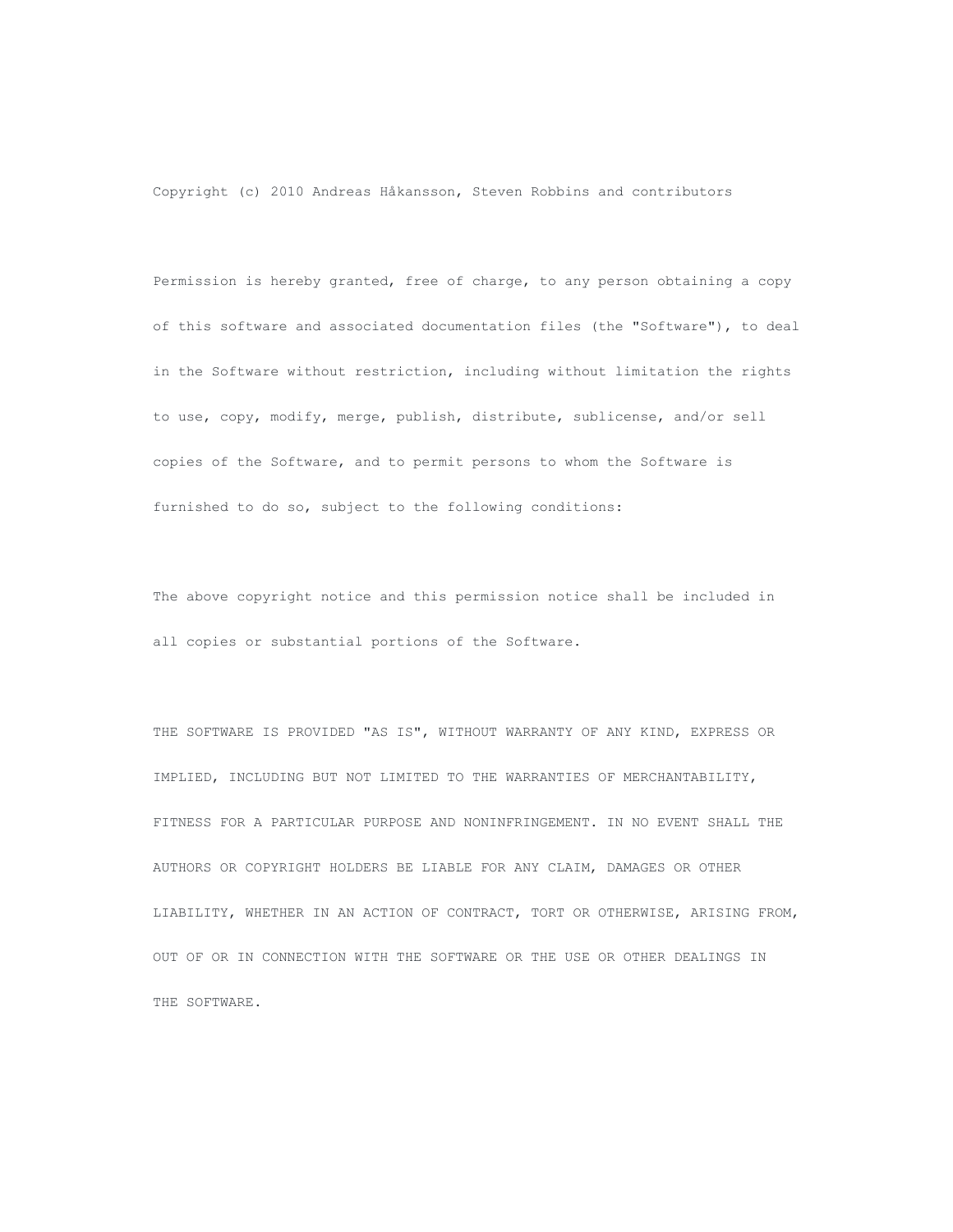## <span id="page-2-0"></span>Entity Framework

Version: 6.0.0 Purpose: dependency to support Nancy & .Net Linq queries Projects: Automate VX, Automate Select License:

The MIT License (MIT)

Copyright (c) .NET Foundation and Contributors

All rights reserved.

Permission is hereby granted, free of charge, to any person obtaining a copy of this software and associated documentation files (the "Software"), to deal in the Software without restriction, including without limitation the rights to use, copy, modify, merge, publish, distribute, sublicense, and/or sell copies of the Software, and to permit persons to whom the Software is furnished to do so, subject to the following conditions:

The above copyright notice and this permission notice shall be included in all copies or substantial portions of the Software.

THE SOFTWARE IS PROVIDED "AS IS", WITHOUT WARRANTY OF ANY KIND, EXPRESS OR IMPLIED, INCLUDING BUT NOT LIMITED TO THE WARRANTIES OF MERCHANTABILITY, FITNESS FOR A PARTICULAR PURPOSE AND NONINFRINGEMENT. IN NO EVENT SHALL THE AUTHORS OR COPYRIGHT HOLDERS BE LIABLE FOR ANY CLAIM, DAMAGES OR OTHER LIABILITY, WHETHER IN AN ACTION OF CONTRACT, TORT OR OTHERWISE, ARISING FROM, OUT OF OR IN CONNECTION WITH THE SOFTWARE OR THE USE OR OTHER DEALINGS IN THE SOFTWARE.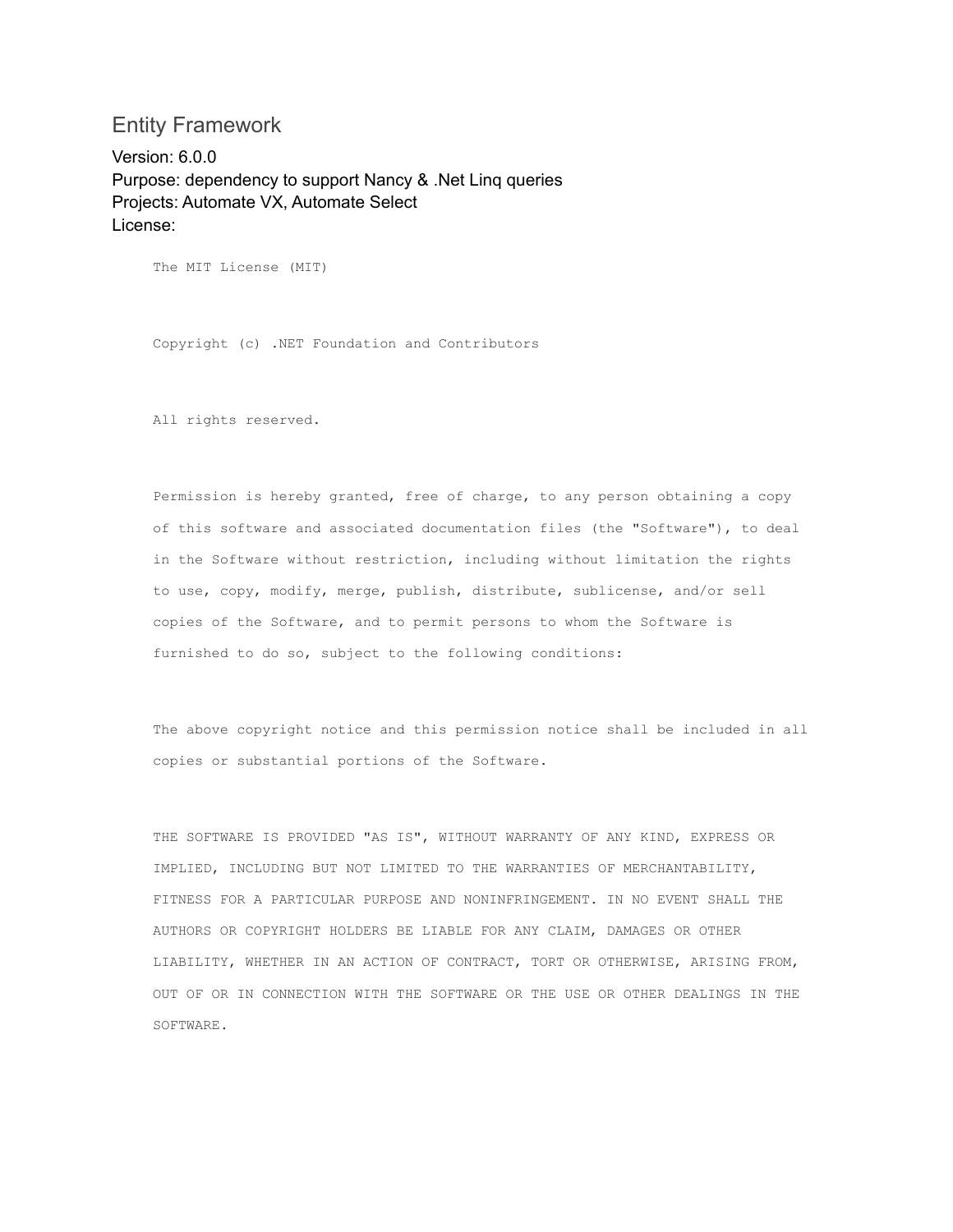<span id="page-3-0"></span>Konva

Version: 7.2.5 Purpose: 2D graphics used in 1 Beyond Room Designer Projects: 1 Beyond Room Designer, Automate VX License:

MIT License Original work Copyright (C) 2011 - 2013 by Eric Rowell (KineticJS) Modified work Copyright (C) 2014 - present by Anton Lavrenov (Konva)

Permission is hereby granted, free of charge, to any person obtaining a copy of this software and associated documentation files (the "Software"), to deal in the Software without restriction, including without limitation the rights to use, copy, modify, merge, publish, distribute, sublicense, and/or sell copies of the Software, and to permit persons to whom the Software is furnished to do so, subject to the following conditions:

The above copyright notice and this permission notice shall be included in all copies or substantial portions of the Software.

THE SOFTWARE IS PROVIDED "AS IS", WITHOUT WARRANTY OF ANY KIND, EXPRESS OR IMPLIED, INCLUDING BUT NOT LIMITED TO THE WARRANTIES OF MERCHANTABILITY, FITNESS FOR A PARTICULAR PURPOSE AND NONINFRINGEMENT. IN NO EVENT SHALL THE AUTHORS OR COPYRIGHT HOLDERS BE LIABLE FOR ANY CLAIM, DAMAGES OR OTHER LIABILITY, WHETHER IN AN ACTION OF CONTRACT, TORT OR OTHERWISE, ARISING FROM, OUT OF OR IN CONNECTION WITH THE SOFTWARE OR THE USE OR OTHER DEALINGS IN THE SOFTWARE.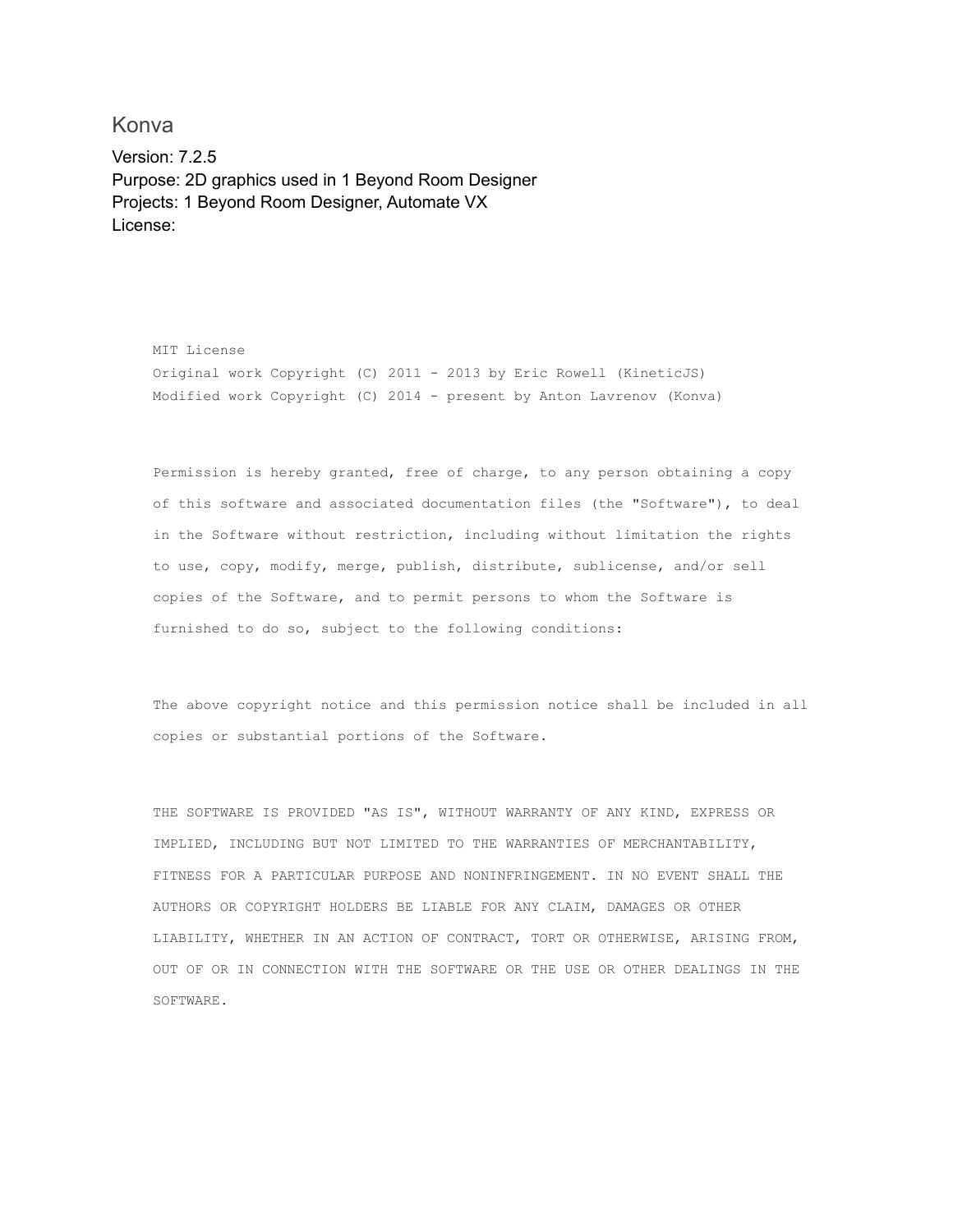<span id="page-4-0"></span>jose-jwt Version: 2.1.0 Purpose: Authentication Projects: Automate VX, Automate Select License:

> The MIT License (MIT) Copyright (c) 2014-2021 dvsekhvalnov

Permission is hereby granted, free of charge, to any person obtaining a copy of this software and associated documentation files (the "Software"), to deal in the Software without restriction, including without limitation the rights to use, copy, modify, merge, publish, distribute, sublicense, and/or sell copies of the Software, and to permit persons to whom the Software is furnished to do so, subject to the following conditions:

The above copyright notice and this permission notice shall be included in all copies or substantial portions of the Software.

THE SOFTWARE IS PROVIDED "AS IS", WITHOUT WARRANTY OF ANY KIND, EXPRESS OR IMPLIED, INCLUDING BUT NOT LIMITED TO THE WARRANTIES OF MERCHANTABILITY, FITNESS FOR A PARTICULAR PURPOSE AND NONINFRINGEMENT. IN NO EVENT SHALL THE AUTHORS OR COPYRIGHT HOLDERS BE LIABLE FOR ANY CLAIM, DAMAGES OR OTHER LIABILITY, WHETHER IN AN ACTION OF CONTRACT, TORT OR OTHERWISE, ARISING FROM, OUT OF OR IN CONNECTION WITH THE SOFTWARE OR THE USE OR OTHER DEALINGS IN THE SOFTWARE.

<span id="page-4-1"></span>Newtonsoft.Json Version: 12.0.3 Purpose: Used to serialize/deserialize API bodies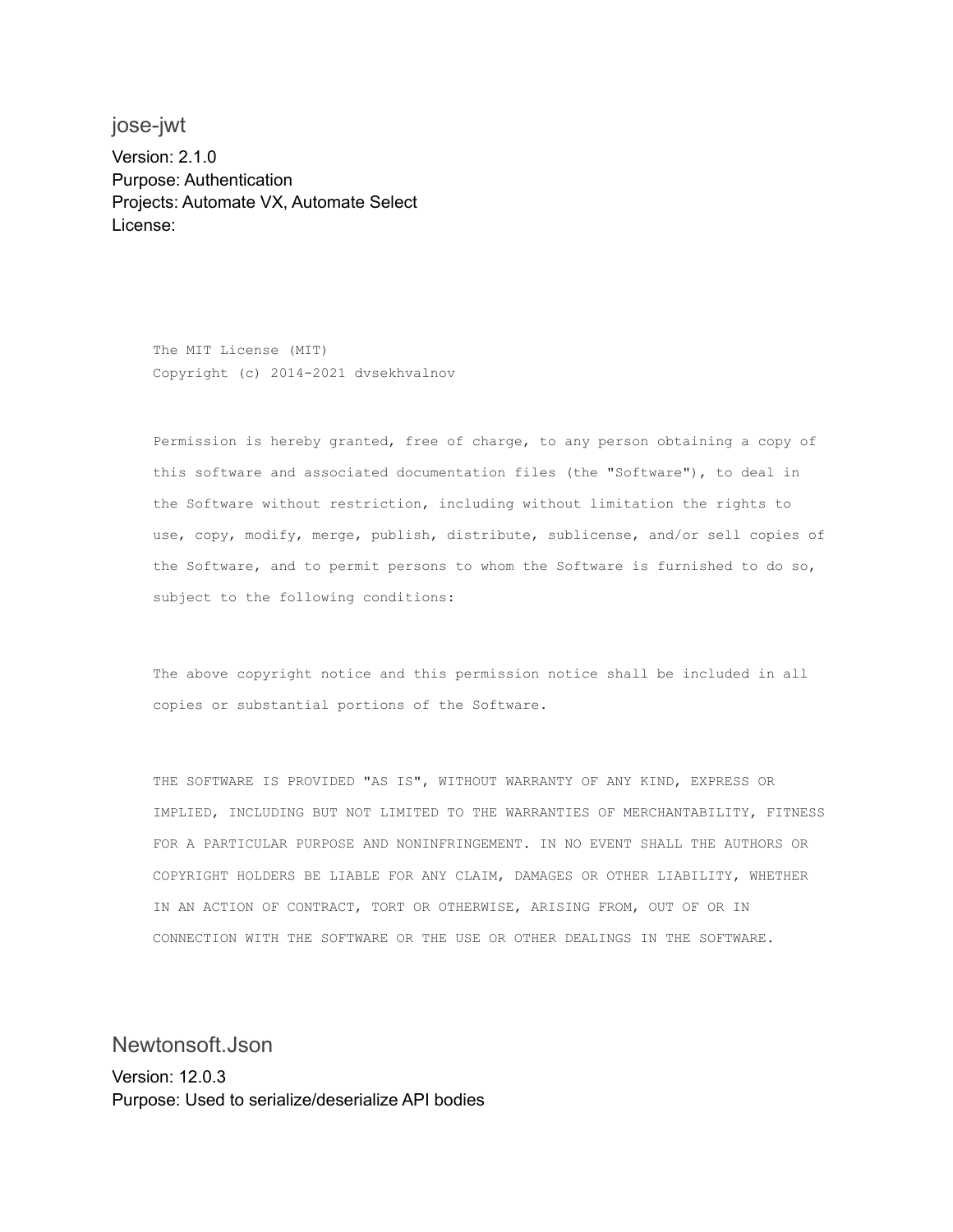### Projects: Automate VX, Automate Select License:

The MIT License (MIT)

Copyright (c) 2007 James Newton-King

Permission is hereby granted, free of charge, to any person obtaining a copy of this software and associated documentation files (the "Software"), to deal in the Software without restriction, including without limitation the rights to use, copy, modify, merge, publish, distribute, sublicense, and/or sell copies of the Software, and to permit persons to whom the Software is furnished to do so, subject to the following conditions:

The above copyright notice and this permission notice shall be included in all copies or substantial portions of the Software.

THE SOFTWARE IS PROVIDED "AS IS", WITHOUT WARRANTY OF ANY KIND, EXPRESS OR IMPLIED, INCLUDING BUT NOT LIMITED TO THE WARRANTIES OF MERCHANTABILITY, FITNESS FOR A PARTICULAR PURPOSE AND NONINFRINGEMENT. IN NO EVENT SHALL THE AUTHORS OR COPYRIGHT HOLDERS BE LIABLE FOR ANY CLAIM, DAMAGES OR OTHER LIABILITY, WHETHER IN AN ACTION OF CONTRACT, TORT OR OTHERWISE, ARISING FROM, OUT OF OR IN CONNECTION WITH THE SOFTWARE OR THE USE OR OTHER DEALINGS IN THE SOFTWARE.

### <span id="page-5-0"></span>ffmpeg

Version: Purpose: Used to concatenate video pieces to allow pause/resume recording Projects: Automate VX, Automate Select License:

# License

Most files in FFmpeg are under the GNU Lesser General Public License version 2.1 or later (LGPL v2.1+). Read the file `COPYING.LGPLv2.1` for details. Some other files have MIT/X11/BSD-style licenses. In combination the LGPL v2.1+ applies to FFmpeg.

Some optional parts of FFmpeg are licensed under the GNU General Public License version 2 or later (GPL v2+). See the file `COPYING.GPLv2` for details. None of these parts are used by default, you have to explicitly pass `--enable-gpl` to configure to activate them. In this case, FFmpeg's license changes to GPL v2+.

Specifically, the GPL parts of FFmpeg are:

- libpostproc
- optional x86 optimization in the files
	- `libavcodec/x86/flac dsp gpl.asm`
	- `libavcodec/x86/idct mmx.c`
	- `libavfilter/x86/vf removegrain.asm`
- the following building and testing tools
	- `compat/solaris/make sunver.pl`
	- `doc/t2h.pm`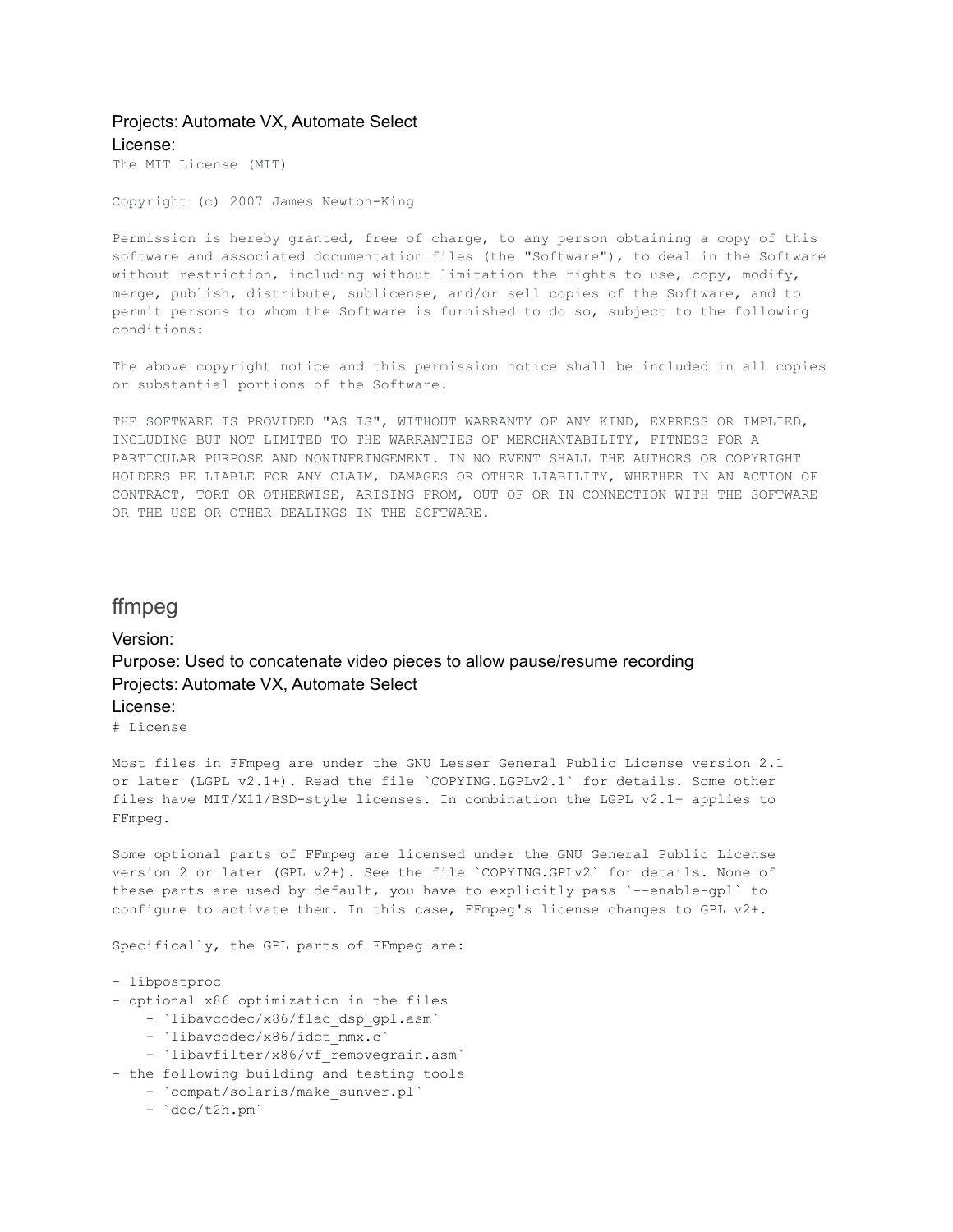```
- `doc/texi2pod.pl`
    - `libswresample/tests/swresample.c`
    - `tests/checkasm/*`
    - `tests/tiny_ssim.c`
- the following filters in libavfilter:
    - `signature_lookup.c`
    - `vf blackframe.c`
    - `vf boxblur.c`
    - `vf_colormatrix.c`
    - `vf cover rect.c`
    - `vf cropdetect.c`
    - `vf delogo.c`
    - `vf_eq.c`
    - `vf_find_rect.c`
    - `vf fspp.c`
    - `vf histeq.c`
    - `vf hqdn3d.c`
    - `vf kerndeint.c`
    - `vf lensfun.c` (GPL version 3 or later)
    - `vf mcdeint.c`
    - `vf mpdecimate.c`
    - `vf nnedi.c`
    - `vf owdenoise.c`
    - `vf_perspective.c`
    - `vf_phase.c`
    - `vf_pp.c`
    - 'vf pp7.c'
    - `vf pullup.c`
    - `vf repeatfields.c`
    - vf sab.c'
    - `vf_signature.c`
    - `vf smartblur.c`
    - `vf_spp.c`
    - `vf stereo3d.c`
    - `vf super2xsai.c`
    - `vf tinterlace.c`
```

```
- `vf uspp.c`
```

```
- `vf vaguedenoiser.c`
```

```
- `vsrc_mptestsrc.c`
```
Should you, for whatever reason, prefer to use version 3 of the (L)GPL, then the configure parameter `--enable-version3` will activate this licensing option for you. Read the file `COPYING.LGPLv3` or, if you have enabled GPL parts, `COPYING.GPLv3` to learn the exact legal terms that apply in this case.

There are a handful of files under other licensing terms, namely:

\* The files `libavcodec/jfdctfst.c`, `libavcodec/jfdctint\_template.c` and `libavcodec/jrevdct.c` are taken from libjpeg, see the top of the files for licensing details. Specifically note that you must credit the IJG in the documentation accompanying your program if you only distribute executables. You must also indicate any changes including additions and deletions to those three files in the documentation.

\* `tests/reference.pnm` is under the expat license.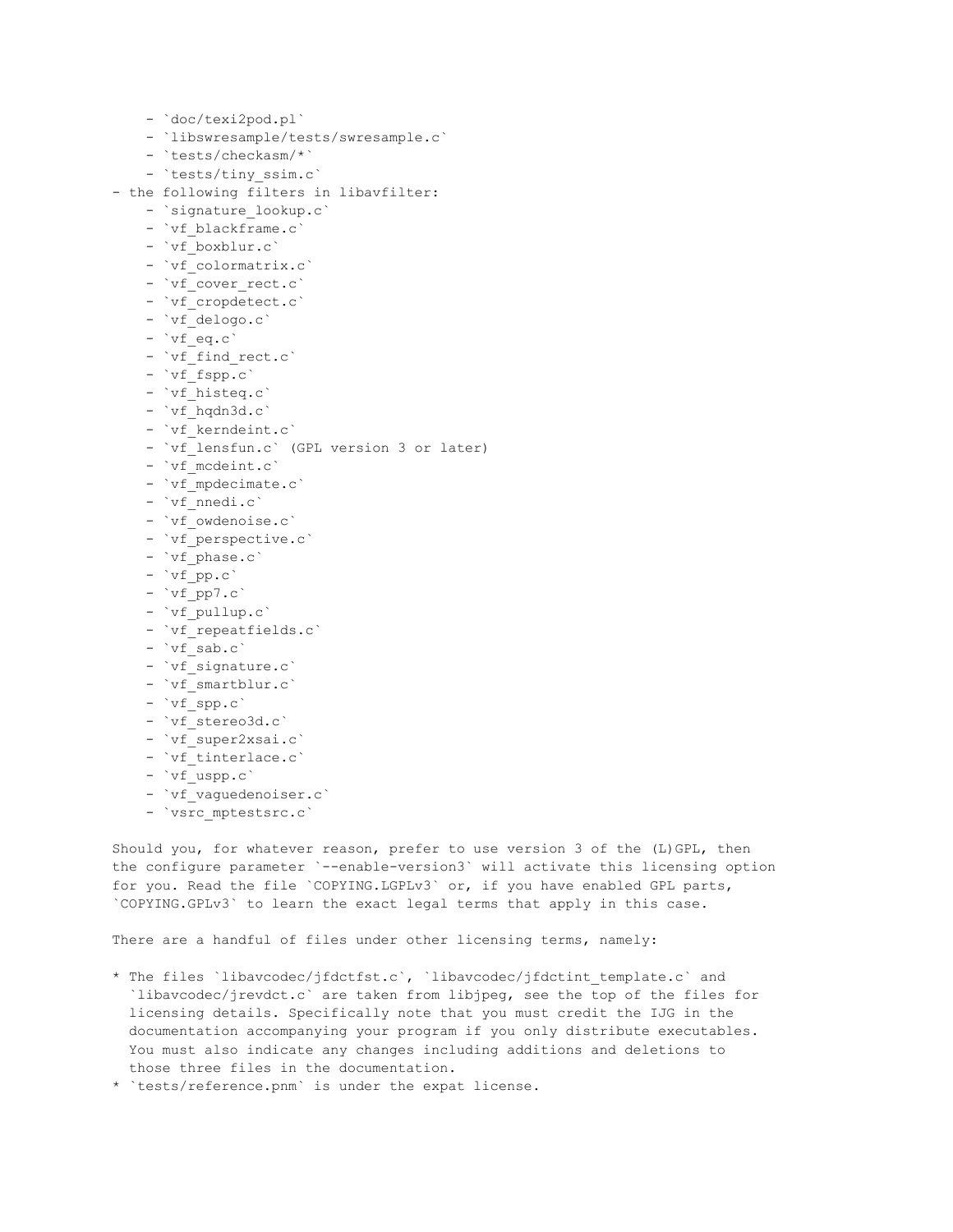## External libraries

FFmpeg can be combined with a number of external libraries, which sometimes affect the licensing of binaries resulting from the combination.

### Compatible libraries

The following libraries are under GPL version 2:

- avisynth
- frei0r
- libcdio
- libdavs2
- librubberband
- libvidstab
- libx264
- libx265
- libxavs
- libxavs2
- 
- libxvid

When combining them with FFmpeg, FFmpeg needs to be licensed as GPL as well by passing `--enable-gpl` to configure.

The following libraries are under LGPL version 3:

- $\alpha$ mp
- libaribb24
- liblensfun

When combining them with FFmpeg, use the configure option `--enable-version3` to upgrade FFmpeg to the LGPL v3.

The VMAF, mbedTLS, RK MPI, OpenCORE and VisualOn libraries are under the Apache License 2.0. That license is incompatible with the LGPL v2.1 and the GPL v2, but not with version 3 of those licenses. So to combine these libraries with FFmpeg, the license version needs to be upgraded by passing `--enable-version3` to configure.

The smbclient library is under the GPL v3, to combine it with FFmpeg, the options `--enable-gpl` and `--enable-version3` have to be passed to configure to upgrade FFmpeg to the GPL v3.

### Incompatible libraries

There are certain libraries you can combine with FFmpeg whose licenses are not compatible with the GPL and/or the LGPL. If you wish to enable these libraries, even in circumstances that their license may be incompatible, pass `--enable-nonfree` to configure. This will cause the resulting binary to be unredistributable.

The Fraunhofer FDK AAC and OpenSSL libraries are under licenses which are incompatible with the GPLv2 and v3. To the best of our knowledge, they are compatible with the LGPL.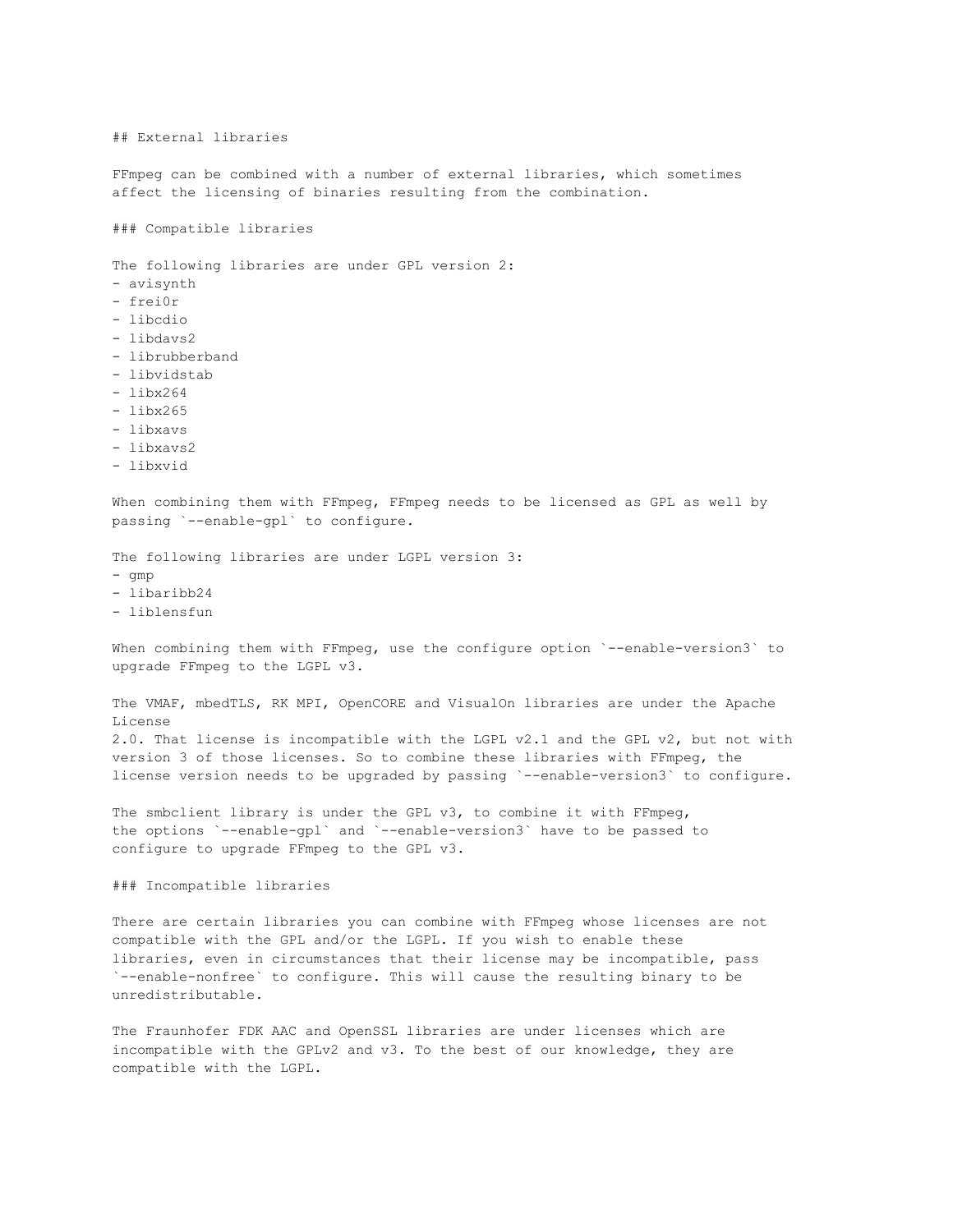### <span id="page-8-0"></span>obs-websocket-dotnet

Version: 4.9.1 Purpose: Client to communicate with a remote OBS server Projects: Automate VX License:

MIT License Copyright (c) 2021 BarRaider

Permission is hereby granted, free of charge, to any person obtaining a copy of this software and associated documentation files (the "Software"), to deal in the Software without restriction, including without limitation the rights to use, copy, modify, merge, publish, distribute, sublicense, and/or sell copies of the Software, and to permit persons to whom the Software is furnished to do so, subject to the following conditions:

The above copyright notice and this permission notice shall be included in all copies or substantial portions of the Software.

THE SOFTWARE IS PROVIDED "AS IS", WITHOUT WARRANTY OF ANY KIND, EXPRESS OR IMPLIED, INCLUDING BUT NOT LIMITED TO THE WARRANTIES OF MERCHANTABILITY, FITNESS FOR A PARTICULAR PURPOSE AND NONINFRINGEMENT. IN NO EVENT SHALL THE AUTHORS OR COPYRIGHT HOLDERS BE LIABLE FOR ANY CLAIM, DAMAGES OR OTHER LIABILITY, WHETHER IN AN ACTION OF CONTRACT, TORT OR OTHERWISE, ARISING FROM, OUT OF OR IN CONNECTION WITH THE SOFTWARE OR THE USE OR OTHER DEALINGS IN THE SOFTWARE.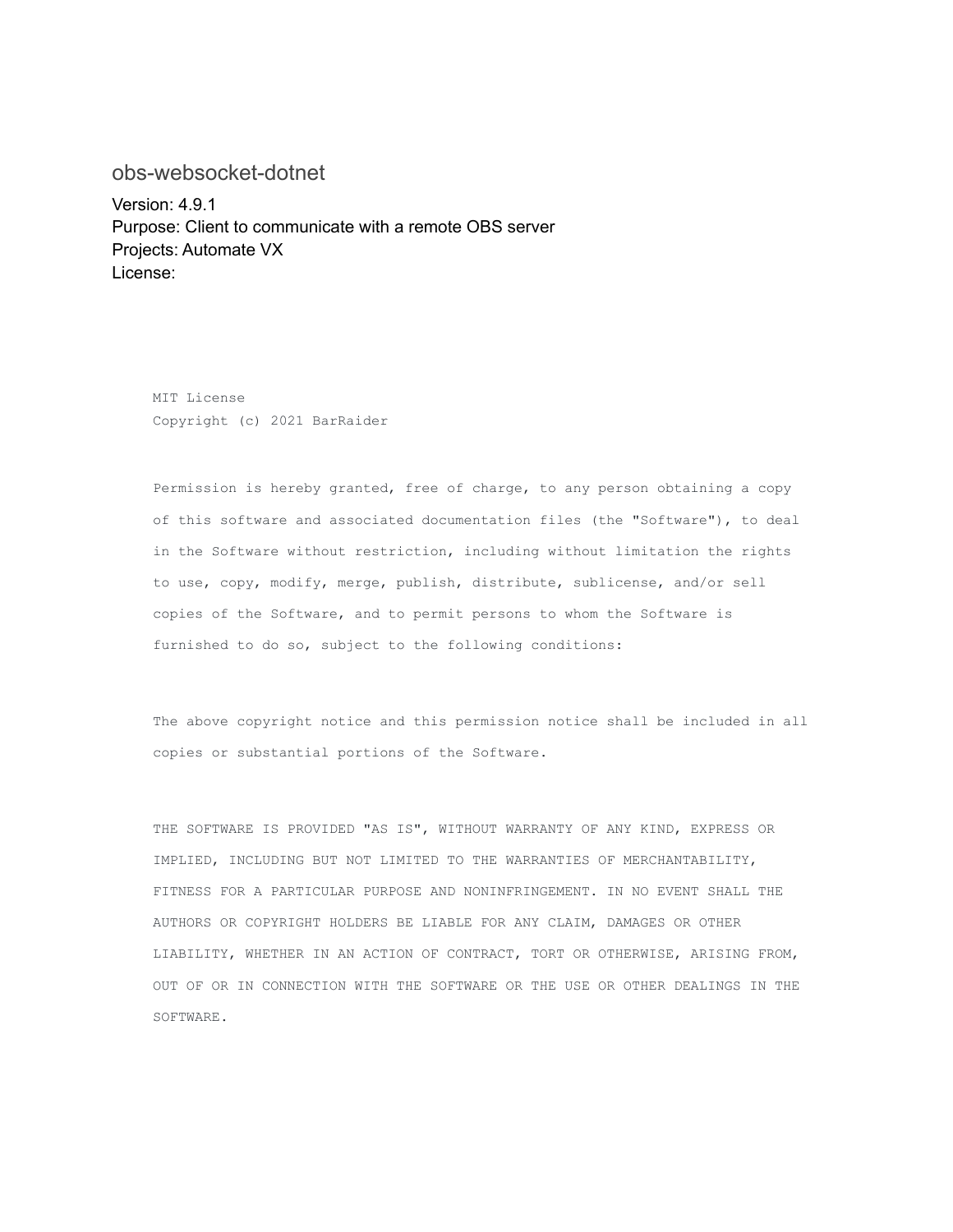<span id="page-9-0"></span>obs-ndi Version: 4.9.1 Purpose: to allow NDI input/output on OBS Projects: Automate VX License:

> GNU GENERAL PUBLIC LICENSE Version 2, June 1991

Copyright (C) 1989, 1991 Free Software Foundation, Inc., 51 Franklin Street, Fifth Floor, Boston, MA 02110-1301 USA Everyone is permitted to copy and distribute verbatim copies of this license document, but changing it is not allowed.

#### Preamble

The licenses for most software are designed to take away your freedom to share and change it. By contrast, the GNU General Public License is intended to guarantee your freedom to share and change free software--to make sure the software is free for all its users. This General Public License applies to most of the Free Software Foundation's software and to any other program whose authors commit to using it. (Some other Free Software Foundation software is covered by the GNU Lesser General Public License instead.) You can apply it to your programs, too.

When we speak of free software, we are referring to freedom, not price. Our General Public Licenses are designed to make sure that you have the freedom to distribute copies of free software (and charge for this service if you wish), that you receive source code or can get it if you want it, that you can change the software or use pieces of it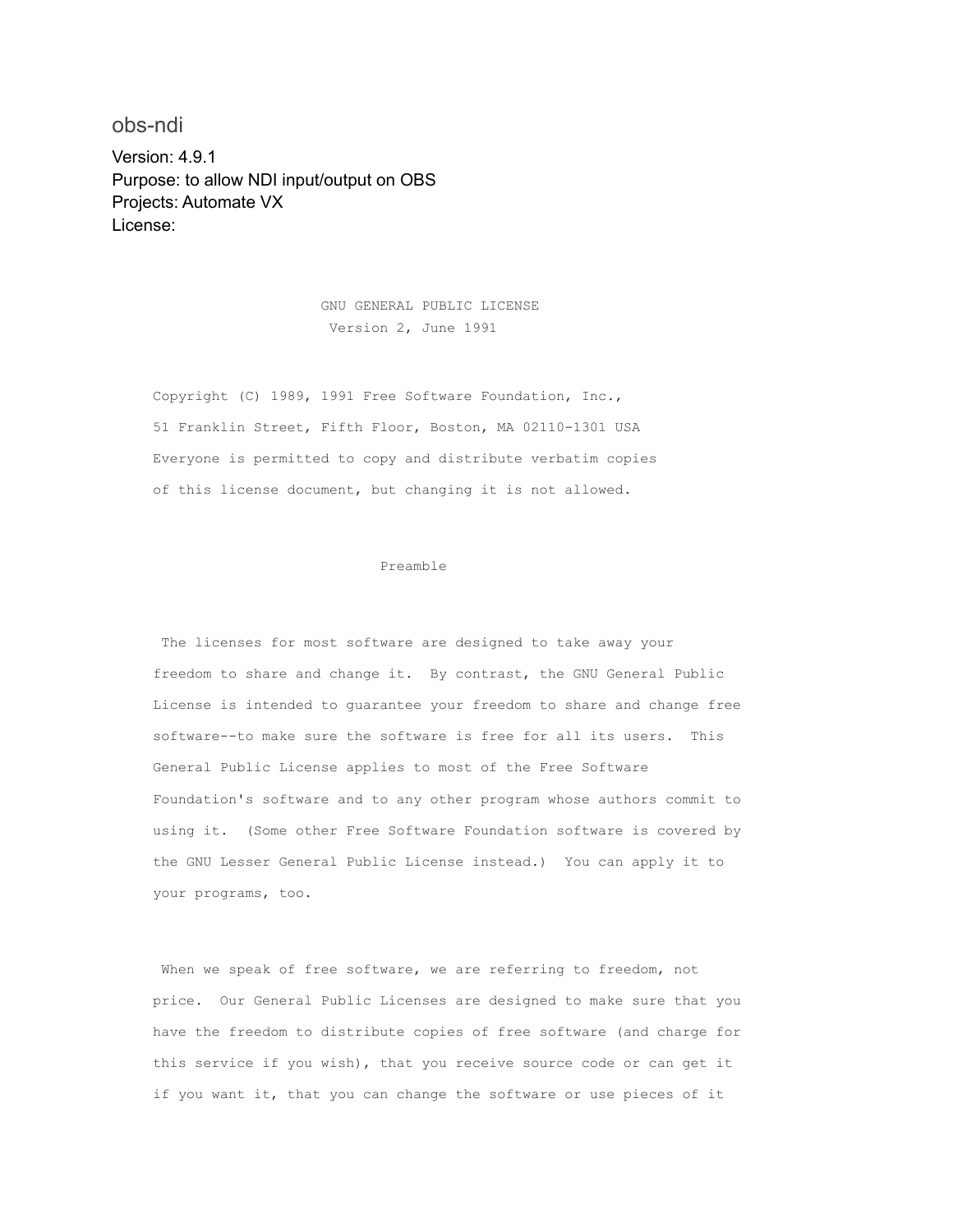in new free programs; and that you know you can do these things.

To protect your rights, we need to make restrictions that forbid anyone to deny you these rights or to ask you to surrender the rights. These restrictions translate to certain responsibilities for you if you distribute copies of the software, or if you modify it.

For example, if you distribute copies of such a program, whether gratis or for a fee, you must give the recipients all the rights that you have. You must make sure that they, too, receive or can get the source code. And you must show them these terms so they know their rights.

We protect your rights with two steps: (1) copyright the software, and (2) offer you this license which gives you legal permission to copy, distribute and/or modify the software.

Also, for each author's protection and ours, we want to make certain that everyone understands that there is no warranty for this free software. If the software is modified by someone else and passed on, we want its recipients to know that what they have is not the original, so that any problems introduced by others will not reflect on the original authors' reputations.

Finally, any free program is threatened constantly by software patents. We wish to avoid the danger that redistributors of a free program will individually obtain patent licenses, in effect making the program proprietary. To prevent this, we have made it clear that any patent must be licensed for everyone's free use or not licensed at all.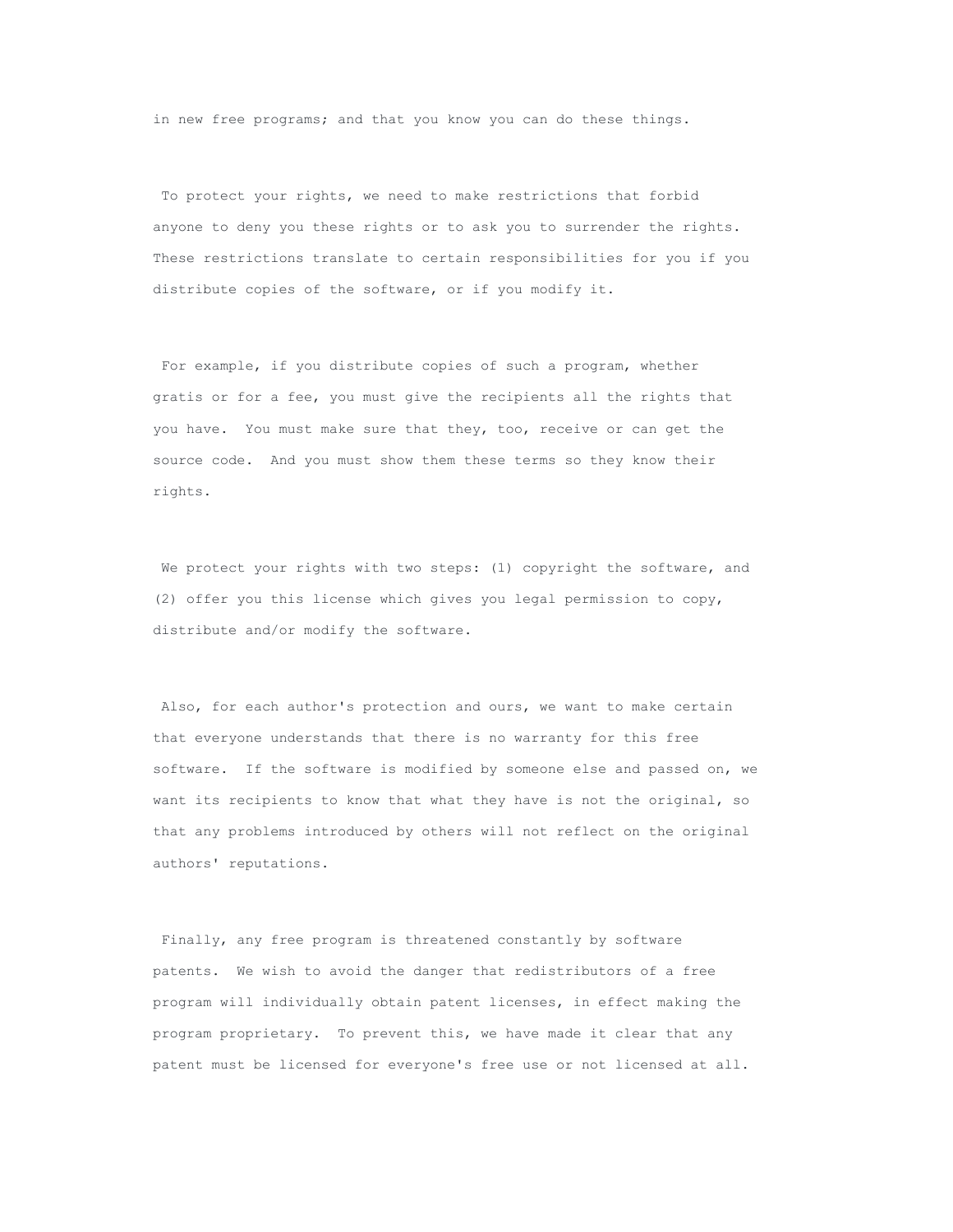The precise terms and conditions for copying, distribution and modification follow.

#### GNU GENERAL PUBLIC LICENSE

TERMS AND CONDITIONS FOR COPYING, DISTRIBUTION AND MODIFICATION

0. This License applies to any program or other work which contains a notice placed by the copyright holder saying it may be distributed under the terms of this General Public License. The "Program", below, refers to any such program or work, and a "work based on the Program" means either the Program or any derivative work under copyright law: that is to say, a work containing the Program or a portion of it, either verbatim or with modifications and/or translated into another language. (Hereinafter, translation is included without limitation in the term "modification".) Each licensee is addressed as "you".

Activities other than copying, distribution and modification are not covered by this License; they are outside its scope. The act of running the Program is not restricted, and the output from the Program is covered only if its contents constitute a work based on the Program (independent of having been made by running the Program). Whether that is true depends on what the Program does.

1. You may copy and distribute verbatim copies of the Program's source code as you receive it, in any medium, provided that you conspicuously and appropriately publish on each copy an appropriate copyright notice and disclaimer of warranty; keep intact all the notices that refer to this License and to the absence of any warranty; and give any other recipients of the Program a copy of this License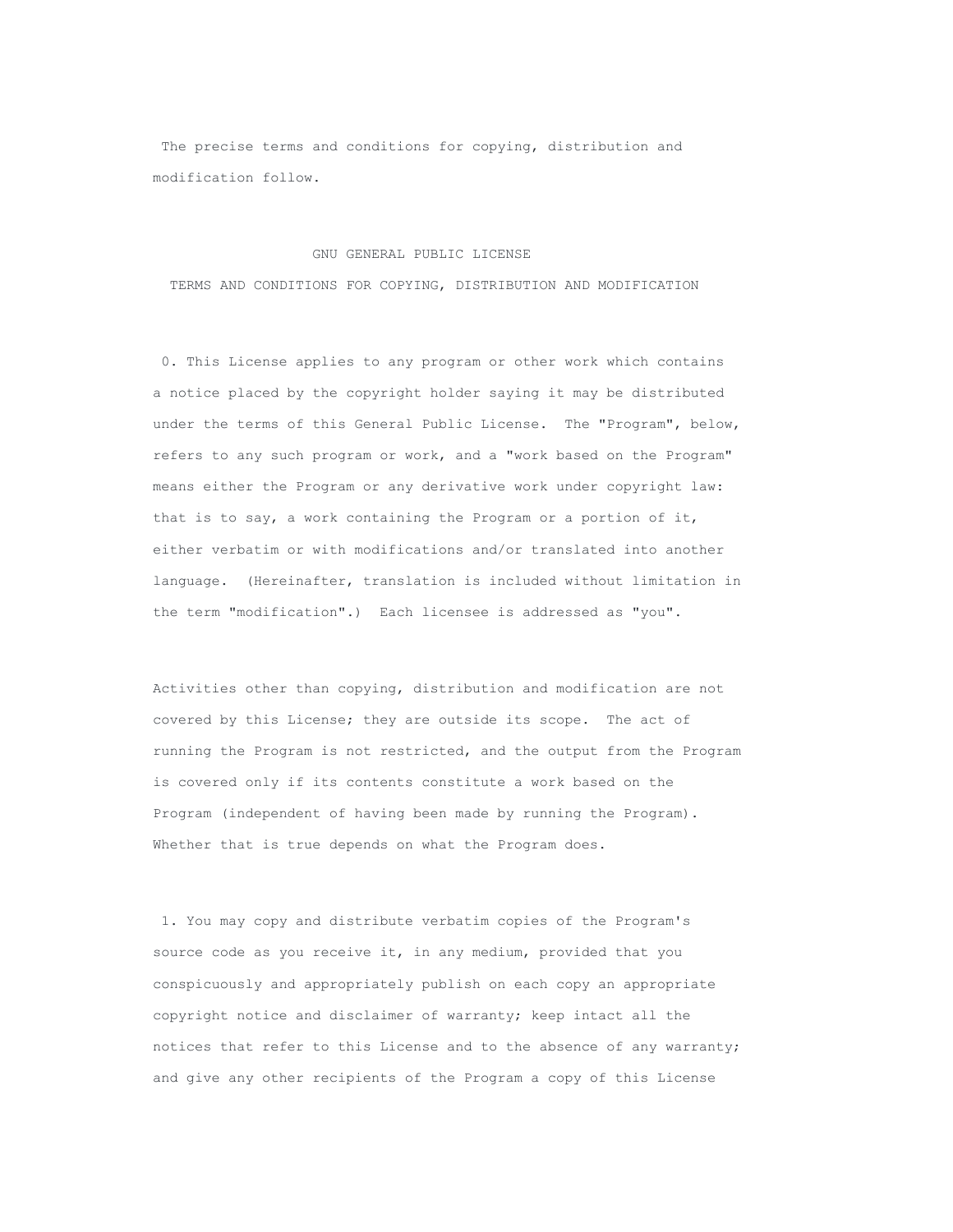along with the Program.

You may charge a fee for the physical act of transferring a copy, and you may at your option offer warranty protection in exchange for a fee.

2. You may modify your copy or copies of the Program or any portion of it, thus forming a work based on the Program, and copy and distribute such modifications or work under the terms of Section 1 above, provided that you also meet all of these conditions:

a) You must cause the modified files to carry prominent notices stating that you changed the files and the date of any change.

b) You must cause any work that you distribute or publish, that in whole or in part contains or is derived from the Program or any part thereof, to be licensed as a whole at no charge to all third parties under the terms of this License.

c) If the modified program normally reads commands interactively when run, you must cause it, when started running for such interactive use in the most ordinary way, to print or display an announcement including an appropriate copyright notice and a notice that there is no warranty (or else, saying that you provide a warranty) and that users may redistribute the program under these conditions, and telling the user how to view a copy of this License. (Exception: if the Program itself is interactive but does not normally print such an announcement, your work based on the Program is not required to print an announcement.)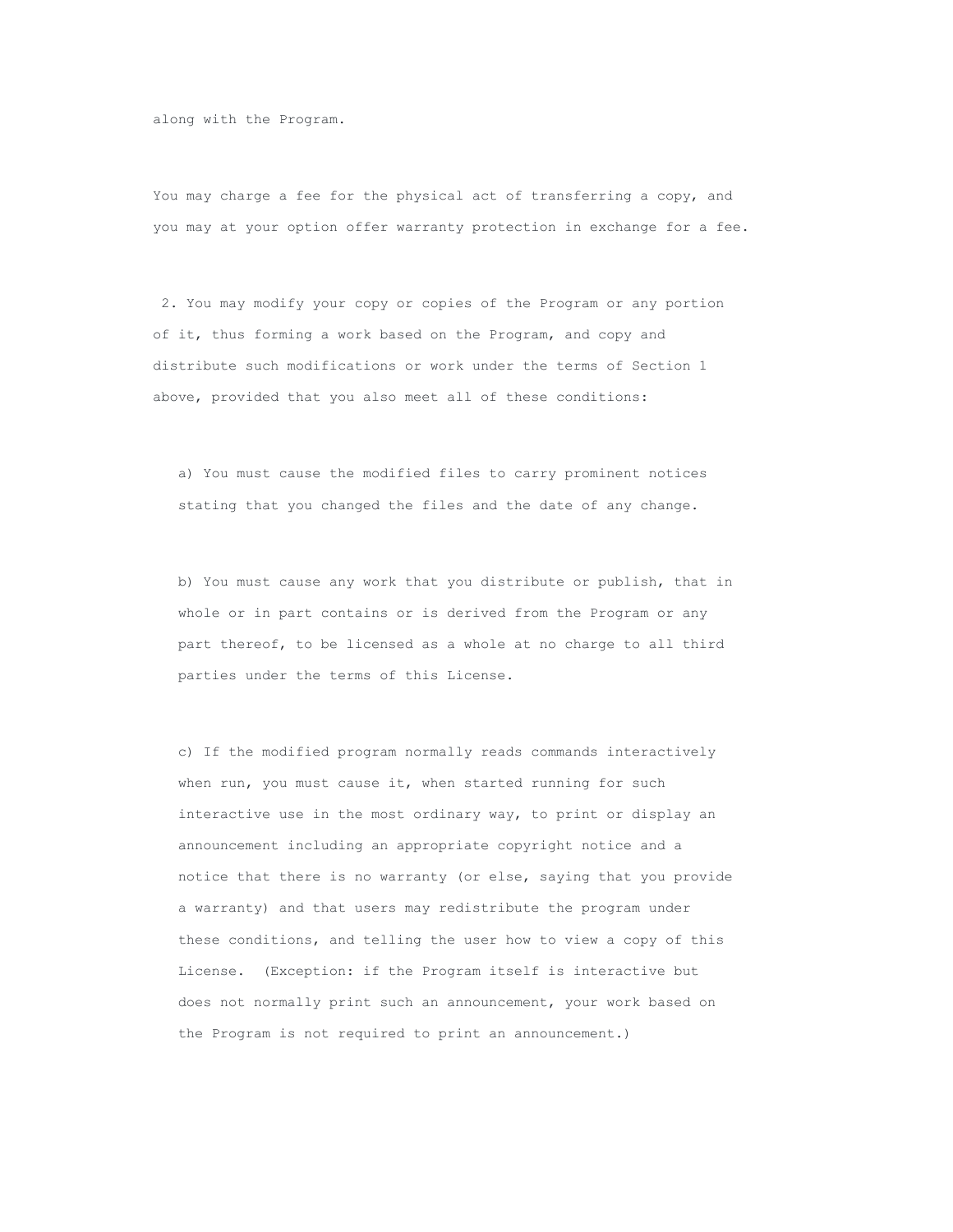These requirements apply to the modified work as a whole. If identifiable sections of that work are not derived from the Program, and can be reasonably considered independent and separate works in themselves, then this License, and its terms, do not apply to those sections when you distribute them as separate works. But when you distribute the same sections as part of a whole which is a work based on the Program, the distribution of the whole must be on the terms of this License, whose permissions for other licensees extend to the entire whole, and thus to each and every part regardless of who wrote it.

Thus, it is not the intent of this section to claim rights or contest your rights to work written entirely by you; rather, the intent is to exercise the right to control the distribution of derivative or collective works based on the Program.

In addition, mere aggregation of another work not based on the Program with the Program (or with a work based on the Program) on a volume of a storage or distribution medium does not bring the other work under the scope of this License.

3. You may copy and distribute the Program (or a work based on it, under Section 2) in object code or executable form under the terms of Sections 1 and 2 above provided that you also do one of the following:

a) Accompany it with the complete corresponding machine-readable source code, which must be distributed under the terms of Sections 1 and 2 above on a medium customarily used for software interchange; or,

b) Accompany it with a written offer, valid for at least three years, to give any third party, for a charge no more than your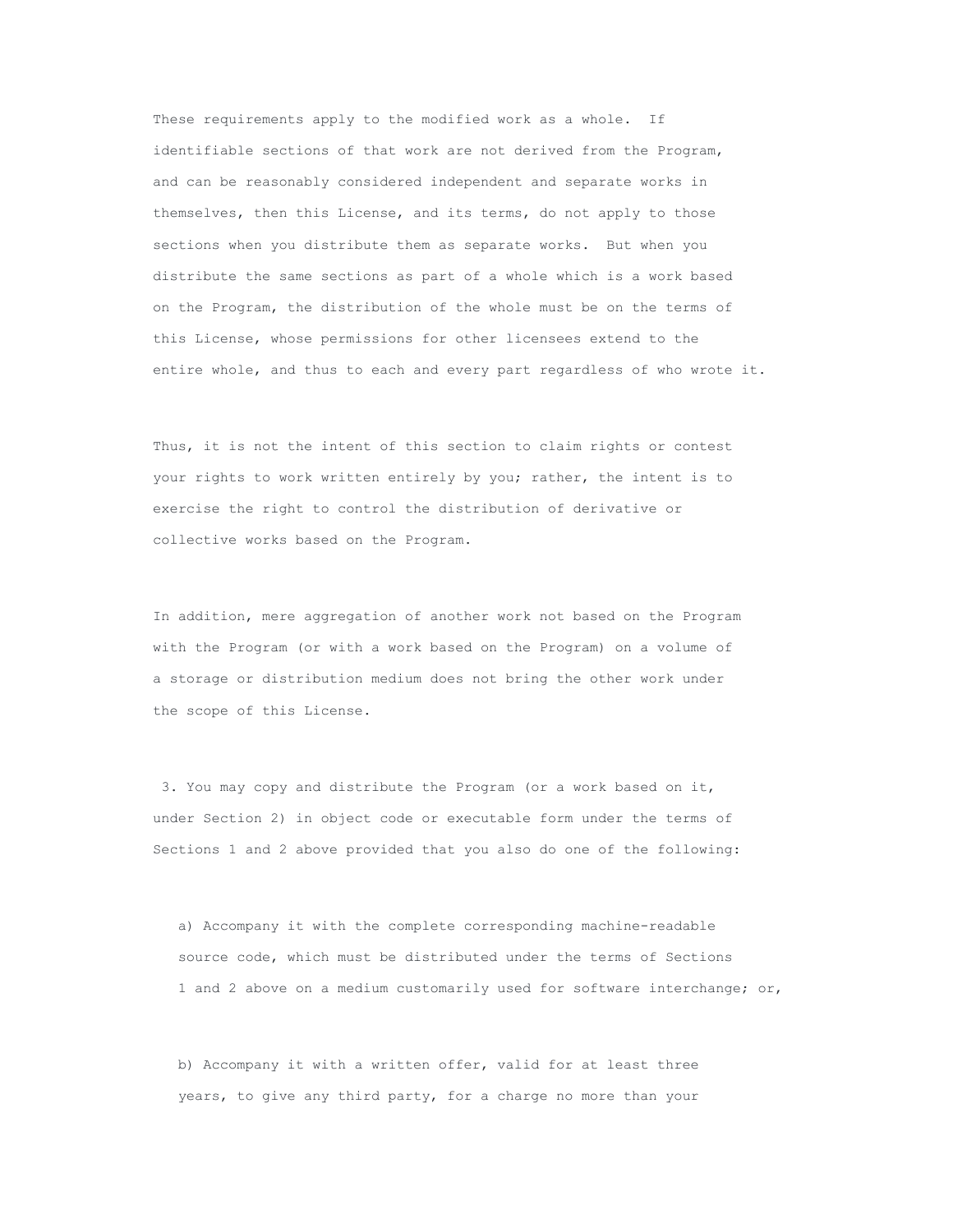cost of physically performing source distribution, a complete machine-readable copy of the corresponding source code, to be distributed under the terms of Sections 1 and 2 above on a medium customarily used for software interchange; or,

c) Accompany it with the information you received as to the offer to distribute corresponding source code. (This alternative is allowed only for noncommercial distribution and only if you received the program in object code or executable form with such an offer, in accord with Subsection b above.)

The source code for a work means the preferred form of the work for making modifications to it. For an executable work, complete source code means all the source code for all modules it contains, plus any associated interface definition files, plus the scripts used to control compilation and installation of the executable. However, as a special exception, the source code distributed need not include anything that is normally distributed (in either source or binary form) with the major components (compiler, kernel, and so on) of the operating system on which the executable runs, unless that component itself accompanies the executable.

If distribution of executable or object code is made by offering access to copy from a designated place, then offering equivalent access to copy the source code from the same place counts as distribution of the source code, even though third parties are not compelled to copy the source along with the object code.

4. You may not copy, modify, sublicense, or distribute the Program except as expressly provided under this License. Any attempt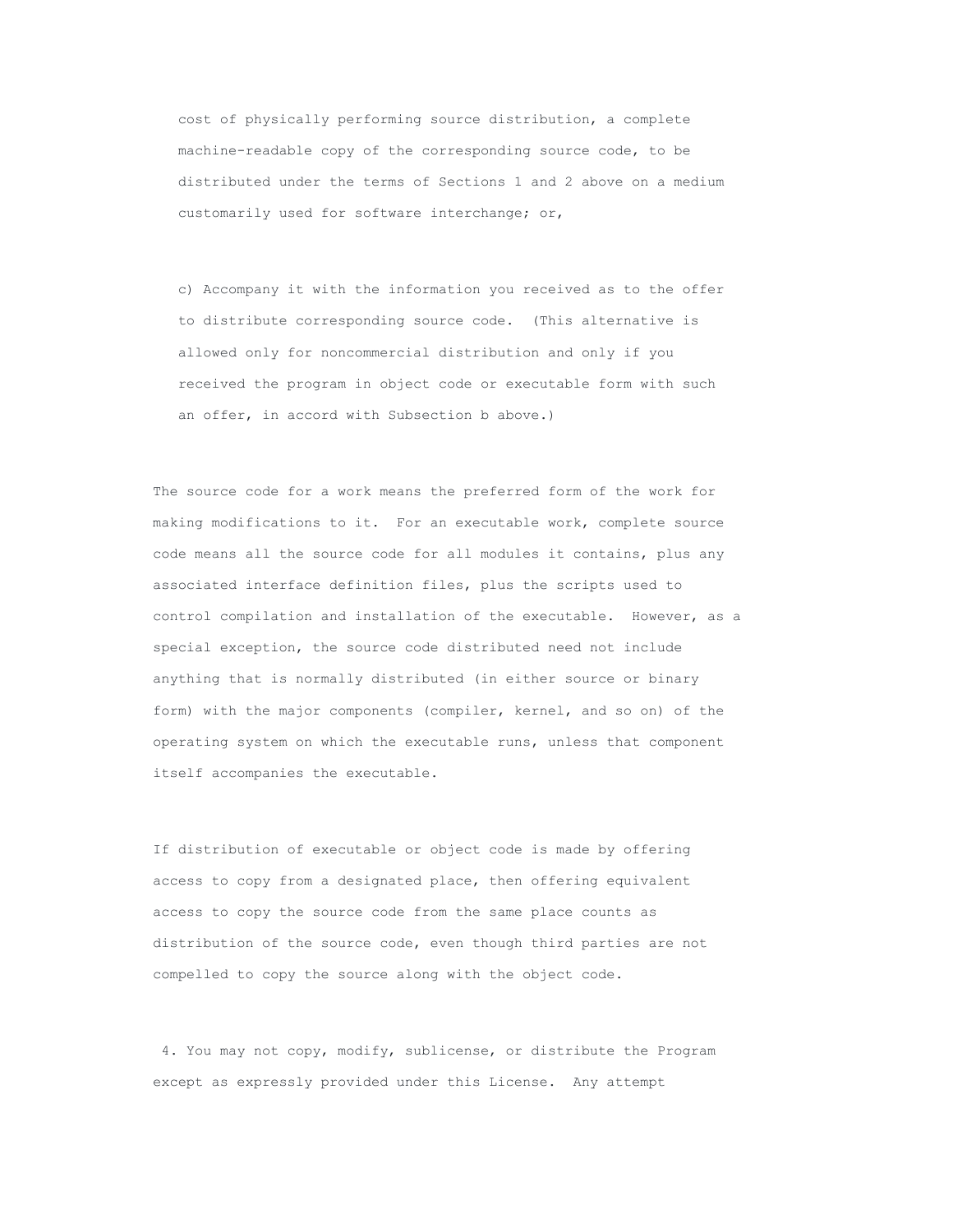otherwise to copy, modify, sublicense or distribute the Program is void, and will automatically terminate your rights under this License. However, parties who have received copies, or rights, from you under this License will not have their licenses terminated so long as such parties remain in full compliance.

5. You are not required to accept this License, since you have not signed it. However, nothing else grants you permission to modify or distribute the Program or its derivative works. These actions are prohibited by law if you do not accept this License. Therefore, by modifying or distributing the Program (or any work based on the Program), you indicate your acceptance of this License to do so, and all its terms and conditions for copying, distributing or modifying the Program or works based on it.

6. Each time you redistribute the Program (or any work based on the Program), the recipient automatically receives a license from the original licensor to copy, distribute or modify the Program subject to these terms and conditions. You may not impose any further restrictions on the recipients' exercise of the rights granted herein. You are not responsible for enforcing compliance by third parties to this License.

7. If, as a consequence of a court judgment or allegation of patent infringement or for any other reason (not limited to patent issues), conditions are imposed on you (whether by court order, agreement or otherwise) that contradict the conditions of this License, they do not excuse you from the conditions of this License. If you cannot distribute so as to satisfy simultaneously your obligations under this License and any other pertinent obligations, then as a consequence you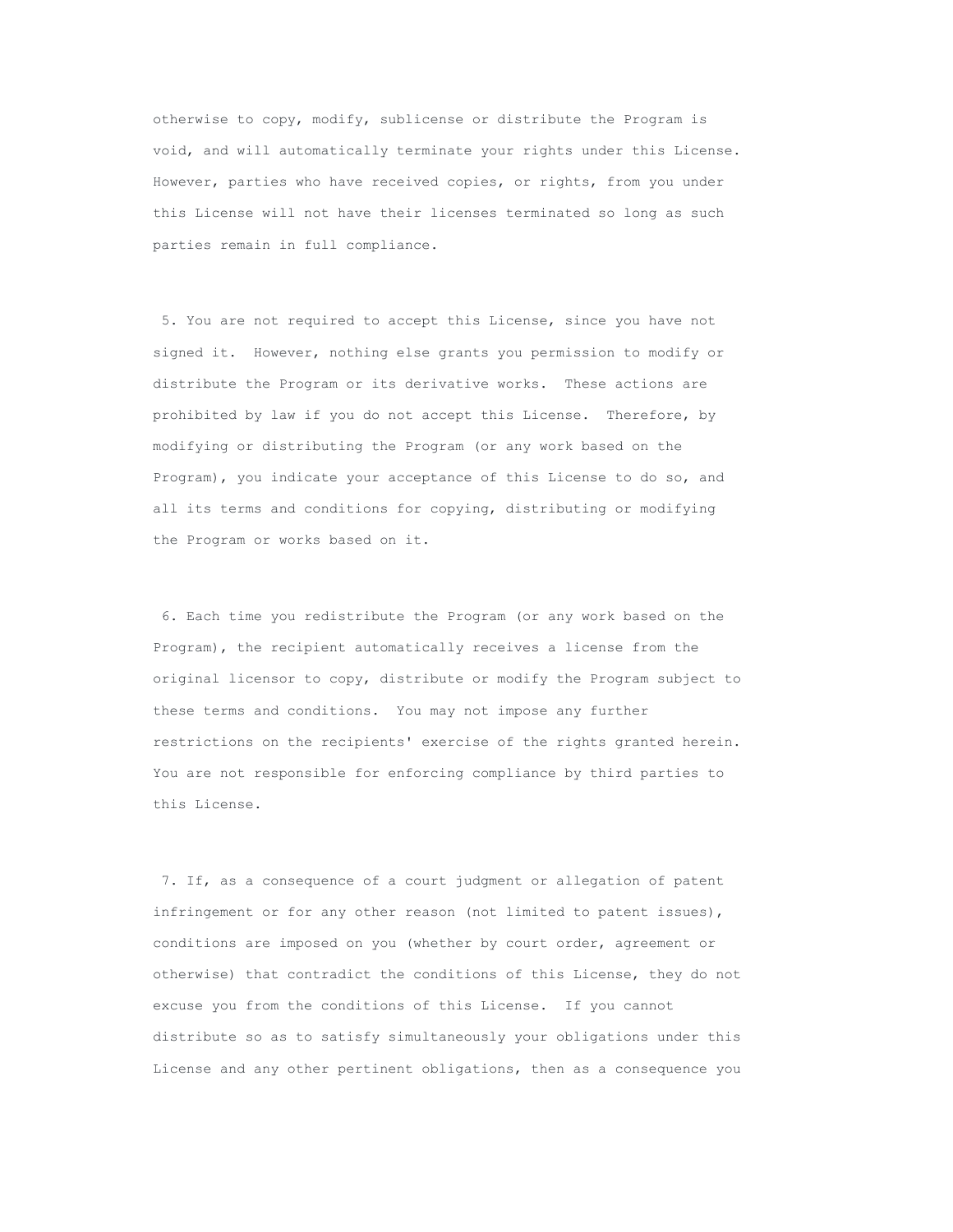may not distribute the Program at all. For example, if a patent license would not permit royalty-free redistribution of the Program by all those who receive copies directly or indirectly through you, then the only way you could satisfy both it and this License would be to refrain entirely from distribution of the Program.

If any portion of this section is held invalid or unenforceable under any particular circumstance, the balance of the section is intended to apply and the section as a whole is intended to apply in other circumstances.

It is not the purpose of this section to induce you to infringe any patents or other property right claims or to contest validity of any such claims; this section has the sole purpose of protecting the integrity of the free software distribution system, which is implemented by public license practices. Many people have made generous contributions to the wide range of software distributed through that system in reliance on consistent application of that system; it is up to the author/donor to decide if he or she is willing to distribute software through any other system and a licensee cannot impose that choice.

This section is intended to make thoroughly clear what is believed to be a consequence of the rest of this License.

8. If the distribution and/or use of the Program is restricted in certain countries either by patents or by copyrighted interfaces, the original copyright holder who places the Program under this License may add an explicit geographical distribution limitation excluding those countries, so that distribution is permitted only in or among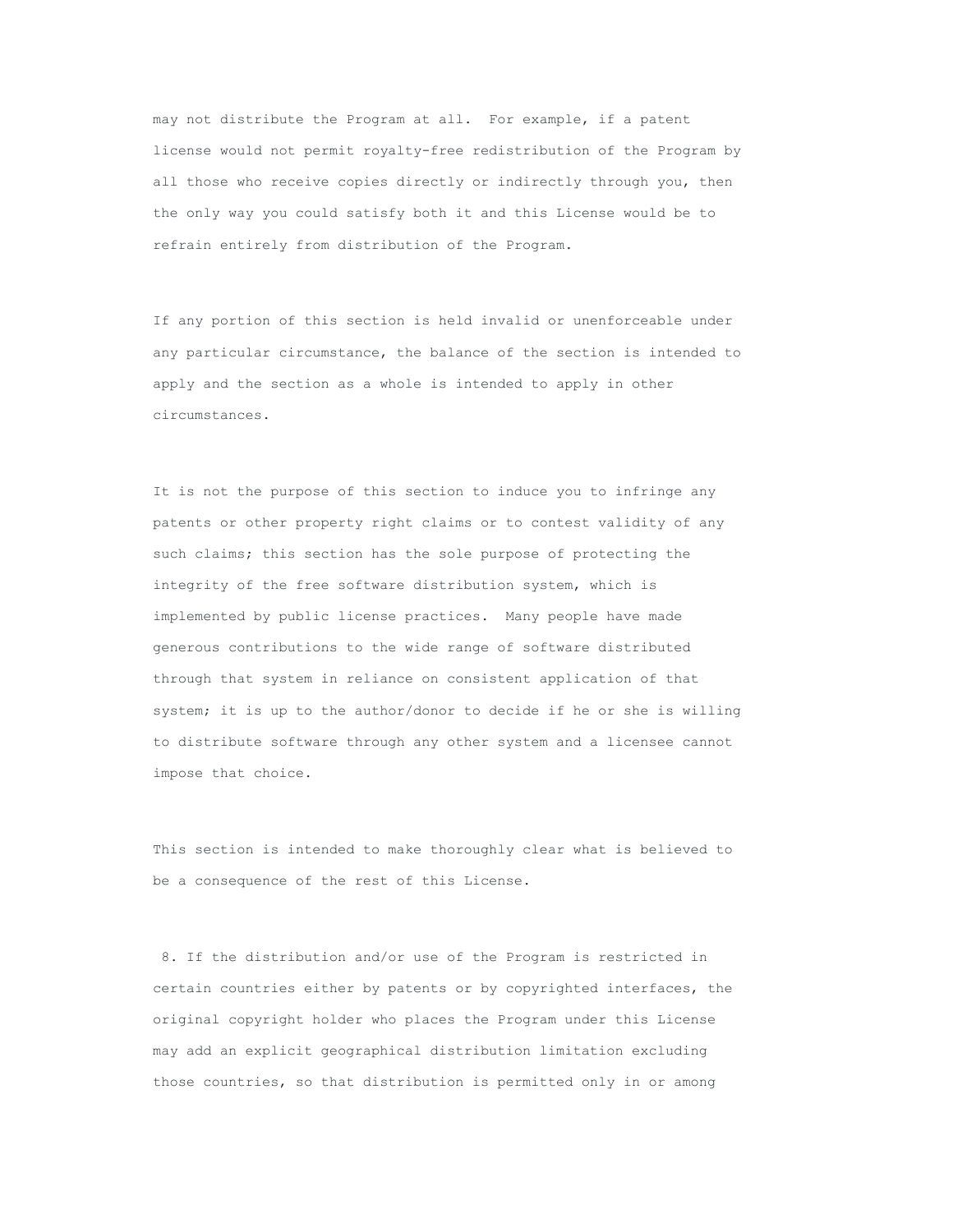countries not thus excluded. In such case, this License incorporates the limitation as if written in the body of this License.

9. The Free Software Foundation may publish revised and/or new versions of the General Public License from time to time. Such new versions will be similar in spirit to the present version, but may differ in detail to address new problems or concerns.

Each version is given a distinguishing version number. If the Program specifies a version number of this License which applies to it and "any later version", you have the option of following the terms and conditions either of that version or of any later version published by the Free Software Foundation. If the Program does not specify a version number of this License, you may choose any version ever published by the Free Software Foundation.

10. If you wish to incorporate parts of the Program into other free programs whose distribution conditions are different, write to the author to ask for permission. For software which is copyrighted by the Free Software Foundation, write to the Free Software Foundation; we sometimes make exceptions for this. Our decision will be guided by the two goals of preserving the free status of all derivatives of our free software and of promoting the sharing and reuse of software generally.

#### NO WARRANTY

11. BECAUSE THE PROGRAM IS LICENSED FREE OF CHARGE, THERE IS NO WARRANTY FOR THE PROGRAM, TO THE EXTENT PERMITTED BY APPLICABLE LAW. EXCEPT WHEN OTHERWISE STATED IN WRITING THE COPYRIGHT HOLDERS AND/OR OTHER PARTIES PROVIDE THE PROGRAM "AS IS" WITHOUT WARRANTY OF ANY KIND, EITHER EXPRESSED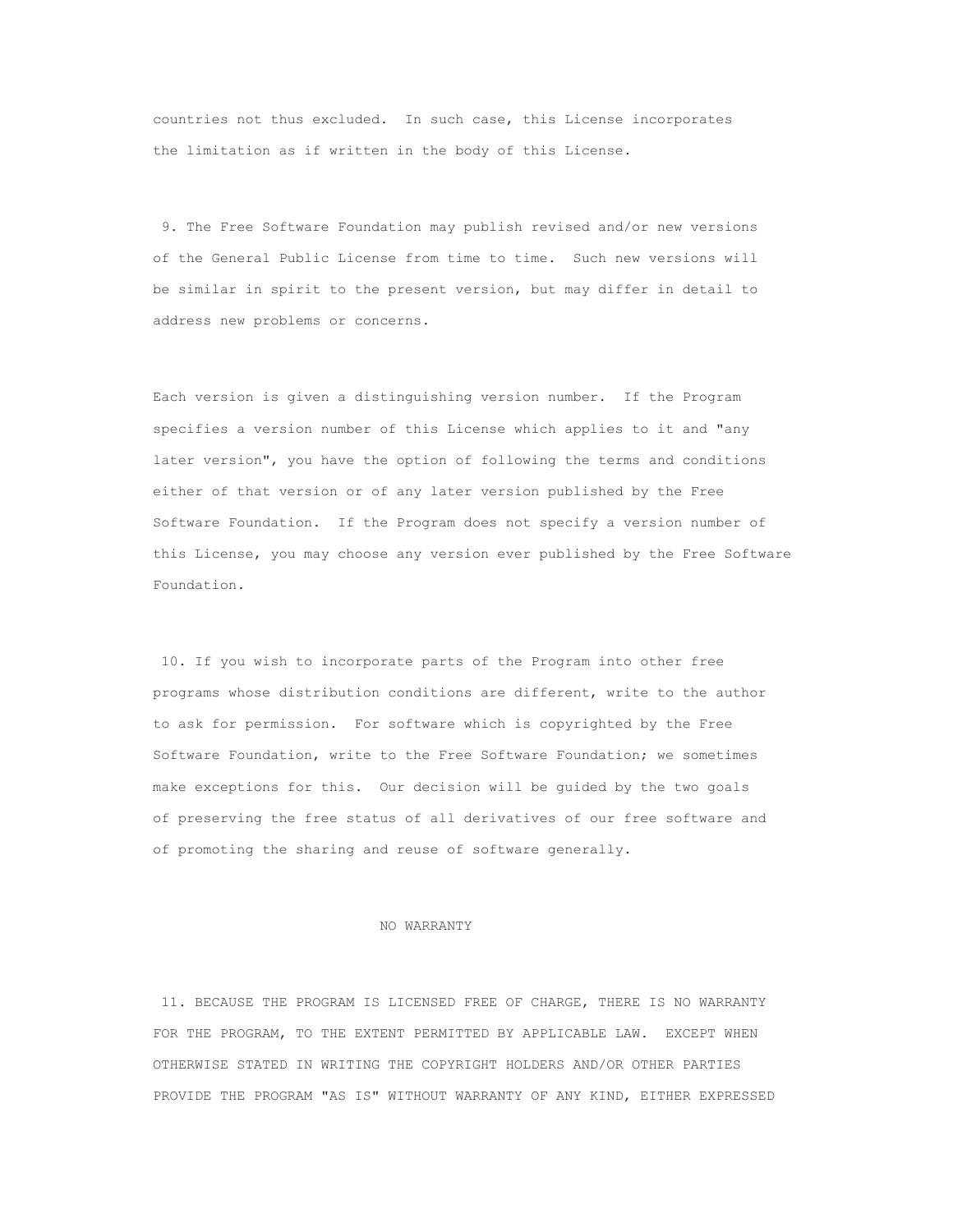OR IMPLIED, INCLUDING, BUT NOT LIMITED TO, THE IMPLIED WARRANTIES OF MERCHANTABILITY AND FITNESS FOR A PARTICULAR PURPOSE. THE ENTIRE RISK AS TO THE QUALITY AND PERFORMANCE OF THE PROGRAM IS WITH YOU. SHOULD THE PROGRAM PROVE DEFECTIVE, YOU ASSUME THE COST OF ALL NECESSARY SERVICING, REPAIR OR CORRECTION.

12. IN NO EVENT UNLESS REQUIRED BY APPLICABLE LAW OR AGREED TO IN WRITING WILL ANY COPYRIGHT HOLDER, OR ANY OTHER PARTY WHO MAY MODIFY AND/OR REDISTRIBUTE THE PROGRAM AS PERMITTED ABOVE, BE LIABLE TO YOU FOR DAMAGES, INCLUDING ANY GENERAL, SPECIAL, INCIDENTAL OR CONSEQUENTIAL DAMAGES ARISING OUT OF THE USE OR INABILITY TO USE THE PROGRAM (INCLUDING BUT NOT LIMITED TO LOSS OF DATA OR DATA BEING RENDERED INACCURATE OR LOSSES SUSTAINED BY YOU OR THIRD PARTIES OR A FAILURE OF THE PROGRAM TO OPERATE WITH ANY OTHER PROGRAMS), EVEN IF SUCH HOLDER OR OTHER PARTY HAS BEEN ADVISED OF THE POSSIBILITY OF SUCH DAMAGES.

#### END OF TERMS AND CONDITIONS

#### How to Apply These Terms to Your New Programs

If you develop a new program, and you want it to be of the greatest possible use to the public, the best way to achieve this is to make it free software which everyone can redistribute and change under these terms.

To do so, attach the following notices to the program. It is safest to attach them to the start of each source file to most effectively convey the exclusion of warranty; and each file should have at least the "copyright" line and a pointer to where the full notice is found.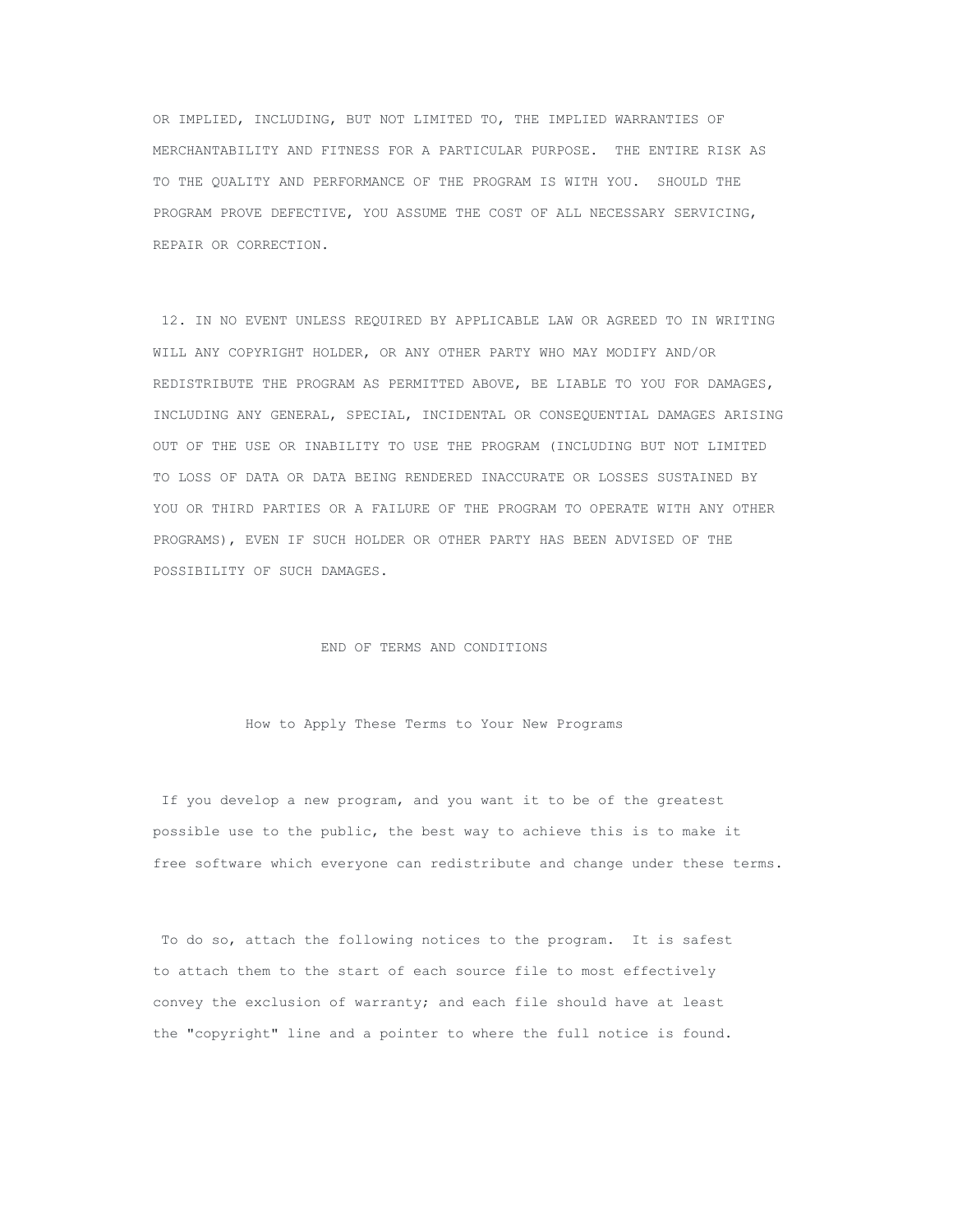<one line to give the program's name and a brief idea of what it does.> Copyright (C) <year> <name of author>

This program is free software; you can redistribute it and/or modify it under the terms of the GNU General Public License as published by the Free Software Foundation; either version 2 of the License, or (at your option) any later version.

This program is distributed in the hope that it will be useful, but WITHOUT ANY WARRANTY; without even the implied warranty of MERCHANTABILITY or FITNESS FOR A PARTICULAR PURPOSE. See the GNU General Public License for more details.

You should have received a copy of the GNU General Public License along with this program; if not, write to the Free Software Foundation, Inc., 51 Franklin Street, Fifth Floor, Boston, MA 02110-1301 USA.

Also add information on how to contact you by electronic and paper mail.

If the program is interactive, make it output a short notice like this when it starts in an interactive mode:

Gnomovision version 69, Copyright (C) year name of author Gnomovision comes with ABSOLUTELY NO WARRANTY; for details type `show w'. This is free software, and you are welcome to redistribute it under certain conditions; type `show c' for details.

The hypothetical commands `show w' and `show c' should show the appropriate parts of the General Public License. Of course, the commands you use may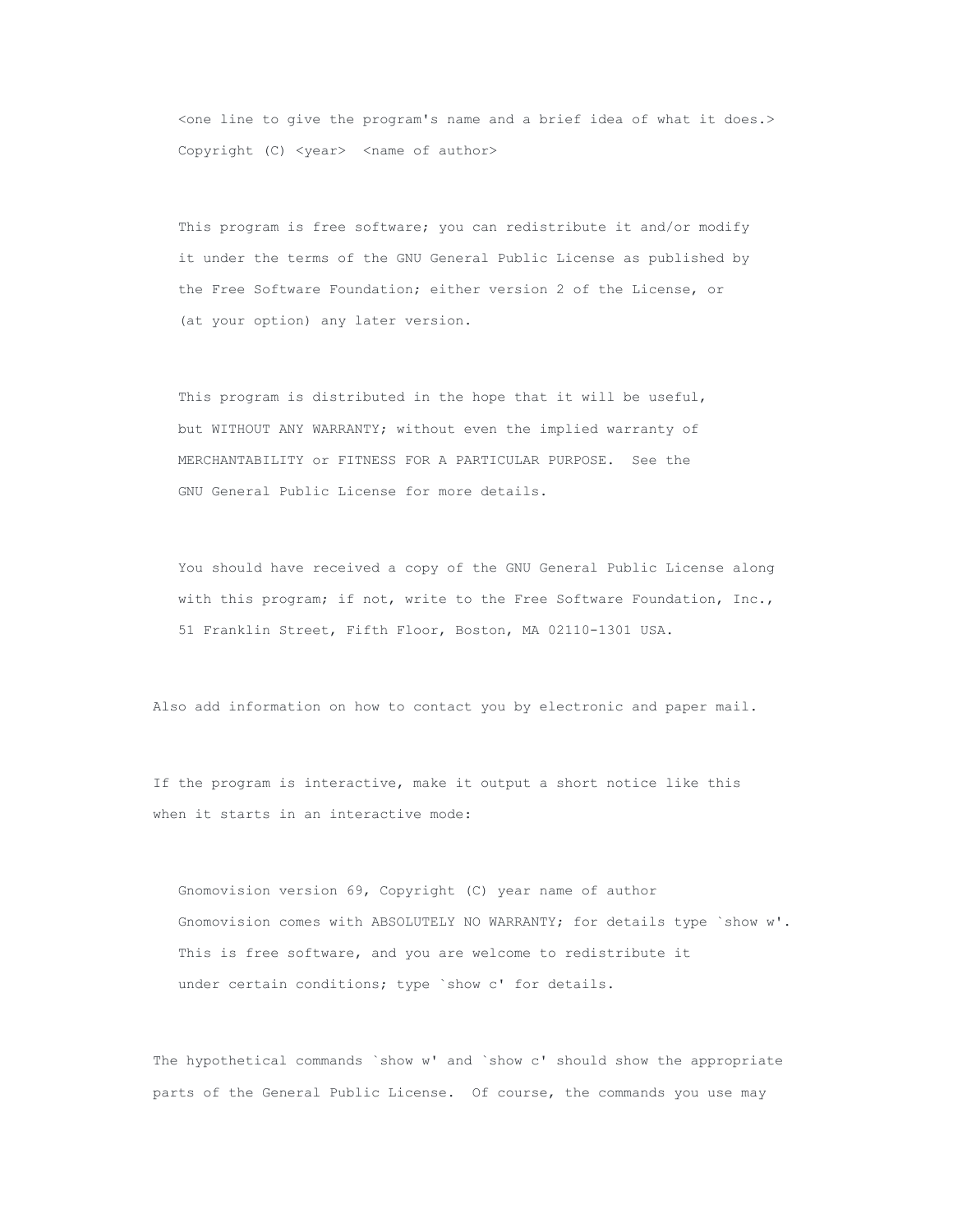be called something other than `show w' and `show c'; they could even be mouse-clicks or menu items--whatever suits your program.

You should also get your employer (if you work as a programmer) or your school, if any, to sign a "copyright disclaimer" for the program, if necessary. Here is a sample; alter the names:

Yoyodyne, Inc., hereby disclaims all copyright interest in the program `Gnomovision' (which makes passes at compilers) written by James Hacker.

<signature of Ty Coon>, 1 April 1989 Ty Coon, President of Vice

This General Public License does not permit incorporating your program into proprietary programs. If your program is a subroutine library, you may consider it more useful to permit linking proprietary applications with the library. If this is what you want to do, use the GNU Lesser General Public License instead of this License.

### <span id="page-20-0"></span>obs

Version: 27.1.3 Purpose: to allow switching, recording, streaming, and output the camera feeds Projects: Automate VX License:

> GNU GENERAL PUBLIC LICENSE Version 2, June 1991

Copyright (C) 1989, 1991 Free Software Foundation, Inc.,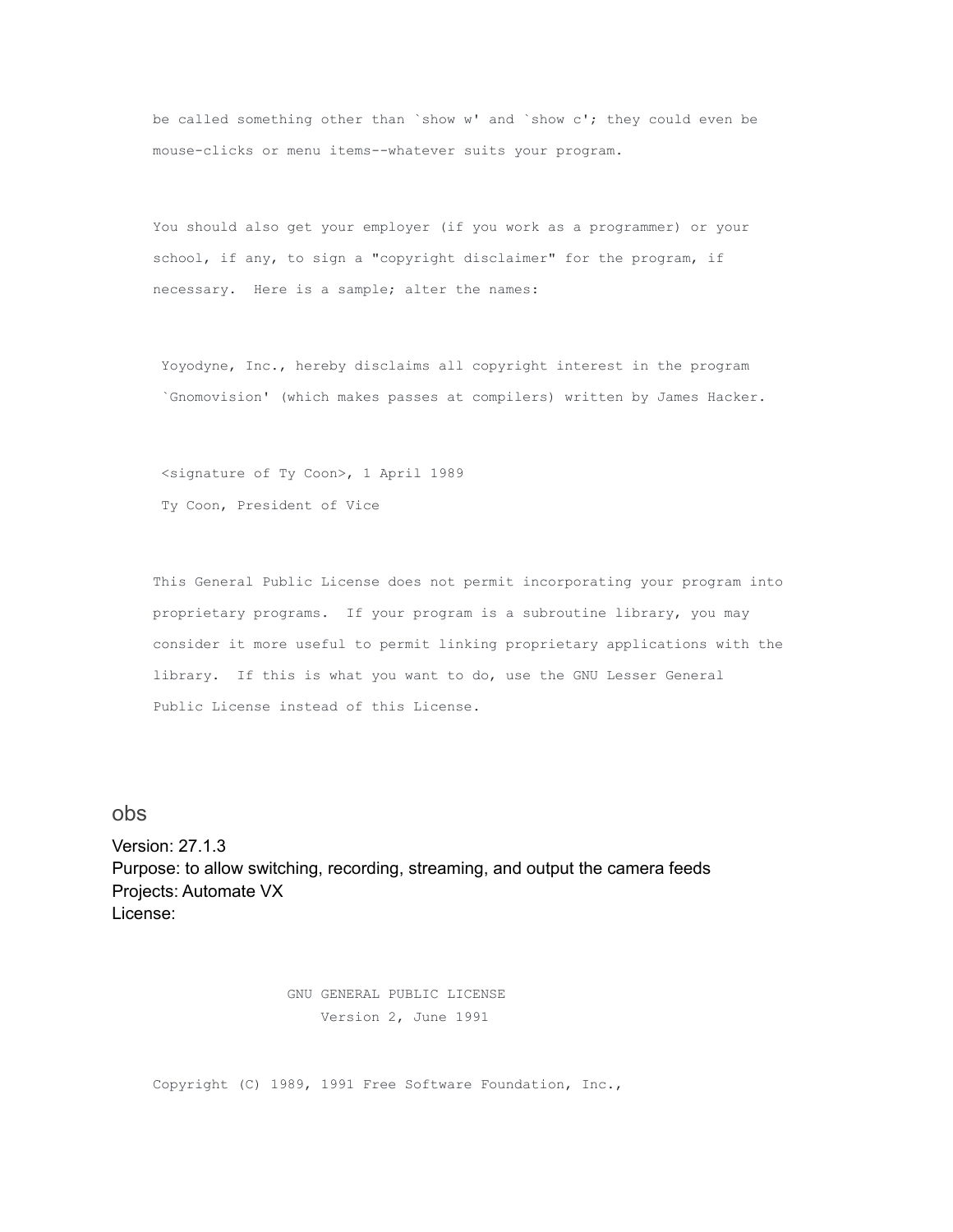51 Franklin Street, Fifth Floor, Boston, MA 02110-1301 USA Everyone is permitted to copy and distribute verbatim copies of this license document, but changing it is not allowed.

#### Preamble

The licenses for most software are designed to take away your freedom to share and change it. By contrast, the GNU General Public License is intended to guarantee your freedom to share and change free software--to make sure the software is free for all its users. This General Public License applies to most of the Free Software Foundation's software and to any other program whose authors commit to using it. (Some other Free Software Foundation software is covered by the GNU Lesser General Public License instead.) You can apply it to your programs, too.

When we speak of free software, we are referring to freedom, not price. Our General Public Licenses are designed to make sure that you have the freedom to distribute copies of free software (and charge for this service if you wish), that you receive source code or can get it if you want it, that you can change the software or use pieces of it in new free programs; and that you know you can do these things.

To protect your rights, we need to make restrictions that forbid anyone to deny you these rights or to ask you to surrender the rights. These restrictions translate to certain responsibilities for you if you distribute copies of the software, or if you modify it.

For example, if you distribute copies of such a program, whether gratis or for a fee, you must give the recipients all the rights that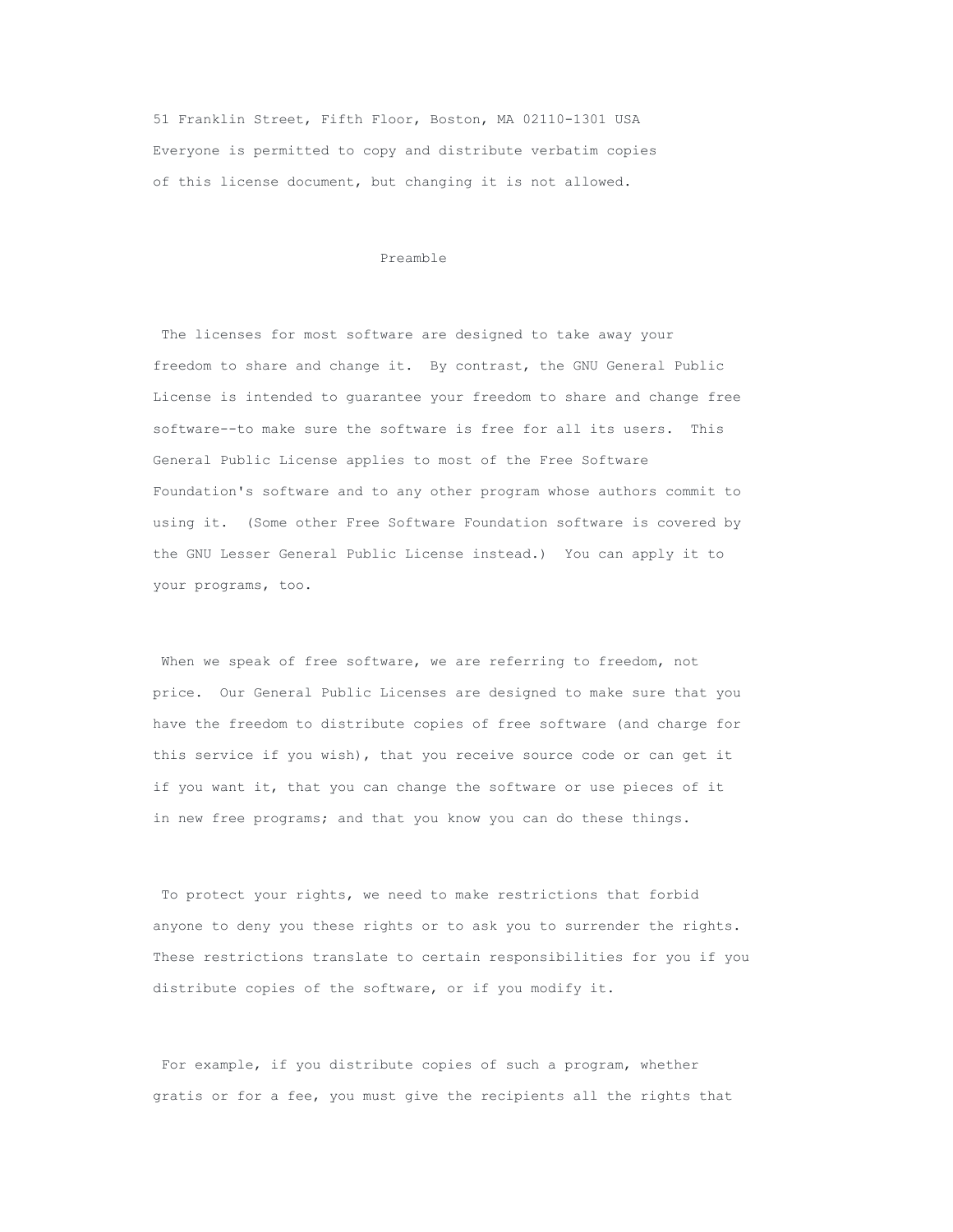you have. You must make sure that they, too, receive or can get the source code. And you must show them these terms so they know their rights.

We protect your rights with two steps: (1) copyright the software, and (2) offer you this license which gives you legal permission to copy, distribute and/or modify the software.

Also, for each author's protection and ours, we want to make certain that everyone understands that there is no warranty for this free software. If the software is modified by someone else and passed on, we want its recipients to know that what they have is not the original, so that any problems introduced by others will not reflect on the original authors' reputations.

Finally, any free program is threatened constantly by software patents. We wish to avoid the danger that redistributors of a free program will individually obtain patent licenses, in effect making the program proprietary. To prevent this, we have made it clear that any patent must be licensed for everyone's free use or not licensed at all.

The precise terms and conditions for copying, distribution and modification follow.

#### GNU GENERAL PUBLIC LICENSE

TERMS AND CONDITIONS FOR COPYING, DISTRIBUTION AND MODIFICATION

0. This License applies to any program or other work which contains a notice placed by the copyright holder saying it may be distributed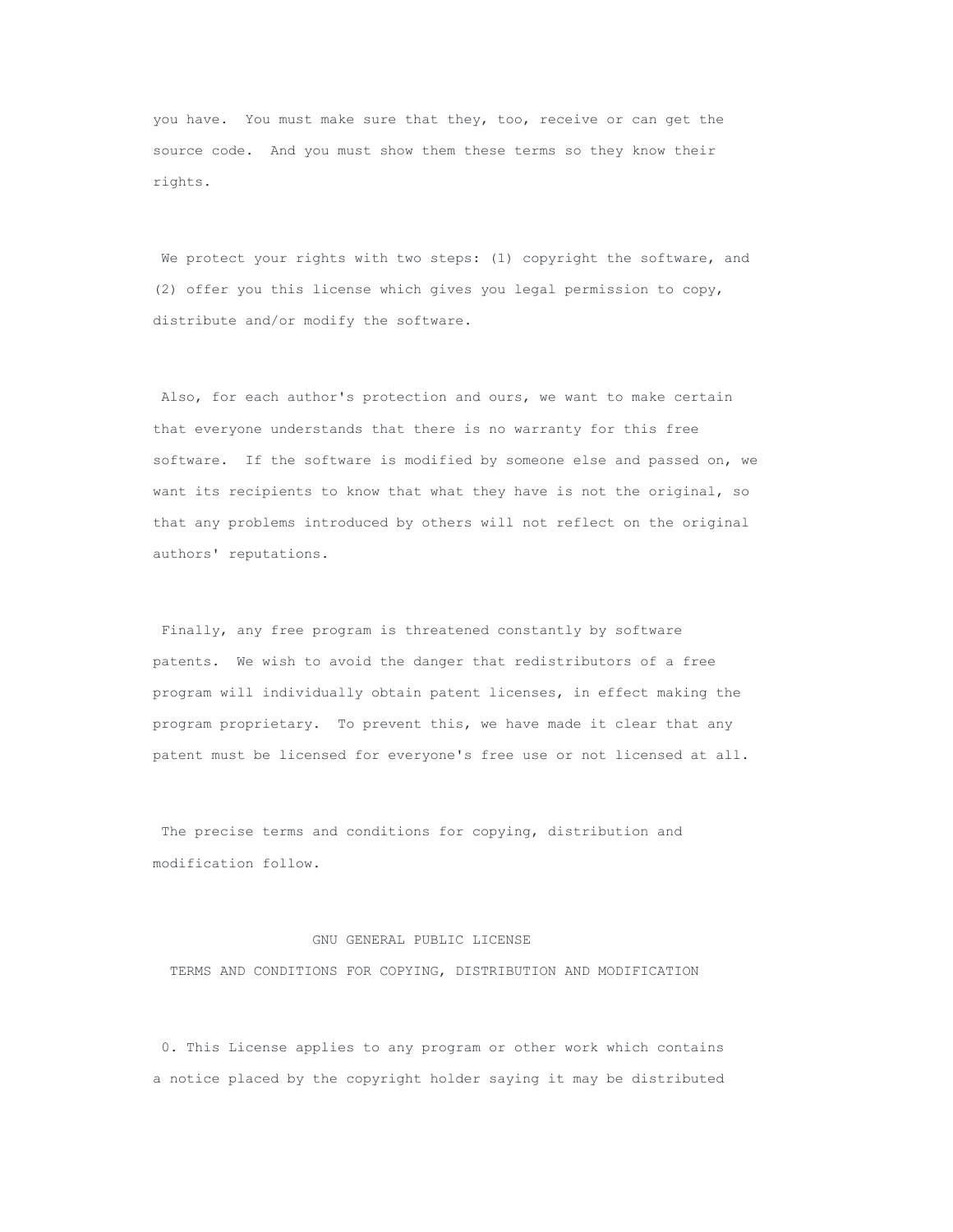under the terms of this General Public License. The "Program", below, refers to any such program or work, and a "work based on the Program" means either the Program or any derivative work under copyright law: that is to say, a work containing the Program or a portion of it, either verbatim or with modifications and/or translated into another language. (Hereinafter, translation is included without limitation in the term "modification".) Each licensee is addressed as "you".

Activities other than copying, distribution and modification are not covered by this License; they are outside its scope. The act of running the Program is not restricted, and the output from the Program is covered only if its contents constitute a work based on the Program (independent of having been made by running the Program). Whether that is true depends on what the Program does.

1. You may copy and distribute verbatim copies of the Program's source code as you receive it, in any medium, provided that you conspicuously and appropriately publish on each copy an appropriate copyright notice and disclaimer of warranty; keep intact all the notices that refer to this License and to the absence of any warranty; and give any other recipients of the Program a copy of this License along with the Program.

You may charge a fee for the physical act of transferring a copy, and you may at your option offer warranty protection in exchange for a fee.

2. You may modify your copy or copies of the Program or any portion of it, thus forming a work based on the Program, and copy and distribute such modifications or work under the terms of Section 1 above, provided that you also meet all of these conditions: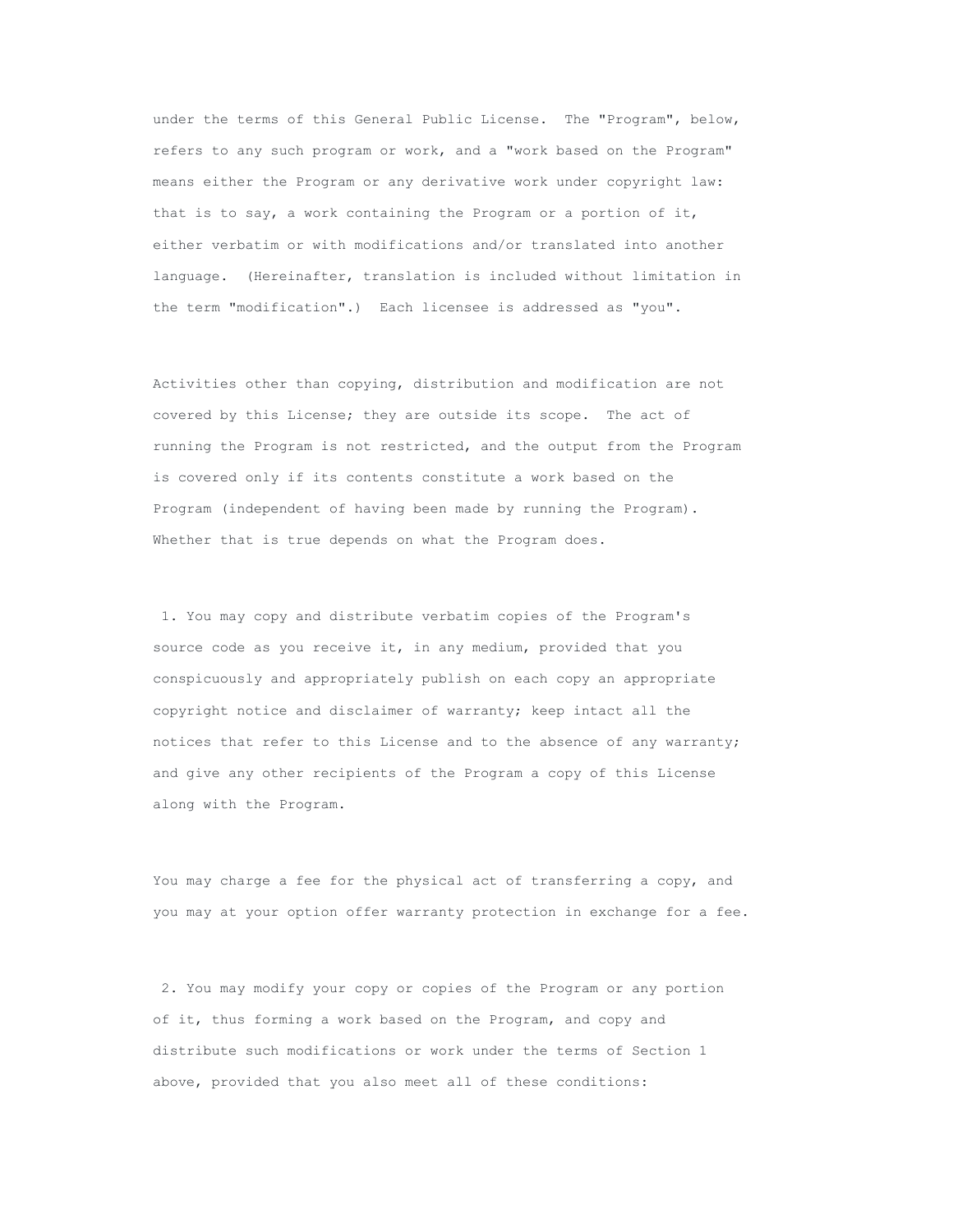a) You must cause the modified files to carry prominent notices stating that you changed the files and the date of any change.

b) You must cause any work that you distribute or publish, that in whole or in part contains or is derived from the Program or any part thereof, to be licensed as a whole at no charge to all third parties under the terms of this License.

c) If the modified program normally reads commands interactively when run, you must cause it, when started running for such interactive use in the most ordinary way, to print or display an announcement including an appropriate copyright notice and a notice that there is no warranty (or else, saying that you provide a warranty) and that users may redistribute the program under these conditions, and telling the user how to view a copy of this License. (Exception: if the Program itself is interactive but does not normally print such an announcement, your work based on the Program is not required to print an announcement.)

These requirements apply to the modified work as a whole. If identifiable sections of that work are not derived from the Program, and can be reasonably considered independent and separate works in themselves, then this License, and its terms, do not apply to those sections when you distribute them as separate works. But when you distribute the same sections as part of a whole which is a work based on the Program, the distribution of the whole must be on the terms of this License, whose permissions for other licensees extend to the entire whole, and thus to each and every part regardless of who wrote it.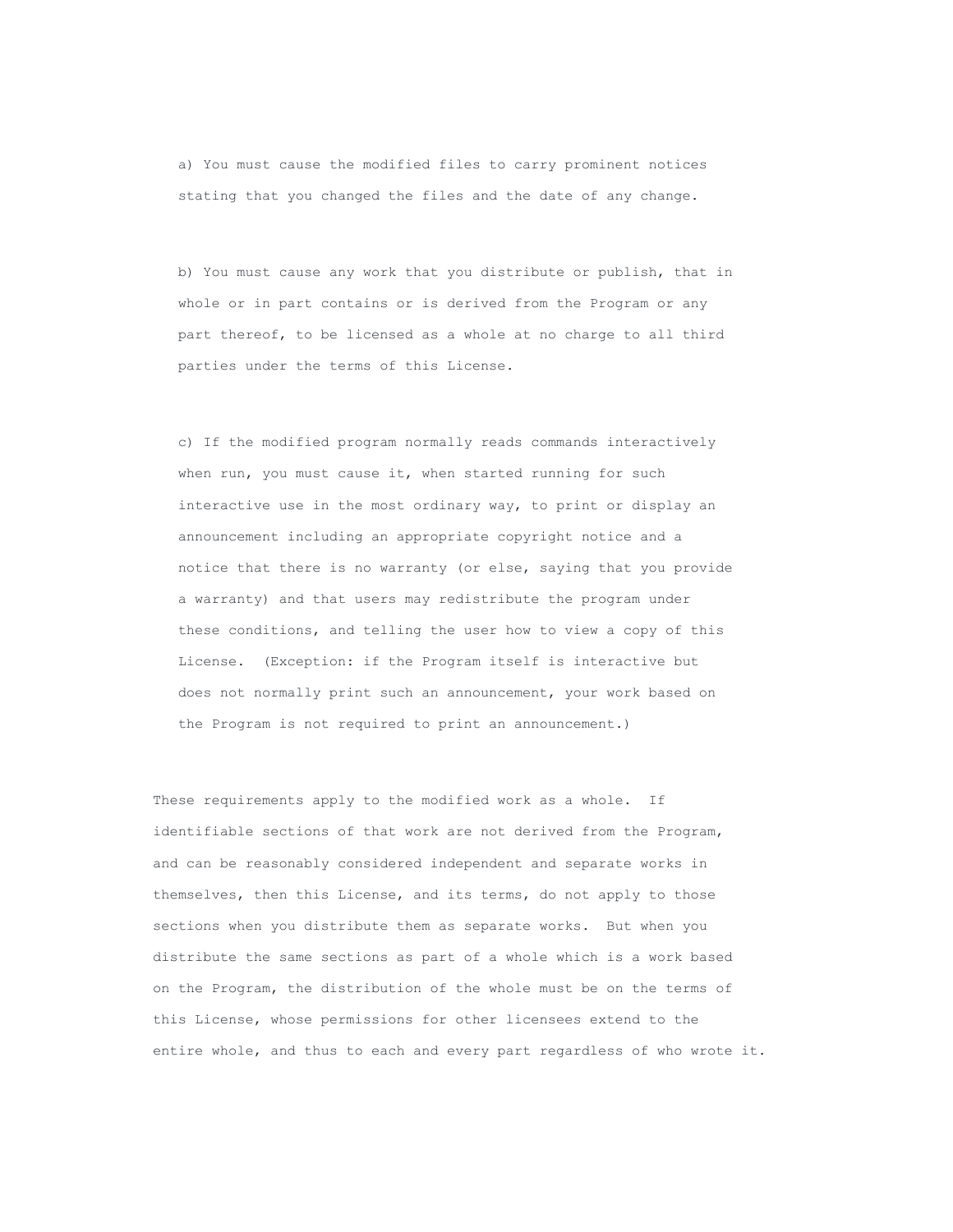Thus, it is not the intent of this section to claim rights or contest your rights to work written entirely by you; rather, the intent is to exercise the right to control the distribution of derivative or collective works based on the Program.

In addition, mere aggregation of another work not based on the Program with the Program (or with a work based on the Program) on a volume of a storage or distribution medium does not bring the other work under the scope of this License.

3. You may copy and distribute the Program (or a work based on it, under Section 2) in object code or executable form under the terms of Sections 1 and 2 above provided that you also do one of the following:

a) Accompany it with the complete corresponding machine-readable source code, which must be distributed under the terms of Sections 1 and 2 above on a medium customarily used for software interchange; or,

b) Accompany it with a written offer, valid for at least three years, to give any third party, for a charge no more than your cost of physically performing source distribution, a complete machine-readable copy of the corresponding source code, to be distributed under the terms of Sections 1 and 2 above on a medium customarily used for software interchange; or,

c) Accompany it with the information you received as to the offer to distribute corresponding source code. (This alternative is allowed only for noncommercial distribution and only if you received the program in object code or executable form with such an offer, in accord with Subsection b above.)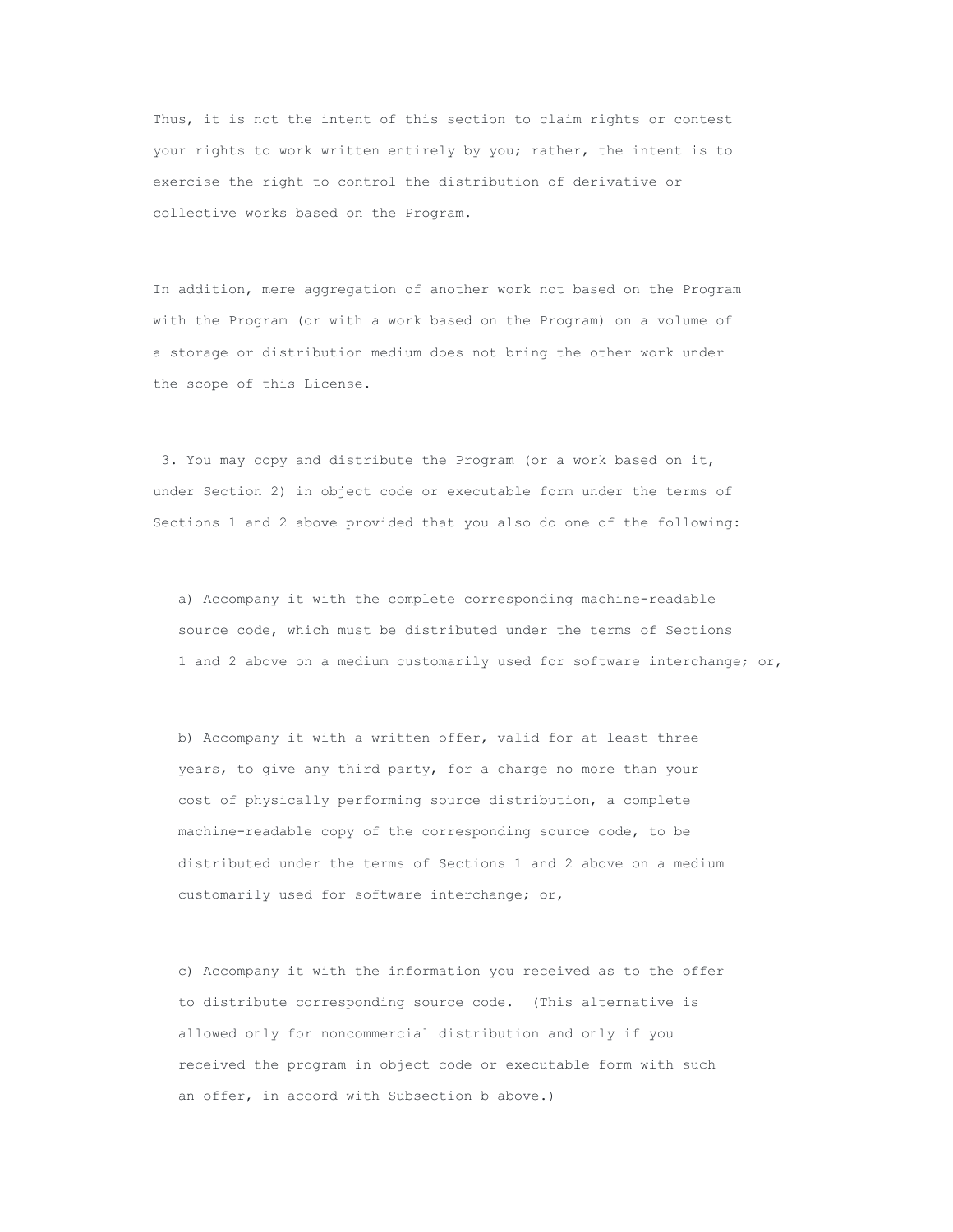The source code for a work means the preferred form of the work for making modifications to it. For an executable work, complete source code means all the source code for all modules it contains, plus any associated interface definition files, plus the scripts used to control compilation and installation of the executable. However, as a special exception, the source code distributed need not include anything that is normally distributed (in either source or binary form) with the major components (compiler, kernel, and so on) of the operating system on which the executable runs, unless that component itself accompanies the executable.

If distribution of executable or object code is made by offering access to copy from a designated place, then offering equivalent access to copy the source code from the same place counts as distribution of the source code, even though third parties are not compelled to copy the source along with the object code.

4. You may not copy, modify, sublicense, or distribute the Program except as expressly provided under this License. Any attempt otherwise to copy, modify, sublicense or distribute the Program is void, and will automatically terminate your rights under this License. However, parties who have received copies, or rights, from you under this License will not have their licenses terminated so long as such parties remain in full compliance.

5. You are not required to accept this License, since you have not signed it. However, nothing else grants you permission to modify or distribute the Program or its derivative works. These actions are prohibited by law if you do not accept this License. Therefore, by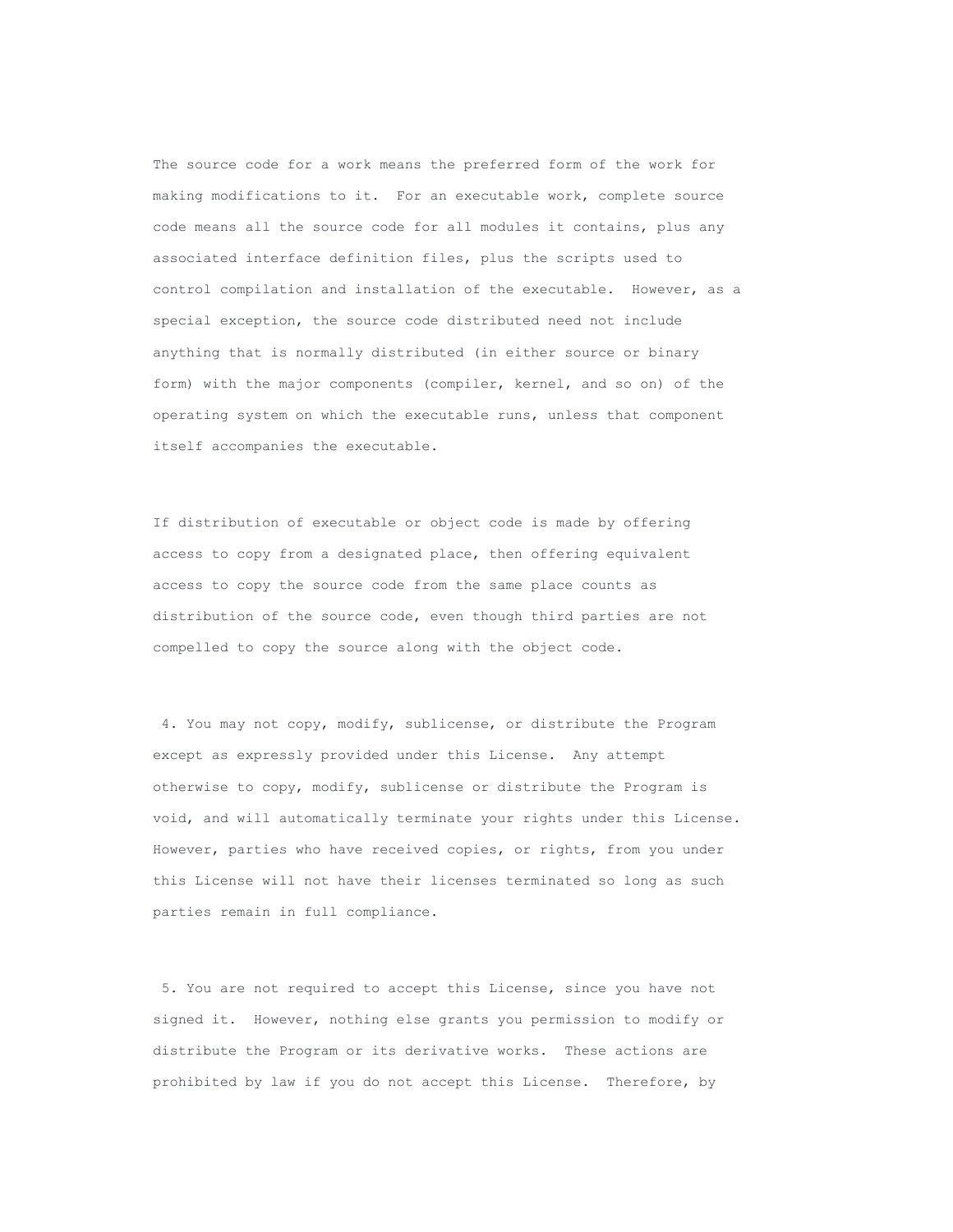modifying or distributing the Program (or any work based on the Program), you indicate your acceptance of this License to do so, and all its terms and conditions for copying, distributing or modifying the Program or works based on it.

6. Each time you redistribute the Program (or any work based on the Program), the recipient automatically receives a license from the original licensor to copy, distribute or modify the Program subject to these terms and conditions. You may not impose any further restrictions on the recipients' exercise of the rights granted herein. You are not responsible for enforcing compliance by third parties to this License.

7. If, as a consequence of a court judgment or allegation of patent infringement or for any other reason (not limited to patent issues), conditions are imposed on you (whether by court order, agreement or otherwise) that contradict the conditions of this License, they do not excuse you from the conditions of this License. If you cannot distribute so as to satisfy simultaneously your obligations under this License and any other pertinent obligations, then as a consequence you may not distribute the Program at all. For example, if a patent license would not permit royalty-free redistribution of the Program by all those who receive copies directly or indirectly through you, then the only way you could satisfy both it and this License would be to refrain entirely from distribution of the Program.

If any portion of this section is held invalid or unenforceable under any particular circumstance, the balance of the section is intended to apply and the section as a whole is intended to apply in other circumstances.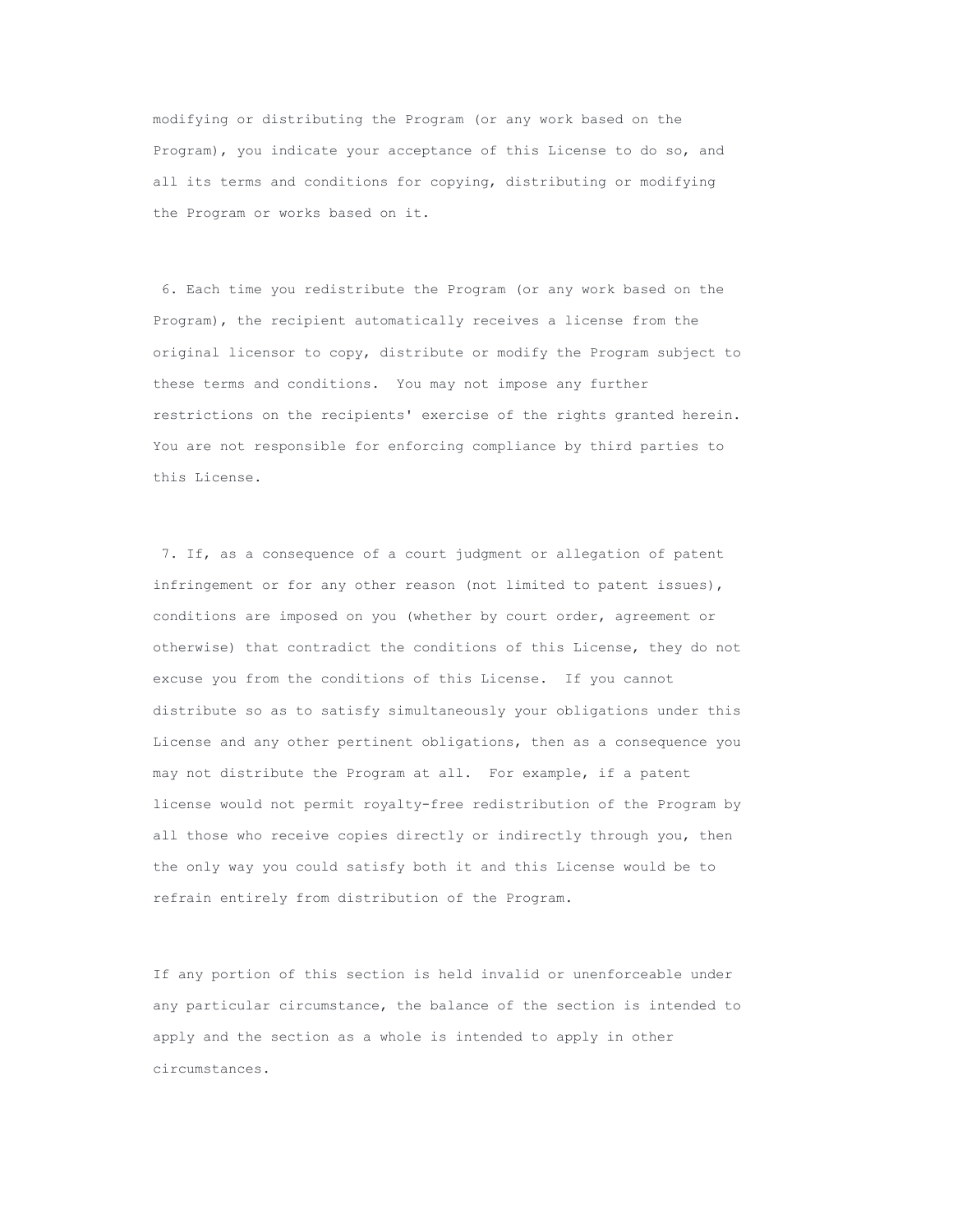It is not the purpose of this section to induce you to infringe any patents or other property right claims or to contest validity of any such claims; this section has the sole purpose of protecting the integrity of the free software distribution system, which is implemented by public license practices. Many people have made generous contributions to the wide range of software distributed through that system in reliance on consistent application of that system; it is up to the author/donor to decide if he or she is willing to distribute software through any other system and a licensee cannot impose that choice.

This section is intended to make thoroughly clear what is believed to be a consequence of the rest of this License.

8. If the distribution and/or use of the Program is restricted in certain countries either by patents or by copyrighted interfaces, the original copyright holder who places the Program under this License may add an explicit geographical distribution limitation excluding those countries, so that distribution is permitted only in or among countries not thus excluded. In such case, this License incorporates the limitation as if written in the body of this License.

9. The Free Software Foundation may publish revised and/or new versions of the General Public License from time to time. Such new versions will be similar in spirit to the present version, but may differ in detail to address new problems or concerns.

Each version is given a distinguishing version number. If the Program specifies a version number of this License which applies to it and "any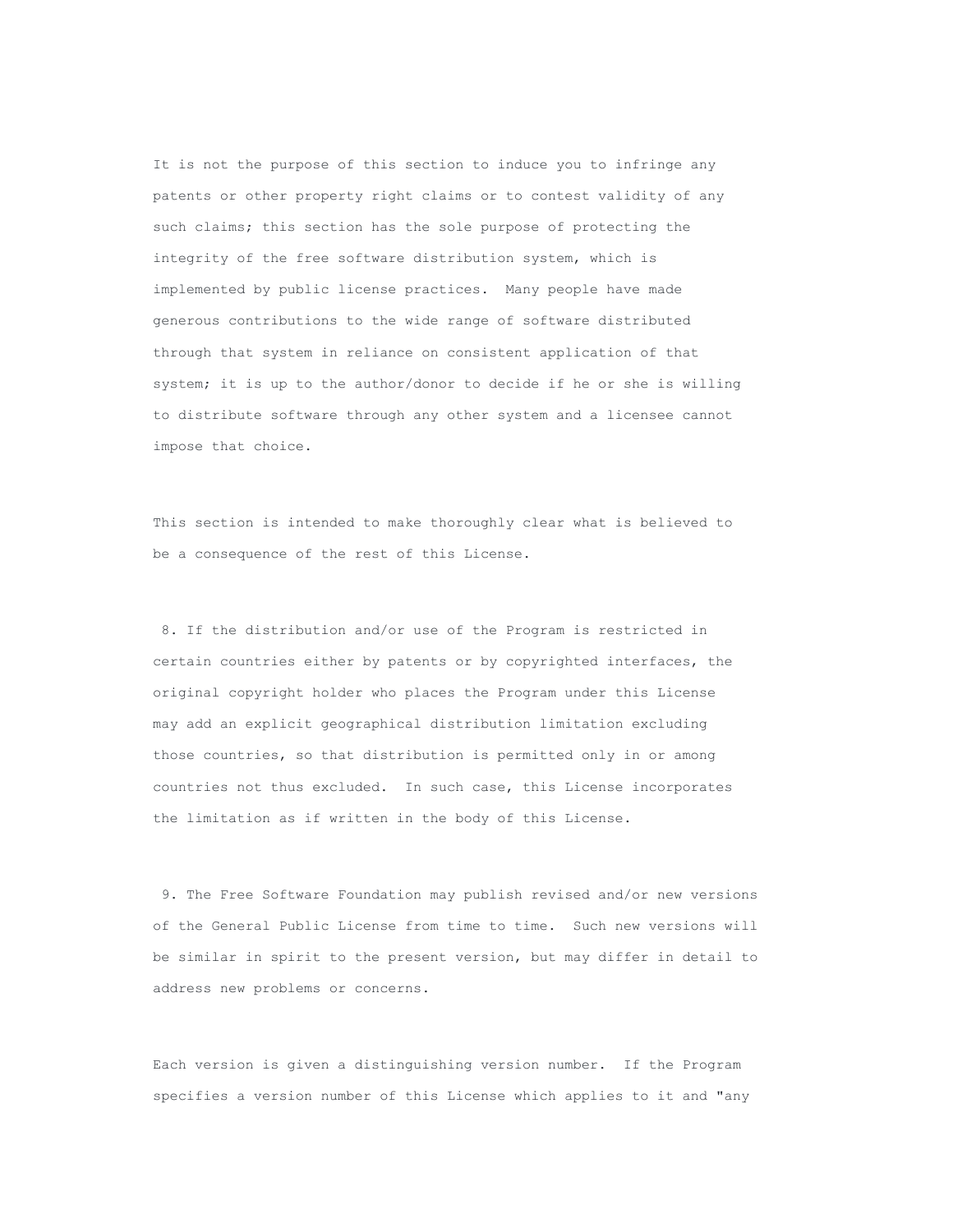later version", you have the option of following the terms and conditions either of that version or of any later version published by the Free Software Foundation. If the Program does not specify a version number of this License, you may choose any version ever published by the Free Software Foundation.

10. If you wish to incorporate parts of the Program into other free programs whose distribution conditions are different, write to the author to ask for permission. For software which is copyrighted by the Free Software Foundation, write to the Free Software Foundation; we sometimes make exceptions for this. Our decision will be guided by the two goals of preserving the free status of all derivatives of our free software and of promoting the sharing and reuse of software generally.

#### NO WARRANTY

11. BECAUSE THE PROGRAM IS LICENSED FREE OF CHARGE, THERE IS NO WARRANTY FOR THE PROGRAM, TO THE EXTENT PERMITTED BY APPLICABLE LAW. EXCEPT WHEN OTHERWISE STATED IN WRITING THE COPYRIGHT HOLDERS AND/OR OTHER PARTIES PROVIDE THE PROGRAM "AS IS" WITHOUT WARRANTY OF ANY KIND, EITHER EXPRESSED OR IMPLIED, INCLUDING, BUT NOT LIMITED TO, THE IMPLIED WARRANTIES OF MERCHANTABILITY AND FITNESS FOR A PARTICULAR PURPOSE. THE ENTIRE RISK AS TO THE QUALITY AND PERFORMANCE OF THE PROGRAM IS WITH YOU. SHOULD THE PROGRAM PROVE DEFECTIVE, YOU ASSUME THE COST OF ALL NECESSARY SERVICING, REPAIR OR CORRECTION.

12. IN NO EVENT UNLESS REQUIRED BY APPLICABLE LAW OR AGREED TO IN WRITING WILL ANY COPYRIGHT HOLDER, OR ANY OTHER PARTY WHO MAY MODIFY AND/OR REDISTRIBUTE THE PROGRAM AS PERMITTED ABOVE, BE LIABLE TO YOU FOR DAMAGES, INCLUDING ANY GENERAL, SPECIAL, INCIDENTAL OR CONSEQUENTIAL DAMAGES ARISING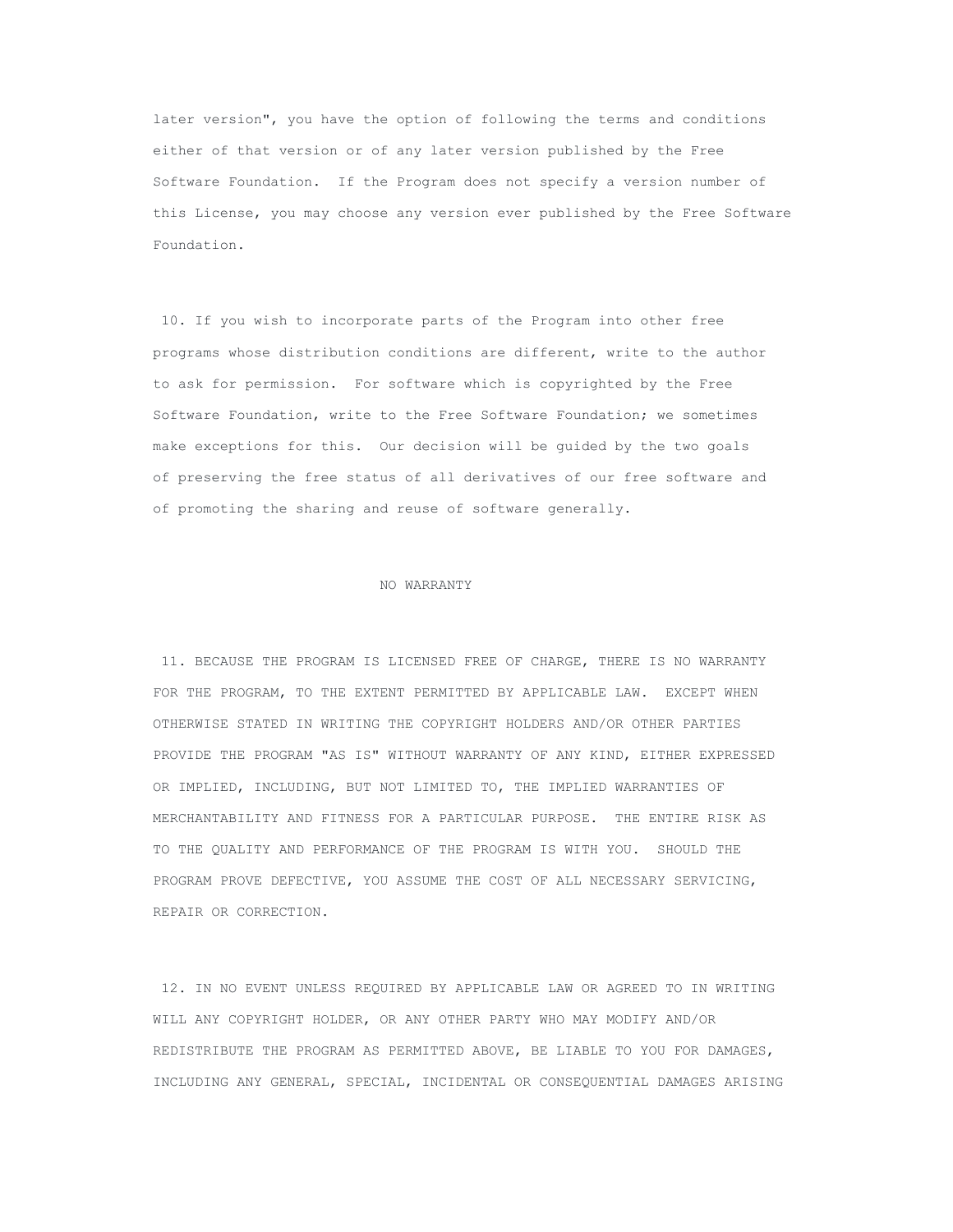OUT OF THE USE OR INABILITY TO USE THE PROGRAM (INCLUDING BUT NOT LIMITED TO LOSS OF DATA OR DATA BEING RENDERED INACCURATE OR LOSSES SUSTAINED BY YOU OR THIRD PARTIES OR A FAILURE OF THE PROGRAM TO OPERATE WITH ANY OTHER PROGRAMS), EVEN IF SUCH HOLDER OR OTHER PARTY HAS BEEN ADVISED OF THE POSSIBILITY OF SUCH DAMAGES.

END OF TERMS AND CONDITIONS

How to Apply These Terms to Your New Programs

If you develop a new program, and you want it to be of the greatest possible use to the public, the best way to achieve this is to make it free software which everyone can redistribute and change under these terms.

To do so, attach the following notices to the program. It is safest to attach them to the start of each source file to most effectively convey the exclusion of warranty; and each file should have at least the "copyright" line and a pointer to where the full notice is found.

<one line to give the program's name and a brief idea of what it does.> Copyright (C) <year> <name of author>

This program is free software; you can redistribute it and/or modify it under the terms of the GNU General Public License as published by the Free Software Foundation; either version 2 of the License, or (at your option) any later version.

This program is distributed in the hope that it will be useful, but WITHOUT ANY WARRANTY; without even the implied warranty of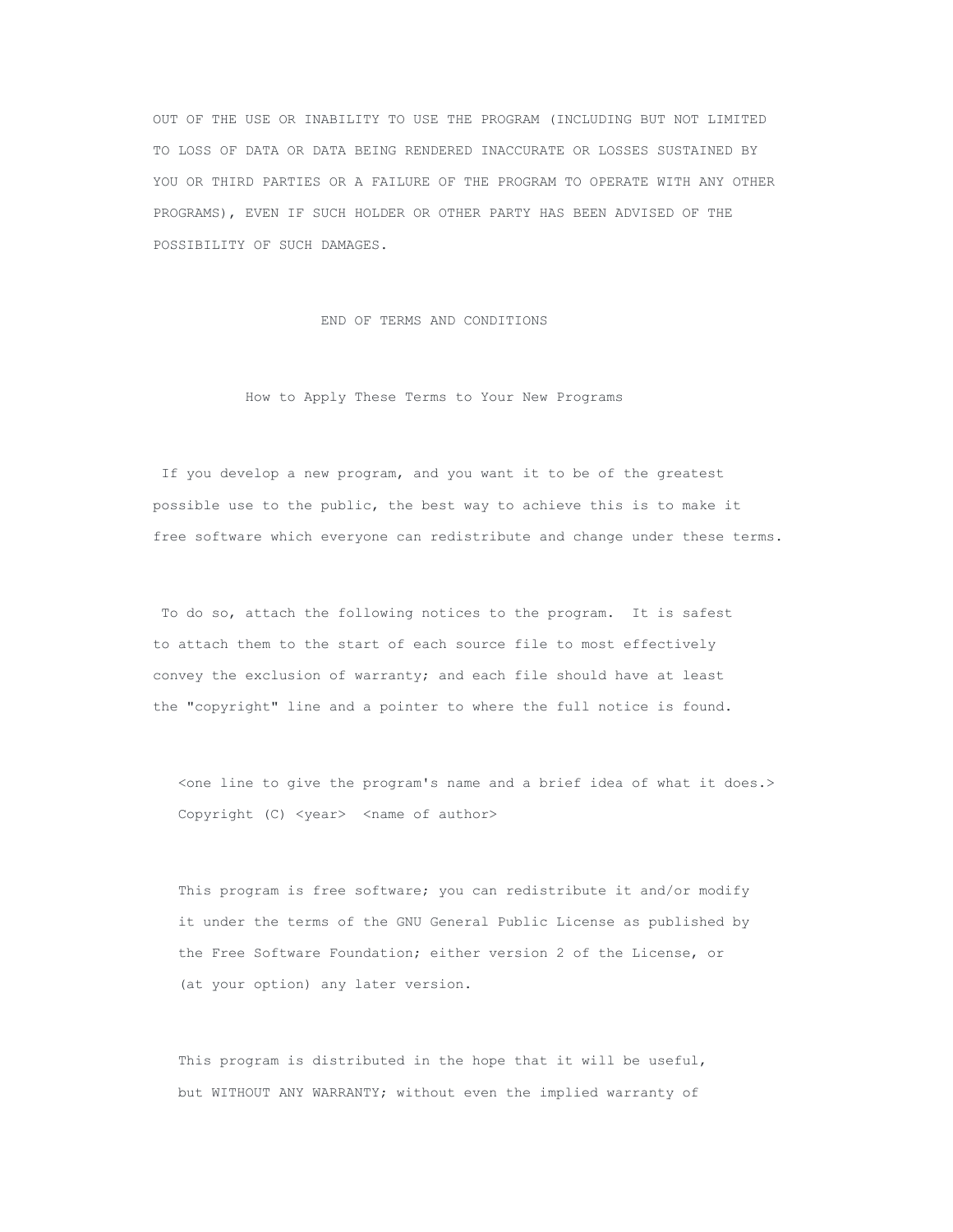MERCHANTABILITY or FITNESS FOR A PARTICULAR PURPOSE. See the GNU General Public License for more details.

You should have received a copy of the GNU General Public License along with this program; if not, write to the Free Software Foundation, Inc., 51 Franklin Street, Fifth Floor, Boston, MA 02110-1301 USA.

Also add information on how to contact you by electronic and paper mail.

If the program is interactive, make it output a short notice like this when it starts in an interactive mode:

Gnomovision version 69, Copyright (C) year name of author Gnomovision comes with ABSOLUTELY NO WARRANTY; for details type `show w'. This is free software, and you are welcome to redistribute it under certain conditions; type `show c' for details.

The hypothetical commands `show w' and `show c' should show the appropriate parts of the General Public License. Of course, the commands you use may be called something other than `show w' and `show  $c'$ ; they could even be mouse-clicks or menu items--whatever suits your program.

You should also get your employer (if you work as a programmer) or your school, if any, to sign a "copyright disclaimer" for the program, if necessary. Here is a sample; alter the names:

Yoyodyne, Inc., hereby disclaims all copyright interest in the program `Gnomovision' (which makes passes at compilers) written by James Hacker.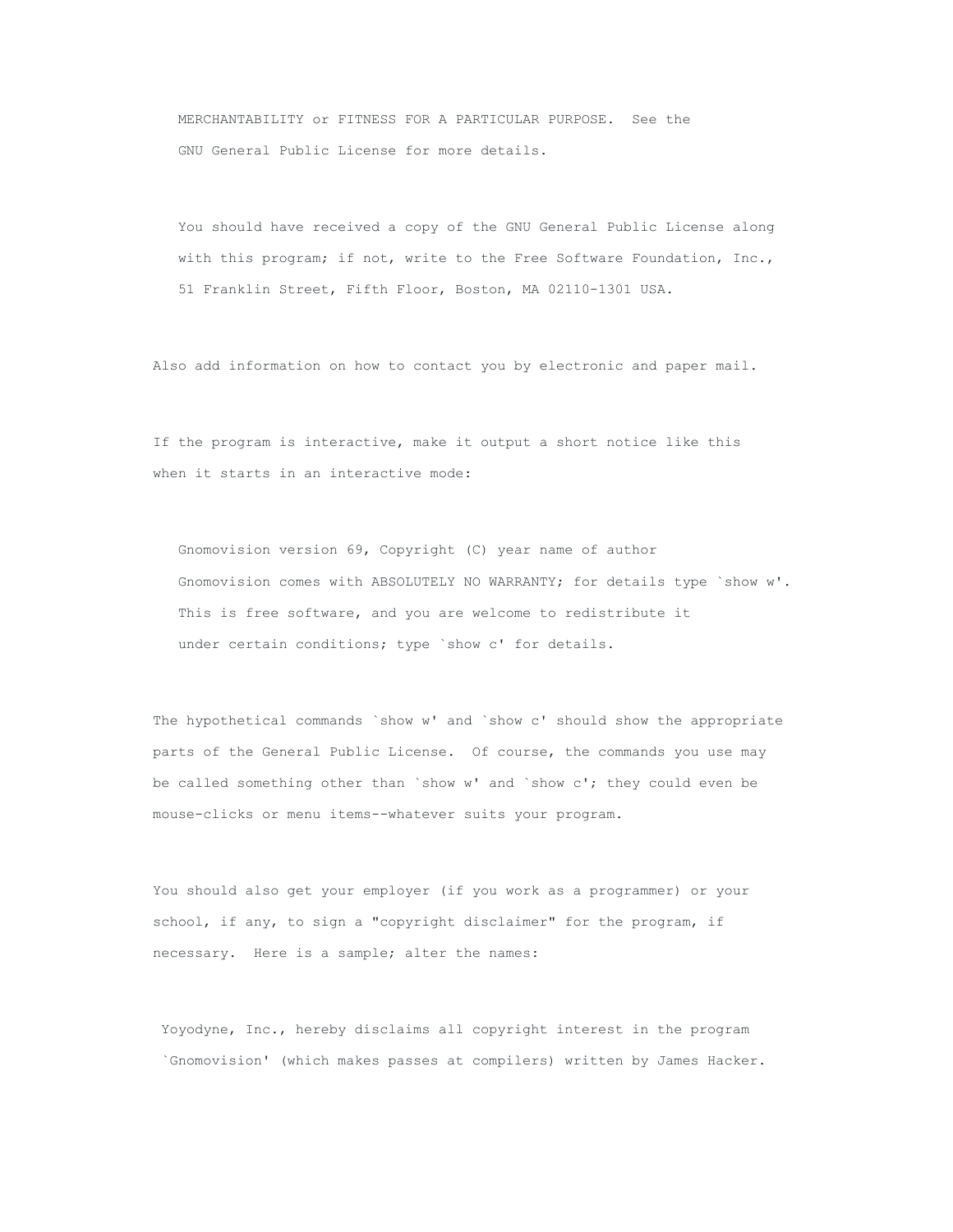<signature of Ty Coon>, 1 April 1989 Ty Coon, President of Vice

This General Public License does not permit incorporating your program into proprietary programs. If your program is a subroutine library, you may consider it more useful to permit linking proprietary applications with the library. If this is what you want to do, use the GNU Lesser General Public License instead of this License.

### <span id="page-32-0"></span>websocket-sharp

Version: 1.0.1.0 Purpose: websocket server implementation in C#. Used by obs-websocket.dotnet Project: Automate VX License:

The MIT License (MIT) Copyright (c) 2010-2022 sta.blockhead

Permission is hereby granted, free of charge, to any person obtaining a copy of this software and associated documentation files (the "Software"), to deal in the Software without restriction, including without limitation the rights to use, copy, modify, merge, publish, distribute, sublicense, and/or sell copies of the Software, and to permit persons to whom the Software is furnished to do so, subject to the following conditions:

The above copyright notice and this permission notice shall be included in all copies or substantial portions of the Software.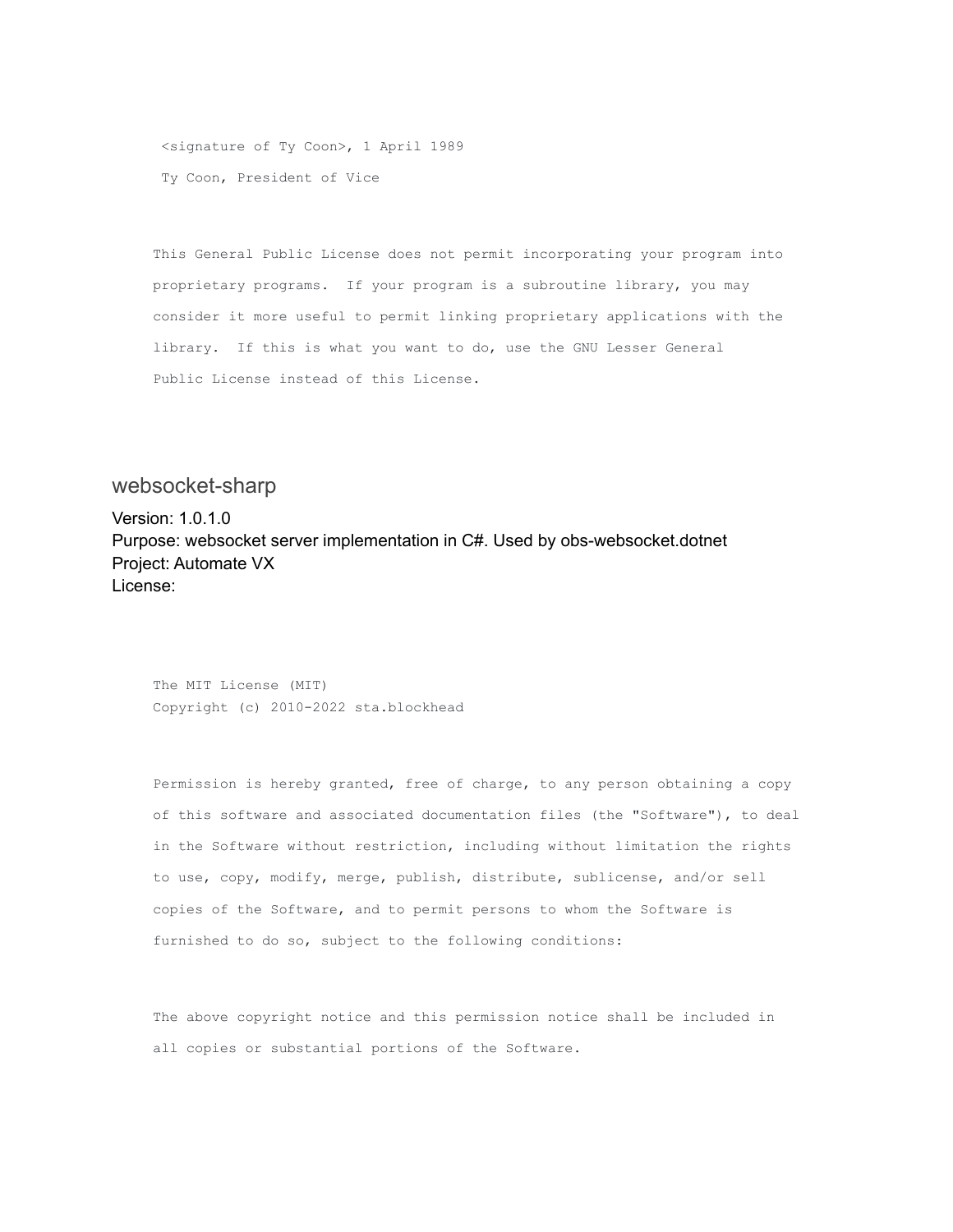THE SOFTWARE IS PROVIDED "AS IS", WITHOUT WARRANTY OF ANY KIND, EXPRESS OR IMPLIED, INCLUDING BUT NOT LIMITED TO THE WARRANTIES OF MERCHANTABILITY, FITNESS FOR A PARTICULAR PURPOSE AND NONINFRINGEMENT. IN NO EVENT SHALL THE AUTHORS OR COPYRIGHT HOLDERS BE LIABLE FOR ANY CLAIM, DAMAGES OR OTHER LIABILITY, WHETHER IN AN ACTION OF CONTRACT, TORT OR OTHERWISE, ARISING FROM, OUT OF OR IN CONNECTION WITH THE SOFTWARE OR THE USE OR OTHER DEALINGS IN THE SOFTWARE.

### <span id="page-33-0"></span>Rnci.SshNet

Version: 2020.0.1.0 Purpose: SSH communication between VX and peripheral devices Projects: Automate VX License:

#### The MIT License (MIT)

Permission is hereby granted, free of charge, to any person obtaining a copy of this software and associated documentation files (the "Software"), to deal in the Software without restriction, including without limitation the rights to use, copy, modify, merge, publish, distribute, sublicense, and/or sell copies of the Software, and to permit persons to whom the Software is furnished to do so, subject to the following conditions:

The above copyright notice and this permission notice shall be included in all copies or substantial portions of the Software.

THE SOFTWARE IS PROVIDED "AS IS", WITHOUT WARRANTY OF ANY KIND, EXPRESS OR IMPLIED, INCLUDING BUT NOT LIMITED TO THE WARRANTIES OF MERCHANTABILITY, FITNESS FOR A PARTICULAR PURPOSE AND NONINFRINGEMENT. IN NO EVENT SHALL THE AUTHORS OR COPYRIGHT HOLDERS BE LIABLE FOR ANY CLAIM, DAMAGES OR OTHER LIABILITY, WHETHER IN AN ACTION OF CONTRACT, TORT OR OTHERWISE, ARISING FROM,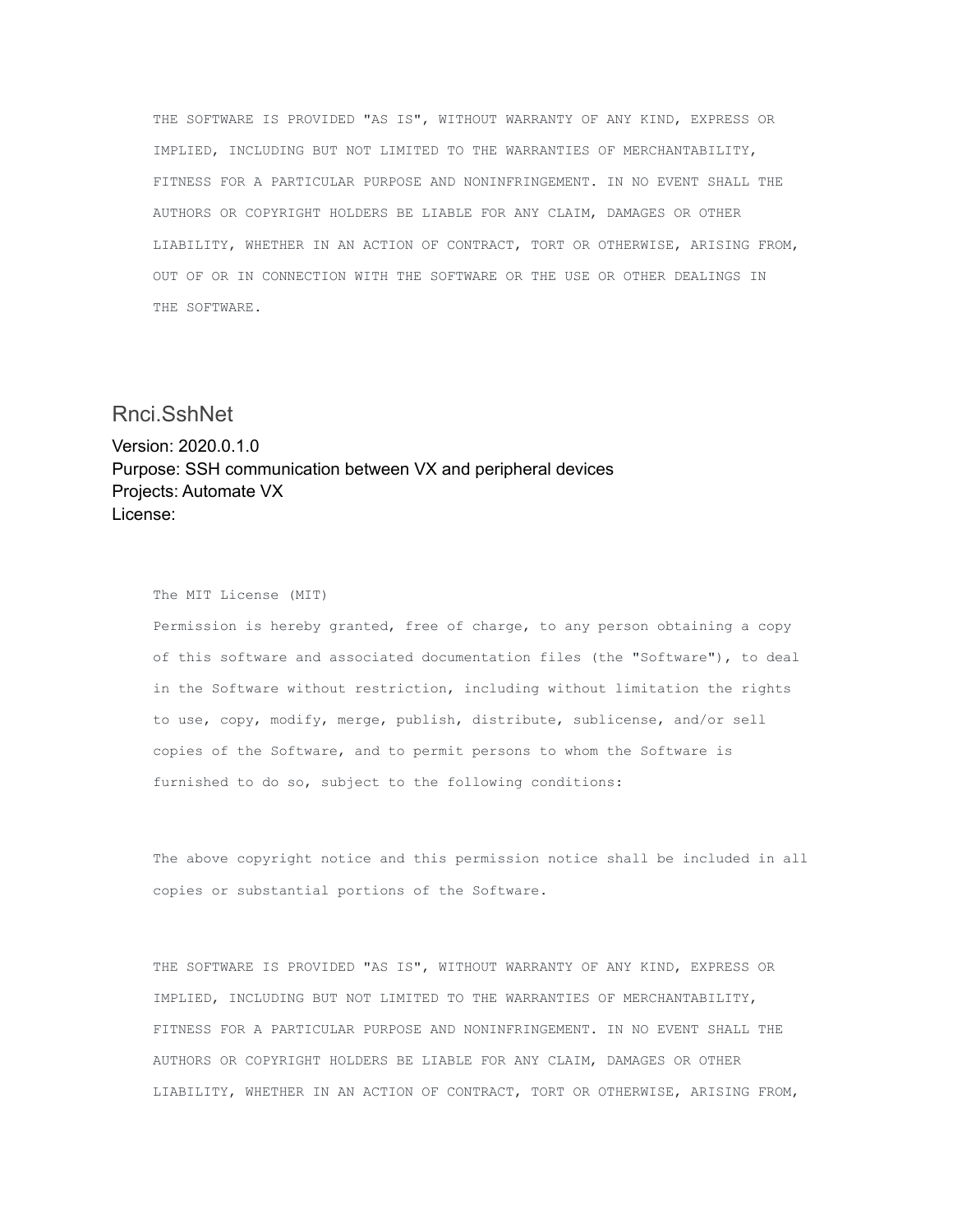OUT OF OR IN CONNECTION WITH THE SOFTWARE OR THE USE OR OTHER DEALINGS IN THE SOFTWARE.

# <span id="page-34-0"></span>BCrypt.Net

Version: 0.1.0 Purpose: licensing the product Projects: Automate VX, Automate Select License:

> The MIT License (MIT) Copyright (c) 2006 Damien Miller djm@mindrot.org (jBCrypt) Copyright (c) 2013 Ryan D. Emerle (.Net port) Copyright (c) 2016/2021 Chris McKee (.Net-core port / patches)

Permission is hereby granted, free of charge, to any person obtaining a copy of this software and associated documentation files (the "Software"), to deal in the Software without restriction, including without limitation the rights to use, copy, modify, merge, publish, distribute, sublicense, and/or sell copies of the Software, and to permit persons to whom the Software is furnished to do so, subject to the following conditions:

The above copyright notice and this permission notice shall be included in all copies or substantial portions of the Software.

THE SOFTWARE IS PROVIDED "AS IS", WITHOUT WARRANTY OF ANY KIND, EXPRESS OR IMPLIED, INCLUDING BUT NOT LIMITED TO THE WARRANTIES OF MERCHANTABILITY, FITNESS FOR A PARTICULAR PURPOSE AND NONINFRINGEMENT. IN NO EVENT SHALL THE AUTHORS OR COPYRIGHT HOLDERS BE LIABLE FOR ANY CLAIM, DAMAGES OR OTHER LIABILITY, WHETHER IN AN ACTION OF CONTRACT, TORT OR OTHERWISE, ARISING FROM, OUT OF OR IN CONNECTION WITH THE SOFTWARE OR THE USE OR OTHER DEALINGS IN THE SOFTWARE.

<span id="page-34-1"></span>libavahi-common, libavahi-client Version: 3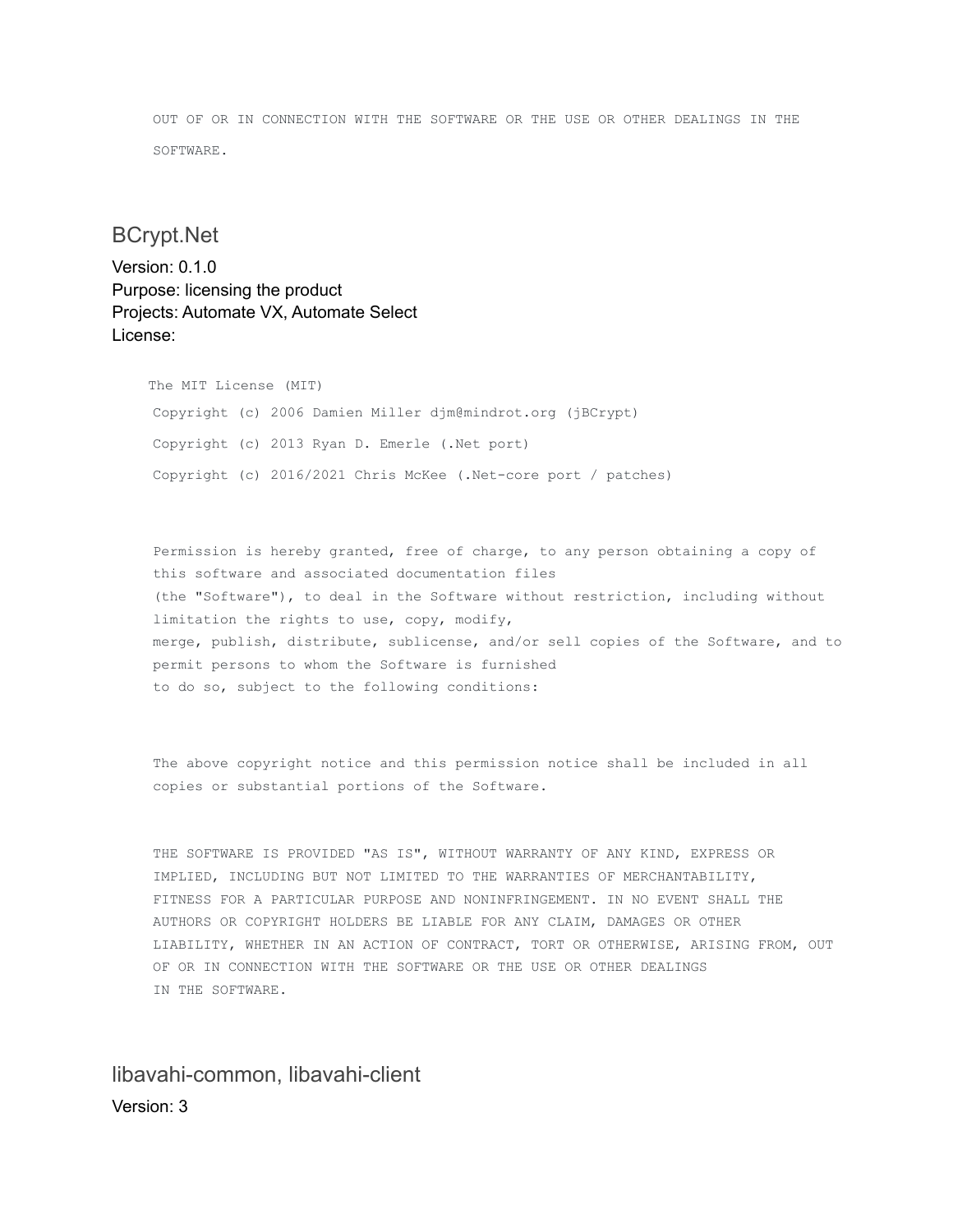Purpose: advertising the 1bndi video stream on the network Projects: 1bndi License:

> GNU LESSER GENERAL PUBLIC LICENSE Version 2.1, February 1999

Copyright (C) 1991, 1999 Free Software Foundation, Inc.

51 Franklin St, Fifth Floor, Boston, MA 02110-1301 USA Everyone is permitted to copy and distribute verbatim copies of this license document, but changing it is not allowed.

[This is the first released version of the Lesser GPL. It also counts as the successor of the GNU Library Public License, version 2, hence the version number 2.1.]

#### Preamble

The licenses for most software are designed to take away your freedom to share and change it. By contrast, the GNU General Public Licenses are intended to guarantee your freedom to share and change free software--to make sure the software is free for all its users.

This license, the Lesser General Public License, applies to some specially designated software packages--typically libraries--of the Free Software Foundation and other authors who decide to use it. You can use it too, but we suggest you first think carefully about whether this license or the ordinary General Public License is the better strategy to use in any particular case, based on the explanations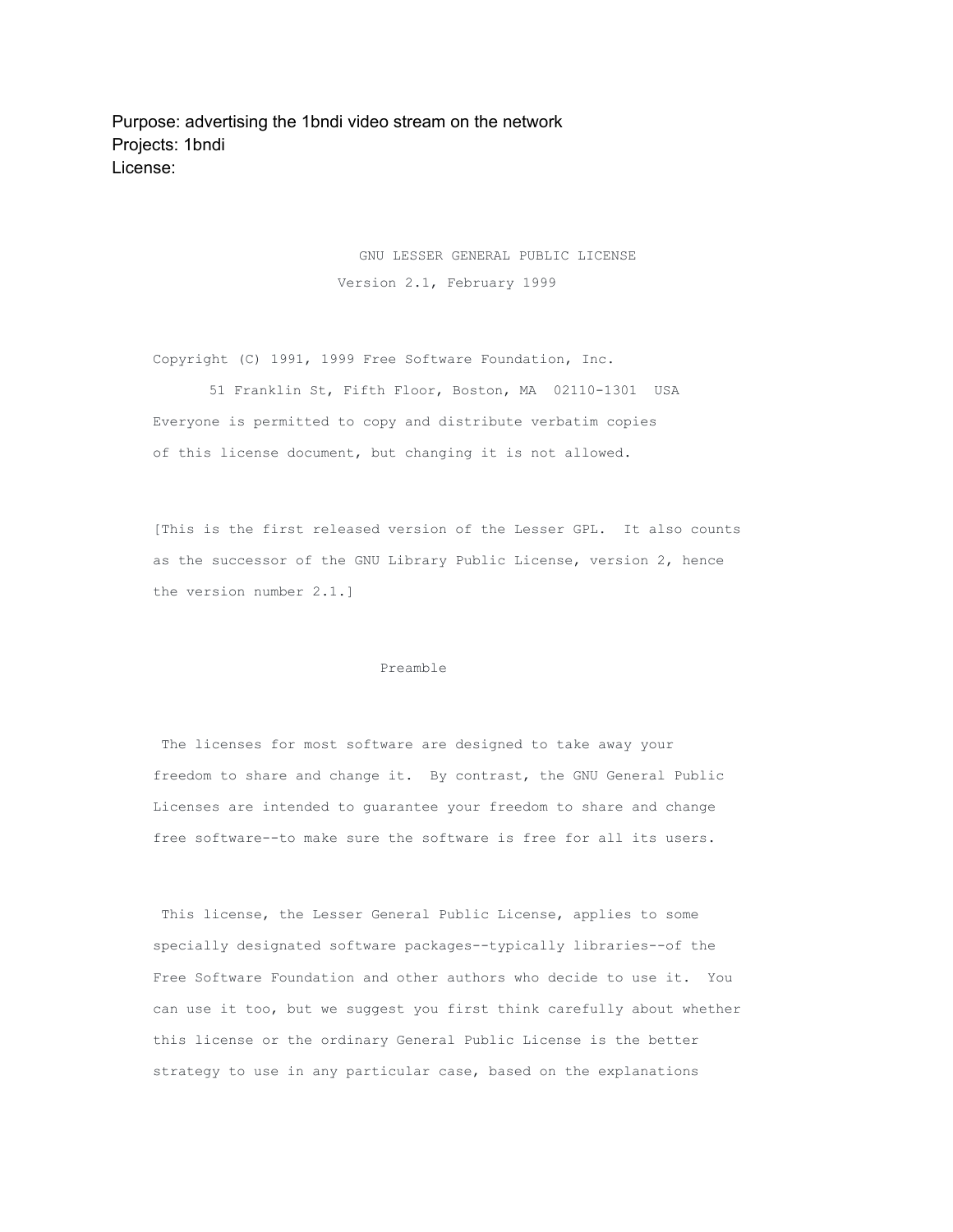When we speak of free software, we are referring to freedom of use, not price. Our General Public Licenses are designed to make sure that you have the freedom to distribute copies of free software (and charge for this service if you wish); that you receive source code or can get it if you want it; that you can change the software and use pieces of it in new free programs; and that you are informed that you can do these things.

To protect your rights, we need to make restrictions that forbid distributors to deny you these rights or to ask you to surrender these rights. These restrictions translate to certain responsibilities for you if you distribute copies of the library or if you modify it.

For example, if you distribute copies of the library, whether gratis or for a fee, you must give the recipients all the rights that we gave you. You must make sure that they, too, receive or can get the source code. If you link other code with the library, you must provide complete object files to the recipients, so that they can relink them with the library after making changes to the library and recompiling it. And you must show them these terms so they know their rights.

We protect your rights with a two-step method: (1) we copyright the library, and (2) we offer you this license, which gives you legal permission to copy, distribute and/or modify the library.

To protect each distributor, we want to make it very clear that there is no warranty for the free library. Also, if the library is modified by someone else and passed on, the recipients should know

below.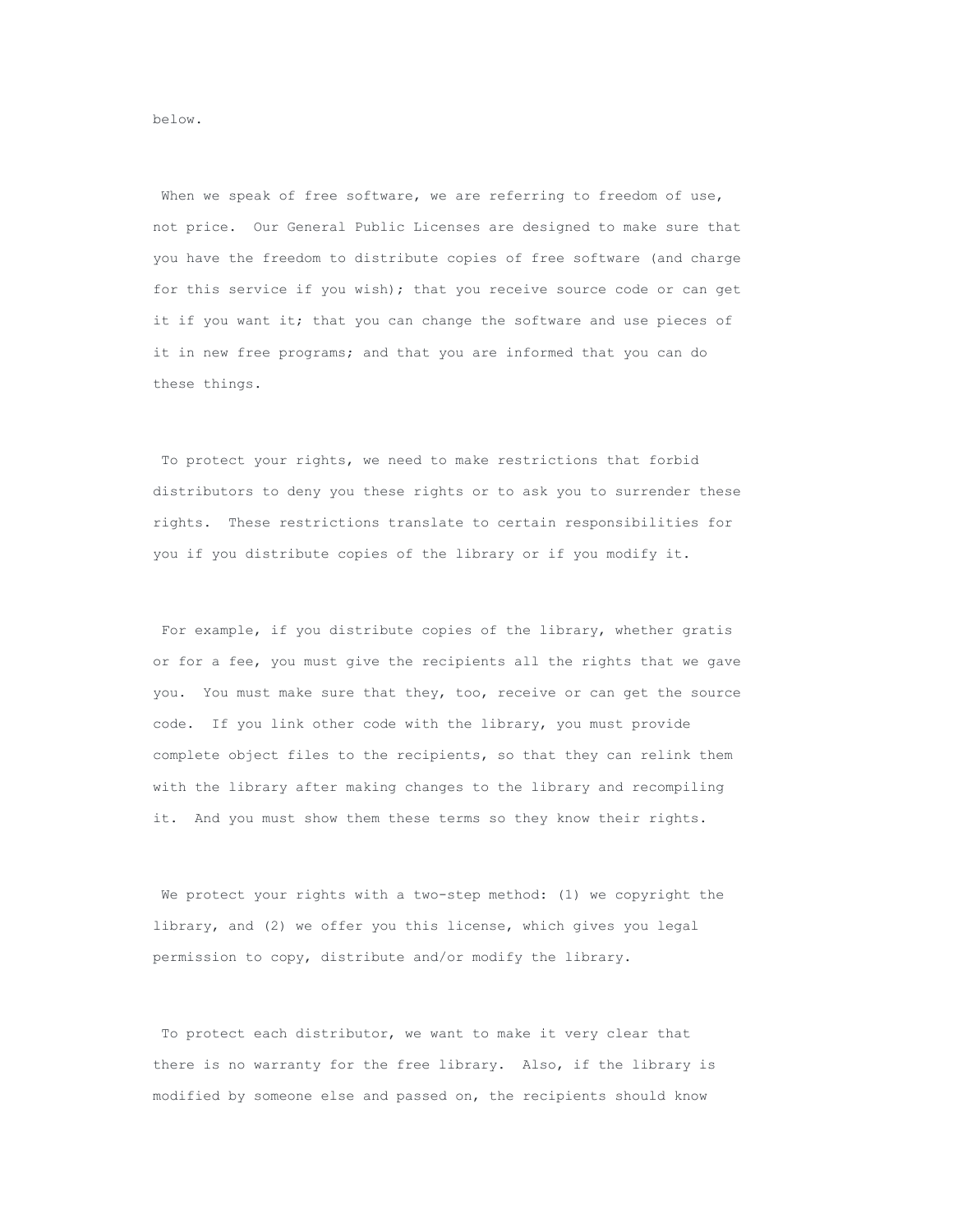that what they have is not the original version, so that the original author's reputation will not be affected by problems that might be introduced by others.

Finally, software patents pose a constant threat to the existence of any free program. We wish to make sure that a company cannot effectively restrict the users of a free program by obtaining a restrictive license from a patent holder. Therefore, we insist that any patent license obtained for a version of the library must be consistent with the full freedom of use specified in this license.

Most GNU software, including some libraries, is covered by the ordinary GNU General Public License. This license, the GNU Lesser General Public License, applies to certain designated libraries, and is quite different from the ordinary General Public License. We use this license for certain libraries in order to permit linking those libraries into non-free programs.

When a program is linked with a library, whether statically or using a shared library, the combination of the two is legally speaking a combined work, a derivative of the original library. The ordinary General Public License therefore permits such linking only if the entire combination fits its criteria of freedom. The Lesser General Public License permits more lax criteria for linking other code with the library.

We call this license the "Lesser" General Public License because it does Less to protect the user's freedom than the ordinary General Public License. It also provides other free software developers Less of an advantage over competing non-free programs. These disadvantages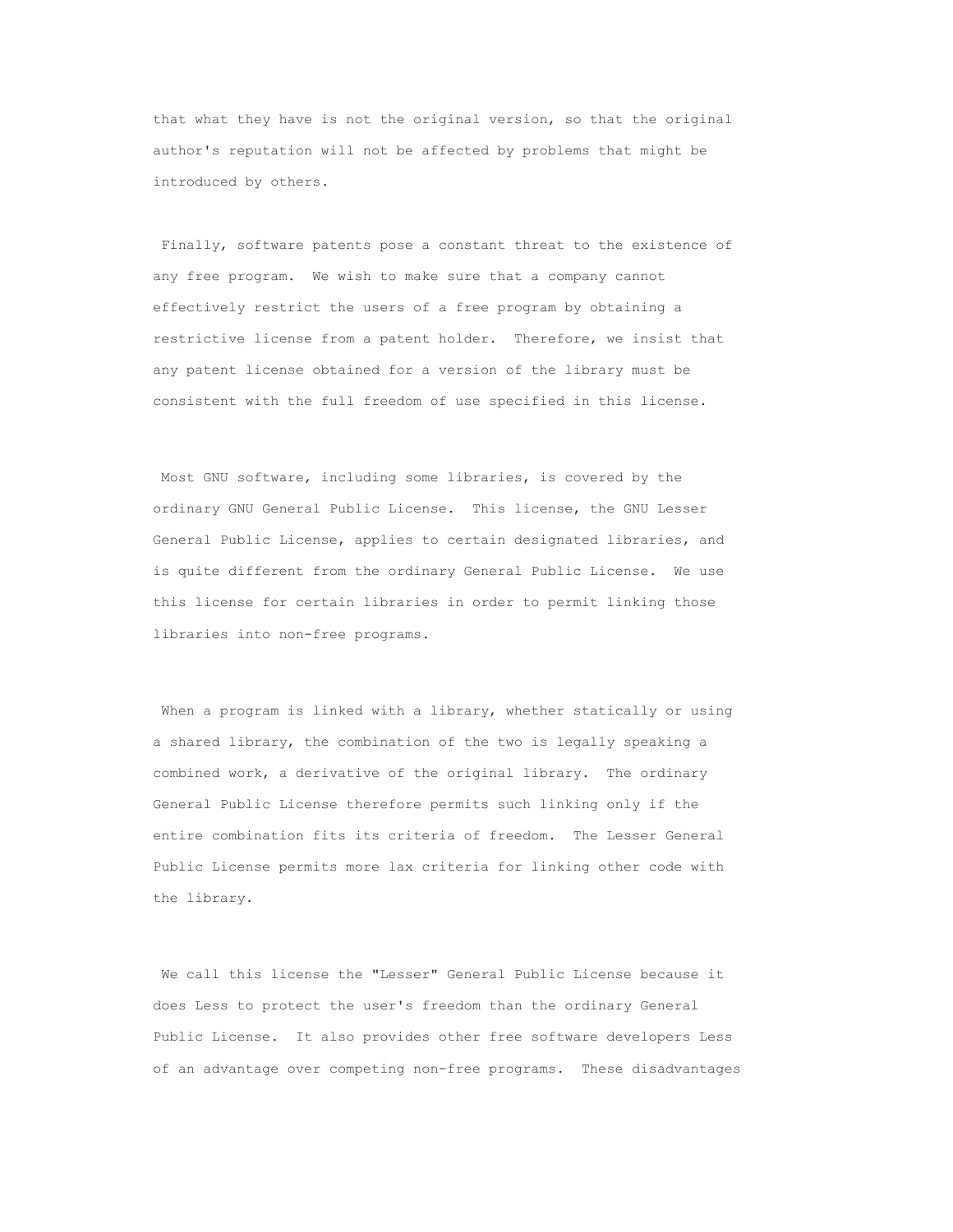are the reason we use the ordinary General Public License for many libraries. However, the Lesser license provides advantages in certain special circumstances.

For example, on rare occasions, there may be a special need to encourage the widest possible use of a certain library, so that it becomes a de-facto standard. To achieve this, non-free programs must be allowed to use the library. A more frequent case is that a free library does the same job as widely used non-free libraries. In this case, there is little to gain by limiting the free library to free software only, so we use the Lesser General Public License.

In other cases, permission to use a particular library in non-free programs enables a greater number of people to use a large body of free software. For example, permission to use the GNU C Library in non-free programs enables many more people to use the whole GNU operating system, as well as its variant, the GNU/Linux operating system.

Although the Lesser General Public License is Less protective of the users' freedom, it does ensure that the user of a program that is linked with the Library has the freedom and the wherewithal to run that program using a modified version of the Library.

The precise terms and conditions for copying, distribution and modification follow. Pay close attention to the difference between a "work based on the library" and a "work that uses the library". The former contains code derived from the library, whereas the latter must be combined with the library in order to run.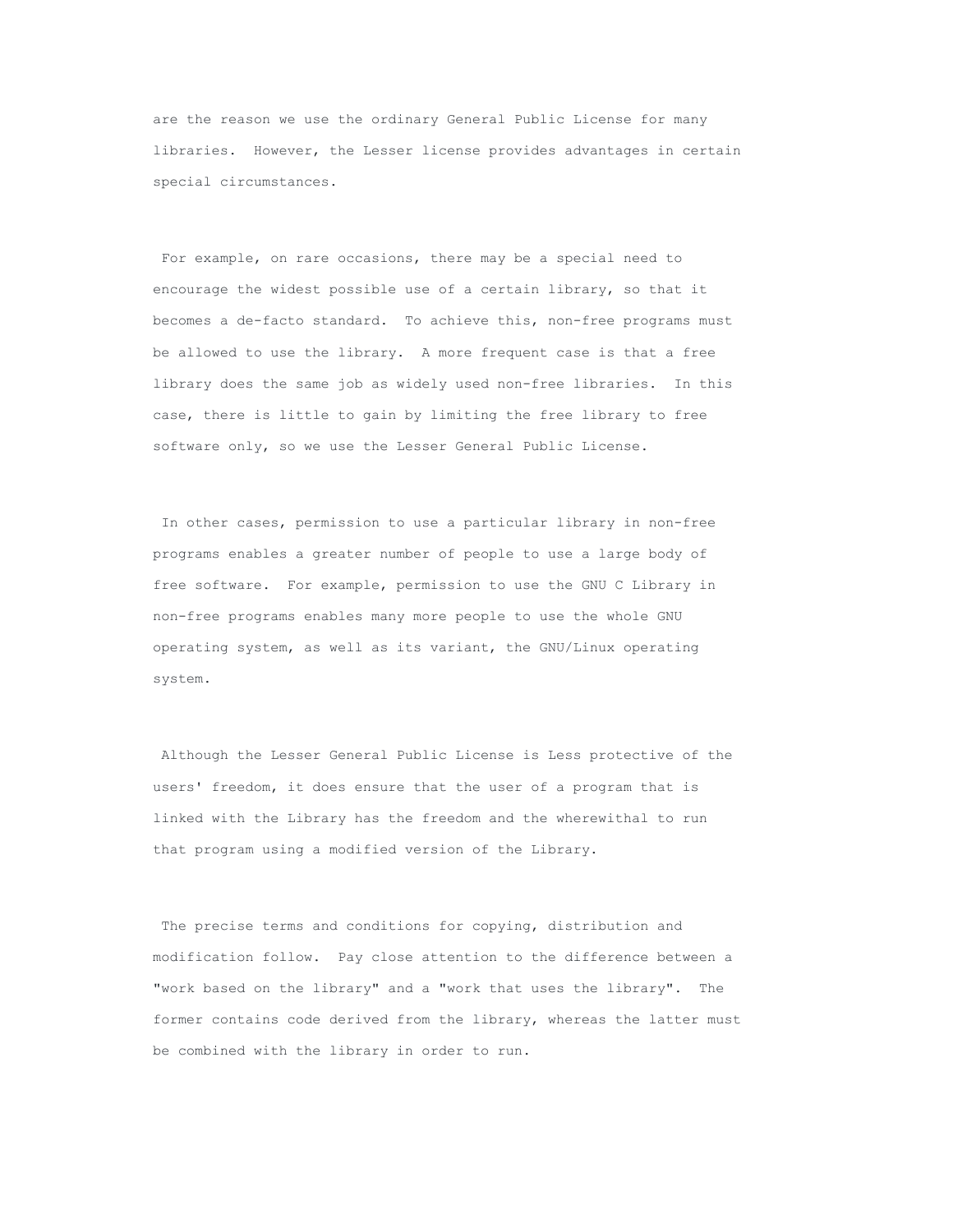### GNU LESSER GENERAL PUBLIC LICENSE

TERMS AND CONDITIONS FOR COPYING, DISTRIBUTION AND MODIFICATION

0. This License Agreement applies to any software library or other program which contains a notice placed by the copyright holder or other authorized party saying it may be distributed under the terms of this Lesser General Public License (also called "this License"). Each licensee is addressed as "you".

A "library" means a collection of software functions and/or data prepared so as to be conveniently linked with application programs (which use some of those functions and data) to form executables.

The "Library", below, refers to any such software library or work which has been distributed under these terms. A "work based on the Library" means either the Library or any derivative work under copyright law: that is to say, a work containing the Library or a portion of it, either verbatim or with modifications and/or translated straightforwardly into another language. (Hereinafter, translation is included without limitation in the term "modification".)

"Source code" for a work means the preferred form of the work for making modifications to it. For a library, complete source code means all the source code for all modules it contains, plus any associated interface definition files, plus the scripts used to control compilation and installation of the library.

Activities other than copying, distribution and modification are not covered by this License; they are outside its scope. The act of running a program using the Library is not restricted, and output from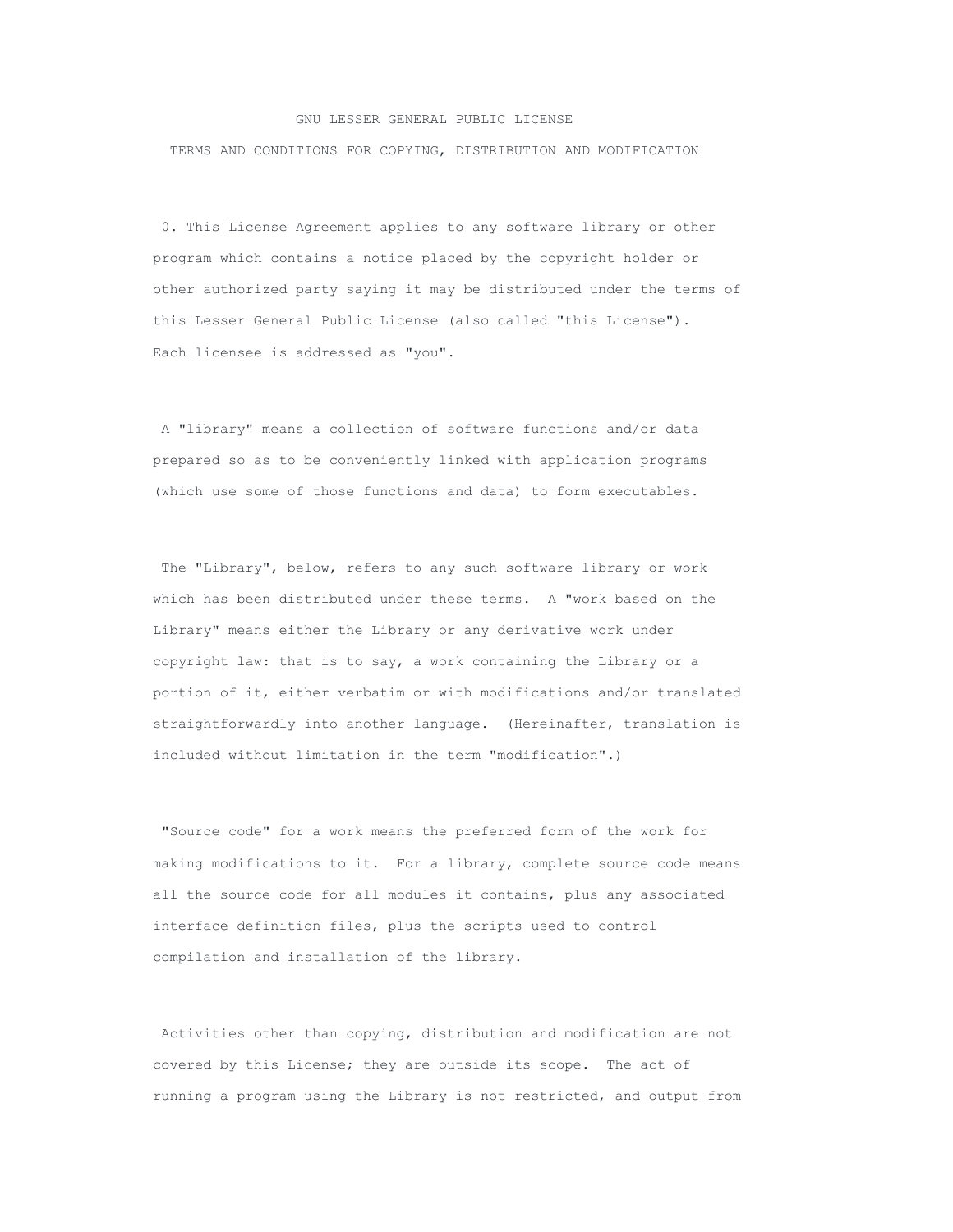such a program is covered only if its contents constitute a work based on the Library (independent of the use of the Library in a tool for writing it). Whether that is true depends on what the Library does and what the program that uses the Library does.

1. You may copy and distribute verbatim copies of the Library's complete source code as you receive it, in any medium, provided that you conspicuously and appropriately publish on each copy an appropriate copyright notice and disclaimer of warranty; keep intact all the notices that refer to this License and to the absence of any warranty; and distribute a copy of this License along with the Library.

You may charge a fee for the physical act of transferring a copy, and you may at your option offer warranty protection in exchange for a fee.

2. You may modify your copy or copies of the Library or any portion of it, thus forming a work based on the Library, and copy and distribute such modifications or work under the terms of Section 1 above, provided that you also meet all of these conditions:

a) The modified work must itself be a software library.

b) You must cause the files modified to carry prominent notices stating that you changed the files and the date of any change.

c) You must cause the whole of the work to be licensed at no charge to all third parties under the terms of this License.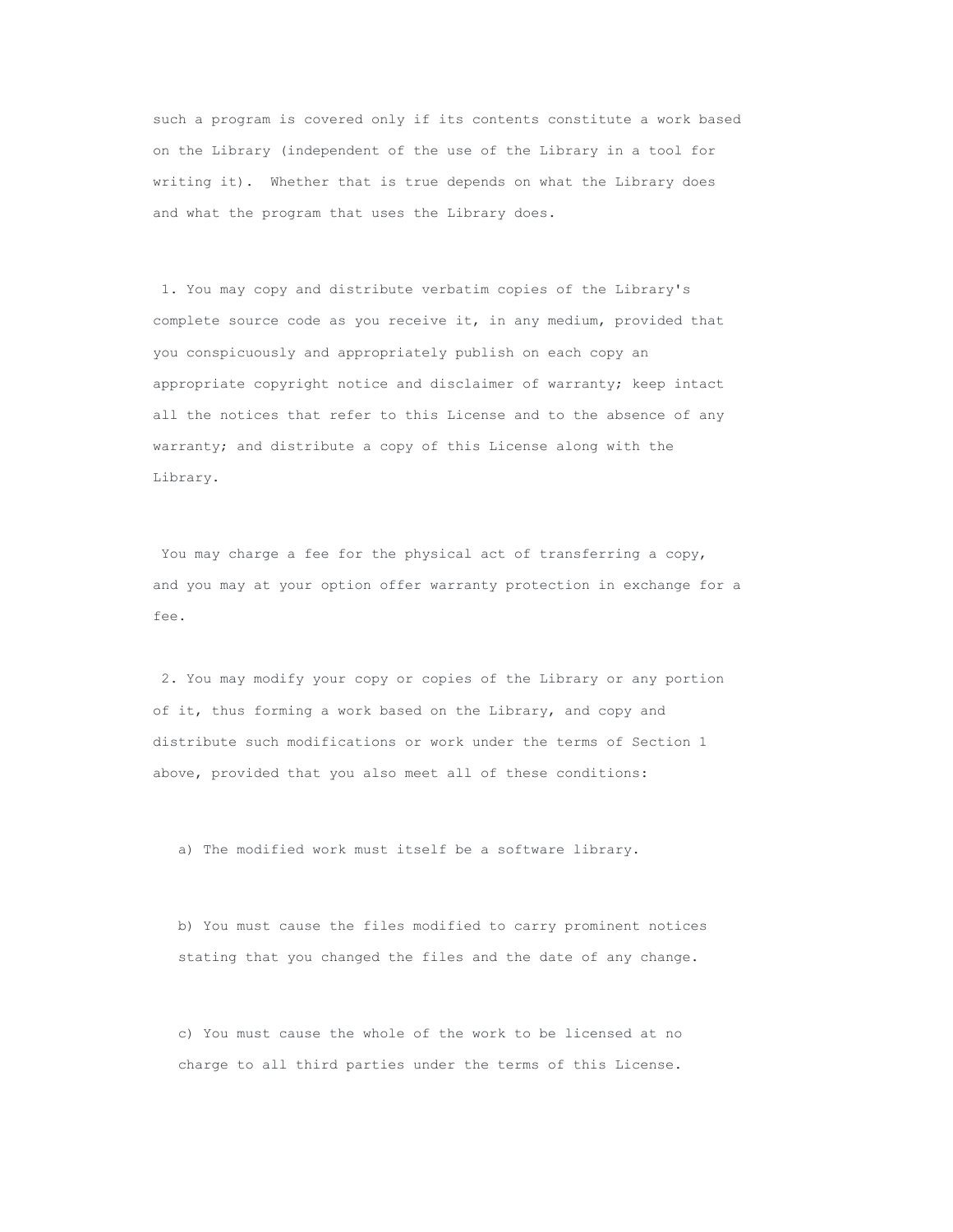d) If a facility in the modified Library refers to a function or a table of data to be supplied by an application program that uses the facility, other than as an argument passed when the facility is invoked, then you must make a good faith effort to ensure that, in the event an application does not supply such function or table, the facility still operates, and performs whatever part of its purpose remains meaningful.

(For example, a function in a library to compute square roots has a purpose that is entirely well-defined independent of the application. Therefore, Subsection 2d requires that any application-supplied function or table used by this function must be optional: if the application does not supply it, the square root function must still compute square roots.)

These requirements apply to the modified work as a whole. If identifiable sections of that work are not derived from the Library, and can be reasonably considered independent and separate works in themselves, then this License, and its terms, do not apply to those sections when you distribute them as separate works. But when you distribute the same sections as part of a whole which is a work based on the Library, the distribution of the whole must be on the terms of this License, whose permissions for other licensees extend to the entire whole, and thus to each and every part regardless of who wrote it.

Thus, it is not the intent of this section to claim rights or contest your rights to work written entirely by you; rather, the intent is to exercise the right to control the distribution of derivative or collective works based on the Library.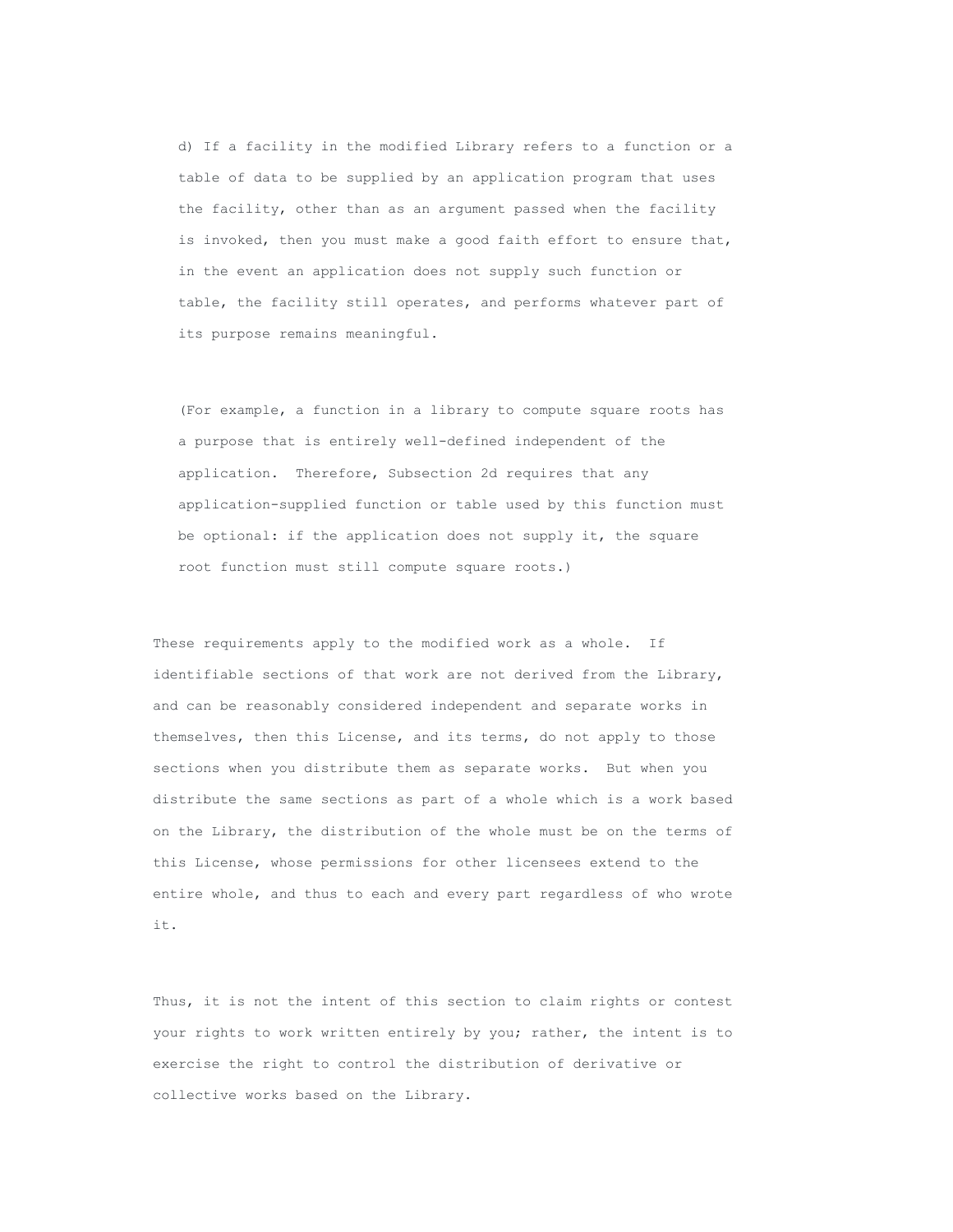In addition, mere aggregation of another work not based on the Library with the Library (or with a work based on the Library) on a volume of a storage or distribution medium does not bring the other work under the scope of this License.

3. You may opt to apply the terms of the ordinary GNU General Public License instead of this License to a given copy of the Library. To do this, you must alter all the notices that refer to this License, so that they refer to the ordinary GNU General Public License, version 2, instead of to this License. (If a newer version than version 2 of the ordinary GNU General Public License has appeared, then you can specify that version instead if you wish.) Do not make any other change in these notices.

Once this change is made in a given copy, it is irreversible for that copy, so the ordinary GNU General Public License applies to all subsequent copies and derivative works made from that copy.

This option is useful when you wish to copy part of the code of the Library into a program that is not a library.

4. You may copy and distribute the Library (or a portion or derivative of it, under Section 2) in object code or executable form under the terms of Sections 1 and 2 above provided that you accompany it with the complete corresponding machine-readable source code, which must be distributed under the terms of Sections 1 and 2 above on a medium customarily used for software interchange.

If distribution of object code is made by offering access to copy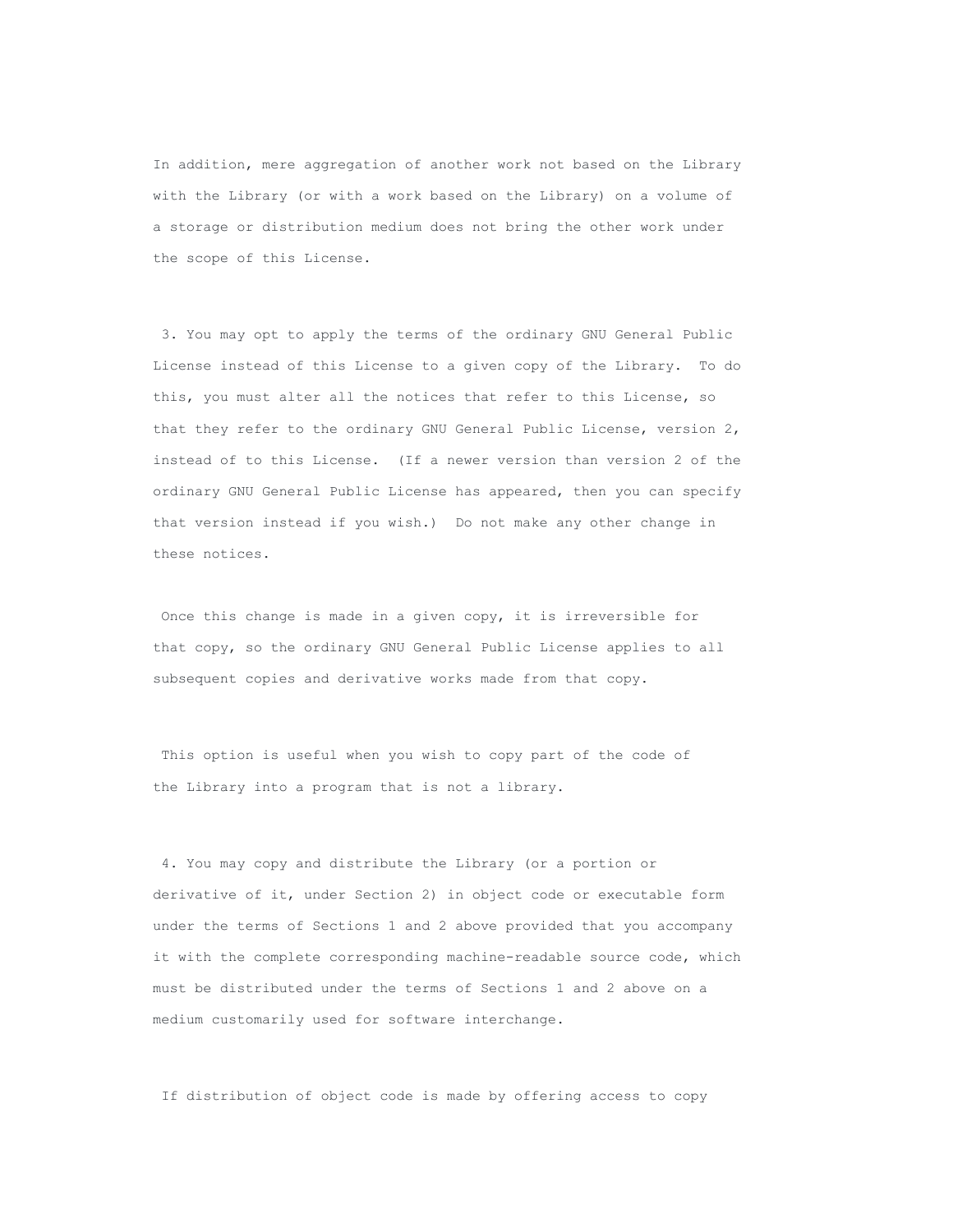from a designated place, then offering equivalent access to copy the source code from the same place satisfies the requirement to distribute the source code, even though third parties are not compelled to copy the source along with the object code.

5. A program that contains no derivative of any portion of the Library, but is designed to work with the Library by being compiled or linked with it, is called a "work that uses the Library". Such a work, in isolation, is not a derivative work of the Library, and therefore falls outside the scope of this License.

However, linking a "work that uses the Library" with the Library creates an executable that is a derivative of the Library (because it contains portions of the Library), rather than a "work that uses the library". The executable is therefore covered by this License. Section 6 states terms for distribution of such executables.

When a "work that uses the Library" uses material from a header file that is part of the Library, the object code for the work may be a derivative work of the Library even though the source code is not. Whether this is true is especially significant if the work can be linked without the Library, or if the work is itself a library. The threshold for this to be true is not precisely defined by law.

If such an object file uses only numerical parameters, data structure layouts and accessors, and small macros and small inline functions (ten lines or less in length), then the use of the object file is unrestricted, regardless of whether it is legally a derivative work. (Executables containing this object code plus portions of the Library will still fall under Section 6.)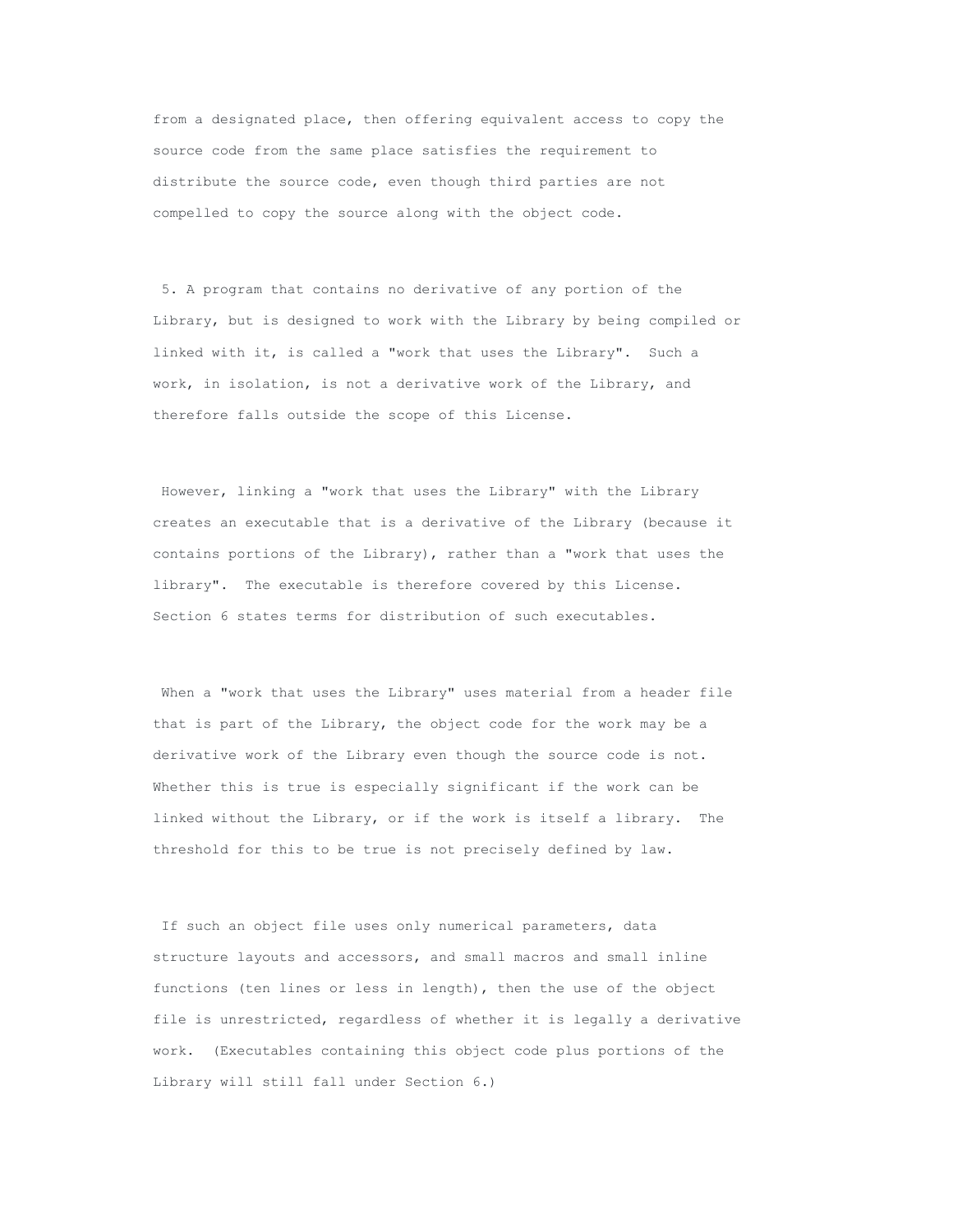Otherwise, if the work is a derivative of the Library, you may distribute the object code for the work under the terms of Section 6. Any executables containing that work also fall under Section 6, whether or not they are linked directly with the Library itself.

6. As an exception to the Sections above, you may also combine or link a "work that uses the Library" with the Library to produce a work containing portions of the Library, and distribute that work under terms of your choice, provided that the terms permit modification of the work for the customer's own use and reverse engineering for debugging such modifications.

You must give prominent notice with each copy of the work that the Library is used in it and that the Library and its use are covered by this License. You must supply a copy of this License. If the work during execution displays copyright notices, you must include the copyright notice for the Library among them, as well as a reference directing the user to the copy of this License. Also, you must do one of these things:

a) Accompany the work with the complete corresponding machine-readable source code for the Library including whatever changes were used in the work (which must be distributed under Sections 1 and 2 above); and, if the work is an executable linked with the Library, with the complete machine-readable "work that uses the Library", as object code and/or source code, so that the user can modify the Library and then relink to produce a modified executable containing the modified Library. (It is understood that the user who changes the contents of definitions files in the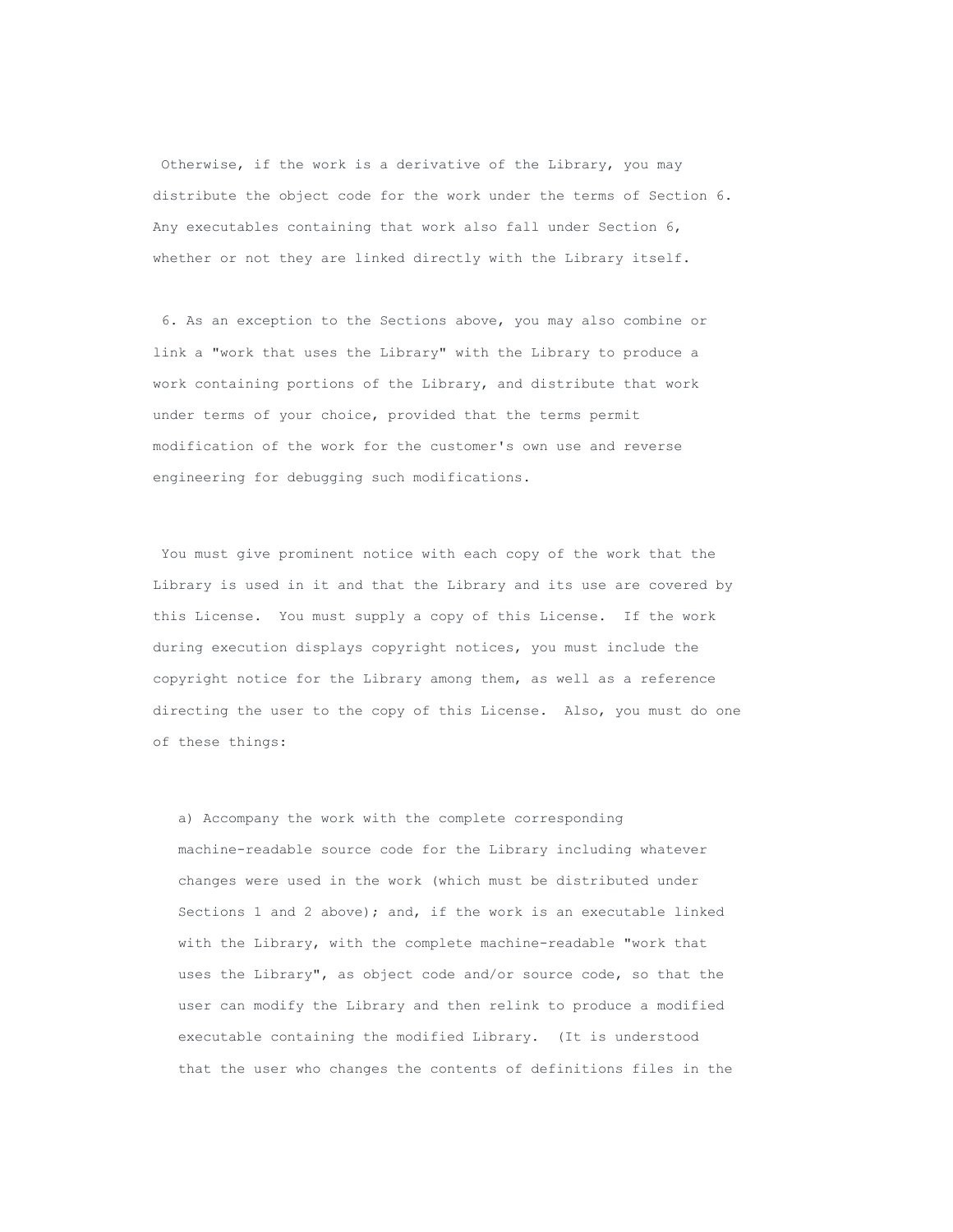Library will not necessarily be able to recompile the application to use the modified definitions.)

b) Use a suitable shared library mechanism for linking with the Library. A suitable mechanism is one that (1) uses at run time a copy of the library already present on the user's computer system, rather than copying library functions into the executable, and (2) will operate properly with a modified version of the library, if the user installs one, as long as the modified version is interface-compatible with the version that the work was made with.

c) Accompany the work with a written offer, valid for at least three years, to give the same user the materials specified in Subsection 6a, above, for a charge no more than the cost of performing this distribution.

d) If distribution of the work is made by offering access to copy from a designated place, offer equivalent access to copy the above specified materials from the same place.

e) Verify that the user has already received a copy of these materials or that you have already sent this user a copy.

For an executable, the required form of the "work that uses the Library" must include any data and utility programs needed for reproducing the executable from it. However, as a special exception, the materials to be distributed need not include anything that is normally distributed (in either source or binary form) with the major components (compiler, kernel, and so on) of the operating system on which the executable runs, unless that component itself accompanies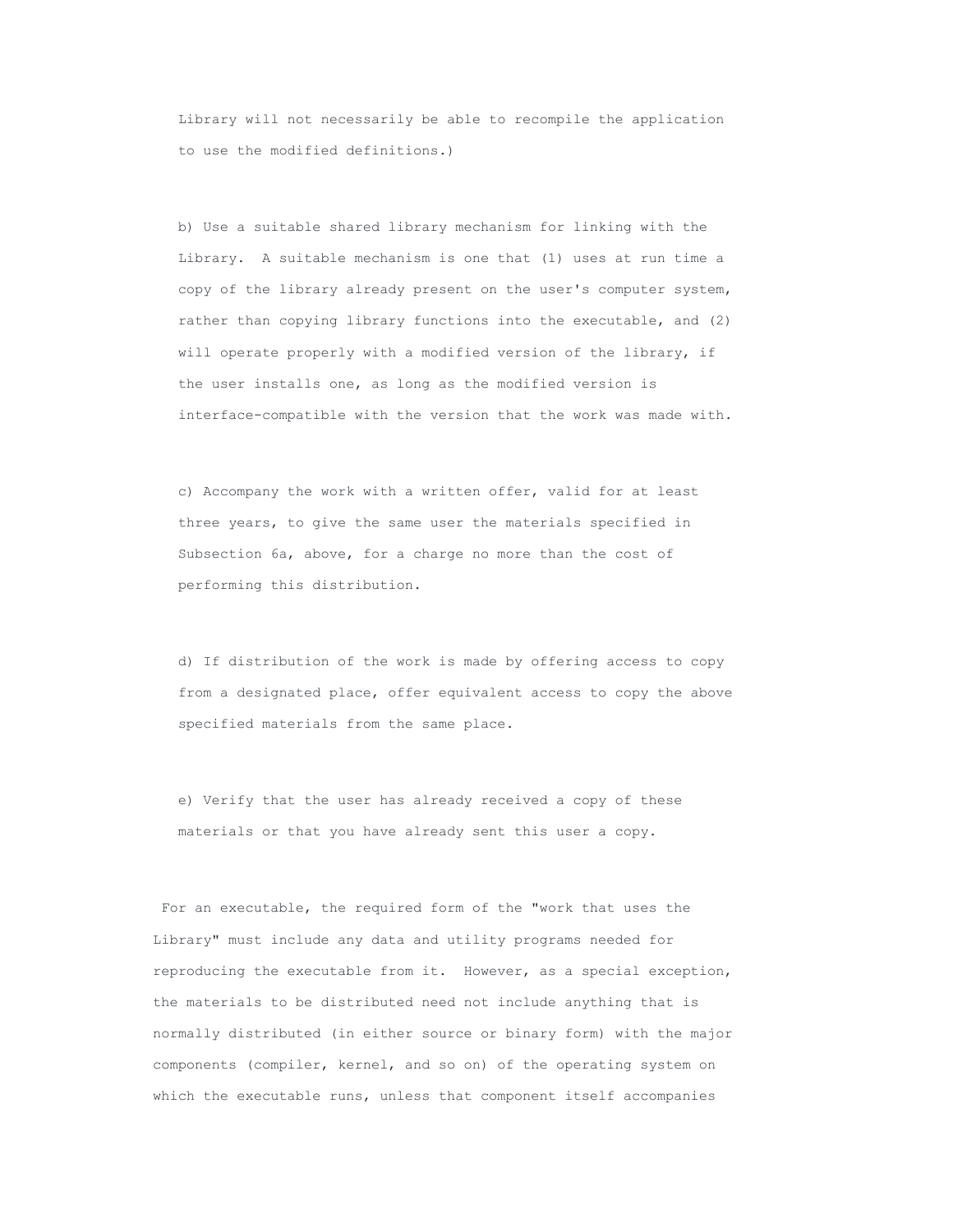the executable.

It may happen that this requirement contradicts the license restrictions of other proprietary libraries that do not normally accompany the operating system. Such a contradiction means you cannot use both them and the Library together in an executable that you distribute.

7. You may place library facilities that are a work based on the Library side-by-side in a single library together with other library facilities not covered by this License, and distribute such a combined library, provided that the separate distribution of the work based on the Library and of the other library facilities is otherwise permitted, and provided that you do these two things:

a) Accompany the combined library with a copy of the same work based on the Library, uncombined with any other library facilities. This must be distributed under the terms of the Sections above.

b) Give prominent notice with the combined library of the fact that part of it is a work based on the Library, and explaining where to find the accompanying uncombined form of the same work.

8. You may not copy, modify, sublicense, link with, or distribute the Library except as expressly provided under this License. Any attempt otherwise to copy, modify, sublicense, link with, or distribute the Library is void, and will automatically terminate your rights under this License. However, parties who have received copies, or rights, from you under this License will not have their licenses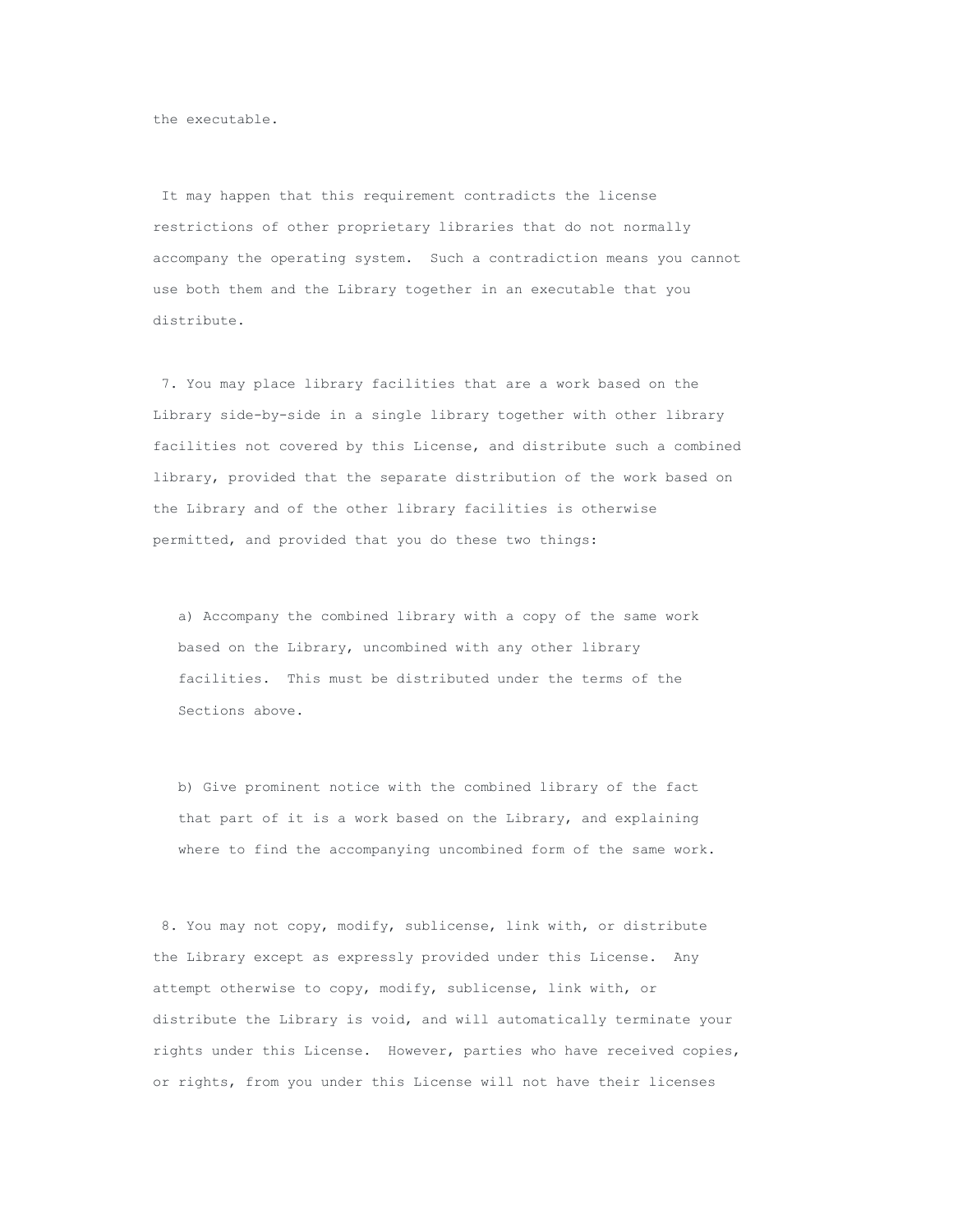terminated so long as such parties remain in full compliance.

9. You are not required to accept this License, since you have not signed it. However, nothing else grants you permission to modify or distribute the Library or its derivative works. These actions are prohibited by law if you do not accept this License. Therefore, by modifying or distributing the Library (or any work based on the Library), you indicate your acceptance of this License to do so, and all its terms and conditions for copying, distributing or modifying the Library or works based on it.

10. Each time you redistribute the Library (or any work based on the Library), the recipient automatically receives a license from the original licensor to copy, distribute, link with or modify the Library subject to these terms and conditions. You may not impose any further restrictions on the recipients' exercise of the rights granted herein. You are not responsible for enforcing compliance by third parties with this License.

11. If, as a consequence of a court judgment or allegation of patent infringement or for any other reason (not limited to patent issues), conditions are imposed on you (whether by court order, agreement or otherwise) that contradict the conditions of this License, they do not excuse you from the conditions of this License. If you cannot distribute so as to satisfy simultaneously your obligations under this License and any other pertinent obligations, then as a consequence you may not distribute the Library at all. For example, if a patent license would not permit royalty-free redistribution of the Library by all those who receive copies directly or indirectly through you, then the only way you could satisfy both it and this License would be to refrain entirely from distribution of the Library.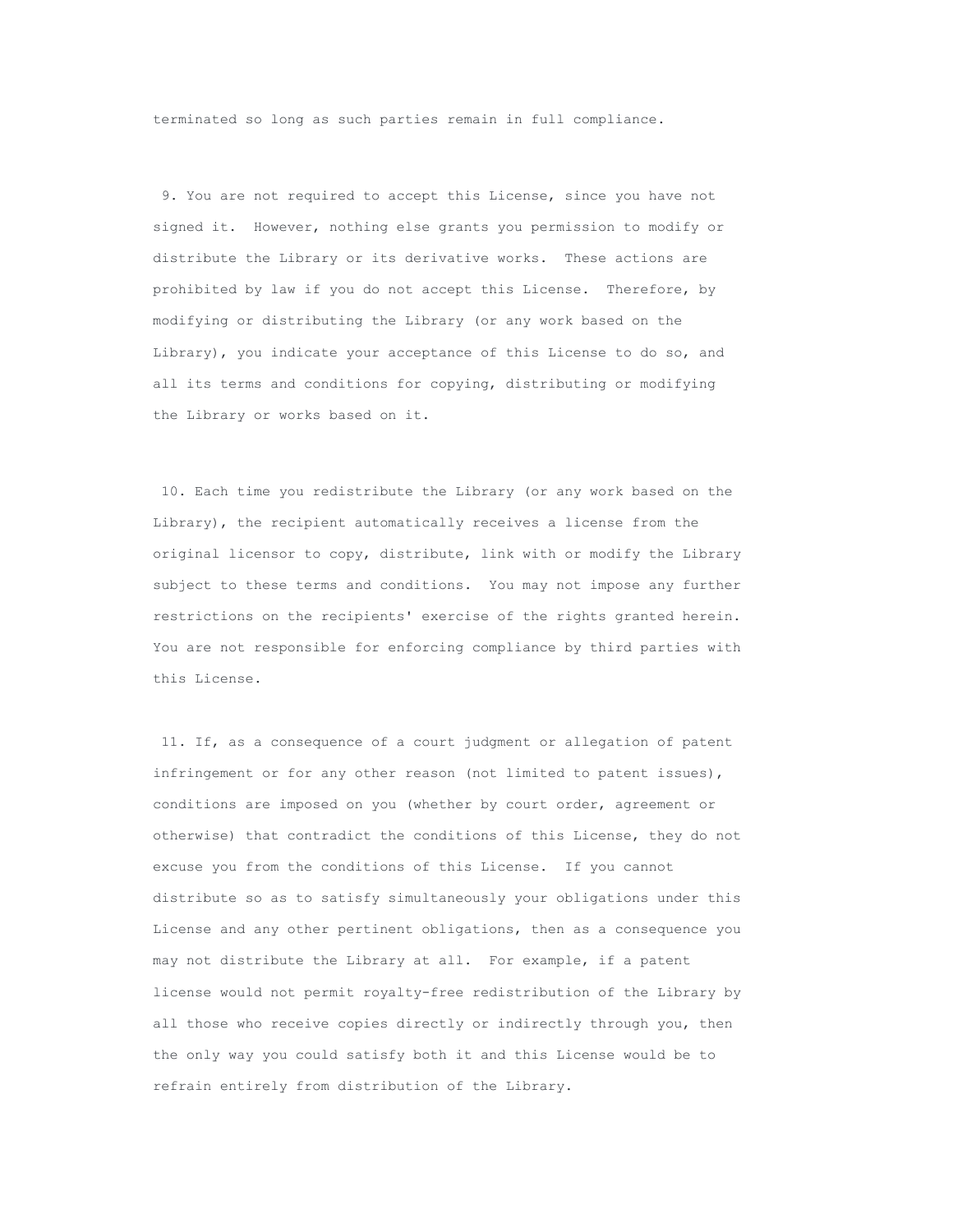If any portion of this section is held invalid or unenforceable under any particular circumstance, the balance of the section is intended to apply, and the section as a whole is intended to apply in other circumstances.

It is not the purpose of this section to induce you to infringe any patents or other property right claims or to contest validity of any such claims; this section has the sole purpose of protecting the integrity of the free software distribution system which is implemented by public license practices. Many people have made generous contributions to the wide range of software distributed through that system in reliance on consistent application of that system; it is up to the author/donor to decide if he or she is willing to distribute software through any other system and a licensee cannot impose that choice.

This section is intended to make thoroughly clear what is believed to be a consequence of the rest of this License.

12. If the distribution and/or use of the Library is restricted in certain countries either by patents or by copyrighted interfaces, the original copyright holder who places the Library under this License may add an explicit geographical distribution limitation excluding those countries, so that distribution is permitted only in or among countries not thus excluded. In such case, this License incorporates the limitation as if written in the body of this License.

13. The Free Software Foundation may publish revised and/or new versions of the Lesser General Public License from time to time.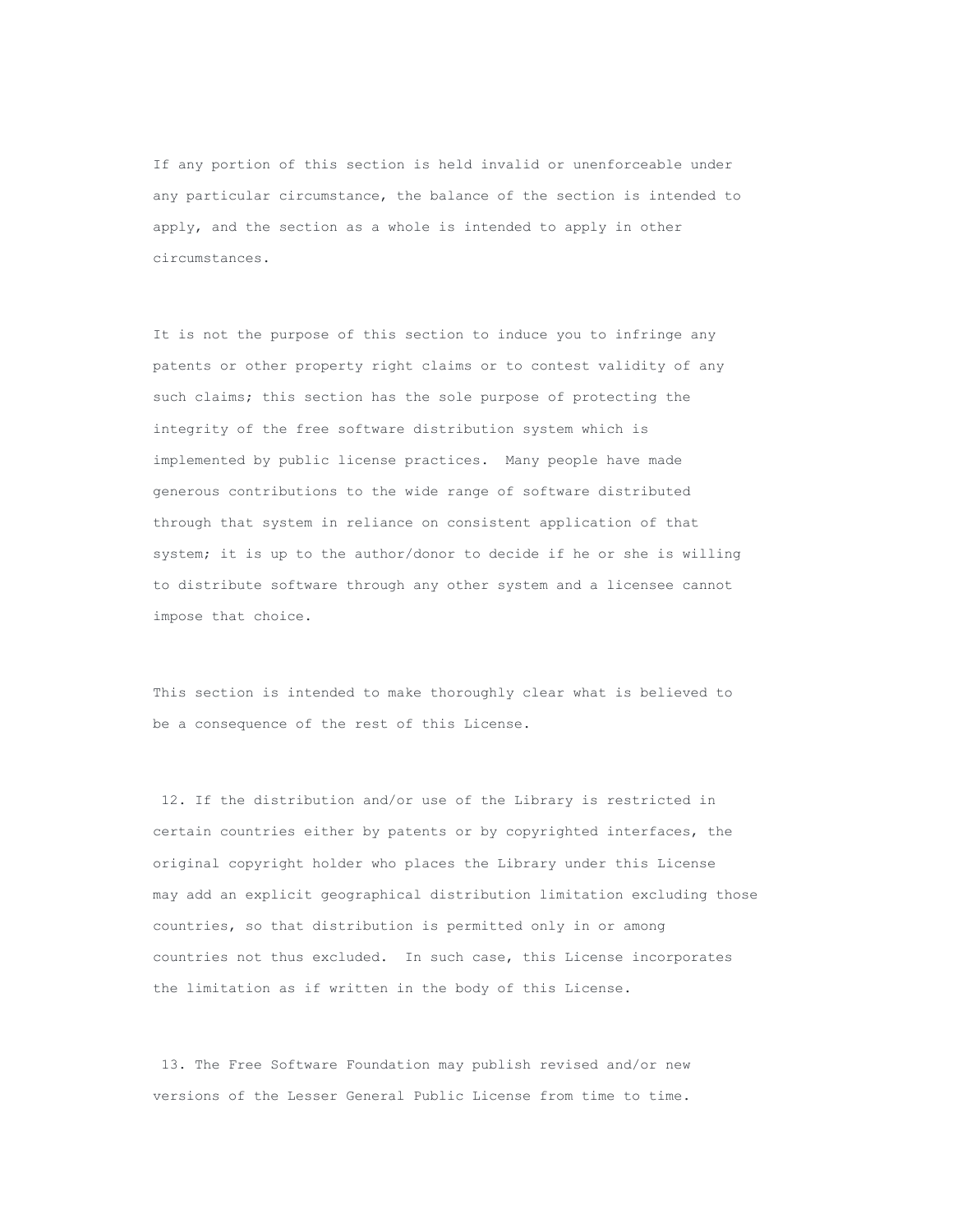Such new versions will be similar in spirit to the present version, but may differ in detail to address new problems or concerns.

Each version is given a distinguishing version number. If the Library specifies a version number of this License which applies to it and "any later version", you have the option of following the terms and conditions either of that version or of any later version published by the Free Software Foundation. If the Library does not specify a license version number, you may choose any version ever published by the Free Software Foundation.

14. If you wish to incorporate parts of the Library into other free programs whose distribution conditions are incompatible with these, write to the author to ask for permission. For software which is copyrighted by the Free Software Foundation, write to the Free Software Foundation; we sometimes make exceptions for this. Our decision will be guided by the two goals of preserving the free status of all derivatives of our free software and of promoting the sharing and reuse of software generally.

## NO WARRANTY

15. BECAUSE THE LIBRARY IS LICENSED FREE OF CHARGE, THERE IS NO WARRANTY FOR THE LIBRARY, TO THE EXTENT PERMITTED BY APPLICABLE LAW. EXCEPT WHEN OTHERWISE STATED IN WRITING THE COPYRIGHT HOLDERS AND/OR OTHER PARTIES PROVIDE THE LIBRARY "AS IS" WITHOUT WARRANTY OF ANY KIND, EITHER EXPRESSED OR IMPLIED, INCLUDING, BUT NOT LIMITED TO, THE IMPLIED WARRANTIES OF MERCHANTABILITY AND FITNESS FOR A PARTICULAR PURPOSE. THE ENTIRE RISK AS TO THE QUALITY AND PERFORMANCE OF THE LIBRARY IS WITH YOU. SHOULD THE LIBRARY PROVE DEFECTIVE, YOU ASSUME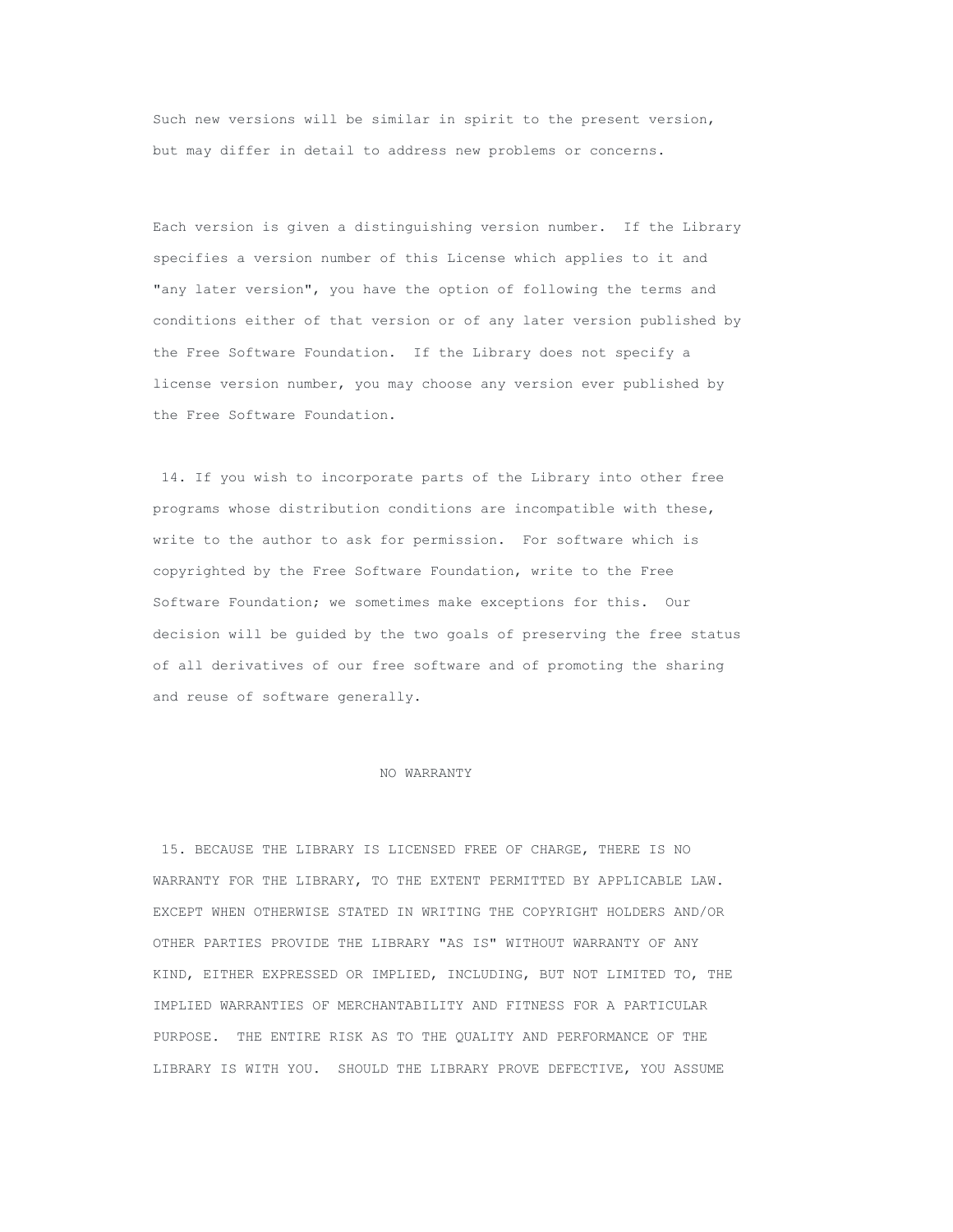THE COST OF ALL NECESSARY SERVICING, REPAIR OR CORRECTION.

16. IN NO EVENT UNLESS REQUIRED BY APPLICABLE LAW OR AGREED TO IN WRITING WILL ANY COPYRIGHT HOLDER, OR ANY OTHER PARTY WHO MAY MODIFY AND/OR REDISTRIBUTE THE LIBRARY AS PERMITTED ABOVE, BE LIABLE TO YOU FOR DAMAGES, INCLUDING ANY GENERAL, SPECIAL, INCIDENTAL OR CONSEQUENTIAL DAMAGES ARISING OUT OF THE USE OR INABILITY TO USE THE LIBRARY (INCLUDING BUT NOT LIMITED TO LOSS OF DATA OR DATA BEING RENDERED INACCURATE OR LOSSES SUSTAINED BY YOU OR THIRD PARTIES OR A FAILURE OF THE LIBRARY TO OPERATE WITH ANY OTHER SOFTWARE), EVEN IF SUCH HOLDER OR OTHER PARTY HAS BEEN ADVISED OF THE POSSIBILITY OF SUCH DAMAGES.

#### END OF TERMS AND CONDITIONS

## How to Apply These Terms to Your New Libraries

If you develop a new library, and you want it to be of the greatest possible use to the public, we recommend making it free software that everyone can redistribute and change. You can do so by permitting redistribution under these terms (or, alternatively, under the terms of the ordinary General Public License).

To apply these terms, attach the following notices to the library. It is safest to attach them to the start of each source file to most effectively convey the exclusion of warranty; and each file should have at least the "copyright" line and a pointer to where the full notice is found.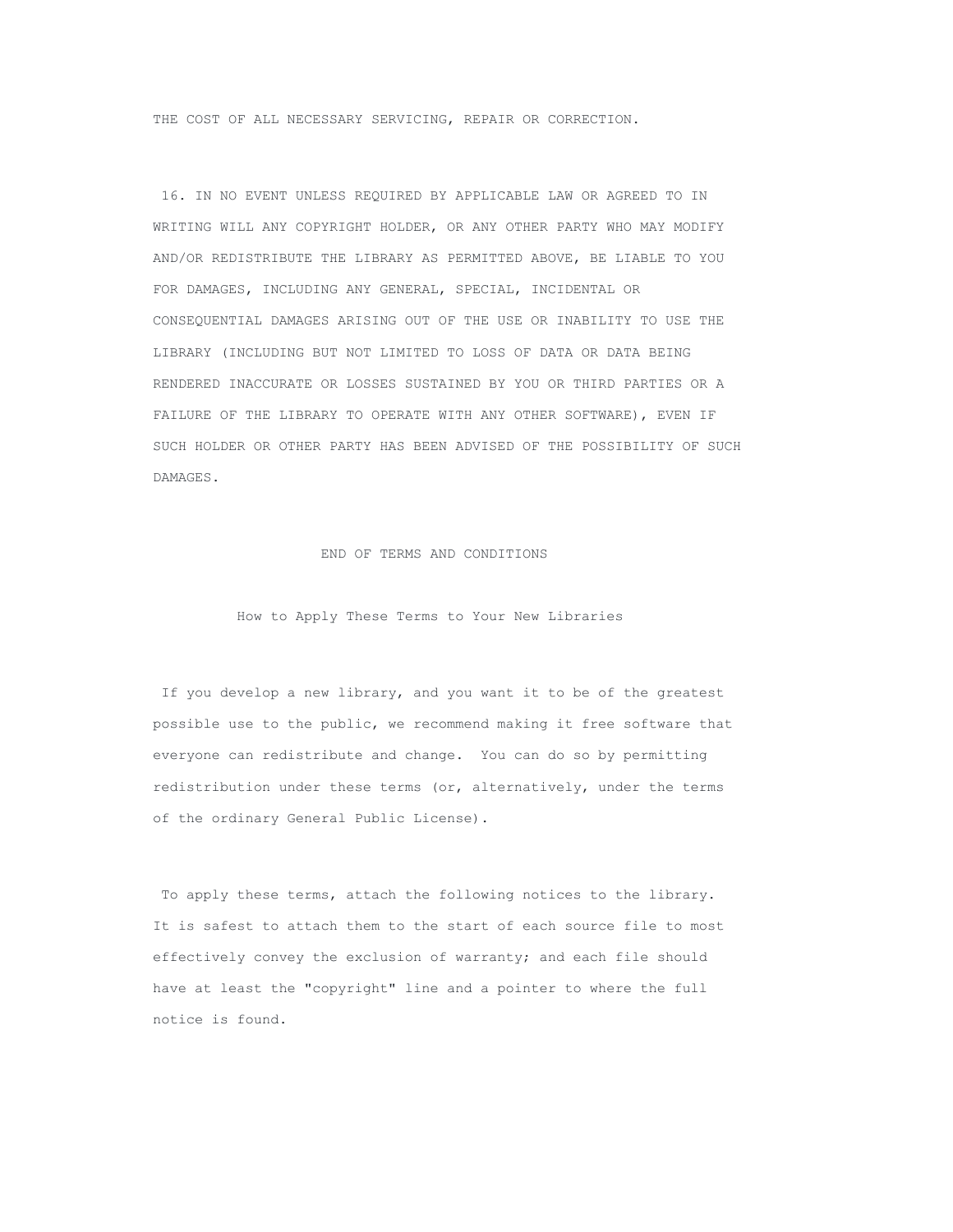<one line to give the library's name and a brief idea of what it does.> Copyright (C) <year> <name of author>

This library is free software; you can redistribute it and/or modify it under the terms of the GNU Lesser General Public License as published by the Free Software Foundation; either version 2.1 of the License, or (at your option) any later version.

This library is distributed in the hope that it will be useful, but WITHOUT ANY WARRANTY; without even the implied warranty of MERCHANTABILITY or FITNESS FOR A PARTICULAR PURPOSE. See the GNU Lesser General Public License for more details.

You should have received a copy of the GNU Lesser General Public License along with this library; if not, write to the Free Software Foundation, Inc., 51 Franklin St, Fifth Floor, Boston, MA 02110-1301 USA

Also add information on how to contact you by electronic and paper mail.

You should also get your employer (if you work as a programmer) or your school, if any, to sign a "copyright disclaimer" for the library, if necessary. Here is a sample; alter the names:

Yoyodyne, Inc., hereby disclaims all copyright interest in the library `Frob' (a library for tweaking knobs) written by James Random Hacker.

<signature of Ty Coon>, 1 April 1990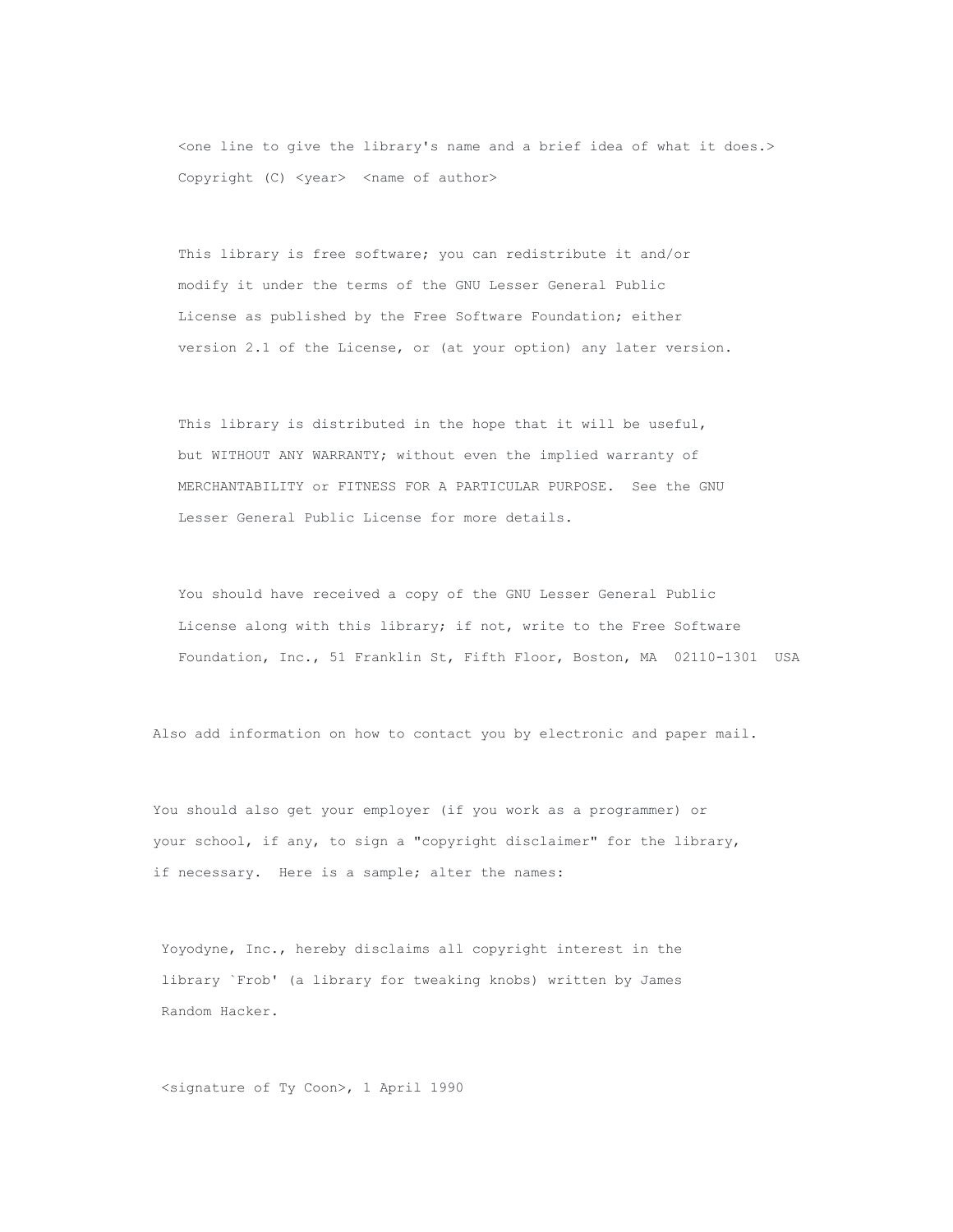Ty Coon, President of Vice

That's all there is to it!

# libdbus-1

Version: 3 Purpose: inter-process communication between 1bndi and avahi Projects: 1bndi License:

D-Bus is licensed to you under your choice of the Academic Free License version 2.1, or the GNU General Public License version 2 (or, at your option any later version).

Both licenses are included here. Some of the standalone binaries are under the GPL only; in particular, but not limited to, tools/dbus-cleanup-sockets.c and test/decode-gcov.c. Each source code file is marked with the proper copyright information - if you find a file that isn't marked please bring it to our attention.

The Academic Free License v. 2.1

This Academic Free License (the "License") applies to any original work of authorship (the "Original Work") whose owner (the "Licensor") has placed the following notice immediately following the copyright notice for the Original Work:

Licensed under the Academic Free License version 2.1

1) Grant of Copyright License. Licensor hereby grants You a world-wide, royalty-free, non-exclusive, perpetual, sublicenseable license to do the following:

a) to reproduce the Original Work in copies;

b) to prepare derivative works ("Derivative Works") based upon the Original Work;

c) to distribute copies of the Original Work and Derivative Works to the public;

d) to perform the Original Work publicly; and

e) to display the Original Work publicly.

2) Grant of Patent License. Licensor hereby grants You a world-wide, royalty-free, non-exclusive, perpetual, sublicenseable license, under patent claims owned or controlled by the Licensor that are embodied in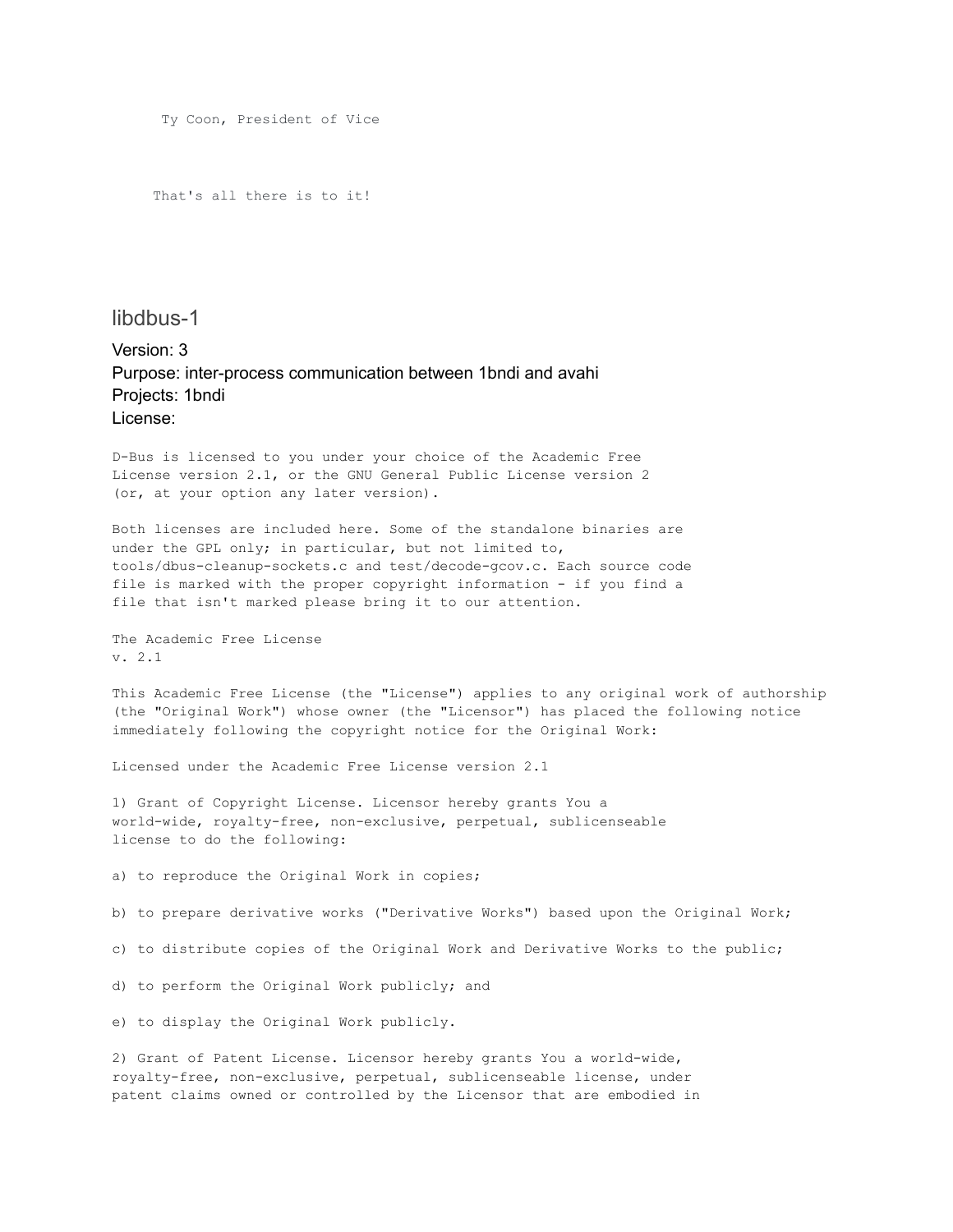the Original Work as furnished by the Licensor, to make, use, sell and offer for sale the Original Work and Derivative Works.

3) Grant of Source Code License. The term "Source Code" means the preferred form of the Original Work for making modifications to it and all available documentation describing how to modify the Original Work. Licensor hereby agrees to provide a machine-readable copy of the Source Code of the Original Work along with each copy of the Original Work that Licensor distributes. Licensor reserves the right to satisfy this obligation by placing a machine-readable copy of the Source Code in an information repository reasonably calculated to permit inexpensive and convenient access by You for as long as Licensor continues to distribute the Original Work, and by publishing the address of that information repository in a notice immediately following the copyright notice that applies to the Original Work.

4) Exclusions From License Grant. Neither the names of Licensor, nor the names of any contributors to the Original Work, nor any of their trademarks or service marks, may be used to endorse or promote products derived from this Original Work without express prior written permission of the Licensor. Nothing in this License shall be deemed to grant any rights to trademarks, copyrights, patents, trade secrets or any other intellectual property of Licensor except as expressly stated herein. No patent license is granted to make, use, sell or offer to sell embodiments of any patent claims other than the licensed claims defined in Section 2. No right is granted to the trademarks of Licensor even if such marks are included in the Original Work. Nothing in this License shall be interpreted to prohibit Licensor from licensing under different terms from this License any Original Work that Licensor otherwise would have a right to license.

### 5) This section intentionally omitted.

6) Attribution Rights. You must retain, in the Source Code of any Derivative Works that You create, all copyright, patent or trademark notices from the Source Code of the Original Work, as well as any notices of licensing and any descriptive text identified therein as an "Attribution Notice." You must cause the Source Code for any Derivative Works that You create to carry a prominent Attribution Notice reasonably calculated to inform recipients that You have modified the Original Work.

7) Warranty of Provenance and Disclaimer of Warranty. Licensor warrants that the copyright in and to the Original Work and the patent rights granted herein by Licensor are owned by the Licensor or are sublicensed to You under the terms of this License with the permission of the contributor(s) of those copyrights and patent rights. Except as expressly stated in the immediately proceeding sentence, the Original Work is provided under this License on an "AS IS" BASIS and WITHOUT WARRANTY, either express or implied, including, without limitation, the warranties of NON-INFRINGEMENT, MERCHANTABILITY or FITNESS FOR A PARTICULAR PURPOSE. THE ENTIRE RISK AS TO THE QUALITY OF THE ORIGINAL WORK IS WITH YOU. This DISCLAIMER OF WARRANTY constitutes an essential part of this License. No license to Original Work is granted hereunder except under this disclaimer.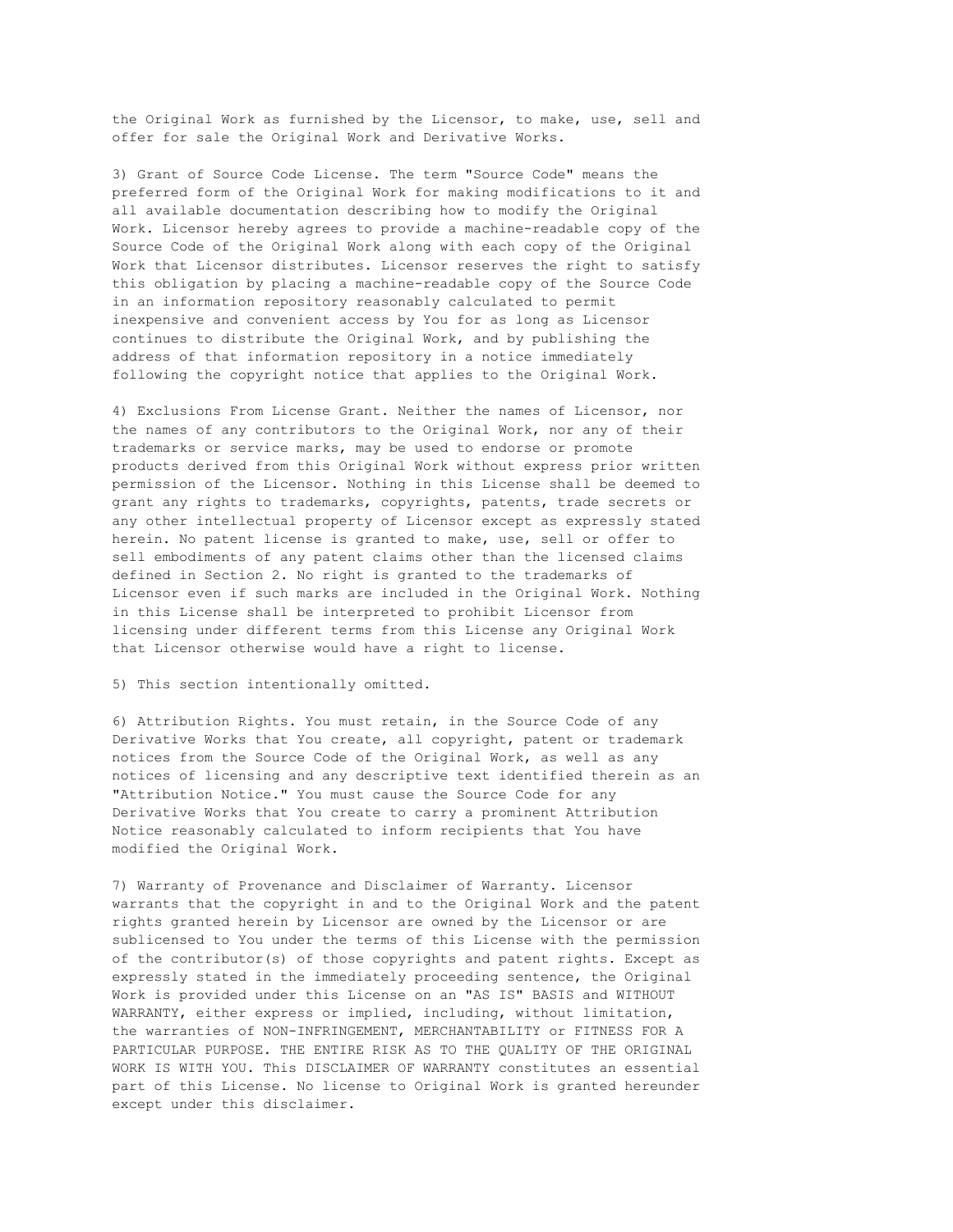8) Limitation of Liability. Under no circumstances and under no legal theory, whether in tort (including negligence), contract, or otherwise, shall the Licensor be liable to any person for any direct, indirect, special, incidental, or consequential damages of any character arising as a result of this License or the use of the Original Work including, without limitation, damages for loss of goodwill, work stoppage, computer failure or malfunction, or any and all other commercial damages or losses. This limitation of liability shall not apply to liability for death or personal injury resulting from Licensor's negligence to the extent applicable law prohibits such limitation. Some jurisdictions do not allow the exclusion or limitation of incidental or consequential damages, so this exclusion and limitation may not apply to You.

9) Acceptance and Termination. If You distribute copies of the Original Work or a Derivative Work, You must make a reasonable effort under the circumstances to obtain the express assent of recipients to the terms of this License. Nothing else but this License (or another written agreement between Licensor and You) grants You permission to create Derivative Works based upon the Original Work or to exercise any of the rights granted in Section 1 herein, and any attempt to do so except under the terms of this License (or another written agreement between Licensor and You) is expressly prohibited by U.S. copyright law, the equivalent laws of other countries, and by international treaty. Therefore, by exercising any of the rights granted to You in Section 1 herein, You indicate Your acceptance of this License and all of its terms and conditions.

10) Termination for Patent Action. This License shall terminate automatically and You may no longer exercise any of the rights granted to You by this License as of the date You commence an action, including a cross-claim or counterclaim, against Licensor or any licensee alleging that the Original Work infringes a patent. This termination provision shall not apply for an action alleging patent infringement by combinations of the Original Work with other software or hardware.

11) Jurisdiction, Venue and Governing Law. Any action or suit relating to this License may be brought only in the courts of a jurisdiction wherein the Licensor resides or in which Licensor conducts its primary business, and under the laws of that jurisdiction excluding its conflict-of-law provisions. The application of the United Nations Convention on Contracts for the International Sale of Goods is expressly excluded. Any use of the Original Work outside the scope of this License or after its termination shall be subject to the requirements and penalties of the U.S. Copyright Act, 17 U.S.C. Â\$ 101 et seq., the equivalent laws of other countries, and international treaty. This section shall survive the termination of this License.

12) Attorneys Fees. In any action to enforce the terms of this License or seeking damages relating thereto, the prevailing party shall be entitled to recover its costs and expenses, including, without limitation, reasonable attorneys' fees and costs incurred in connection with such action, including any appeal of such action. This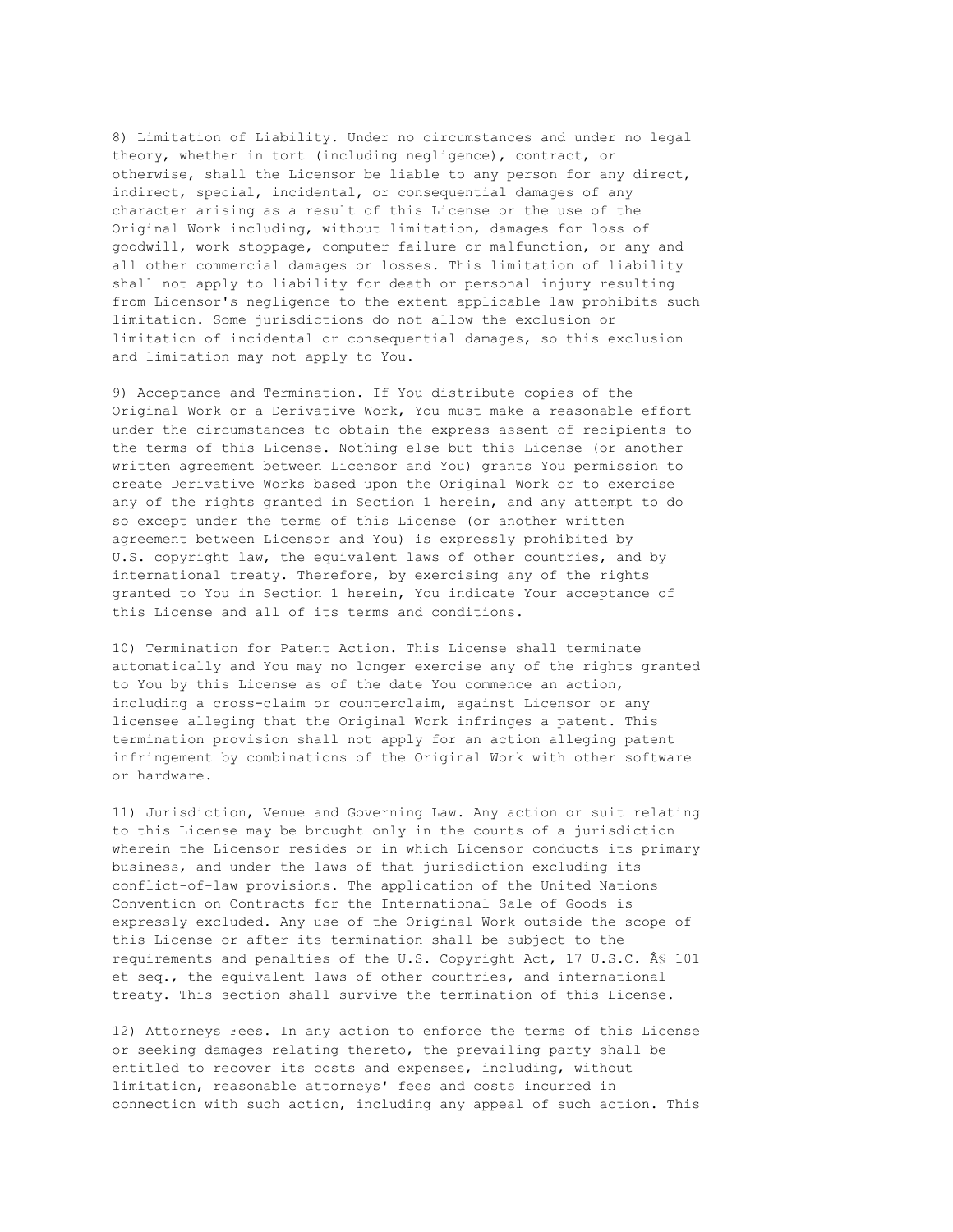section shall survive the termination of this License.

13) Miscellaneous. This License represents the complete agreement concerning the subject matter hereof. If any provision of this License is held to be unenforceable, such provision shall be reformed only to the extent necessary to make it enforceable.

14) Definition of "You" in This License. "You" throughout this License, whether in upper or lower case, means an individual or a legal entity exercising rights under, and complying with all of the terms of, this License. For legal entities, "You" includes any entity that controls, is controlled by, or is under common control with you. For purposes of this definition, "control" means (i) the power, direct or indirect, to cause the direction or management of such entity, whether by contract or otherwise, or (ii) ownership of fifty percent (50%) or more of the outstanding shares, or (iii) beneficial ownership of such entity.

15) Right to Use. You may use the Original Work in all ways not otherwise restricted or conditioned by this License or by law, and Licensor promises not to interfere with or be responsible for such uses by You.

This license is Copyright (C) 2003-2004 Lawrence E. Rosen. All rights reserved. Permission is hereby granted to copy and distribute this license without modification. This license may not be modified without the express written permission of its copyright owner.

#### $-$

END OF ACADEMIC FREE LICENSE. The following is intended to describe the essential differences between the Academic Free License (AFL) version 1.0 and other open source licenses:

The Academic Free License is similar to the BSD, MIT, UoI/NCSA and Apache licenses in many respects but it is intended to solve a few problems with those licenses.

\* The AFL is written so as to make it clear what software is being licensed (by the inclusion of a statement following the copyright notice in the software). This way, the license functions better than a template license. The BSD, MIT and UoI/NCSA licenses apply to unidentified software.

\* The AFL contains a complete copyright grant to the software. The BSD and Apache licenses are vague and incomplete in that respect.

\* The AFL contains a complete patent grant to the software. The BSD, MIT, UoI/NCSA and Apache licenses rely on an implied patent license and contain no explicit patent grant.

\* The AFL makes it clear that no trademark rights are granted to the licensor's trademarks. The Apache license contains such a provision, but the BSD, MIT and UoI/NCSA licenses do not.

\* The AFL includes the warranty by the licensor that it either owns the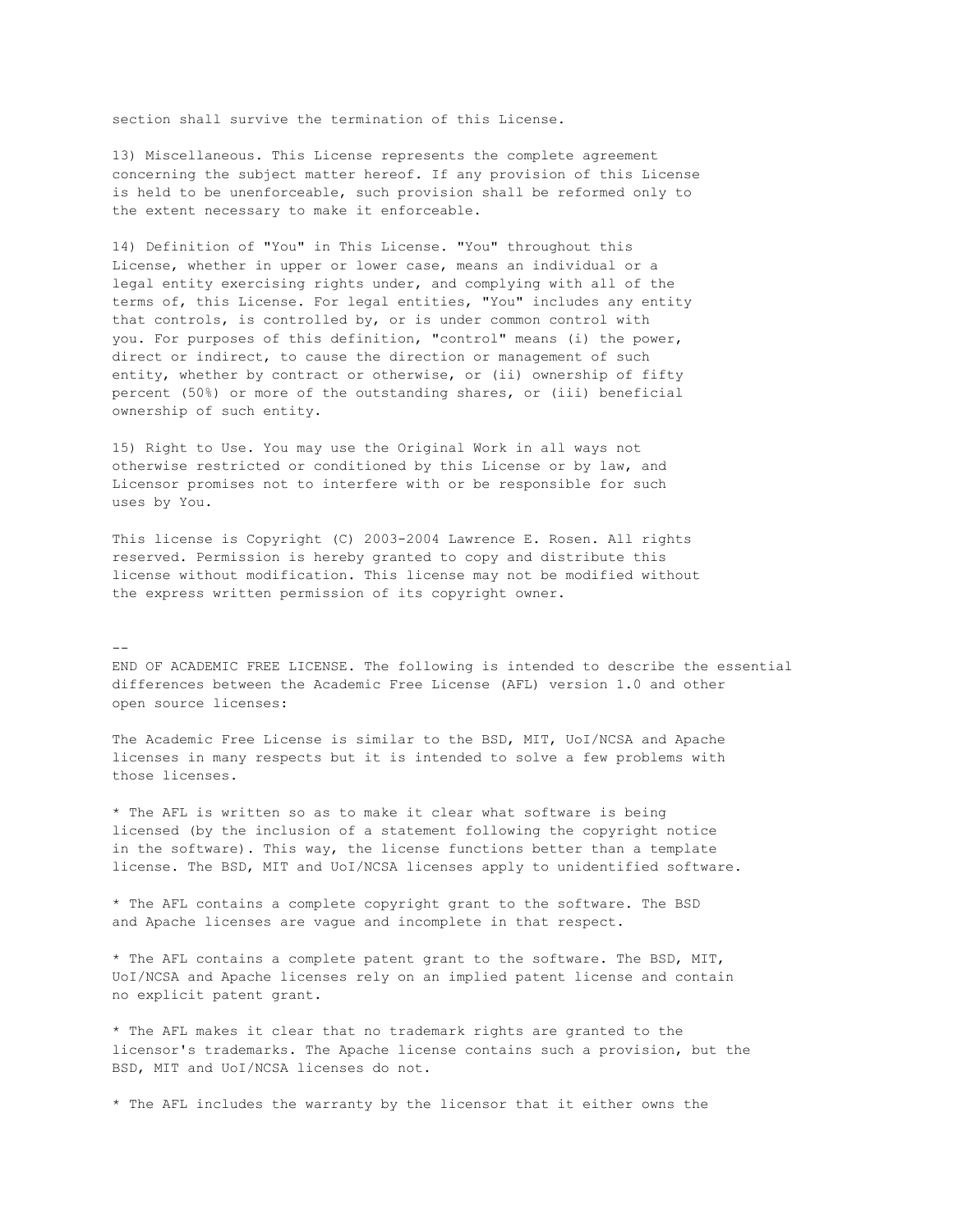copyright or that it is distributing the software under a license. None of the other licenses contain that warranty. All other warranties are disclaimed, as is the case for the other licenses.

\* The AFL is itself copyrighted (with the right granted to copy and distribute without modification). This ensures that the owner of the copyright to the license will control changes. The Apache license contains a copyright notice, but the BSD, MIT and UoI/NCSA licenses do not. -- START OF GNU GENERAL PUBLIC LICENSE --

> GNU GENERAL PUBLIC LICENSE Version 2, June 1991

Copyright (C) 1989, 1991 Free Software Foundation, Inc. 51 Franklin Street, Fifth Floor, Boston, MA 02110-1301 USA

Everyone is permitted to copy and distribute verbatim copies of this license document, but changing it is not allowed.

#### Preamble

The licenses for most software are designed to take away your freedom to share and change it. By contrast, the GNU General Public License is intended to guarantee your freedom to share and change free software--to make sure the software is free for all its users. This General Public License applies to most of the Free Software Foundation's software and to any other program whose authors commit to using it. (Some other Free Software Foundation software is covered by the GNU Library General Public License instead.) You can apply it to your programs, too.

When we speak of free software, we are referring to freedom, not price. Our General Public Licenses are designed to make sure that you have the freedom to distribute copies of free software (and charge for this service if you wish), that you receive source code or can get it if you want it, that you can change the software or use pieces of it in new free programs; and that you know you can do these things.

To protect your rights, we need to make restrictions that forbid anyone to deny you these rights or to ask you to surrender the rights. These restrictions translate to certain responsibilities for you if you distribute copies of the software, or if you modify it.

For example, if you distribute copies of such a program, whether gratis or for a fee, you must give the recipients all the rights that you have. You must make sure that they, too, receive or can get the source code. And you must show them these terms so they know their rights.

We protect your rights with two steps: (1) copyright the software, and (2) offer you this license which gives you legal permission to copy, distribute and/or modify the software.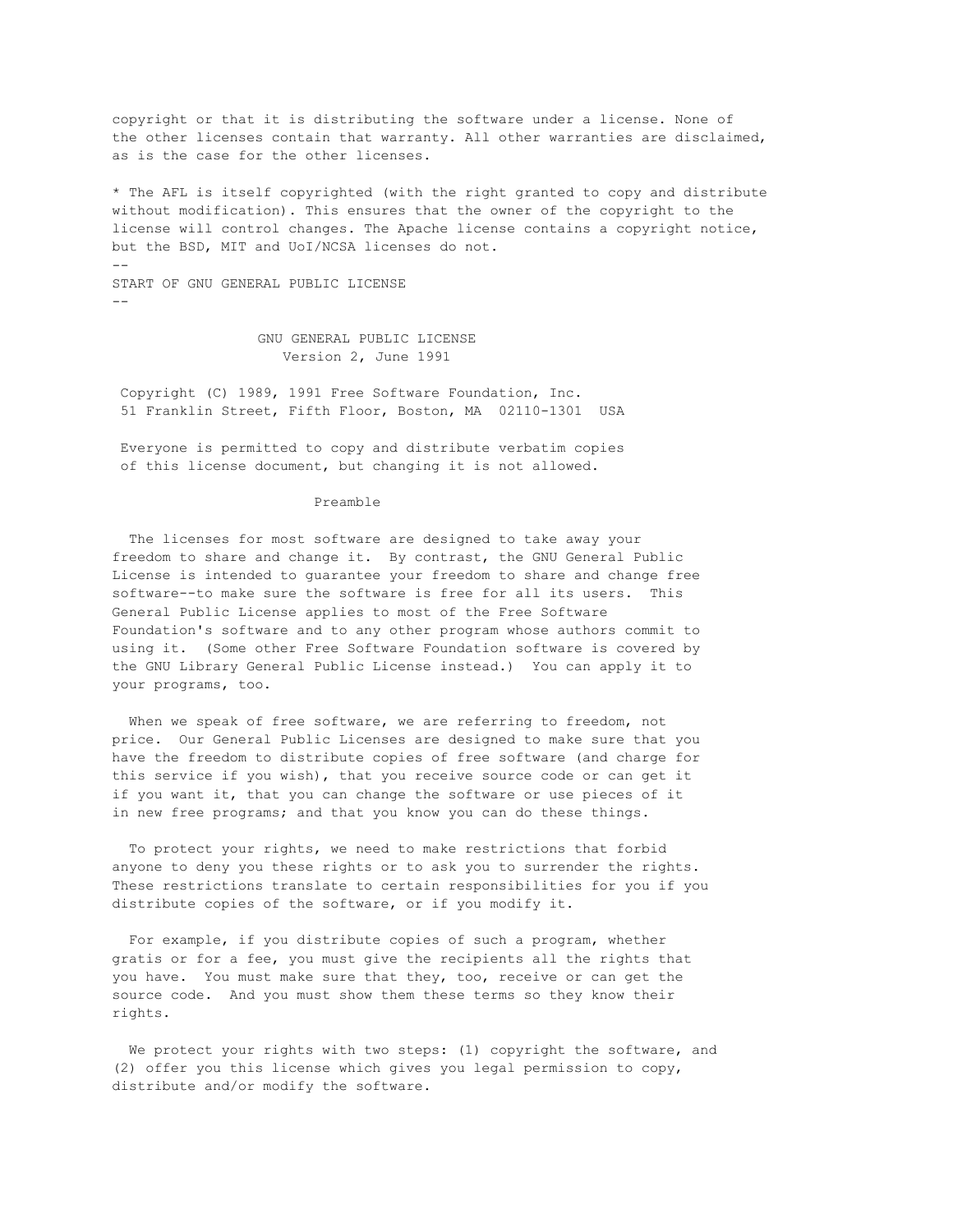Also, for each author's protection and ours, we want to make certain that everyone understands that there is no warranty for this free software. If the software is modified by someone else and passed on, we want its recipients to know that what they have is not the original, so that any problems introduced by others will not reflect on the original authors' reputations.

Finally, any free program is threatened constantly by software patents. We wish to avoid the danger that redistributors of a free program will individually obtain patent licenses, in effect making the program proprietary. To prevent this, we have made it clear that any patent must be licensed for everyone's free use or not licensed at all.

The precise terms and conditions for copying, distribution and modification follow.

# GNU GENERAL PUBLIC LICENSE TERMS AND CONDITIONS FOR COPYING, DISTRIBUTION AND MODIFICATION

0. This License applies to any program or other work which contains a notice placed by the copyright holder saying it may be distributed under the terms of this General Public License. The "Program", below, refers to any such program or work, and a "work based on the Program" means either the Program or any derivative work under copyright law: that is to say, a work containing the Program or a portion of it, either verbatim or with modifications and/or translated into another language. (Hereinafter, translation is included without limitation in the term "modification".) Each licensee is addressed as "you".

Activities other than copying, distribution and modification are not covered by this License; they are outside its scope. The act of running the Program is not restricted, and the output from the Program is covered only if its contents constitute a work based on the Program (independent of having been made by running the Program). Whether that is true depends on what the Program does.

1. You may copy and distribute verbatim copies of the Program's source code as you receive it, in any medium, provided that you conspicuously and appropriately publish on each copy an appropriate copyright notice and disclaimer of warranty; keep intact all the notices that refer to this License and to the absence of any warranty; and give any other recipients of the Program a copy of this License along with the Program.

You may charge a fee for the physical act of transferring a copy, and you may at your option offer warranty protection in exchange for a fee.

2. You may modify your copy or copies of the Program or any portion of it, thus forming a work based on the Program, and copy and distribute such modifications or work under the terms of Section 1 above, provided that you also meet all of these conditions:

a) You must cause the modified files to carry prominent notices stating that you changed the files and the date of any change.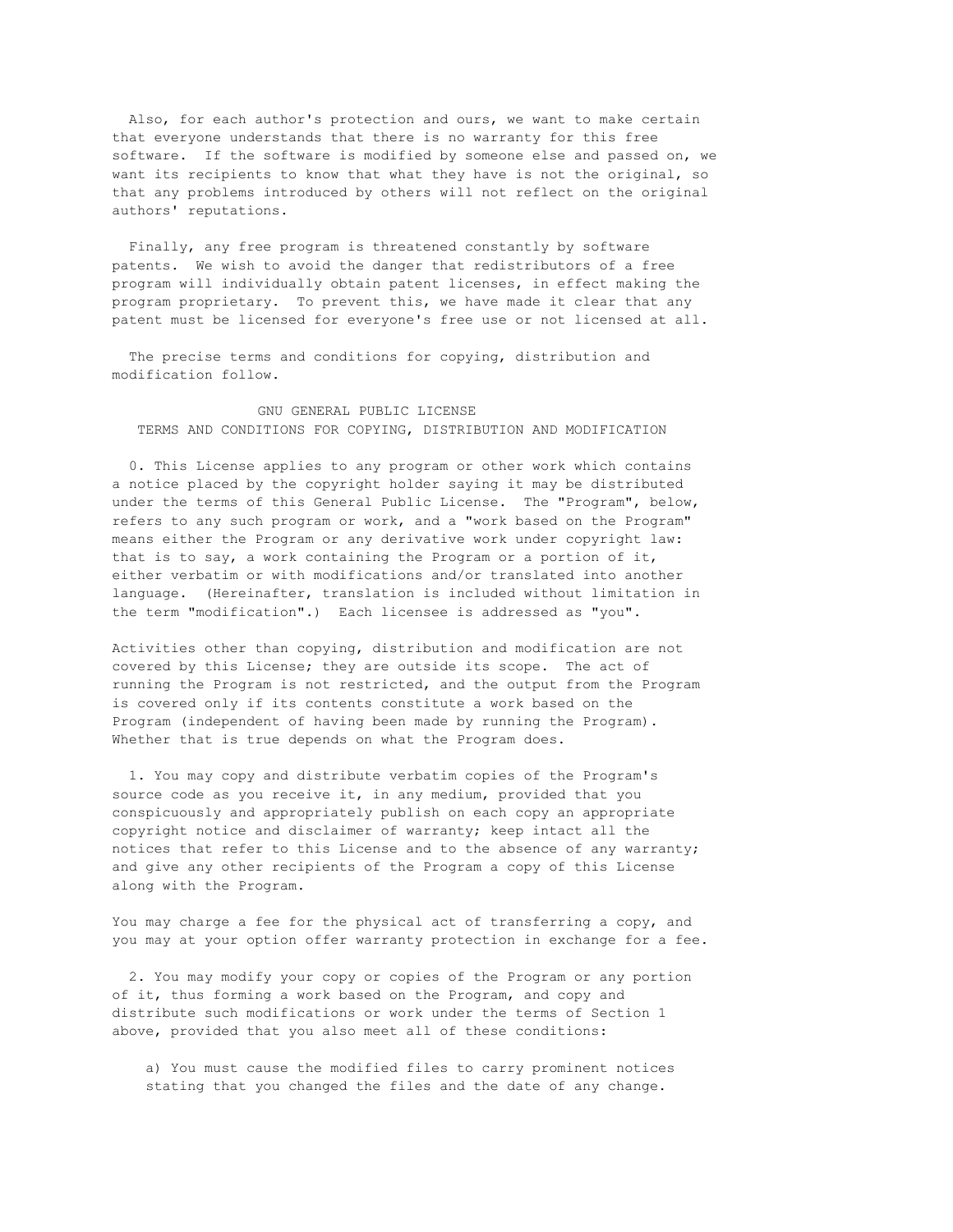b) You must cause any work that you distribute or publish, that in whole or in part contains or is derived from the Program or any part thereof, to be licensed as a whole at no charge to all third parties under the terms of this License.

c) If the modified program normally reads commands interactively when run, you must cause it, when started running for such interactive use in the most ordinary way, to print or display an announcement including an appropriate copyright notice and a notice that there is no warranty (or else, saying that you provide a warranty) and that users may redistribute the program under these conditions, and telling the user how to view a copy of this License. (Exception: if the Program itself is interactive but does not normally print such an announcement, your work based on the Program is not required to print an announcement.)

These requirements apply to the modified work as a whole. If identifiable sections of that work are not derived from the Program, and can be reasonably considered independent and separate works in themselves, then this License, and its terms, do not apply to those sections when you distribute them as separate works. But when you distribute the same sections as part of a whole which is a work based on the Program, the distribution of the whole must be on the terms of this License, whose permissions for other licensees extend to the entire whole, and thus to each and every part regardless of who wrote it.

Thus, it is not the intent of this section to claim rights or contest your rights to work written entirely by you; rather, the intent is to exercise the right to control the distribution of derivative or collective works based on the Program.

In addition, mere aggregation of another work not based on the Program with the Program (or with a work based on the Program) on a volume of a storage or distribution medium does not bring the other work under the scope of this License.

3. You may copy and distribute the Program (or a work based on it, under Section 2) in object code or executable form under the terms of Sections 1 and 2 above provided that you also do one of the following:

a) Accompany it with the complete corresponding machine-readable source code, which must be distributed under the terms of Sections 1 and 2 above on a medium customarily used for software interchange; or,

b) Accompany it with a written offer, valid for at least three years, to give any third party, for a charge no more than your cost of physically performing source distribution, a complete machine-readable copy of the corresponding source code, to be distributed under the terms of Sections 1 and 2 above on a medium customarily used for software interchange; or,

c) Accompany it with the information you received as to the offer to distribute corresponding source code. (This alternative is allowed only for noncommercial distribution and only if you received the program in object code or executable form with such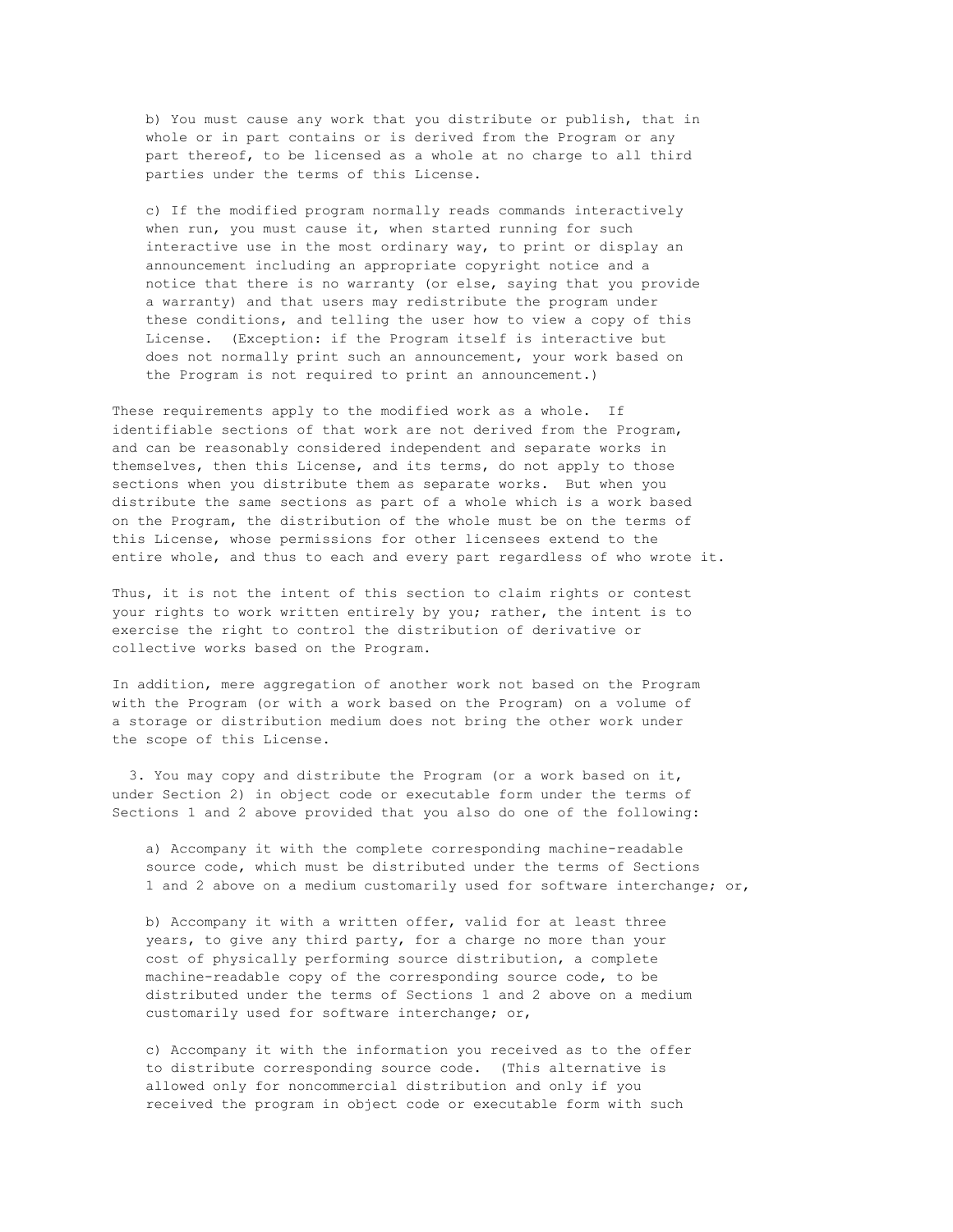an offer, in accord with Subsection b above.)

The source code for a work means the preferred form of the work for making modifications to it. For an executable work, complete source code means all the source code for all modules it contains, plus any associated interface definition files, plus the scripts used to control compilation and installation of the executable. However, as a special exception, the source code distributed need not include anything that is normally distributed (in either source or binary form) with the major components (compiler, kernel, and so on) of the operating system on which the executable runs, unless that component itself accompanies the executable.

If distribution of executable or object code is made by offering access to copy from a designated place, then offering equivalent access to copy the source code from the same place counts as distribution of the source code, even though third parties are not compelled to copy the source along with the object code.

4. You may not copy, modify, sublicense, or distribute the Program except as expressly provided under this License. Any attempt otherwise to copy, modify, sublicense or distribute the Program is void, and will automatically terminate your rights under this License. However, parties who have received copies, or rights, from you under this License will not have their licenses terminated so long as such parties remain in full compliance.

5. You are not required to accept this License, since you have not signed it. However, nothing else grants you permission to modify or distribute the Program or its derivative works. These actions are prohibited by law if you do not accept this License. Therefore, by modifying or distributing the Program (or any work based on the Program), you indicate your acceptance of this License to do so, and all its terms and conditions for copying, distributing or modifying the Program or works based on it.

6. Each time you redistribute the Program (or any work based on the Program), the recipient automatically receives a license from the original licensor to copy, distribute or modify the Program subject to these terms and conditions. You may not impose any further restrictions on the recipients' exercise of the rights granted herein. You are not responsible for enforcing compliance by third parties to this License.

7. If, as a consequence of a court judgment or allegation of patent infringement or for any other reason (not limited to patent issues), conditions are imposed on you (whether by court order, agreement or otherwise) that contradict the conditions of this License, they do not excuse you from the conditions of this License. If you cannot distribute so as to satisfy simultaneously your obligations under this License and any other pertinent obligations, then as a consequence you may not distribute the Program at all. For example, if a patent license would not permit royalty-free redistribution of the Program by all those who receive copies directly or indirectly through you, then the only way you could satisfy both it and this License would be to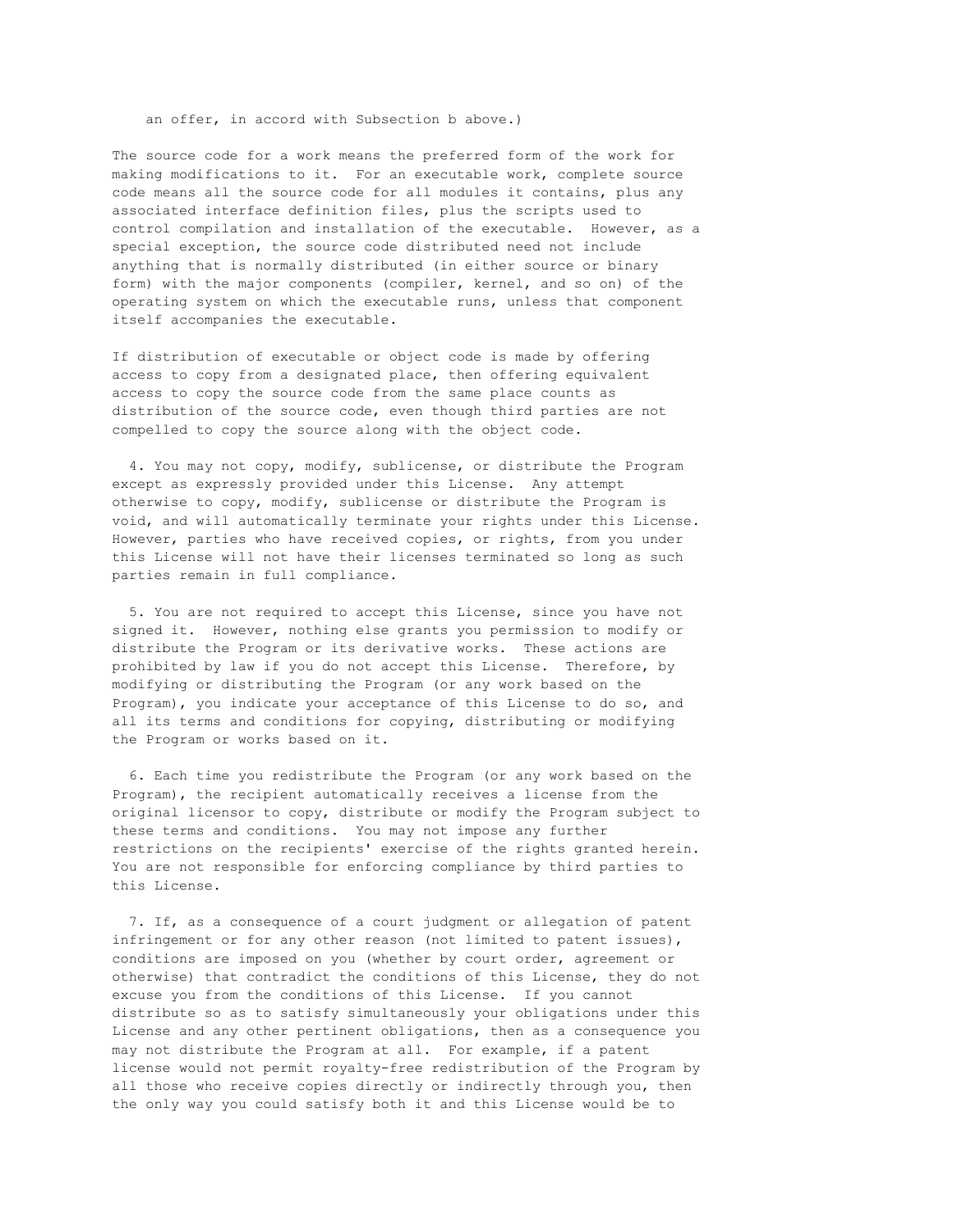refrain entirely from distribution of the Program.

If any portion of this section is held invalid or unenforceable under any particular circumstance, the balance of the section is intended to apply and the section as a whole is intended to apply in other circumstances.

It is not the purpose of this section to induce you to infringe any patents or other property right claims or to contest validity of any such claims; this section has the sole purpose of protecting the integrity of the free software distribution system, which is implemented by public license practices. Many people have made generous contributions to the wide range of software distributed through that system in reliance on consistent application of that system; it is up to the author/donor to decide if he or she is willing to distribute software through any other system and a licensee cannot impose that choice.

This section is intended to make thoroughly clear what is believed to be a consequence of the rest of this License.

8. If the distribution and/or use of the Program is restricted in certain countries either by patents or by copyrighted interfaces, the original copyright holder who places the Program under this License may add an explicit geographical distribution limitation excluding those countries, so that distribution is permitted only in or among countries not thus excluded. In such case, this License incorporates the limitation as if written in the body of this License.

9. The Free Software Foundation may publish revised and/or new versions of the General Public License from time to time. Such new versions will be similar in spirit to the present version, but may differ in detail to address new problems or concerns.

Each version is given a distinguishing version number. If the Program specifies a version number of this License which applies to it and "any later version", you have the option of following the terms and conditions either of that version or of any later version published by the Free Software Foundation. If the Program does not specify a version number of this License, you may choose any version ever published by the Free Software Foundation.

10. If you wish to incorporate parts of the Program into other free programs whose distribution conditions are different, write to the author to ask for permission. For software which is copyrighted by the Free Software Foundation, write to the Free Software Foundation; we sometimes make exceptions for this. Our decision will be guided by the two goals of preserving the free status of all derivatives of our free software and of promoting the sharing and reuse of software generally.

#### NO WARRANTY

11. BECAUSE THE PROGRAM IS LICENSED FREE OF CHARGE, THERE IS NO WARRANTY FOR THE PROGRAM, TO THE EXTENT PERMITTED BY APPLICABLE LAW. EXCEPT WHEN OTHERWISE STATED IN WRITING THE COPYRIGHT HOLDERS AND/OR OTHER PARTIES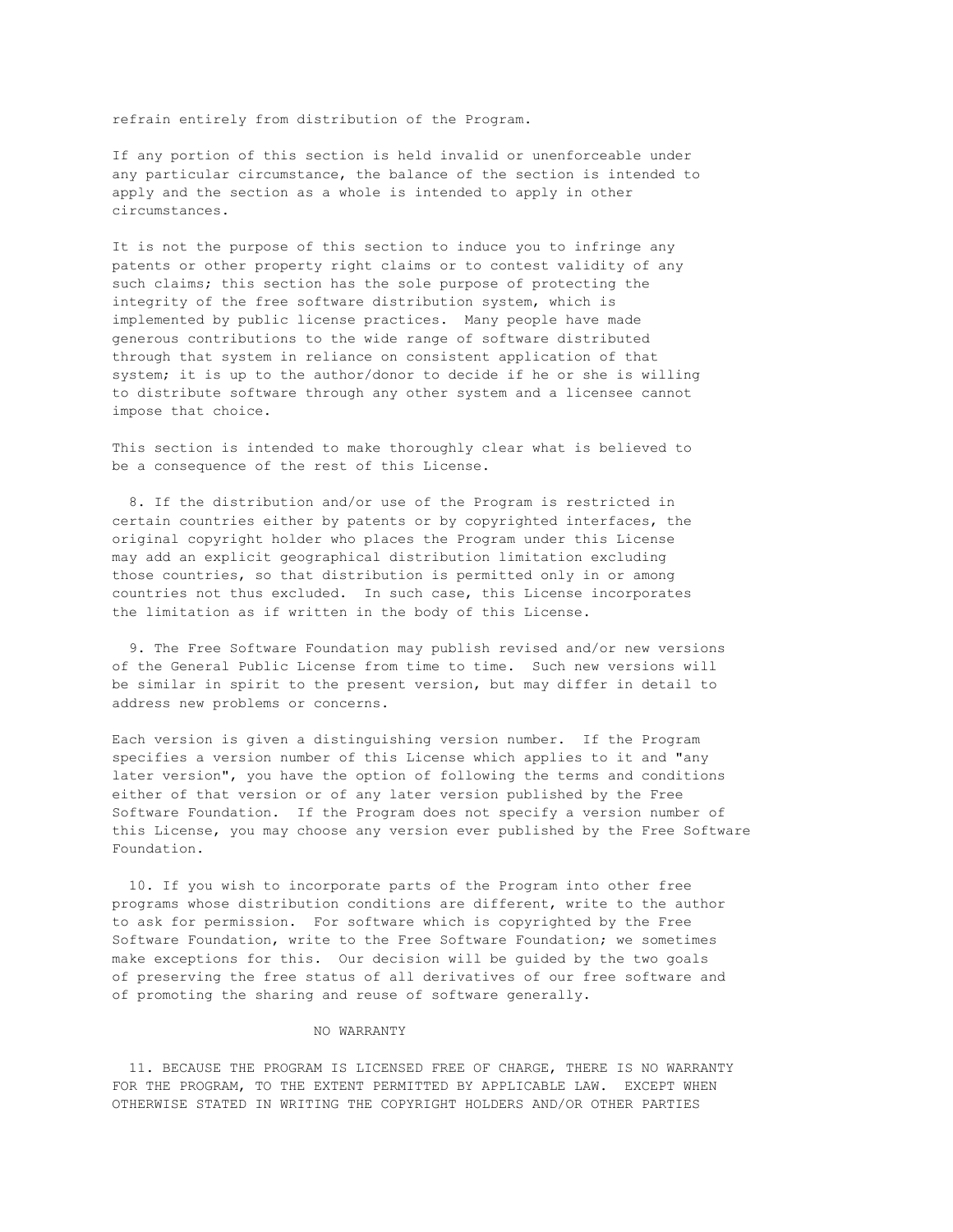PROVIDE THE PROGRAM "AS IS" WITHOUT WARRANTY OF ANY KIND, EITHER EXPRESSED OR IMPLIED, INCLUDING, BUT NOT LIMITED TO, THE IMPLIED WARRANTIES OF MERCHANTABILITY AND FITNESS FOR A PARTICULAR PURPOSE. THE ENTIRE RISK AS TO THE QUALITY AND PERFORMANCE OF THE PROGRAM IS WITH YOU. SHOULD THE PROGRAM PROVE DEFECTIVE, YOU ASSUME THE COST OF ALL NECESSARY SERVICING, REPAIR OR CORRECTION.

12. IN NO EVENT UNLESS REQUIRED BY APPLICABLE LAW OR AGREED TO IN WRITING WILL ANY COPYRIGHT HOLDER, OR ANY OTHER PARTY WHO MAY MODIFY AND/OR REDISTRIBUTE THE PROGRAM AS PERMITTED ABOVE, BE LIABLE TO YOU FOR DAMAGES, INCLUDING ANY GENERAL, SPECIAL, INCIDENTAL OR CONSEQUENTIAL DAMAGES ARISING OUT OF THE USE OR INABILITY TO USE THE PROGRAM (INCLUDING BUT NOT LIMITED TO LOSS OF DATA OR DATA BEING RENDERED INACCURATE OR LOSSES SUSTAINED BY YOU OR THIRD PARTIES OR A FAILURE OF THE PROGRAM TO OPERATE WITH ANY OTHER PROGRAMS), EVEN IF SUCH HOLDER OR OTHER PARTY HAS BEEN ADVISED OF THE POSSIBILITY OF SUCH DAMAGES.

## END OF TERMS AND CONDITIONS

How to Apply These Terms to Your New Programs

If you develop a new program, and you want it to be of the greatest possible use to the public, the best way to achieve this is to make it free software which everyone can redistribute and change under these terms.

To do so, attach the following notices to the program. It is safest to attach them to the start of each source file to most effectively convey the exclusion of warranty; and each file should have at least the "copyright" line and a pointer to where the full notice is found.

<one line to give the program's name and a brief idea of what it does.> Copyright (C) <year> <name of author>

This program is free software; you can redistribute it and/or modify it under the terms of the GNU General Public License as published by the Free Software Foundation; either version 2 of the License, or (at your option) any later version.

This program is distributed in the hope that it will be useful, but WITHOUT ANY WARRANTY; without even the implied warranty of MERCHANTABILITY or FITNESS FOR A PARTICULAR PURPOSE. See the GNU General Public License for more details.

You should have received a copy of the GNU General Public License along with this program; if not, write to the Free Software Foundation, Inc., 51 Franklin Street, Fifth Floor, Boston, MA 02110-1301 USA

Also add information on how to contact you by electronic and paper mail.

If the program is interactive, make it output a short notice like this when it starts in an interactive mode:

Gnomovision version 69, Copyright (C) year name of author Gnomovision comes with ABSOLUTELY NO WARRANTY; for details type `show w'.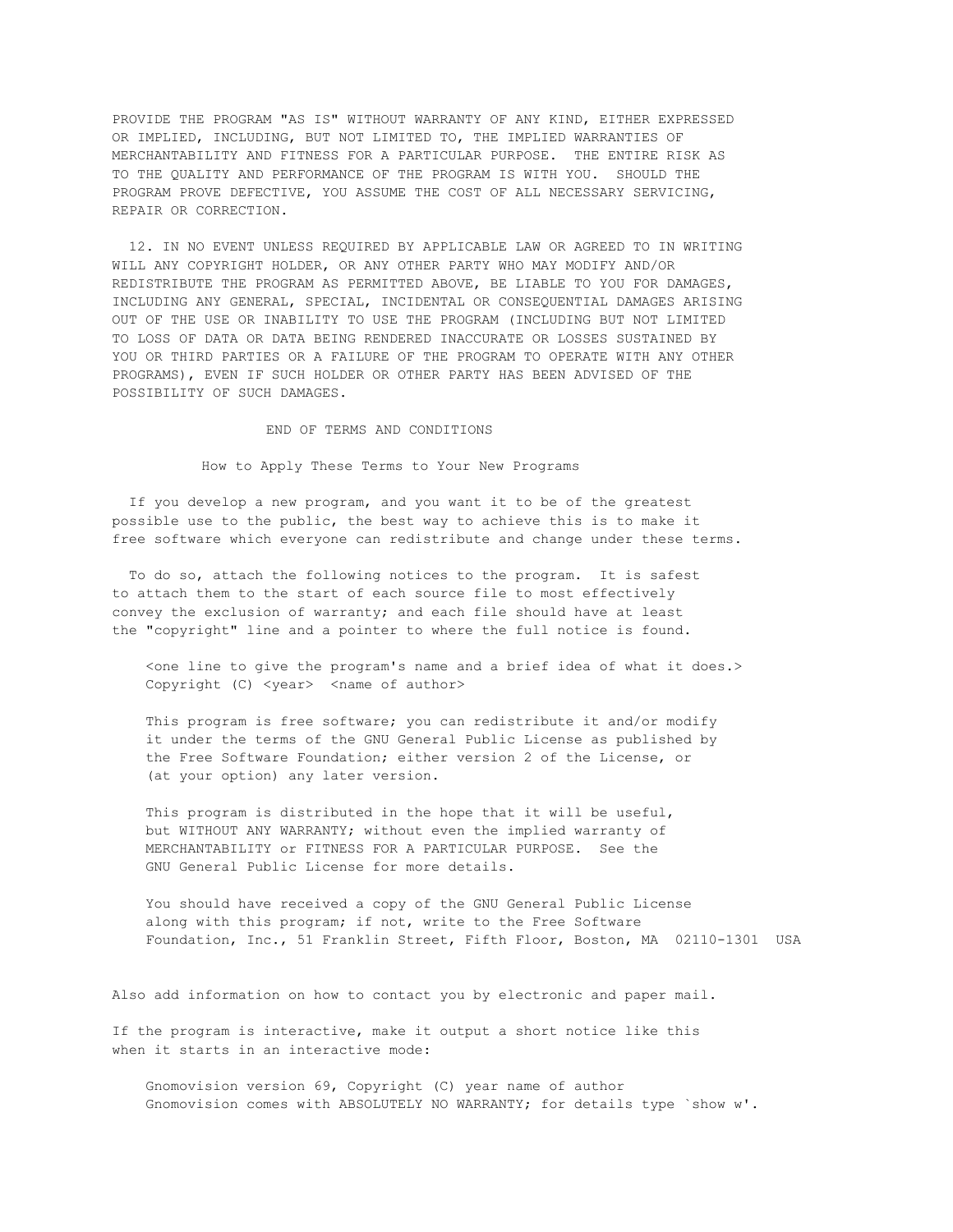This is free software, and you are welcome to redistribute it under certain conditions; type `show c' for details.

The hypothetical commands `show w' and `show c' should show the appropriate parts of the General Public License. Of course, the commands you use may be called something other than `show w' and `show c'; they could even be mouse-clicks or menu items--whatever suits your program.

You should also get your employer (if you work as a programmer) or your school, if any, to sign a "copyright disclaimer" for the program, if necessary. Here is a sample; alter the names:

Yoyodyne, Inc., hereby disclaims all copyright interest in the program `Gnomovision' (which makes passes at compilers) written by James Hacker.

<signature of Ty Coon>, 1 April 1989 Ty Coon, President of Vice

This General Public License does not permit incorporating your program into proprietary programs. If your program is a subroutine library, you may consider it more useful to permit linking proprietary applications with the library. If this is what you want to do, use the GNU Library General Public License instead of this License.

# Presentation Framework

Version: 4.0.30319 Purpose: User Interface Projects: PTZController License:

> The MIT License (MIT) Copyright (c) .NET Foundation and Contributors

All rights reserved.

Permission is hereby granted, free of charge, to any person obtaining a copy of this software and associated documentation files (the "Software"), to deal in the Software without restriction, including without limitation the rights to use, copy, modify, merge, publish, distribute, sublicense, and/or sell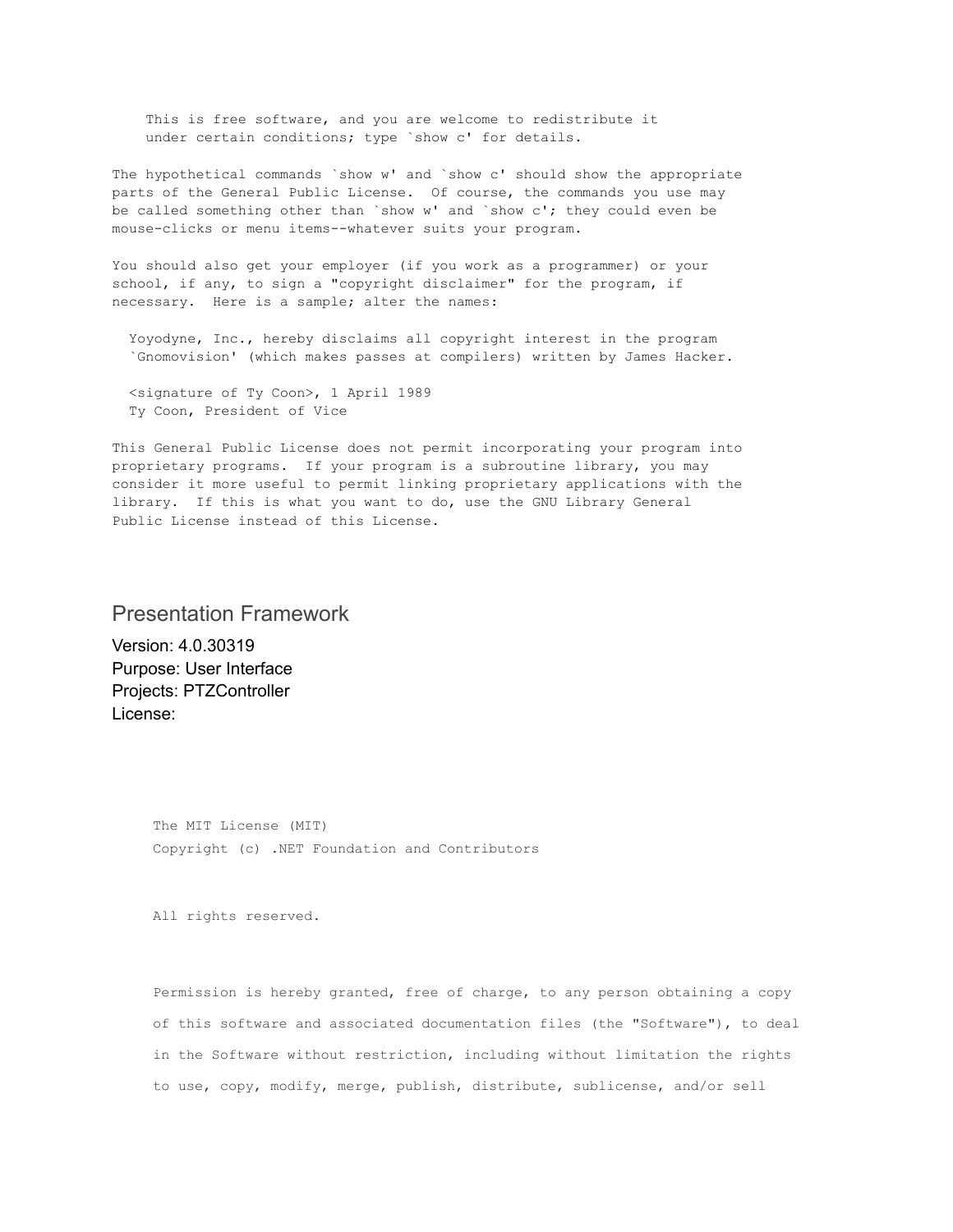copies of the Software, and to permit persons to whom the Software is furnished to do so, subject to the following conditions:

The above copyright notice and this permission notice shall be included in all copies or substantial portions of the Software.

THE SOFTWARE IS PROVIDED "AS IS", WITHOUT WARRANTY OF ANY KIND, EXPRESS OR IMPLIED, INCLUDING BUT NOT LIMITED TO THE WARRANTIES OF MERCHANTABILITY, FITNESS FOR A PARTICULAR PURPOSE AND NONINFRINGEMENT. IN NO EVENT SHALL THE AUTHORS OR COPYRIGHT HOLDERS BE LIABLE FOR ANY CLAIM, DAMAGES OR OTHER LIABILITY, WHETHER IN AN ACTION OF CONTRACT, TORT OR OTHERWISE, ARISING FROM, OUT OF OR IN CONNECTION WITH THE SOFTWARE OR THE USE OR OTHER DEALINGS IN THE SOFTWARE.

# Windows Forms

Version: 4 Purpose: User Interface Projects: KeyGenerator License:

> The MIT License (MIT) Copyright (c) .NET Foundation and Contributors

All rights reserved.

Permission is hereby granted, free of charge, to any person obtaining a copy of this software and associated documentation files (the "Software"), to deal in the Software without restriction, including without limitation the rights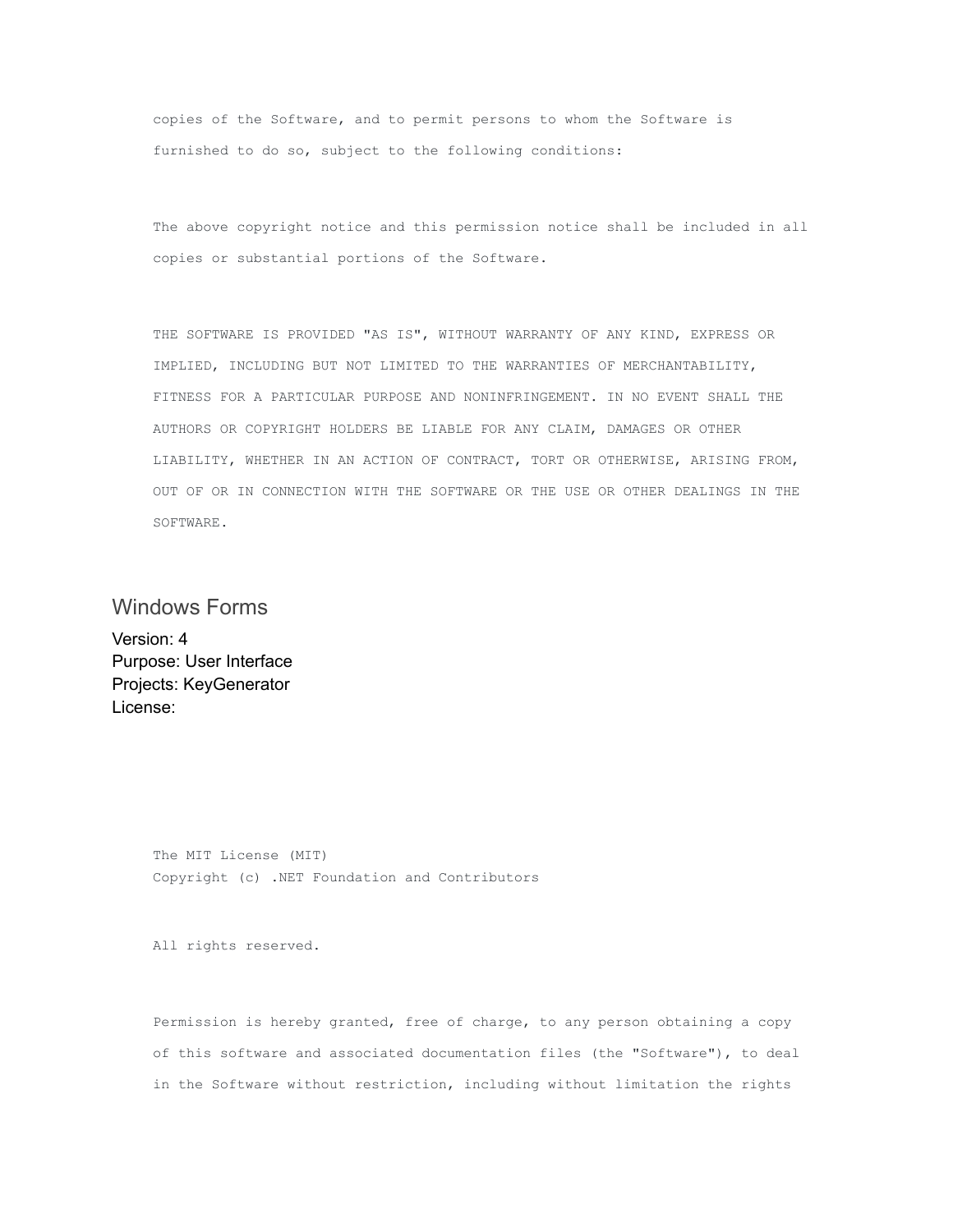to use, copy, modify, merge, publish, distribute, sublicense, and/or sell copies of the Software, and to permit persons to whom the Software is furnished to do so, subject to the following conditions:

The above copyright notice and this permission notice shall be included in all copies or substantial portions of the Software.

THE SOFTWARE IS PROVIDED "AS IS", WITHOUT WARRANTY OF ANY KIND, EXPRESS OR IMPLIED, INCLUDING BUT NOT LIMITED TO THE WARRANTIES OF MERCHANTABILITY, FITNESS FOR A PARTICULAR PURPOSE AND NONINFRINGEMENT. IN NO EVENT SHALL THE AUTHORS OR COPYRIGHT HOLDERS BE LIABLE FOR ANY CLAIM, DAMAGES OR OTHER LIABILITY, WHETHER IN AN ACTION OF CONTRACT, TORT OR OTHERWISE, ARISING FROM, OUT OF OR IN CONNECTION WITH THE SOFTWARE OR THE USE OR OTHER DEALINGS IN THE SOFTWARE.

# Python

Version: 3 Purpose: general purpose programming Projects: ActImport, 1bsales License:

A. HISTORY OF THE SOFTWARE==========================

Python was created in the early 1990s by Guido van Rossum at Stichting Mathematisch Centrum (CWI, see http://www.cwi.nl) in the Netherlands as a successor of a language called ABC. Guido remains Python's principal author, although it includes many contributions from others.

In 1995, Guido continued his work on Python at the Corporation for National Research Initiatives (CNRI, see http://www.cnri.reston.va.us)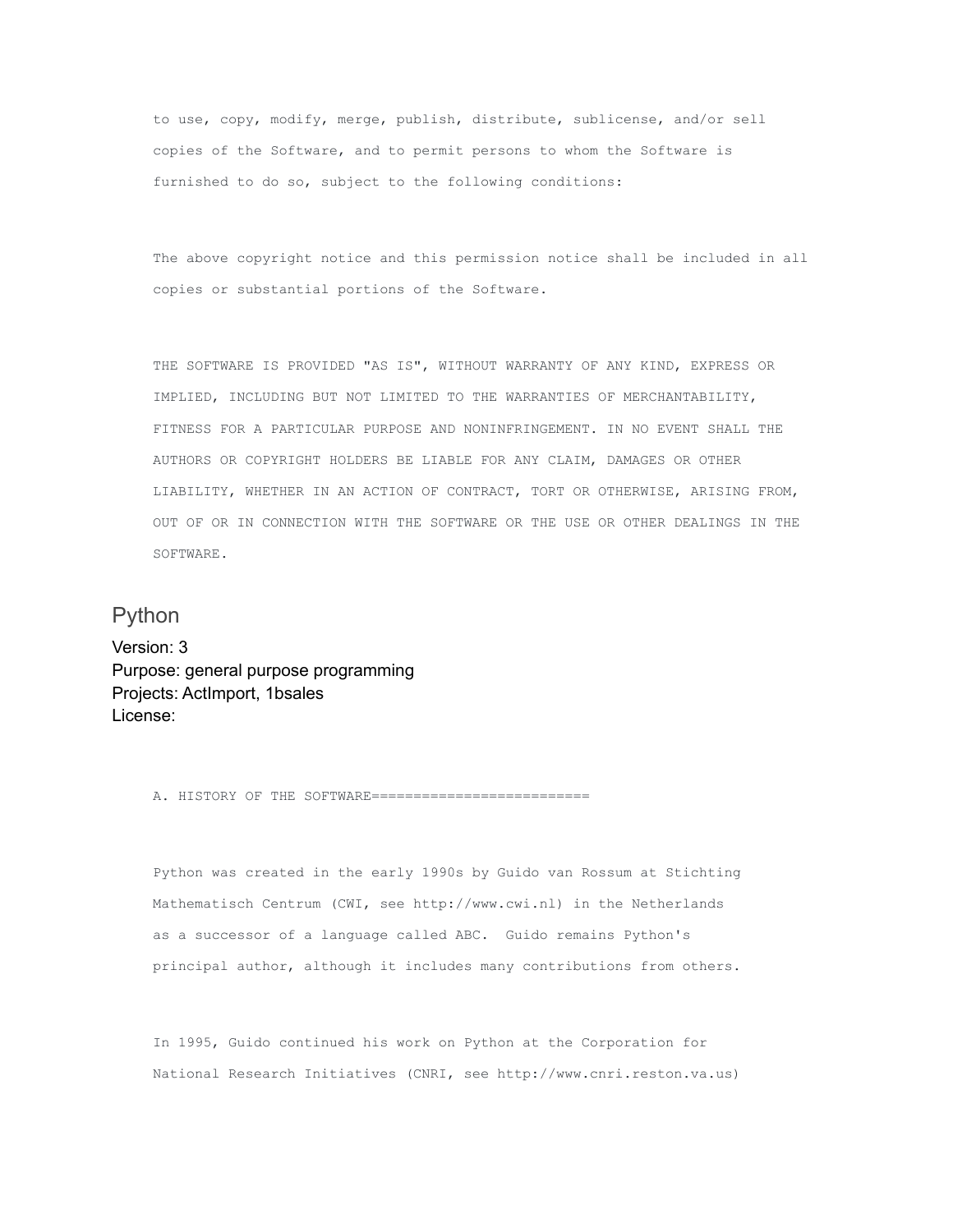in Reston, Virginia where he released several versions of the software.

In May 2000, Guido and the Python core development team moved to BeOpen.com to form the BeOpen PythonLabs team. In October of the same year, the PythonLabs team moved to Digital Creations, which became Zope Corporation. In 2001, the Python Software Foundation (PSF, see https://www.python.org/psf/) was formed, a non-profit organization created specifically to own Python-related Intellectual Property. Zope Corporation was a sponsoring member of the PSF.

All Python releases are Open Source (see http://www.opensource.org for the Open Source Definition). Historically, most, but not all, Python releases have also been GPL-compatible; the table below summarizes the various releases.

| Release            | Derived       | Year         | Owner      | $GPL-$          |
|--------------------|---------------|--------------|------------|-----------------|
|                    | from          |              |            | compatible? (1) |
|                    |               |              |            |                 |
|                    |               |              |            |                 |
| $0.9.0$ thru $1.2$ |               | 1991-1995    | CWI        | yes             |
| 1.3 thru 1.5.2 1.2 |               | 1995-1999    | CNRI       | yes             |
| 1.6                | 1.5.2         | 2000         | CNRI       | no              |
| 2.0                | 1.6           | 2000         | BeOpen.com | no              |
| 1.6.1              | 1.6           | 2001         | CNRI       | yes $(2)$       |
| 2.1                | $2.0 + 1.6.1$ | 2001         | PSF        | no              |
| 2.0.1              | $2.0 + 1.6.1$ | 2001         | PSF        | yes             |
| 2.1.1              | $2.1 + 2.0.1$ | 2001         | PSF        | yes             |
| 2.1.2              | 2.1.1         | 2002         | PSF        | yes             |
| 2.1.3              | 2.1.2         | 2002         | PSF        | yes             |
| 2.2 and above      | 2.1.1         | $2001 - now$ | PSF        | yes             |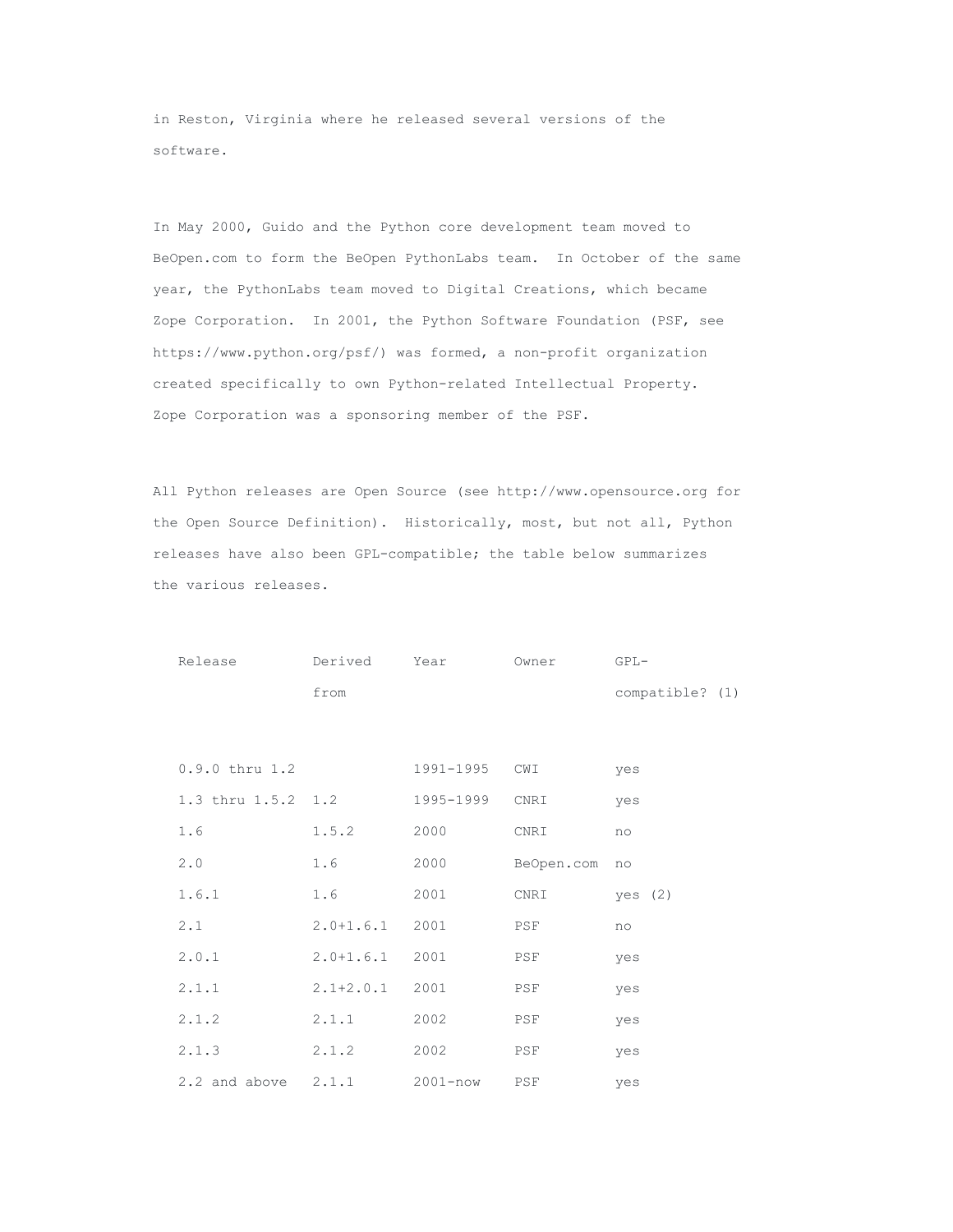Footnotes:

- (1) GPL-compatible doesn't mean that we're distributing Python under the GPL. All Python licenses, unlike the GPL, let you distribute a modified version without making your changes open source. The GPL-compatible licenses make it possible to combine Python with other software that is released under the GPL; the others don't.
- (2) According to Richard Stallman, 1.6.1 is not GPL-compatible, because its license has a choice of law clause. According to CNRI, however, Stallman's lawyer has told CNRI's lawyer that 1.6.1 is "not incompatible" with the GPL.

Thanks to the many outside volunteers who have worked under Guido's direction to make these releases possible.

B. TERMS AND CONDITIONS FOR ACCESSING OR OTHERWISE USING PYTHON ===============================================================

Python software and documentation are licensed under the Python Software Foundation License Version 2.

Starting with Python 3.8.6, examples, recipes, and other code in the documentation are dual licensed under the PSF License Version 2 and the Zero-Clause BSD license.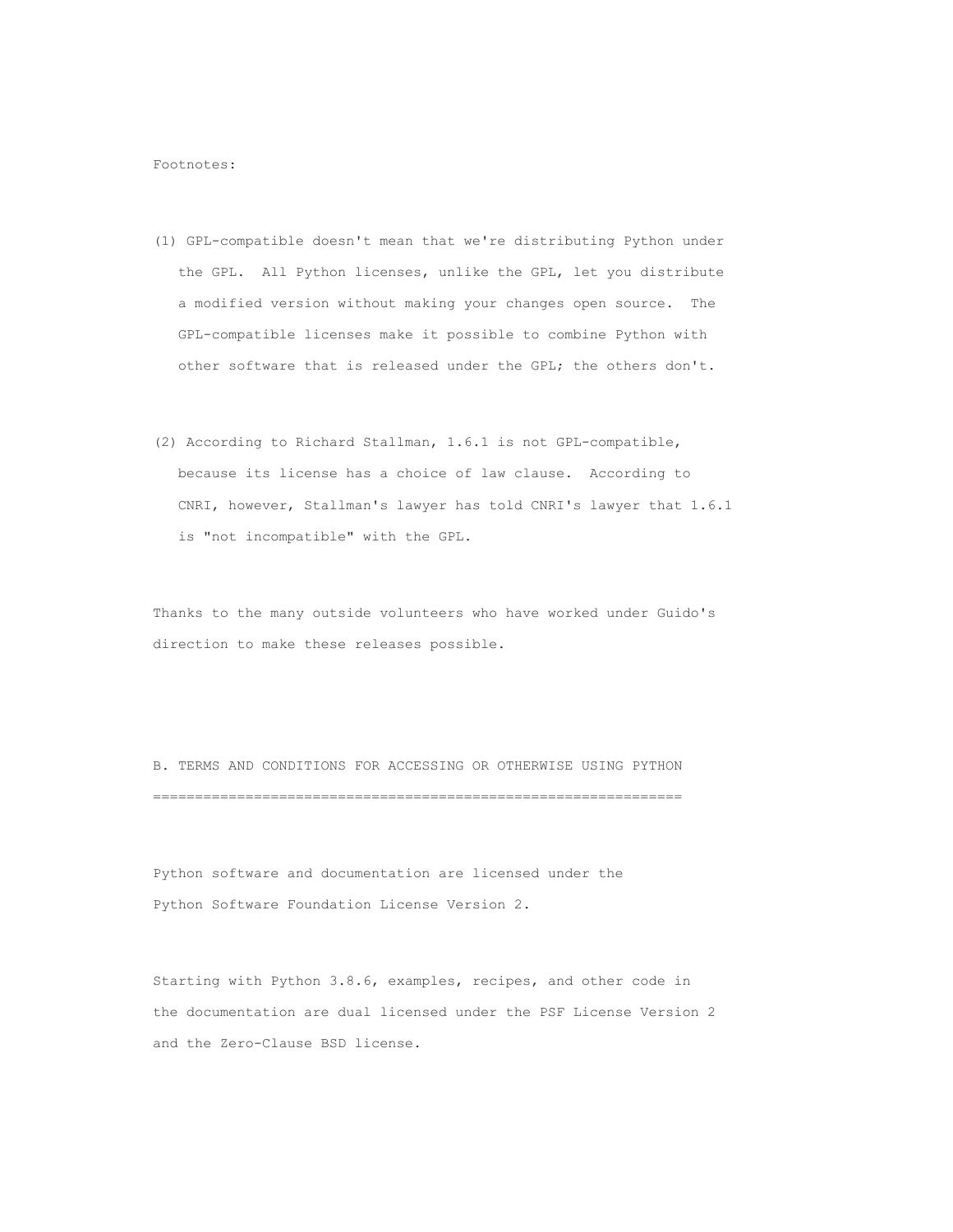Some software incorporated into Python is under different licenses. The licenses are listed with code falling under that license.

PYTHON SOFTWARE FOUNDATION LICENSE VERSION 2

--------------------------------------------

1. This LICENSE AGREEMENT is between the Python Software Foundation ("PSF"), and the Individual or Organization ("Licensee") accessing and otherwise using this software ("Python") in source or binary form and its associated documentation.

2. Subject to the terms and conditions of this License Agreement, PSF hereby grants Licensee a nonexclusive, royalty-free, world-wide license to reproduce, analyze, test, perform and/or display publicly, prepare derivative works, distribute, and otherwise use Python alone or in any derivative version, provided, however, that PSF's License Agreement and PSF's notice of copyright, i.e., "Copyright (c) 2001, 2002, 2003, 2004, 2005, 2006, 2007, 2008, 2009, 2010, 2011, 2012, 2013, 2014, 2015, 2016, 2017, 2018, 2019, 2020, 2021, 2022 Python Software Foundation; All Rights Reserved" are retained in Python alone or in any derivative version prepared by Licensee.

3. In the event Licensee prepares a derivative work that is based on or incorporates Python or any part thereof, and wants to make the derivative work available to others as provided herein, then Licensee hereby agrees to include in any such work a brief summary of the changes made to Python.

4. PSF is making Python available to Licensee on an "AS IS"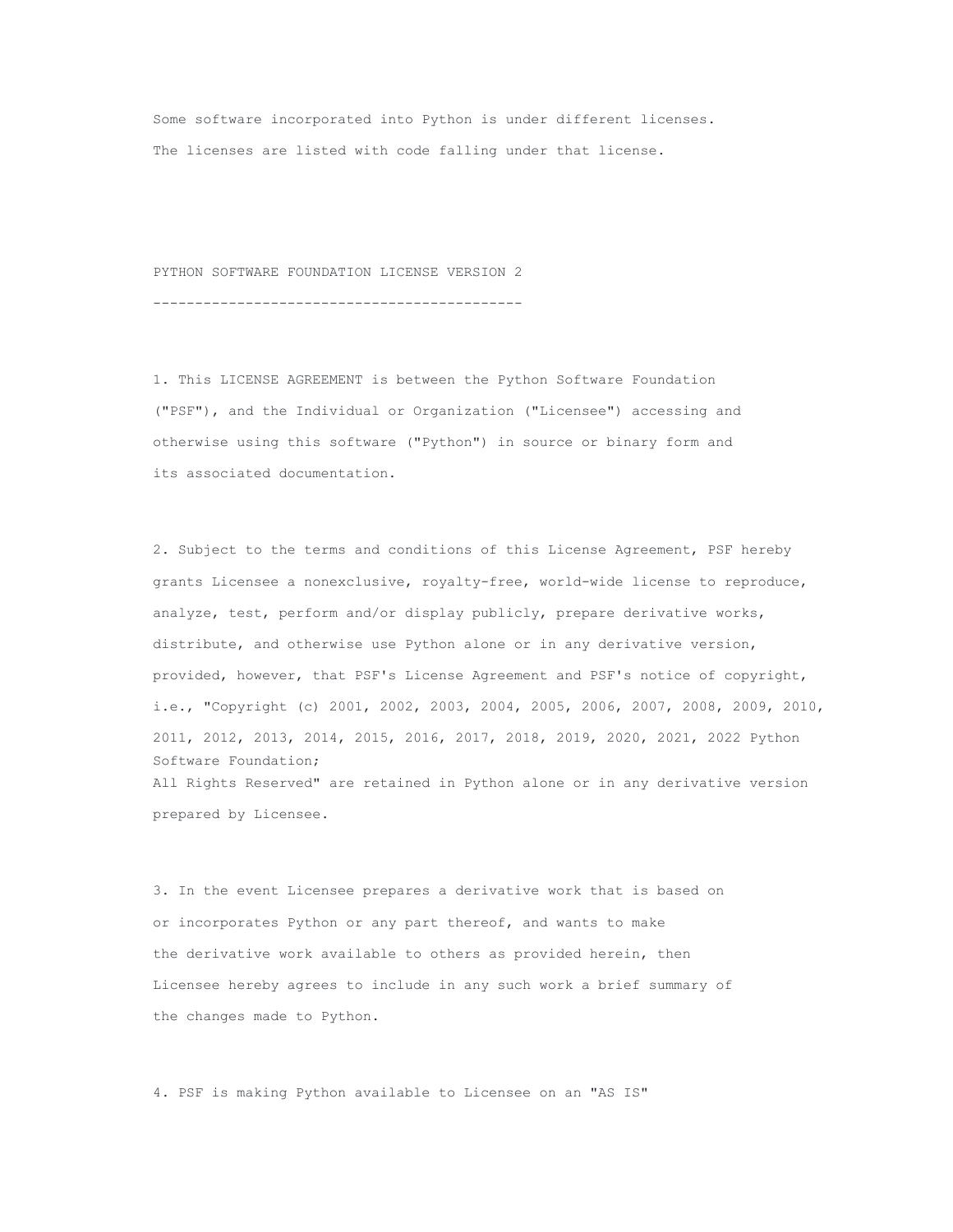basis. PSF MAKES NO REPRESENTATIONS OR WARRANTIES, EXPRESS OR IMPLIED. BY WAY OF EXAMPLE, BUT NOT LIMITATION, PSF MAKES NO AND DISCLAIMS ANY REPRESENTATION OR WARRANTY OF MERCHANTABILITY OR FITNESS FOR ANY PARTICULAR PURPOSE OR THAT THE USE OF PYTHON WILL NOT INFRINGE ANY THIRD PARTY RIGHTS.

5. PSF SHALL NOT BE LIABLE TO LICENSEE OR ANY OTHER USERS OF PYTHON FOR ANY INCIDENTAL, SPECIAL, OR CONSEQUENTIAL DAMAGES OR LOSS AS A RESULT OF MODIFYING, DISTRIBUTING, OR OTHERWISE USING PYTHON, OR ANY DERIVATIVE THEREOF, EVEN IF ADVISED OF THE POSSIBILITY THEREOF.

6. This License Agreement will automatically terminate upon a material breach of its terms and conditions.

7. Nothing in this License Agreement shall be deemed to create any relationship of agency, partnership, or joint venture between PSF and Licensee. This License Agreement does not grant permission to use PSF trademarks or trade name in a trademark sense to endorse or promote products or services of Licensee, or any third party.

8. By copying, installing or otherwise using Python, Licensee agrees to be bound by the terms and conditions of this License Agreement.

BEOPEN.COM LICENSE AGREEMENT FOR PYTHON 2.0 -------------------------------------------

BEOPEN PYTHON OPEN SOURCE LICENSE AGREEMENT VERSION 1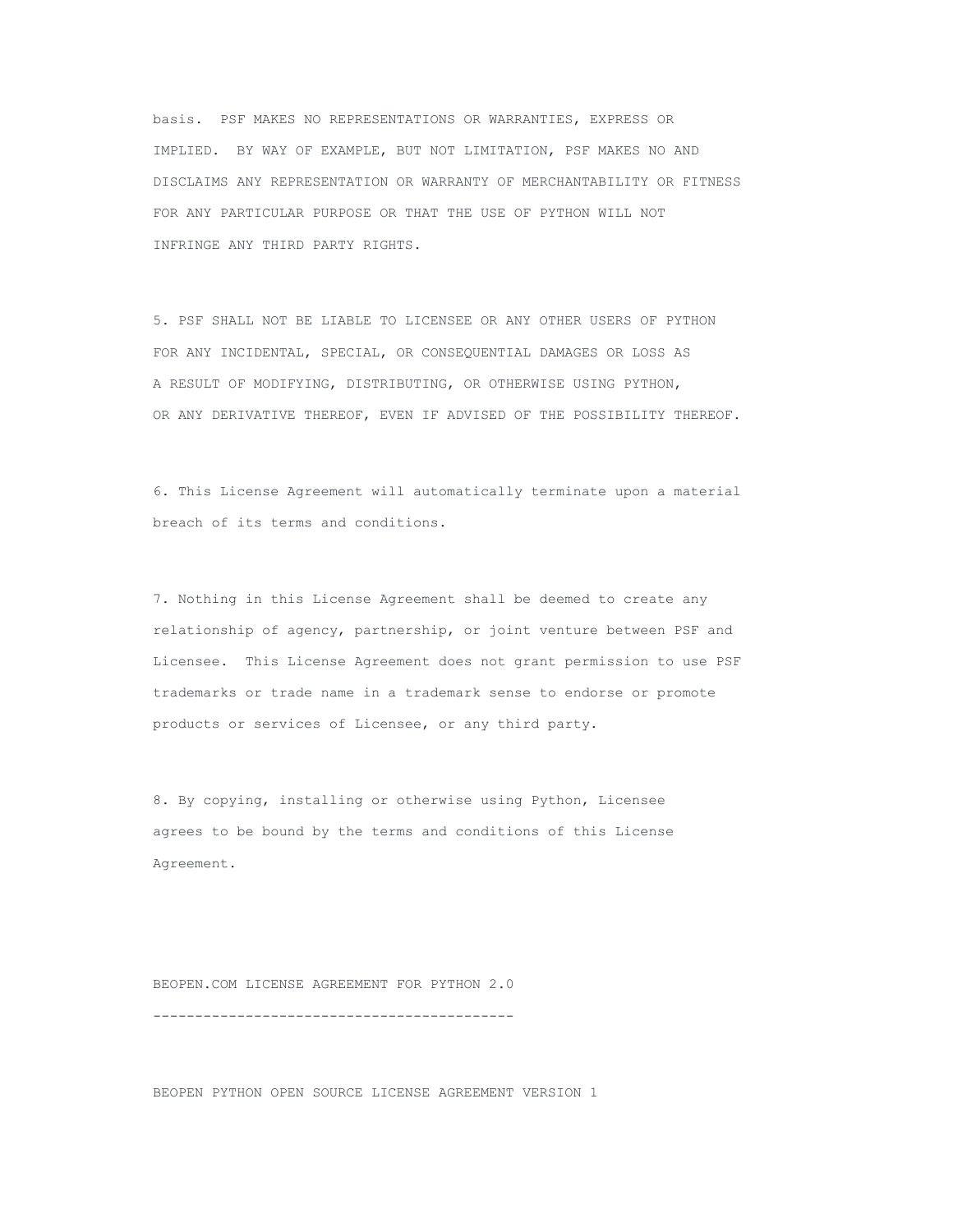1. This LICENSE AGREEMENT is between BeOpen.com ("BeOpen"), having an office at 160 Saratoga Avenue, Santa Clara, CA 95051, and the Individual or Organization ("Licensee") accessing and otherwise using this software in source or binary form and its associated documentation ("the Software").

2. Subject to the terms and conditions of this BeOpen Python License Agreement, BeOpen hereby grants Licensee a non-exclusive, royalty-free, world-wide license to reproduce, analyze, test, perform and/or display publicly, prepare derivative works, distribute, and otherwise use the Software alone or in any derivative version, provided, however, that the BeOpen Python License is retained in the Software, alone or in any derivative version prepared by Licensee.

3. BeOpen is making the Software available to Licensee on an "AS IS" basis. BEOPEN MAKES NO REPRESENTATIONS OR WARRANTIES, EXPRESS OR IMPLIED. BY WAY OF EXAMPLE, BUT NOT LIMITATION, BEOPEN MAKES NO AND DISCLAIMS ANY REPRESENTATION OR WARRANTY OF MERCHANTABILITY OR FITNESS FOR ANY PARTICULAR PURPOSE OR THAT THE USE OF THE SOFTWARE WILL NOT INFRINGE ANY THIRD PARTY RIGHTS.

4. BEOPEN SHALL NOT BE LIABLE TO LICENSEE OR ANY OTHER USERS OF THE SOFTWARE FOR ANY INCIDENTAL, SPECIAL, OR CONSEQUENTIAL DAMAGES OR LOSS AS A RESULT OF USING, MODIFYING OR DISTRIBUTING THE SOFTWARE, OR ANY DERIVATIVE THEREOF, EVEN IF ADVISED OF THE POSSIBILITY THEREOF.

5. This License Agreement will automatically terminate upon a material breach of its terms and conditions.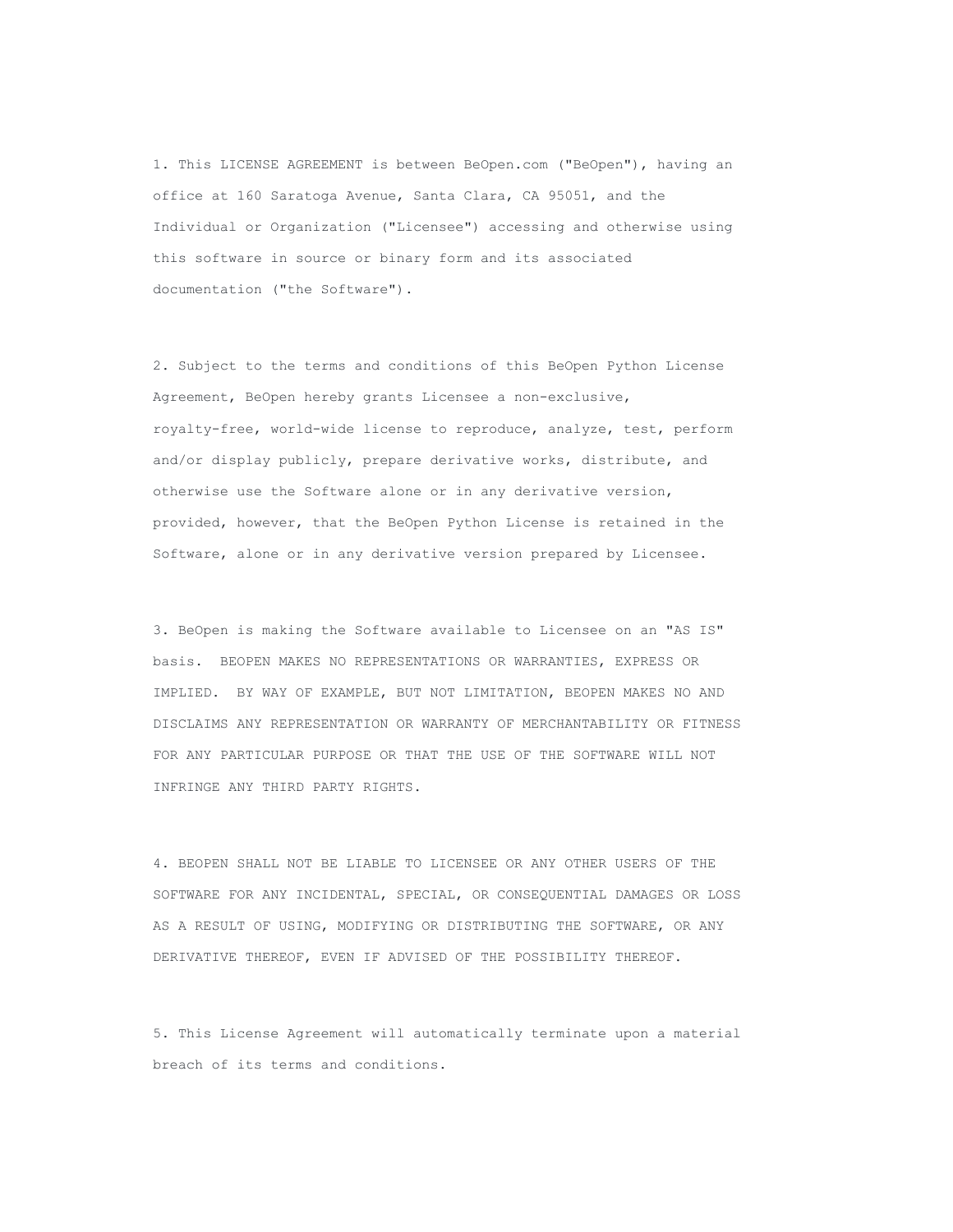6. This License Agreement shall be governed by and interpreted in all respects by the law of the State of California, excluding conflict of law provisions. Nothing in this License Agreement shall be deemed to create any relationship of agency, partnership, or joint venture between BeOpen and Licensee. This License Agreement does not grant permission to use BeOpen trademarks or trade names in a trademark sense to endorse or promote products or services of Licensee, or any third party. As an exception, the "BeOpen Python" logos available at http://www.pythonlabs.com/logos.html may be used according to the permissions granted on that web page.

7. By copying, installing or otherwise using the software, Licensee agrees to be bound by the terms and conditions of this License Agreement.

CNRI LICENSE AGREEMENT FOR PYTHON 1.6.1

---------------------------------------

1. This LICENSE AGREEMENT is between the Corporation for National Research Initiatives, having an office at 1895 Preston White Drive, Reston, VA 20191 ("CNRI"), and the Individual or Organization ("Licensee") accessing and otherwise using Python 1.6.1 software in source or binary form and its associated documentation.

2. Subject to the terms and conditions of this License Agreement, CNRI hereby grants Licensee a nonexclusive, royalty-free, world-wide license to reproduce, analyze, test, perform and/or display publicly, prepare derivative works, distribute, and otherwise use Python 1.6.1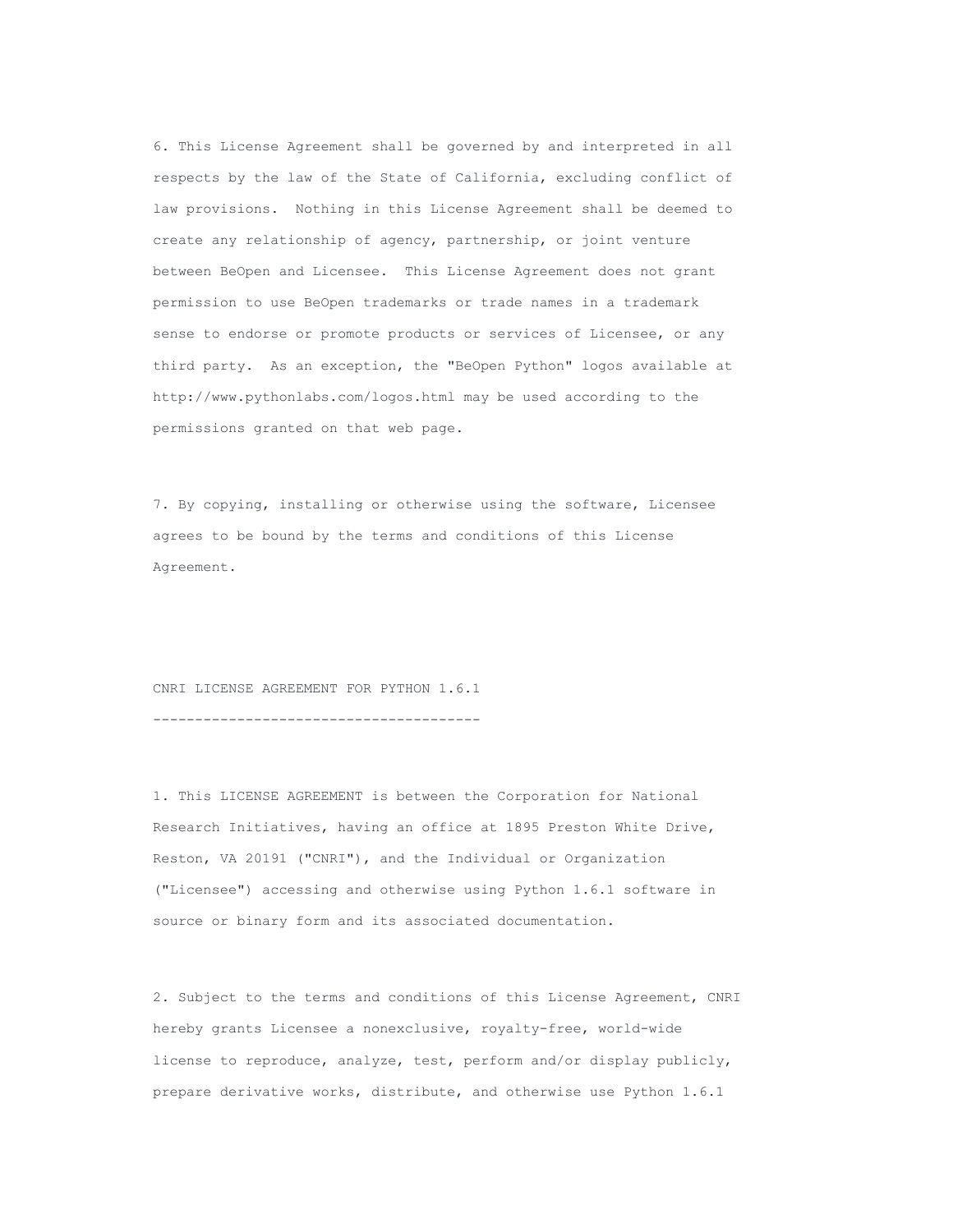alone or in any derivative version, provided, however, that CNRI's License Agreement and CNRI's notice of copyright, i.e., "Copyright (c) 1995-2001 Corporation for National Research Initiatives; All Rights Reserved" are retained in Python 1.6.1 alone or in any derivative version prepared by Licensee. Alternately, in lieu of CNRI's License Agreement, Licensee may substitute the following text (omitting the quotes): "Python 1.6.1 is made available subject to the terms and conditions in CNRI's License Agreement. This Agreement together with Python 1.6.1 may be located on the internet using the following unique, persistent identifier (known as a handle): 1895.22/1013. This Agreement may also be obtained from a proxy server on the internet using the following URL: http://hdl.handle.net/1895.22/1013".

3. In the event Licensee prepares a derivative work that is based on or incorporates Python 1.6.1 or any part thereof, and wants to make the derivative work available to others as provided herein, then Licensee hereby agrees to include in any such work a brief summary of the changes made to Python 1.6.1.

4. CNRI is making Python 1.6.1 available to Licensee on an "AS IS" basis. CNRI MAKES NO REPRESENTATIONS OR WARRANTIES, EXPRESS OR IMPLIED. BY WAY OF EXAMPLE, BUT NOT LIMITATION, CNRI MAKES NO AND DISCLAIMS ANY REPRESENTATION OR WARRANTY OF MERCHANTABILITY OR FITNESS FOR ANY PARTICULAR PURPOSE OR THAT THE USE OF PYTHON 1.6.1 WILL NOT INFRINGE ANY THIRD PARTY RIGHTS.

5. CNRI SHALL NOT BE LIABLE TO LICENSEE OR ANY OTHER USERS OF PYTHON 1.6.1 FOR ANY INCIDENTAL, SPECIAL, OR CONSEQUENTIAL DAMAGES OR LOSS AS A RESULT OF MODIFYING, DISTRIBUTING, OR OTHERWISE USING PYTHON 1.6.1, OR ANY DERIVATIVE THEREOF, EVEN IF ADVISED OF THE POSSIBILITY THEREOF.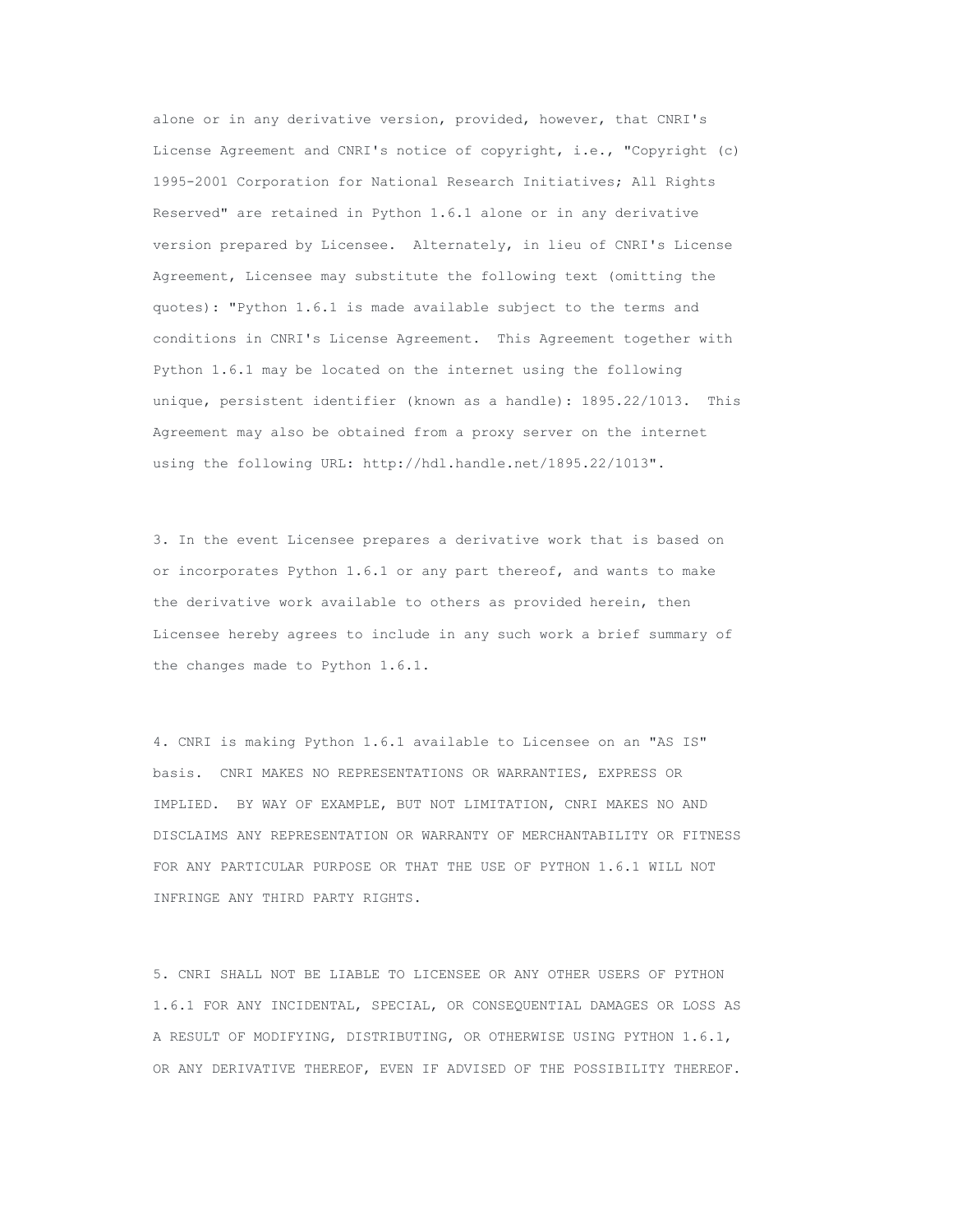6. This License Agreement will automatically terminate upon a material breach of its terms and conditions.

7. This License Agreement shall be governed by the federal intellectual property law of the United States, including without limitation the federal copyright law, and, to the extent such U.S. federal law does not apply, by the law of the Commonwealth of Virginia, excluding Virginia's conflict of law provisions. Notwithstanding the foregoing, with regard to derivative works based on Python 1.6.1 that incorporate non-separable material that was previously distributed under the GNU General Public License (GPL), the law of the Commonwealth of Virginia shall govern this License Agreement only as to issues arising under or with respect to Paragraphs 4, 5, and 7 of this License Agreement. Nothing in this License Agreement shall be deemed to create any relationship of agency, partnership, or joint venture between CNRI and Licensee. This License Agreement does not grant permission to use CNRI trademarks or trade name in a trademark sense to endorse or promote products or services of Licensee, or any third party.

8. By clicking on the "ACCEPT" button where indicated, or by copying, installing or otherwise using Python 1.6.1, Licensee agrees to be bound by the terms and conditions of this License Agreement.

#### ACCEPT

CWI LICENSE AGREEMENT FOR PYTHON 0.9.0 THROUGH 1.2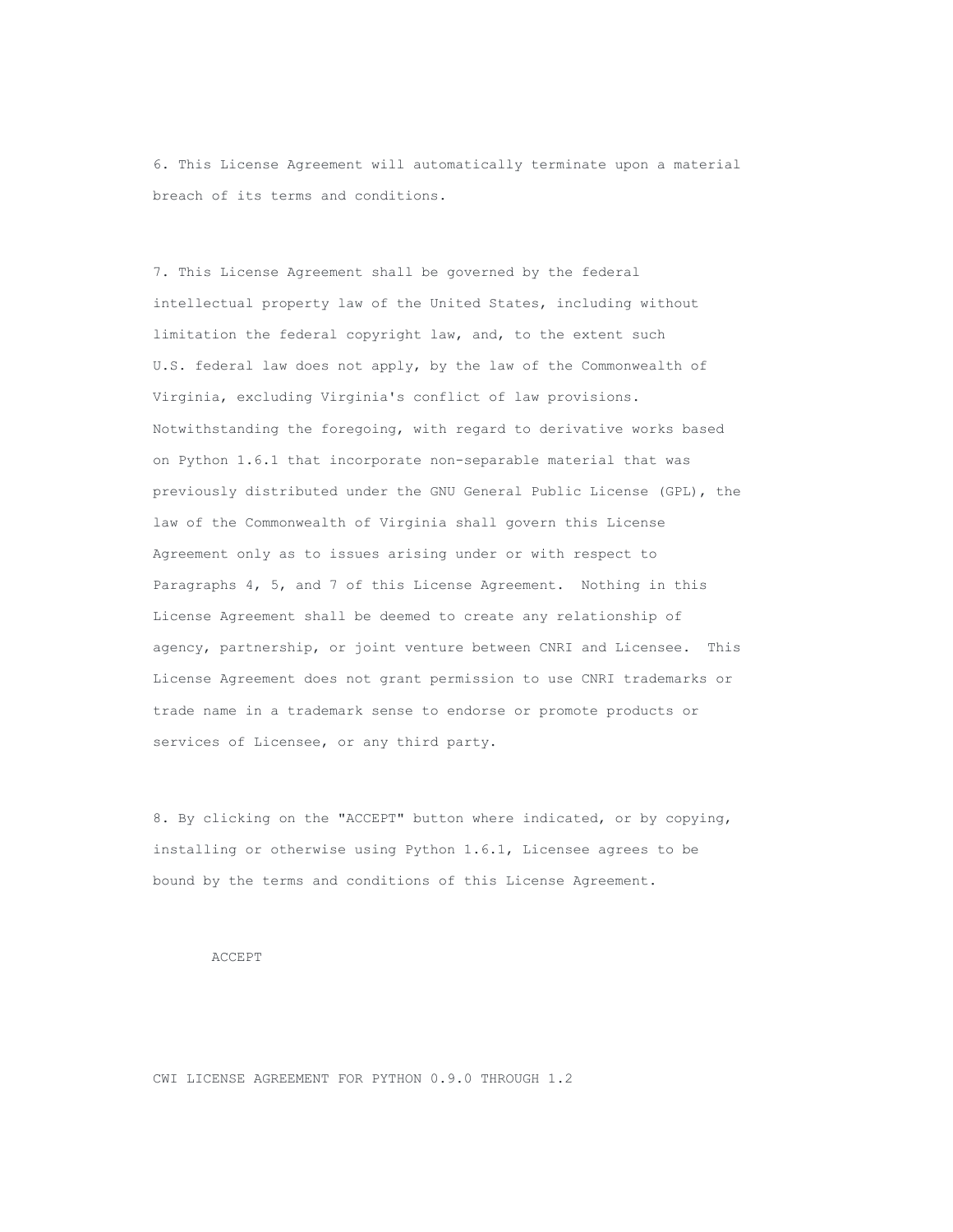--------------------------------------------------

Copyright (c) 1991 - 1995, Stichting Mathematisch Centrum Amsterdam, The Netherlands. All rights reserved.

Permission to use, copy, modify, and distribute this software and its documentation for any purpose and without fee is hereby granted, provided that the above copyright notice appear in all copies and that both that copyright notice and this permission notice appear in supporting documentation, and that the name of Stichting Mathematisch Centrum or CWI not be used in advertising or publicity pertaining to distribution of the software without specific, written prior permission.

STICHTING MATHEMATISCH CENTRUM DISCLAIMS ALL WARRANTIES WITH REGARD TO THIS SOFTWARE, INCLUDING ALL IMPLIED WARRANTIES OF MERCHANTABILITY AND FITNESS, IN NO EVENT SHALL STICHTING MATHEMATISCH CENTRUM BE LIABLE FOR ANY SPECIAL, INDIRECT OR CONSEQUENTIAL DAMAGES OR ANY DAMAGES WHATSOEVER RESULTING FROM LOSS OF USE, DATA OR PROFITS, WHETHER IN AN ACTION OF CONTRACT, NEGLIGENCE OR OTHER TORTIOUS ACTION, ARISING OUT OF OR IN CONNECTION WITH THE USE OR PERFORMANCE OF THIS SOFTWARE.

ZERO-CLAUSE BSD LICENSE FOR CODE IN THE PYTHON DOCUMENTATION ----------------------------------------------------------------------

Permission to use, copy, modify, and/or distribute this software for any purpose with or without fee is hereby granted.

THE SOFTWARE IS PROVIDED "AS IS" AND THE AUTHOR DISCLAIMS ALL WARRANTIES WITH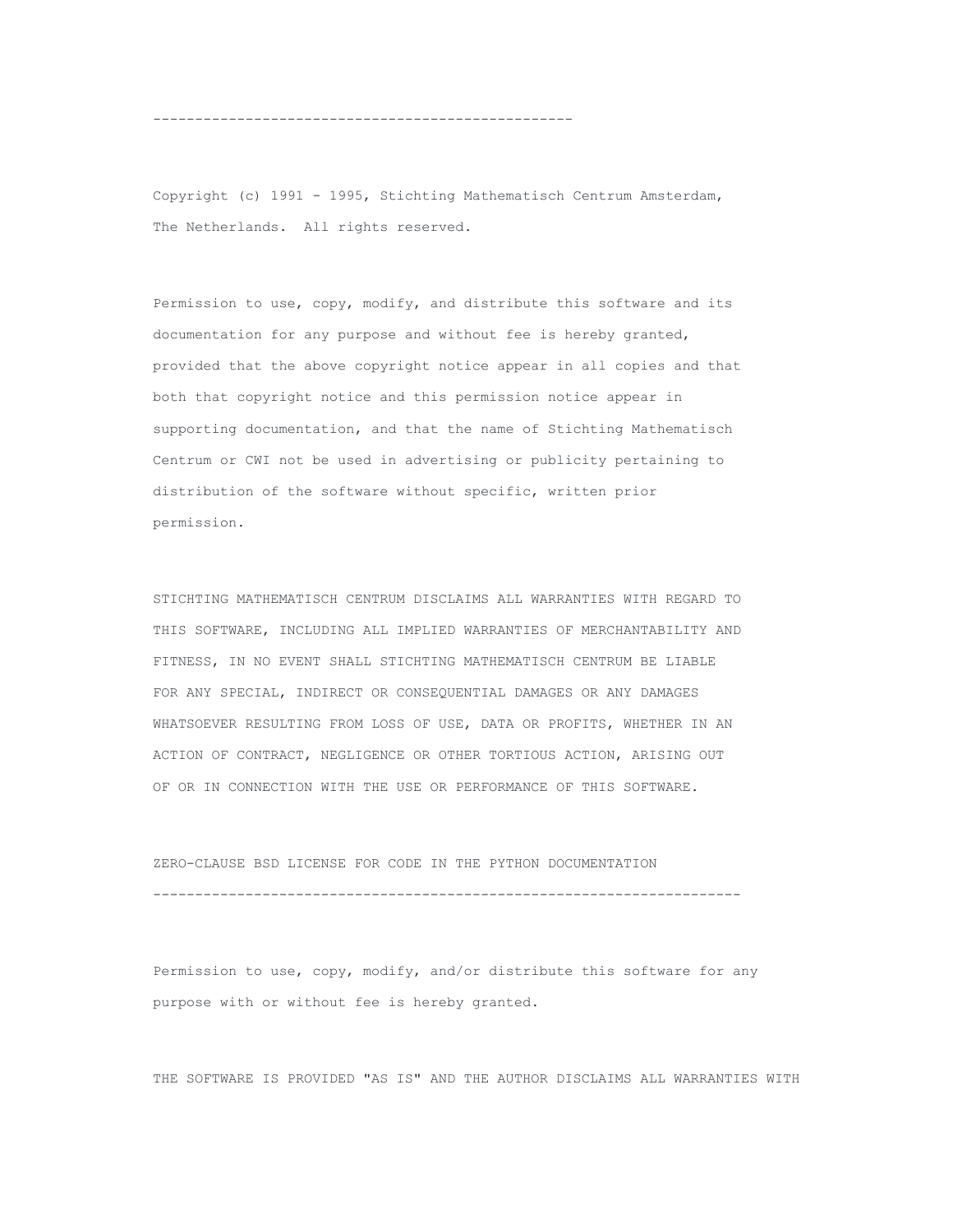REGARD TO THIS SOFTWARE INCLUDING ALL IMPLIED WARRANTIES OF MERCHANTABILITY AND FITNESS. IN NO EVENT SHALL THE AUTHOR BE LIABLE FOR ANY SPECIAL, DIRECT, INDIRECT, OR CONSEQUENTIAL DAMAGES OR ANY DAMAGES WHATSOEVER RESULTING FROM LOSS OF USE, DATA OR PROFITS, WHETHER IN AN ACTION OF CONTRACT, NEGLIGENCE OR OTHER TORTIOUS ACTION, ARISING OUT OF OR IN CONNECTION WITH THE USE OR PERFORMANCE OF THIS SOFTWARE.

# Pandas

Version: 1.3.5 Purpose: Data Transformation Projects: ActImport License: BSD 3-Clause License

Copyright (c) 2008-2011, AQR Capital Management, LLC, Lambda Foundry, Inc. and PyData Development Team All rights reserved.

Copyright (c) 2011-2021, Open source contributors.

Redistribution and use in source and binary forms, with or without modification, are permitted provided that the following conditions are met:

- \* Redistributions of source code must retain the above copyright notice, this list of conditions and the following disclaimer.
- \* Redistributions in binary form must reproduce the above copyright notice, this list of conditions and the following disclaimer in the documentation and/or other materials provided with the distribution.
- \* Neither the name of the copyright holder nor the names of its contributors may be used to endorse or promote products derived from this software without specific prior written permission.

THIS SOFTWARE IS PROVIDED BY THE COPYRIGHT HOLDERS AND CONTRIBUTORS "AS IS" AND ANY EXPRESS OR IMPLIED WARRANTIES, INCLUDING, BUT NOT LIMITED TO, THE IMPLIED WARRANTIES OF MERCHANTABILITY AND FITNESS FOR A PARTICULAR PURPOSE ARE DISCLAIMED. IN NO EVENT SHALL THE COPYRIGHT HOLDER OR CONTRIBUTORS BE LIABLE FOR ANY DIRECT, INDIRECT, INCIDENTAL, SPECIAL, EXEMPLARY, OR CONSEQUENTIAL DAMAGES (INCLUDING, BUT NOT LIMITED TO, PROCUREMENT OF SUBSTITUTE GOODS OR SERVICES; LOSS OF USE, DATA, OR PROFITS; OR BUSINESS INTERRUPTION) HOWEVER CAUSED AND ON ANY THEORY OF LIABILITY, WHETHER IN CONTRACT, STRICT LIABILITY, OR TORT (INCLUDING NEGLIGENCE OR OTHERWISE) ARISING IN ANY WAY OUT OF THE USE OF THIS SOFTWARE, EVEN IF ADVISED OF THE POSSIBILITY OF SUCH DAMAGE.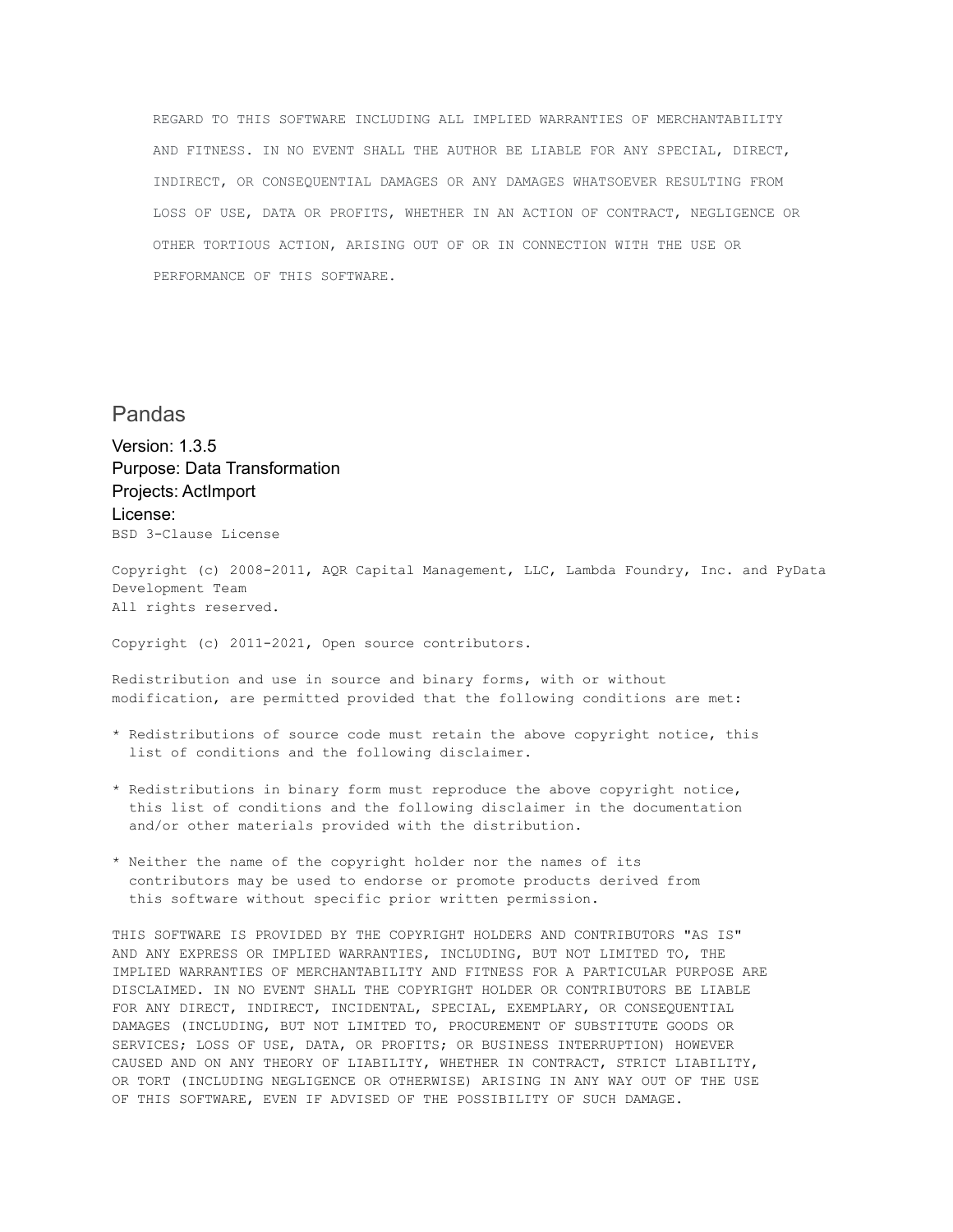FileSaver.js

Version: 2.0.4 Purpose: saving user projects in a file Projects: Room Designer, Automate VX License: The MIT License

Copyright ©️ 2016 Eli Grey.

Permission is hereby granted, free of charge, to any person obtaining a copy of this software and associated documentation files (the "Software"), to deal in the Software without restriction, including without limitation the rights to use, copy, modify, merge, publish, distribute, sublicense, and/or sell copies of the Software, and to permit persons to whom the Software is furnished to do so, subject to the following conditions:

The above copyright notice and this permission notice shall be included in all copies or substantial portions of the Software.

THE SOFTWARE IS PROVIDED "AS IS", WITHOUT WARRANTY OF ANY KIND, EXPRESS OR IMPLIED, INCLUDING BUT NOT LIMITED TO THE WARRANTIES OF MERCHANTABILITY, FITNESS FOR A PARTICULAR PURPOSE AND NONINFRINGEMENT. IN NO EVENT SHALL THE AUTHORS OR COPYRIGHT HOLDERS BE LIABLE FOR ANY CLAIM, DAMAGES OR OTHER LIABILITY, WHETHER IN AN ACTION OF CONTRACT, TORT OR OTHERWISE, ARISING FROM, OUT OF OR IN CONNECTION WITH THE SOFTWARE OR THE USE OR OTHER DEALINGS IN THE SOFTWARE.

**JSZip** 

Version: 3.6.0 Purpose: compressing and packaging room design projects Projects: Automate VX, Room Designer License: JSZip is dual licensed. At your choice you may use it under the MIT license \*or\* the GPLv3 license.

The MIT License ===============

Copyright (c) 2009-2016 Stuart Knightley, David Duponchel, Franz Buchinger, António Afonso

Permission is hereby granted, free of charge, to any person obtaining a copy of this software and associated documentation files (the "Software"), to deal in the Software without restriction, including without limitation the rights to use, copy, modify, merge, publish, distribute, sublicense, and/or sell copies of the Software, and to permit persons to whom the Software is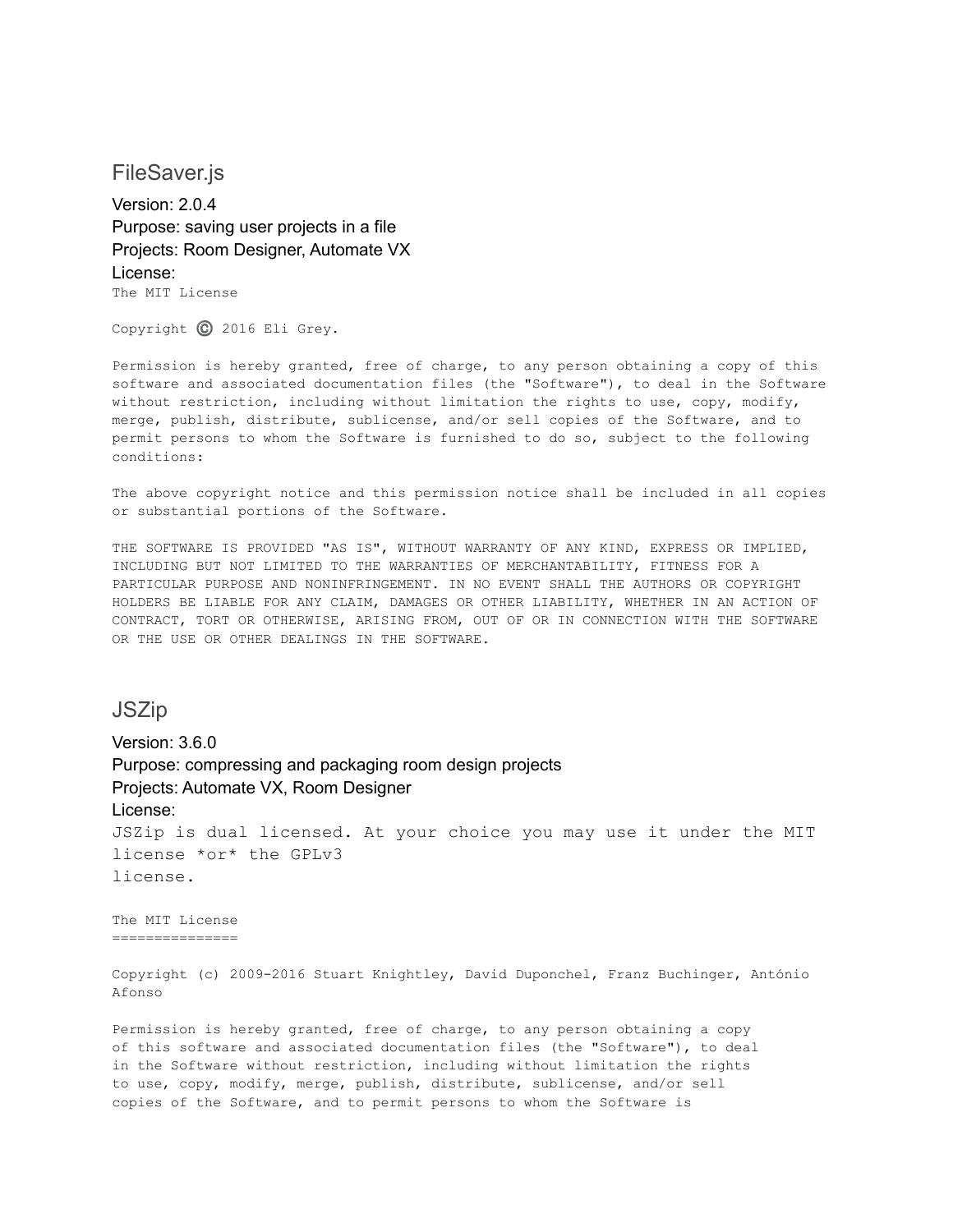furnished to do so, subject to the following conditions:

The above copyright notice and this permission notice shall be included in all copies or substantial portions of the Software.

THE SOFTWARE IS PROVIDED "AS IS", WITHOUT WARRANTY OF ANY KIND, EXPRESS OR IMPLIED, INCLUDING BUT NOT LIMITED TO THE WARRANTIES OF MERCHANTABILITY, FITNESS FOR A PARTICULAR PURPOSE AND NONINFRINGEMENT. IN NO EVENT SHALL THE AUTHORS OR COPYRIGHT HOLDERS BE LIABLE FOR ANY CLAIM, DAMAGES OR OTHER LIABILITY, WHETHER IN AN ACTION OF CONTRACT, TORT OR OTHERWISE, ARISING FROM, OUT OF OR IN CONNECTION WITH THE SOFTWARE OR THE USE OR OTHER DEALINGS IN THE SOFTWARE.

GPL version 3 =============

> GNU GENERAL PUBLIC LICENSE Version 3, 29 June 2007

Copyright (C) 2007 Free Software Foundation, Inc. <http://fsf.org/> Everyone is permitted to copy and distribute verbatim copies of this license document, but changing it is not allowed.

#### Preamble

The GNU General Public License is a free, copyleft license for software and other kinds of works.

The licenses for most software and other practical works are designed to take away your freedom to share and change the works. By contrast, the GNU General Public License is intended to guarantee your freedom to share and change all versions of a program--to make sure it remains free software for all its users. We, the Free Software Foundation, use the GNU General Public License for most of our software; it applies also to any other work released this way by its authors. You can apply it to your programs, too.

When we speak of free software, we are referring to freedom, not price. Our General Public Licenses are designed to make sure that you have the freedom to distribute copies of free software (and charge for them if you wish), that you receive source code or can get it if you want it, that you can change the software or use pieces of it in new free programs, and that you know you can do these things.

To protect your rights, we need to prevent others from denying you these rights or asking you to surrender the rights. Therefore, you have certain responsibilities if you distribute copies of the software, or if you modify it: responsibilities to respect the freedom of others.

For example, if you distribute copies of such a program, whether gratis or for a fee, you must pass on to the recipients the same freedoms that you received. You must make sure that they, too, receive or can get the source code. And you must show them these terms so they know their rights.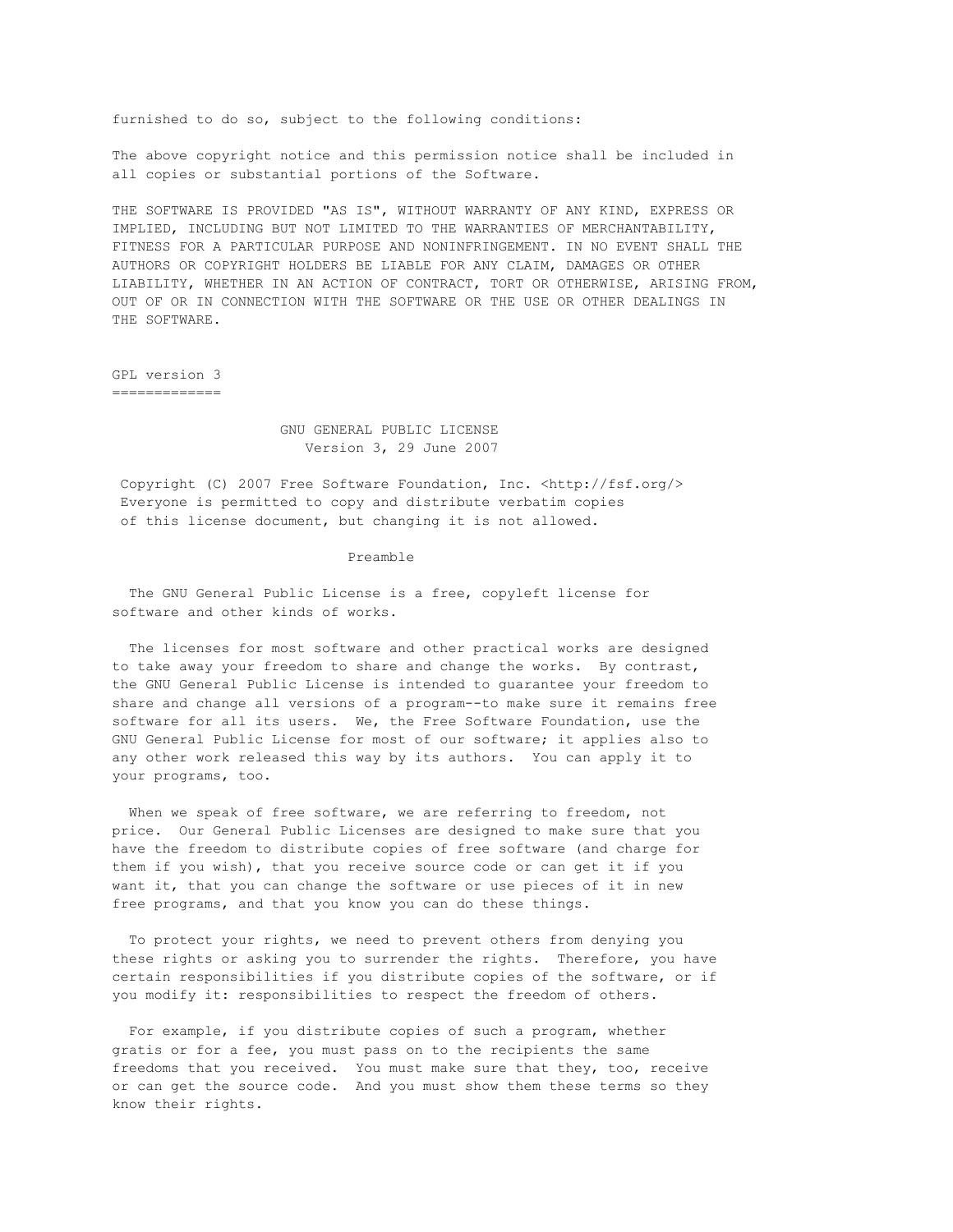Developers that use the GNU GPL protect your rights with two steps: (1) assert copyright on the software, and (2) offer you this License giving you legal permission to copy, distribute and/or modify it.

For the developers' and authors' protection, the GPL clearly explains that there is no warranty for this free software. For both users' and authors' sake, the GPL requires that modified versions be marked as changed, so that their problems will not be attributed erroneously to authors of previous versions.

Some devices are designed to deny users access to install or run modified versions of the software inside them, although the manufacturer can do so. This is fundamentally incompatible with the aim of protecting users' freedom to change the software. The systematic pattern of such abuse occurs in the area of products for individuals to use, which is precisely where it is most unacceptable. Therefore, we have designed this version of the GPL to prohibit the practice for those products. If such problems arise substantially in other domains, we stand ready to extend this provision to those domains in future versions of the GPL, as needed to protect the freedom of users.

Finally, every program is threatened constantly by software patents. States should not allow patents to restrict development and use of software on general-purpose computers, but in those that do, we wish to avoid the special danger that patents applied to a free program could make it effectively proprietary. To prevent this, the GPL assures that patents cannot be used to render the program non-free.

The precise terms and conditions for copying, distribution and modification follow.

#### TERMS AND CONDITIONS

0. Definitions.

"This License" refers to version 3 of the GNU General Public License.

"Copyright" also means copyright-like laws that apply to other kinds of works, such as semiconductor masks.

"The Program" refers to any copyrightable work licensed under this License. Each licensee is addressed as "you". "Licensees" and "recipients" may be individuals or organizations.

To "modify" a work means to copy from or adapt all or part of the work in a fashion requiring copyright permission, other than the making of an exact copy. The resulting work is called a "modified version" of the earlier work or a work "based on" the earlier work.

A "covered work" means either the unmodified Program or a work based on the Program.

To "propagate" a work means to do anything with it that, without permission, would make you directly or secondarily liable for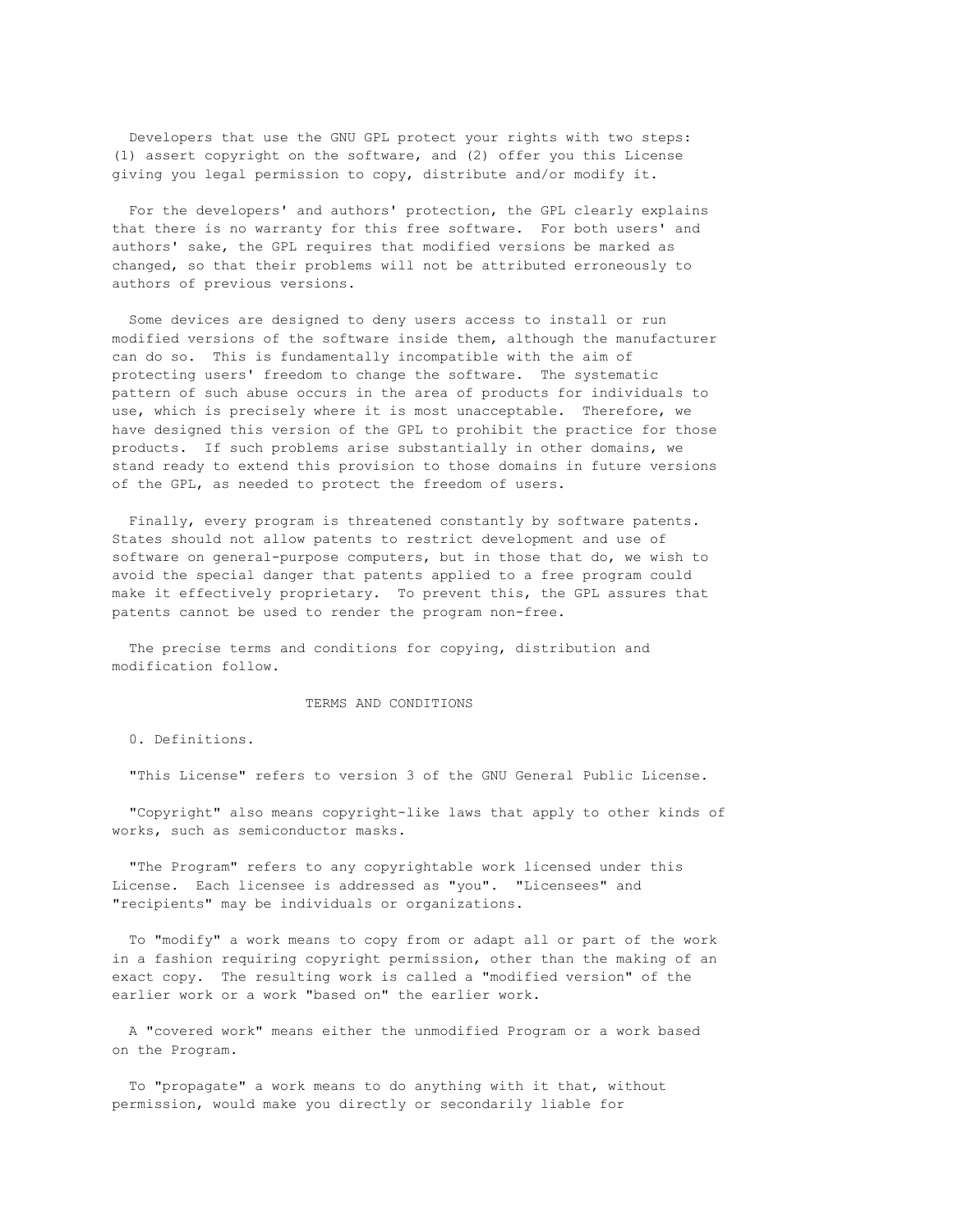infringement under applicable copyright law, except executing it on a computer or modifying a private copy. Propagation includes copying, distribution (with or without modification), making available to the public, and in some countries other activities as well.

To "convey" a work means any kind of propagation that enables other parties to make or receive copies. Mere interaction with a user through a computer network, with no transfer of a copy, is not conveying.

An interactive user interface displays "Appropriate Legal Notices" to the extent that it includes a convenient and prominently visible feature that (1) displays an appropriate copyright notice, and (2) tells the user that there is no warranty for the work (except to the extent that warranties are provided), that licensees may convey the work under this License, and how to view a copy of this License. If the interface presents a list of user commands or options, such as a menu, a prominent item in the list meets this criterion.

1. Source Code.

The "source code" for a work means the preferred form of the work for making modifications to it. "Object code" means any non-source form of a work.

A "Standard Interface" means an interface that either is an official standard defined by a recognized standards body, or, in the case of interfaces specified for a particular programming language, one that is widely used among developers working in that language.

The "System Libraries" of an executable work include anything, other than the work as a whole, that (a) is included in the normal form of packaging a Major Component, but which is not part of that Major Component, and (b) serves only to enable use of the work with that Major Component, or to implement a Standard Interface for which an implementation is available to the public in source code form. A "Major Component", in this context, means a major essential component (kernel, window system, and so on) of the specific operating system (if any) on which the executable work runs, or a compiler used to produce the work, or an object code interpreter used to run it.

The "Corresponding Source" for a work in object code form means all the source code needed to generate, install, and (for an executable work) run the object code and to modify the work, including scripts to control those activities. However, it does not include the work's System Libraries, or general-purpose tools or generally available free programs which are used unmodified in performing those activities but which are not part of the work. For example, Corresponding Source includes interface definition files associated with source files for the work, and the source code for shared libraries and dynamically linked subprograms that the work is specifically designed to require, such as by intimate data communication or control flow between those subprograms and other parts of the work.

The Corresponding Source need not include anything that users can regenerate automatically from other parts of the Corresponding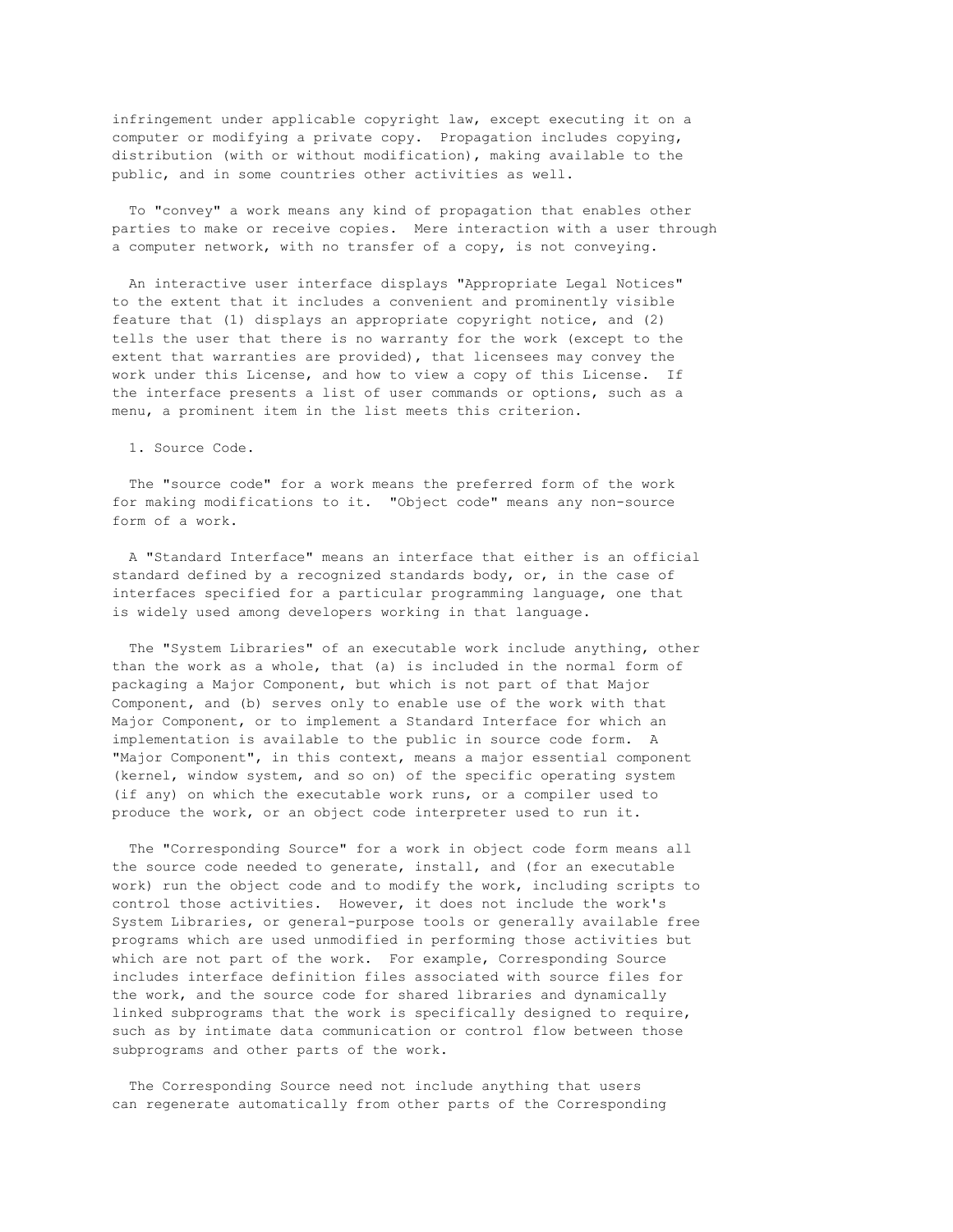Source.

The Corresponding Source for a work in source code form is that same work.

#### 2. Basic Permissions.

All rights granted under this License are granted for the term of copyright on the Program, and are irrevocable provided the stated conditions are met. This License explicitly affirms your unlimited permission to run the unmodified Program. The output from running a covered work is covered by this License only if the output, given its content, constitutes a covered work. This License acknowledges your rights of fair use or other equivalent, as provided by copyright law.

You may make, run and propagate covered works that you do not convey, without conditions so long as your license otherwise remains in force. You may convey covered works to others for the sole purpose of having them make modifications exclusively for you, or provide you with facilities for running those works, provided that you comply with the terms of this License in conveying all material for which you do not control copyright. Those thus making or running the covered works for you must do so exclusively on your behalf, under your direction and control, on terms that prohibit them from making any copies of your copyrighted material outside their relationship with you.

Conveying under any other circumstances is permitted solely under the conditions stated below. Sublicensing is not allowed; section 10 makes it unnecessary.

3. Protecting Users' Legal Rights From Anti-Circumvention Law.

No covered work shall be deemed part of an effective technological measure under any applicable law fulfilling obligations under article 11 of the WIPO copyright treaty adopted on 20 December 1996, or similar laws prohibiting or restricting circumvention of such measures.

When you convey a covered work, you waive any legal power to forbid circumvention of technological measures to the extent such circumvention is effected by exercising rights under this License with respect to the covered work, and you disclaim any intention to limit operation or modification of the work as a means of enforcing, against the work's users, your or third parties' legal rights to forbid circumvention of technological measures.

#### 4. Conveying Verbatim Copies.

You may convey verbatim copies of the Program's source code as you receive it, in any medium, provided that you conspicuously and appropriately publish on each copy an appropriate copyright notice; keep intact all notices stating that this License and any non-permissive terms added in accord with section 7 apply to the code; keep intact all notices of the absence of any warranty; and give all recipients a copy of this License along with the Program.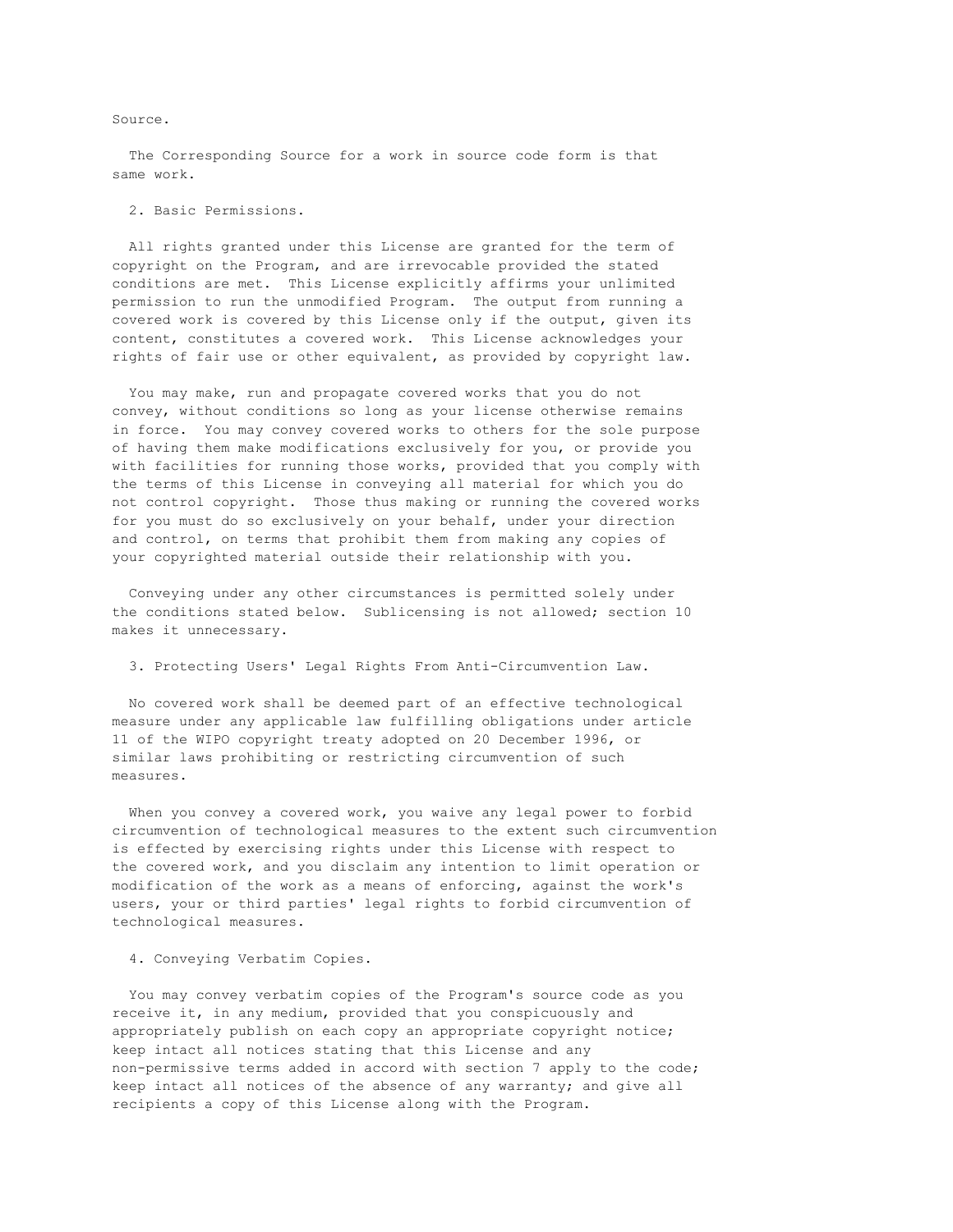You may charge any price or no price for each copy that you convey, and you may offer support or warranty protection for a fee.

5. Conveying Modified Source Versions.

You may convey a work based on the Program, or the modifications to produce it from the Program, in the form of source code under the terms of section 4, provided that you also meet all of these conditions:

a) The work must carry prominent notices stating that you modified it, and giving a relevant date.

b) The work must carry prominent notices stating that it is released under this License and any conditions added under section 7. This requirement modifies the requirement in section 4 to "keep intact all notices".

c) You must license the entire work, as a whole, under this License to anyone who comes into possession of a copy. This License will therefore apply, along with any applicable section 7 additional terms, to the whole of the work, and all its parts, regardless of how they are packaged. This License gives no permission to license the work in any other way, but it does not invalidate such permission if you have separately received it.

d) If the work has interactive user interfaces, each must display Appropriate Legal Notices; however, if the Program has interactive interfaces that do not display Appropriate Legal Notices, your work need not make them do so.

A compilation of a covered work with other separate and independent works, which are not by their nature extensions of the covered work, and which are not combined with it such as to form a larger program, in or on a volume of a storage or distribution medium, is called an "aggregate" if the compilation and its resulting copyright are not used to limit the access or legal rights of the compilation's users beyond what the individual works permit. Inclusion of a covered work in an aggregate does not cause this License to apply to the other parts of the aggregate.

6. Conveying Non-Source Forms.

You may convey a covered work in object code form under the terms of sections 4 and 5, provided that you also convey the machine-readable Corresponding Source under the terms of this License, in one of these ways:

a) Convey the object code in, or embodied in, a physical product (including a physical distribution medium), accompanied by the Corresponding Source fixed on a durable physical medium customarily used for software interchange.

b) Convey the object code in, or embodied in, a physical product (including a physical distribution medium), accompanied by a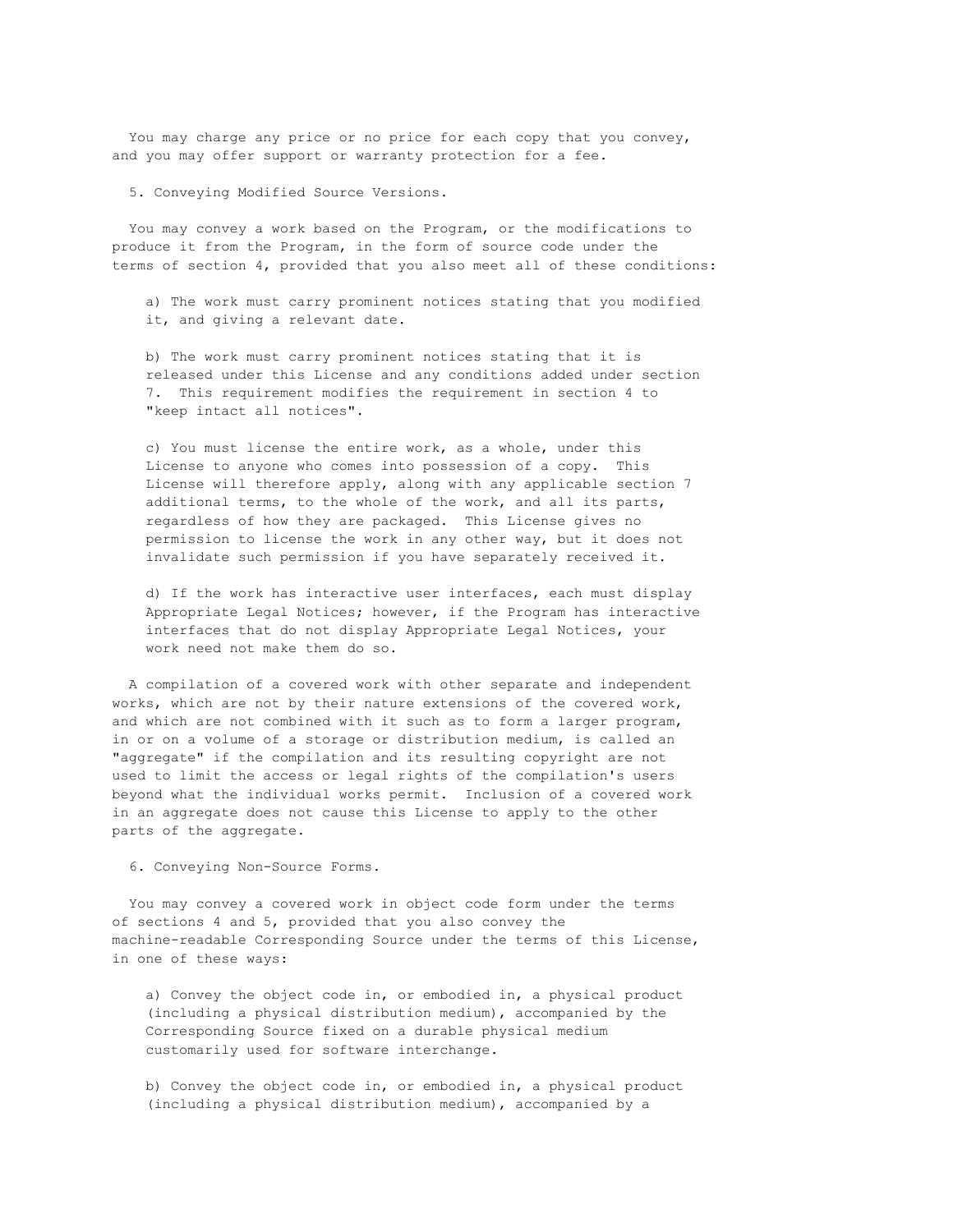written offer, valid for at least three years and valid for as long as you offer spare parts or customer support for that product model, to give anyone who possesses the object code either (1) a copy of the Corresponding Source for all the software in the product that is covered by this License, on a durable physical medium customarily used for software interchange, for a price no more than your reasonable cost of physically performing this conveying of source, or (2) access to copy the Corresponding Source from a network server at no charge.

c) Convey individual copies of the object code with a copy of the written offer to provide the Corresponding Source. This alternative is allowed only occasionally and noncommercially, and only if you received the object code with such an offer, in accord with subsection 6b.

d) Convey the object code by offering access from a designated place (gratis or for a charge), and offer equivalent access to the Corresponding Source in the same way through the same place at no further charge. You need not require recipients to copy the Corresponding Source along with the object code. If the place to copy the object code is a network server, the Corresponding Source may be on a different server (operated by you or a third party) that supports equivalent copying facilities, provided you maintain clear directions next to the object code saying where to find the Corresponding Source. Regardless of what server hosts the Corresponding Source, you remain obligated to ensure that it is available for as long as needed to satisfy these requirements.

e) Convey the object code using peer-to-peer transmission, provided you inform other peers where the object code and Corresponding Source of the work are being offered to the general public at no charge under subsection 6d.

A separable portion of the object code, whose source code is excluded from the Corresponding Source as a System Library, need not be included in conveying the object code work.

A "User Product" is either (1) a "consumer product", which means any tangible personal property which is normally used for personal, family, or household purposes, or (2) anything designed or sold for incorporation into a dwelling. In determining whether a product is a consumer product, doubtful cases shall be resolved in favor of coverage. For a particular product received by a particular user, "normally used" refers to a typical or common use of that class of product, regardless of the status of the particular user or of the way in which the particular user actually uses, or expects or is expected to use, the product. A product is a consumer product regardless of whether the product has substantial commercial, industrial or non-consumer uses, unless such uses represent the only significant mode of use of the product.

"Installation Information" for a User Product means any methods, procedures, authorization keys, or other information required to install and execute modified versions of a covered work in that User Product from a modified version of its Corresponding Source. The information must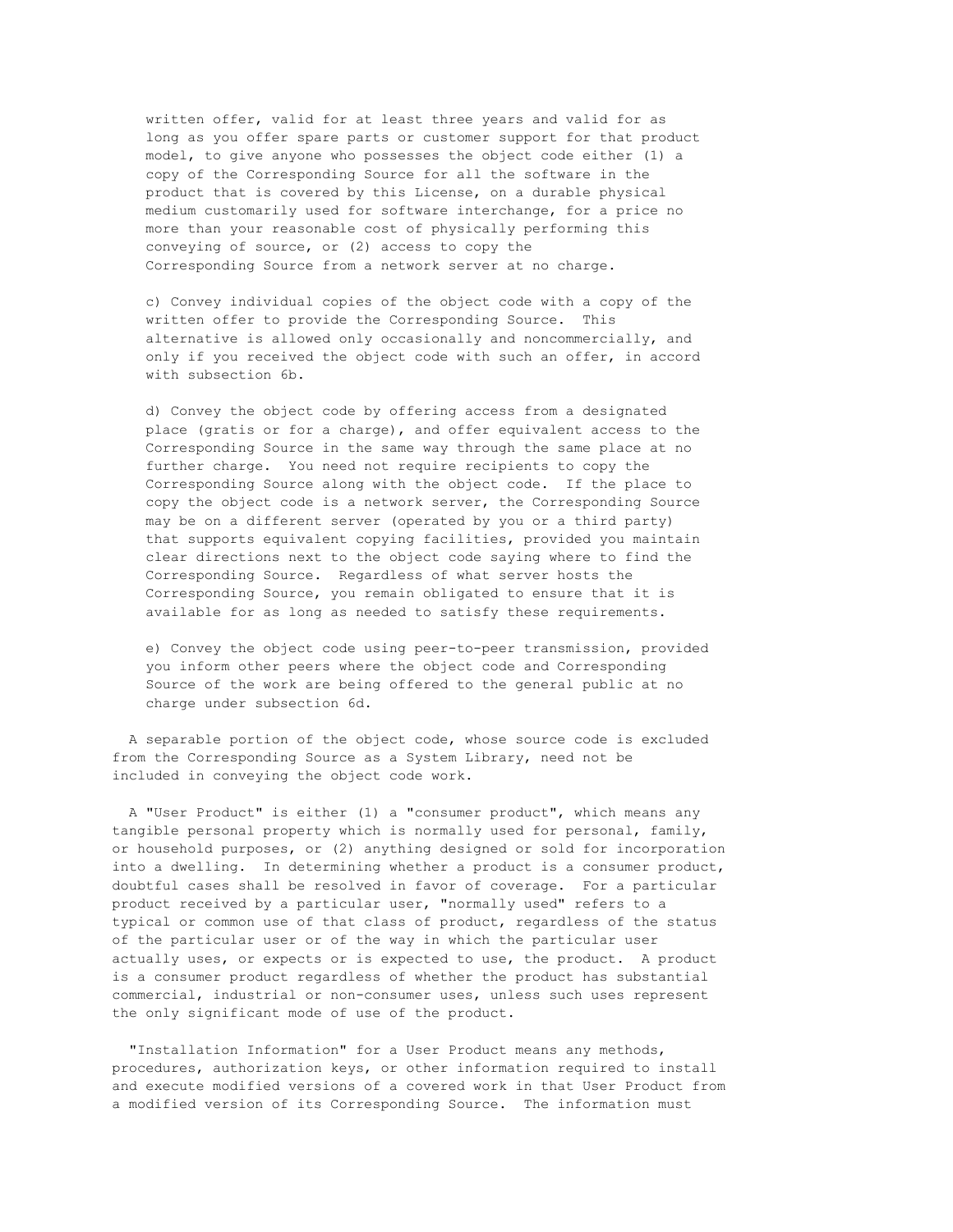suffice to ensure that the continued functioning of the modified object code is in no case prevented or interfered with solely because modification has been made.

If you convey an object code work under this section in, or with, or specifically for use in, a User Product, and the conveying occurs as part of a transaction in which the right of possession and use of the User Product is transferred to the recipient in perpetuity or for a fixed term (regardless of how the transaction is characterized), the Corresponding Source conveyed under this section must be accompanied by the Installation Information. But this requirement does not apply if neither you nor any third party retains the ability to install modified object code on the User Product (for example, the work has been installed in ROM).

The requirement to provide Installation Information does not include a requirement to continue to provide support service, warranty, or updates for a work that has been modified or installed by the recipient, or for the User Product in which it has been modified or installed. Access to a network may be denied when the modification itself materially and adversely affects the operation of the network or violates the rules and protocols for communication across the network.

Corresponding Source conveyed, and Installation Information provided, in accord with this section must be in a format that is publicly documented (and with an implementation available to the public in source code form), and must require no special password or key for unpacking, reading or copying.

7. Additional Terms.

"Additional permissions" are terms that supplement the terms of this License by making exceptions from one or more of its conditions. Additional permissions that are applicable to the entire Program shall be treated as though they were included in this License, to the extent that they are valid under applicable law. If additional permissions apply only to part of the Program, that part may be used separately under those permissions, but the entire Program remains governed by this License without regard to the additional permissions.

When you convey a copy of a covered work, you may at your option remove any additional permissions from that copy, or from any part of it. (Additional permissions may be written to require their own removal in certain cases when you modify the work.) You may place additional permissions on material, added by you to a covered work, for which you have or can give appropriate copyright permission.

Notwithstanding any other provision of this License, for material you add to a covered work, you may (if authorized by the copyright holders of that material) supplement the terms of this License with terms:

a) Disclaiming warranty or limiting liability differently from the terms of sections 15 and 16 of this License; or

b) Requiring preservation of specified reasonable legal notices or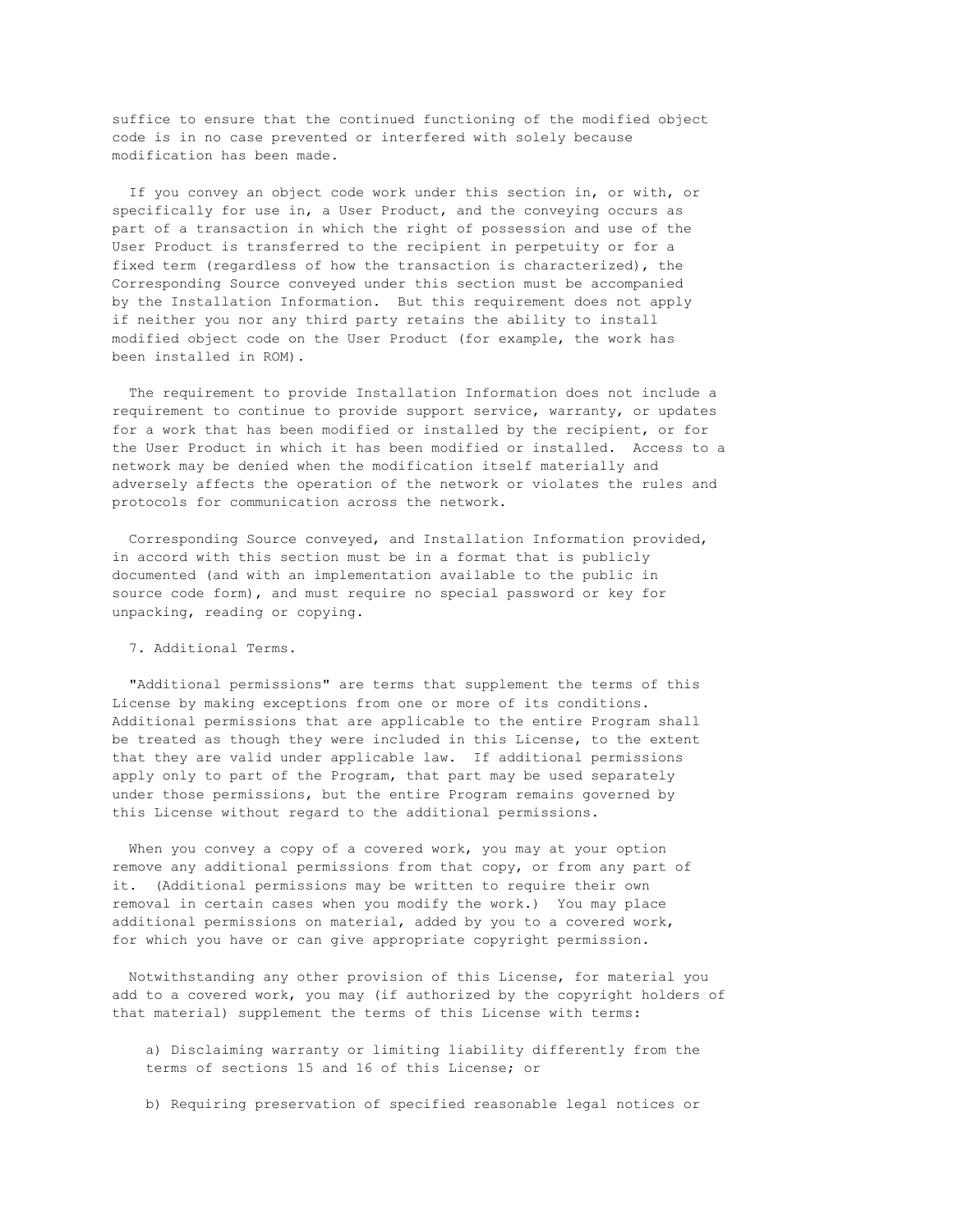author attributions in that material or in the Appropriate Legal Notices displayed by works containing it; or

c) Prohibiting misrepresentation of the origin of that material, or requiring that modified versions of such material be marked in reasonable ways as different from the original version; or

d) Limiting the use for publicity purposes of names of licensors or authors of the material; or

e) Declining to grant rights under trademark law for use of some trade names, trademarks, or service marks; or

f) Requiring indemnification of licensors and authors of that material by anyone who conveys the material (or modified versions of it) with contractual assumptions of liability to the recipient, for any liability that these contractual assumptions directly impose on those licensors and authors.

All other non-permissive additional terms are considered "further restrictions" within the meaning of section 10. If the Program as you received it, or any part of it, contains a notice stating that it is governed by this License along with a term that is a further restriction, you may remove that term. If a license document contains a further restriction but permits relicensing or conveying under this License, you may add to a covered work material governed by the terms of that license document, provided that the further restriction does not survive such relicensing or conveying.

If you add terms to a covered work in accord with this section, you must place, in the relevant source files, a statement of the additional terms that apply to those files, or a notice indicating where to find the applicable terms.

Additional terms, permissive or non-permissive, may be stated in the form of a separately written license, or stated as exceptions; the above requirements apply either way.

8. Termination.

You may not propagate or modify a covered work except as expressly provided under this License. Any attempt otherwise to propagate or modify it is void, and will automatically terminate your rights under this License (including any patent licenses granted under the third paragraph of section 11).

However, if you cease all violation of this License, then your license from a particular copyright holder is reinstated (a) provisionally, unless and until the copyright holder explicitly and finally terminates your license, and (b) permanently, if the copyright holder fails to notify you of the violation by some reasonable means prior to 60 days after the cessation.

Moreover, your license from a particular copyright holder is reinstated permanently if the copyright holder notifies you of the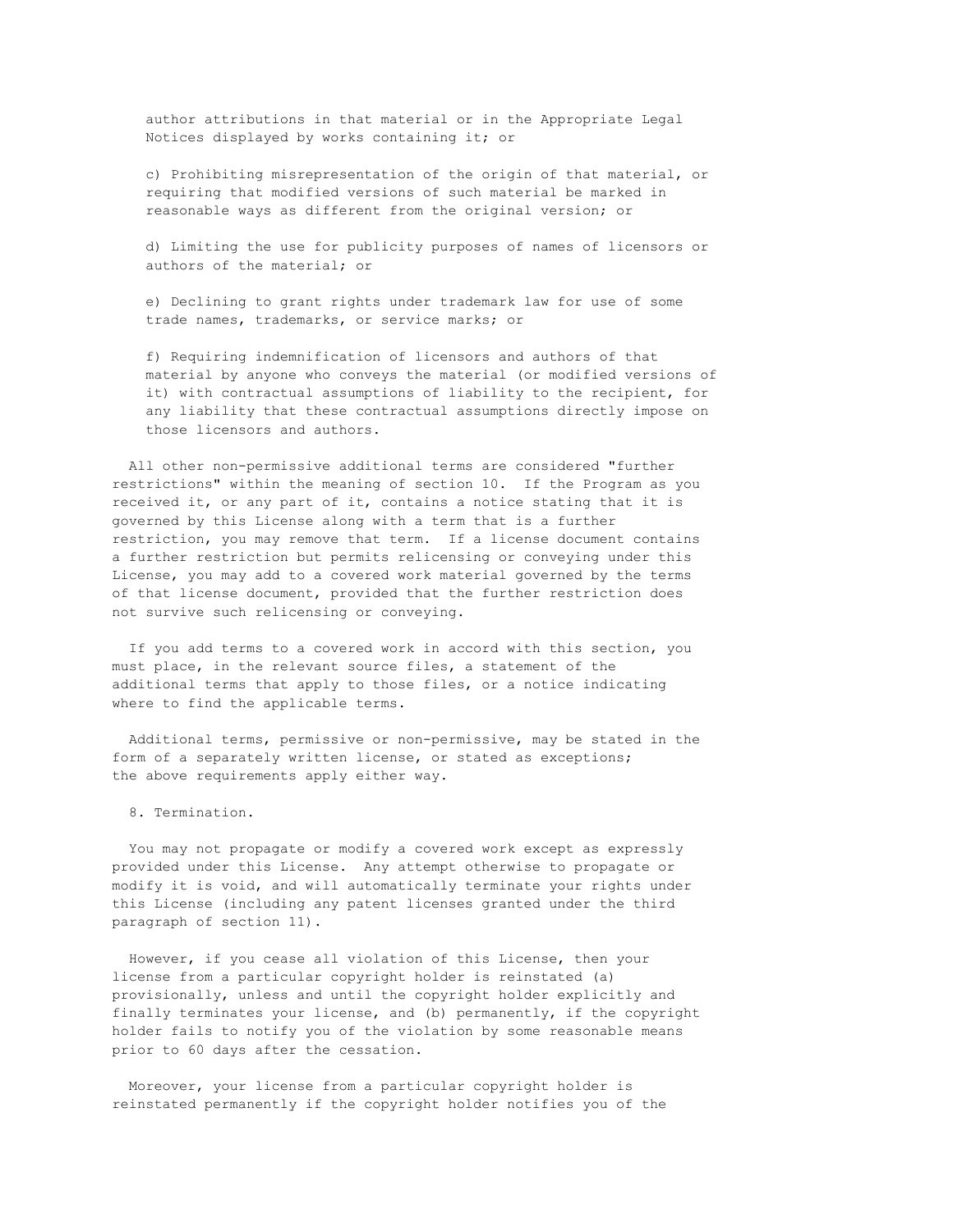violation by some reasonable means, this is the first time you have received notice of violation of this License (for any work) from that copyright holder, and you cure the violation prior to 30 days after your receipt of the notice.

Termination of your rights under this section does not terminate the licenses of parties who have received copies or rights from you under this License. If your rights have been terminated and not permanently reinstated, you do not qualify to receive new licenses for the same material under section 10.

9. Acceptance Not Required for Having Copies.

You are not required to accept this License in order to receive or run a copy of the Program. Ancillary propagation of a covered work occurring solely as a consequence of using peer-to-peer transmission to receive a copy likewise does not require acceptance. However, nothing other than this License grants you permission to propagate or modify any covered work. These actions infringe copyright if you do not accept this License. Therefore, by modifying or propagating a covered work, you indicate your acceptance of this License to do so.

10. Automatic Licensing of Downstream Recipients.

Each time you convey a covered work, the recipient automatically receives a license from the original licensors, to run, modify and propagate that work, subject to this License. You are not responsible for enforcing compliance by third parties with this License.

An "entity transaction" is a transaction transferring control of an organization, or substantially all assets of one, or subdividing an organization, or merging organizations. If propagation of a covered work results from an entity transaction, each party to that transaction who receives a copy of the work also receives whatever licenses to the work the party's predecessor in interest had or could give under the previous paragraph, plus a right to possession of the Corresponding Source of the work from the predecessor in interest, if the predecessor has it or can get it with reasonable efforts.

You may not impose any further restrictions on the exercise of the rights granted or affirmed under this License. For example, you may not impose a license fee, royalty, or other charge for exercise of rights granted under this License, and you may not initiate litigation (including a cross-claim or counterclaim in a lawsuit) alleging that any patent claim is infringed by making, using, selling, offering for sale, or importing the Program or any portion of it.

#### 11. Patents.

A "contributor" is a copyright holder who authorizes use under this License of the Program or a work on which the Program is based. The work thus licensed is called the contributor's "contributor version".

A contributor's "essential patent claims" are all patent claims owned or controlled by the contributor, whether already acquired or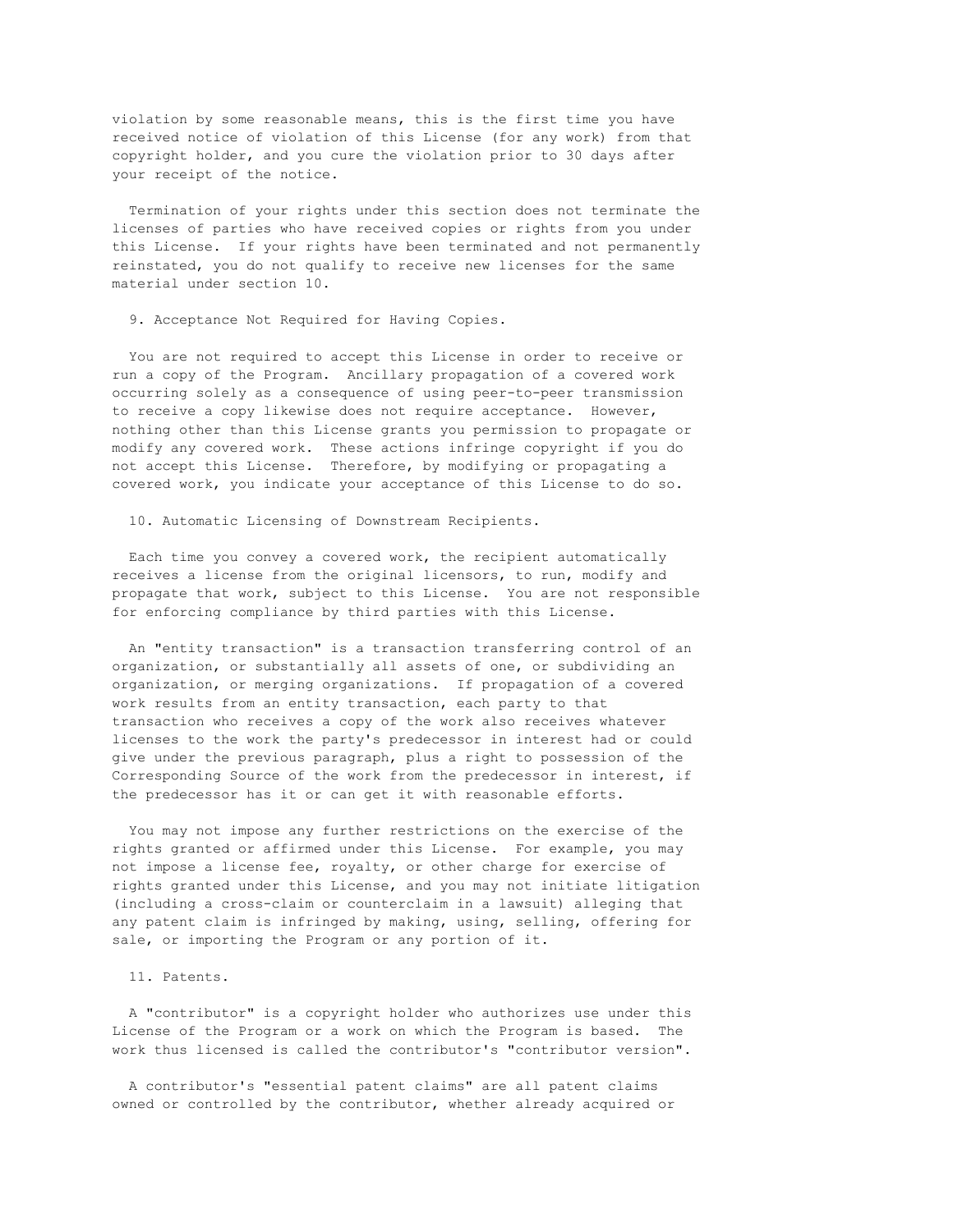hereafter acquired, that would be infringed by some manner, permitted by this License, of making, using, or selling its contributor version, but do not include claims that would be infringed only as a consequence of further modification of the contributor version. For purposes of this definition, "control" includes the right to grant patent sublicenses in a manner consistent with the requirements of this License.

Each contributor grants you a non-exclusive, worldwide, royalty-free patent license under the contributor's essential patent claims, to make, use, sell, offer for sale, import and otherwise run, modify and propagate the contents of its contributor version.

In the following three paragraphs, a "patent license" is any express agreement or commitment, however denominated, not to enforce a patent (such as an express permission to practice a patent or covenant not to sue for patent infringement). To "grant" such a patent license to a party means to make such an agreement or commitment not to enforce a patent against the party.

If you convey a covered work, knowingly relying on a patent license, and the Corresponding Source of the work is not available for anyone to copy, free of charge and under the terms of this License, through a publicly available network server or other readily accessible means, then you must either (1) cause the Corresponding Source to be so available, or (2) arrange to deprive yourself of the benefit of the patent license for this particular work, or (3) arrange, in a manner consistent with the requirements of this License, to extend the patent license to downstream recipients. "Knowingly relying" means you have actual knowledge that, but for the patent license, your conveying the covered work in a country, or your recipient's use of the covered work in a country, would infringe one or more identifiable patents in that country that you have reason to believe are valid.

If, pursuant to or in connection with a single transaction or arrangement, you convey, or propagate by procuring conveyance of, a covered work, and grant a patent license to some of the parties receiving the covered work authorizing them to use, propagate, modify or convey a specific copy of the covered work, then the patent license you grant is automatically extended to all recipients of the covered work and works based on it.

A patent license is "discriminatory" if it does not include within the scope of its coverage, prohibits the exercise of, or is conditioned on the non-exercise of one or more of the rights that are specifically granted under this License. You may not convey a covered work if you are a party to an arrangement with a third party that is in the business of distributing software, under which you make payment to the third party based on the extent of your activity of conveying the work, and under which the third party grants, to any of the parties who would receive the covered work from you, a discriminatory patent license (a) in connection with copies of the covered work conveyed by you (or copies made from those copies), or (b) primarily for and in connection with specific products or compilations that contain the covered work, unless you entered into that arrangement,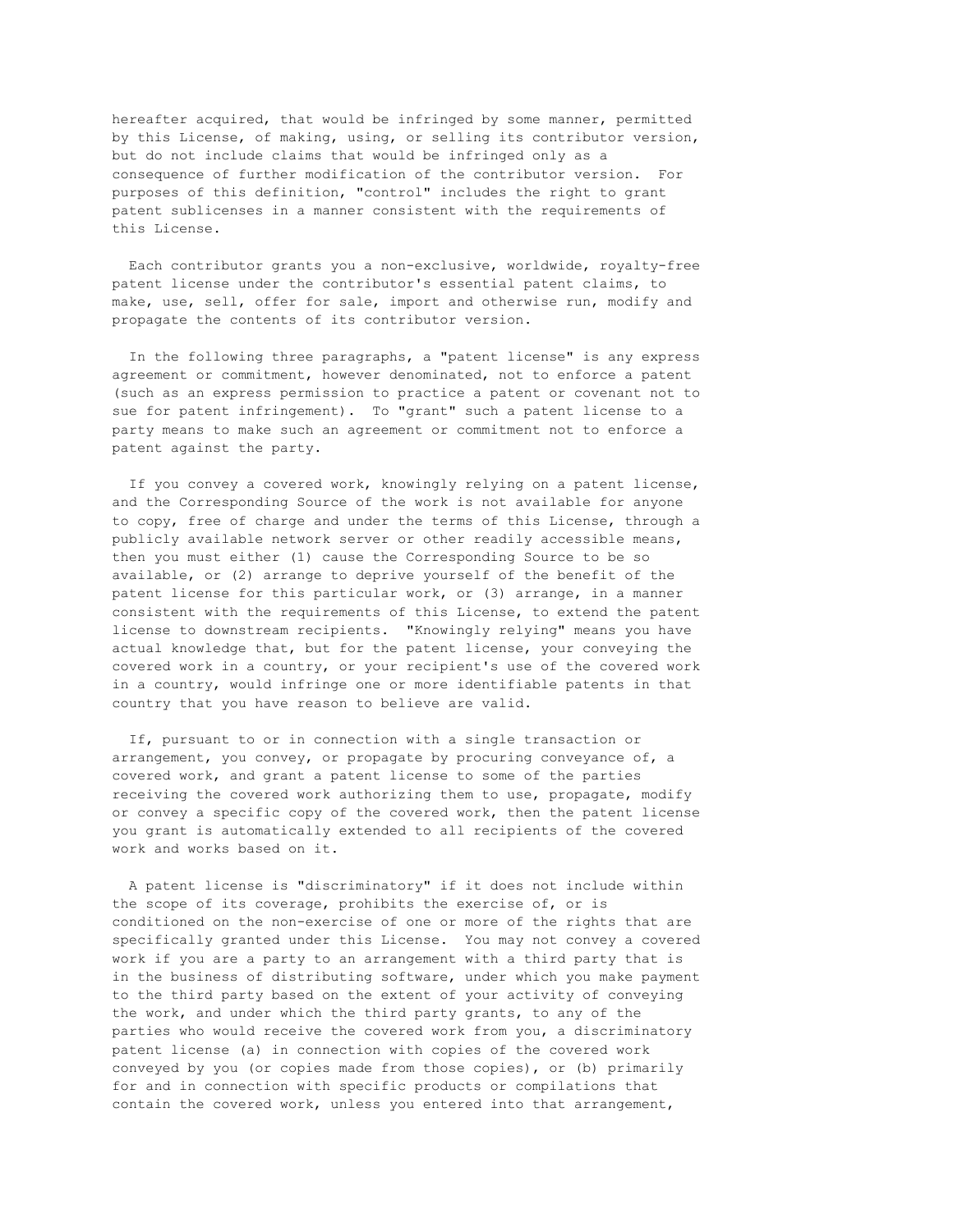or that patent license was granted, prior to 28 March 2007.

Nothing in this License shall be construed as excluding or limiting any implied license or other defenses to infringement that may otherwise be available to you under applicable patent law.

12. No Surrender of Others' Freedom.

If conditions are imposed on you (whether by court order, agreement or otherwise) that contradict the conditions of this License, they do not excuse you from the conditions of this License. If you cannot convey a covered work so as to satisfy simultaneously your obligations under this License and any other pertinent obligations, then as a consequence you may not convey it at all. For example, if you agree to terms that obligate you to collect a royalty for further conveying from those to whom you convey the Program, the only way you could satisfy both those terms and this License would be to refrain entirely from conveying the Program.

13. Use with the GNU Affero General Public License.

Notwithstanding any other provision of this License, you have permission to link or combine any covered work with a work licensed under version 3 of the GNU Affero General Public License into a single combined work, and to convey the resulting work. The terms of this License will continue to apply to the part which is the covered work, but the special requirements of the GNU Affero General Public License, section 13, concerning interaction through a network will apply to the combination as such.

14. Revised Versions of this License.

The Free Software Foundation may publish revised and/or new versions of the GNU General Public License from time to time. Such new versions will be similar in spirit to the present version, but may differ in detail to address new problems or concerns.

Each version is given a distinguishing version number. If the Program specifies that a certain numbered version of the GNU General Public License "or any later version" applies to it, you have the option of following the terms and conditions either of that numbered version or of any later version published by the Free Software Foundation. If the Program does not specify a version number of the GNU General Public License, you may choose any version ever published by the Free Software Foundation.

If the Program specifies that a proxy can decide which future versions of the GNU General Public License can be used, that proxy's public statement of acceptance of a version permanently authorizes you to choose that version for the Program.

Later license versions may give you additional or different permissions. However, no additional obligations are imposed on any author or copyright holder as a result of your choosing to follow a later version.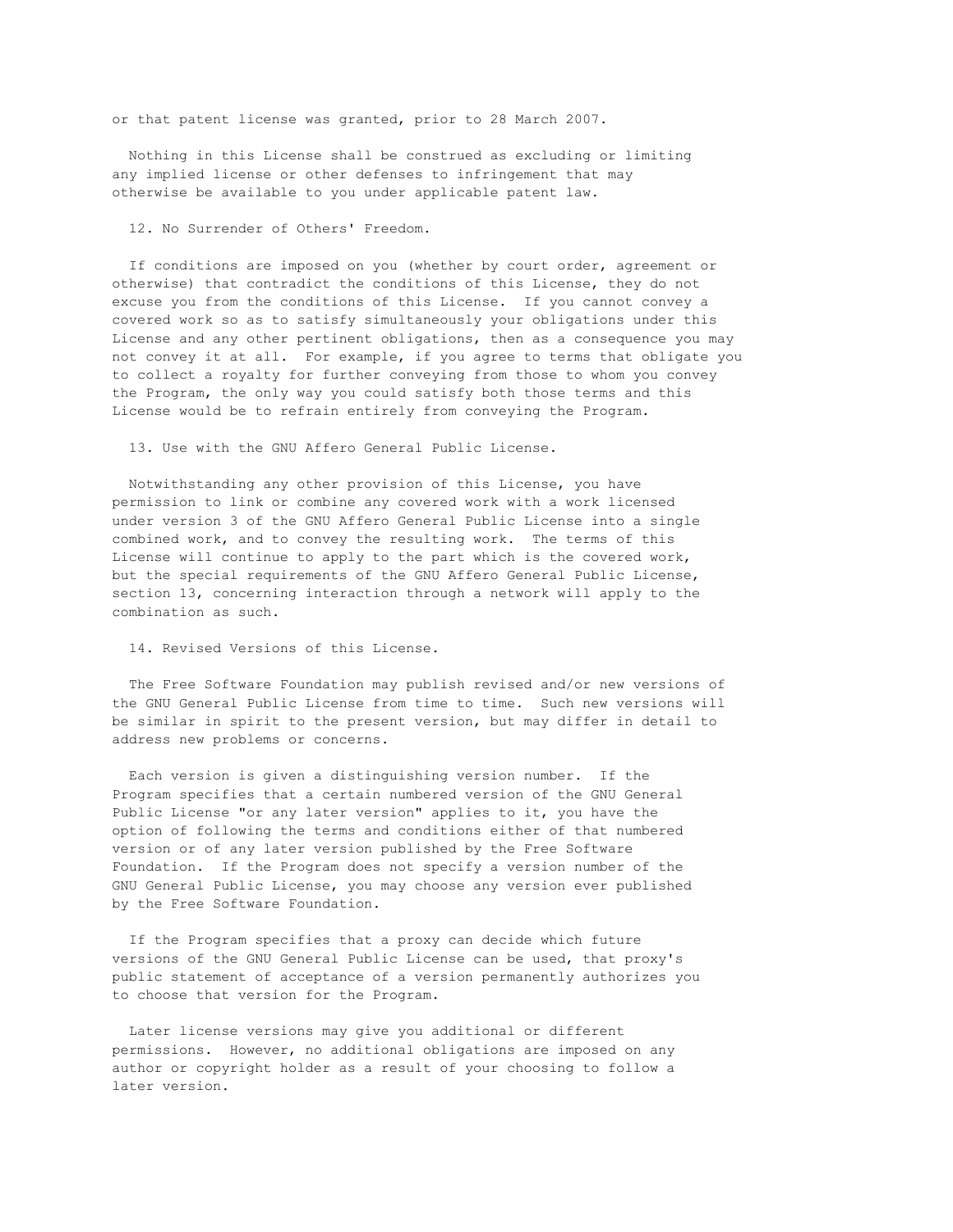15. Disclaimer of Warranty.

THERE IS NO WARRANTY FOR THE PROGRAM, TO THE EXTENT PERMITTED BY APPLICABLE LAW. EXCEPT WHEN OTHERWISE STATED IN WRITING THE COPYRIGHT HOLDERS AND/OR OTHER PARTIES PROVIDE THE PROGRAM "AS IS" WITHOUT WARRANTY OF ANY KIND, EITHER EXPRESSED OR IMPLIED, INCLUDING, BUT NOT LIMITED TO, THE IMPLIED WARRANTIES OF MERCHANTABILITY AND FITNESS FOR A PARTICULAR PURPOSE. THE ENTIRE RISK AS TO THE QUALITY AND PERFORMANCE OF THE PROGRAM IS WITH YOU. SHOULD THE PROGRAM PROVE DEFECTIVE, YOU ASSUME THE COST OF ALL NECESSARY SERVICING, REPAIR OR CORRECTION.

16. Limitation of Liability.

IN NO EVENT UNLESS REQUIRED BY APPLICABLE LAW OR AGREED TO IN WRITING WILL ANY COPYRIGHT HOLDER, OR ANY OTHER PARTY WHO MODIFIES AND/OR CONVEYS THE PROGRAM AS PERMITTED ABOVE, BE LIABLE TO YOU FOR DAMAGES, INCLUDING ANY GENERAL, SPECIAL, INCIDENTAL OR CONSEQUENTIAL DAMAGES ARISING OUT OF THE USE OR INABILITY TO USE THE PROGRAM (INCLUDING BUT NOT LIMITED TO LOSS OF DATA OR DATA BEING RENDERED INACCURATE OR LOSSES SUSTAINED BY YOU OR THIRD PARTIES OR A FAILURE OF THE PROGRAM TO OPERATE WITH ANY OTHER PROGRAMS), EVEN IF SUCH HOLDER OR OTHER PARTY HAS BEEN ADVISED OF THE POSSIBILITY OF SUCH DAMAGES.

17. Interpretation of Sections 15 and 16.

If the disclaimer of warranty and limitation of liability provided above cannot be given local legal effect according to their terms, reviewing courts shall apply local law that most closely approximates an absolute waiver of all civil liability in connection with the Program, unless a warranty or assumption of liability accompanies a copy of the Program in return for a fee.

END OF TERMS AND CONDITIONS

# Software Installed on Automate VX Machine

VLC Media Player

Version: 3.0.15 Purpose: testing streams locally Projects: Automate VX License: GNU GENERAL PUBLIC LICENSE

Version 2, June 1991

Copyright (C) 1989, 1991 Free Software Foundation, Inc., 51 Franklin Street, Fifth Floor, Boston, MA 02110-1301 USA Everyone is permitted to copy and distribute verbatim copies of this license document, but changing it is not allowed.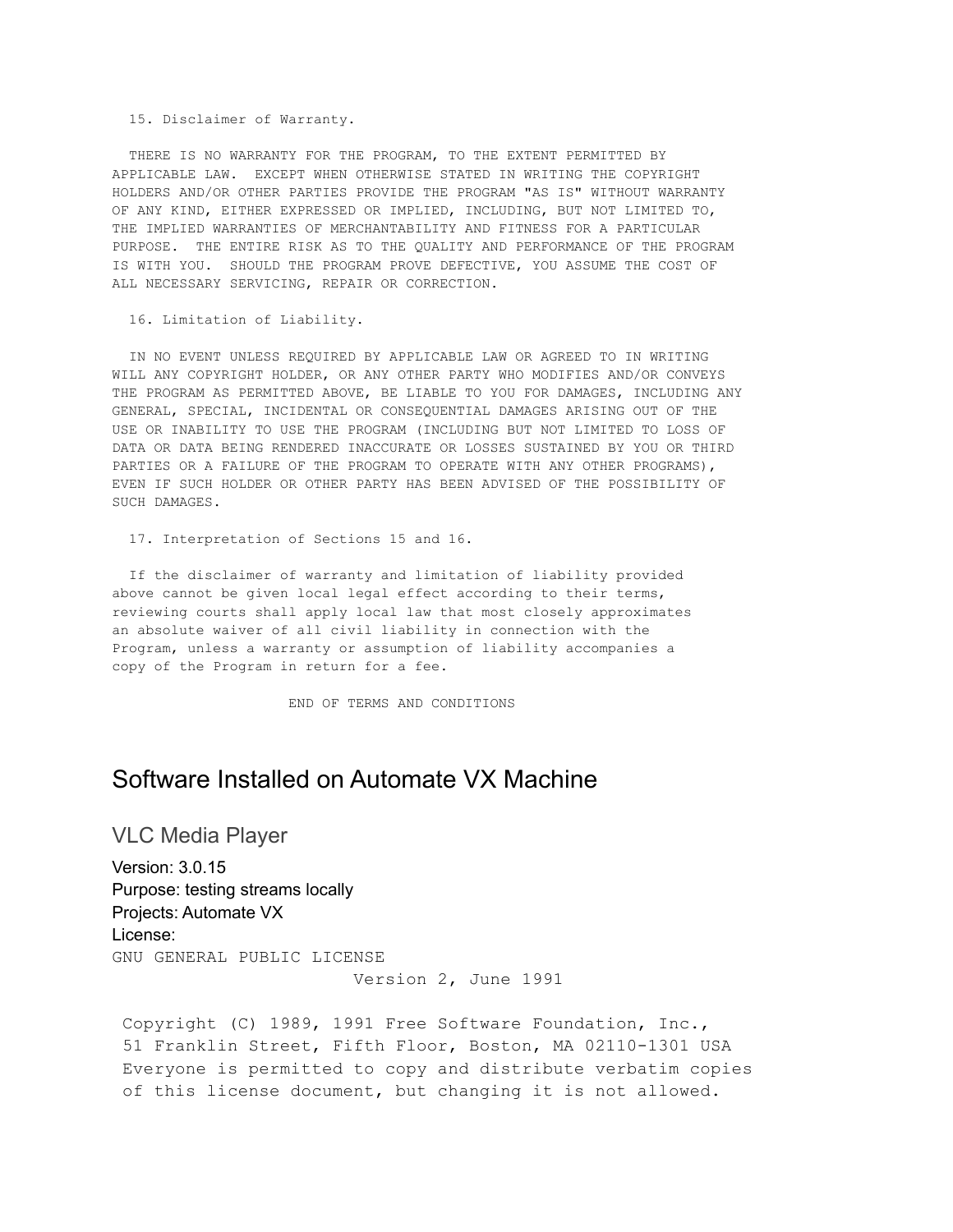#### Preamble

The licenses for most software are designed to take away your freedom to share and change it. By contrast, the GNU General Public License is intended to guarantee your freedom to share and change free software--to make sure the software is free for all its users. This General Public License applies to most of the Free Software Foundation's software and to any other program whose authors commit to using it. (Some other Free Software Foundation software is covered by the GNU Lesser General Public License instead.) You can apply it to your programs, too.

When we speak of free software, we are referring to freedom, not price. Our General Public Licenses are designed to make sure that you have the freedom to distribute copies of free software (and charge for this service if you wish), that you receive source code or can get it if you want it, that you can change the software or use pieces of it in new free programs; and that you know you can do these things.

To protect your rights, we need to make restrictions that forbid anyone to deny you these rights or to ask you to surrender the rights. These restrictions translate to certain responsibilities for you if you distribute copies of the software, or if you modify it.

For example, if you distribute copies of such a program, whether gratis or for a fee, you must give the recipients all the rights that you have. You must make sure that they, too, receive or can get the source code. And you must show them these terms so they know their rights.

We protect your rights with two steps: (1) copyright the software, and (2) offer you this license which gives you legal permission to copy, distribute and/or modify the software.

Also, for each author's protection and ours, we want to make certain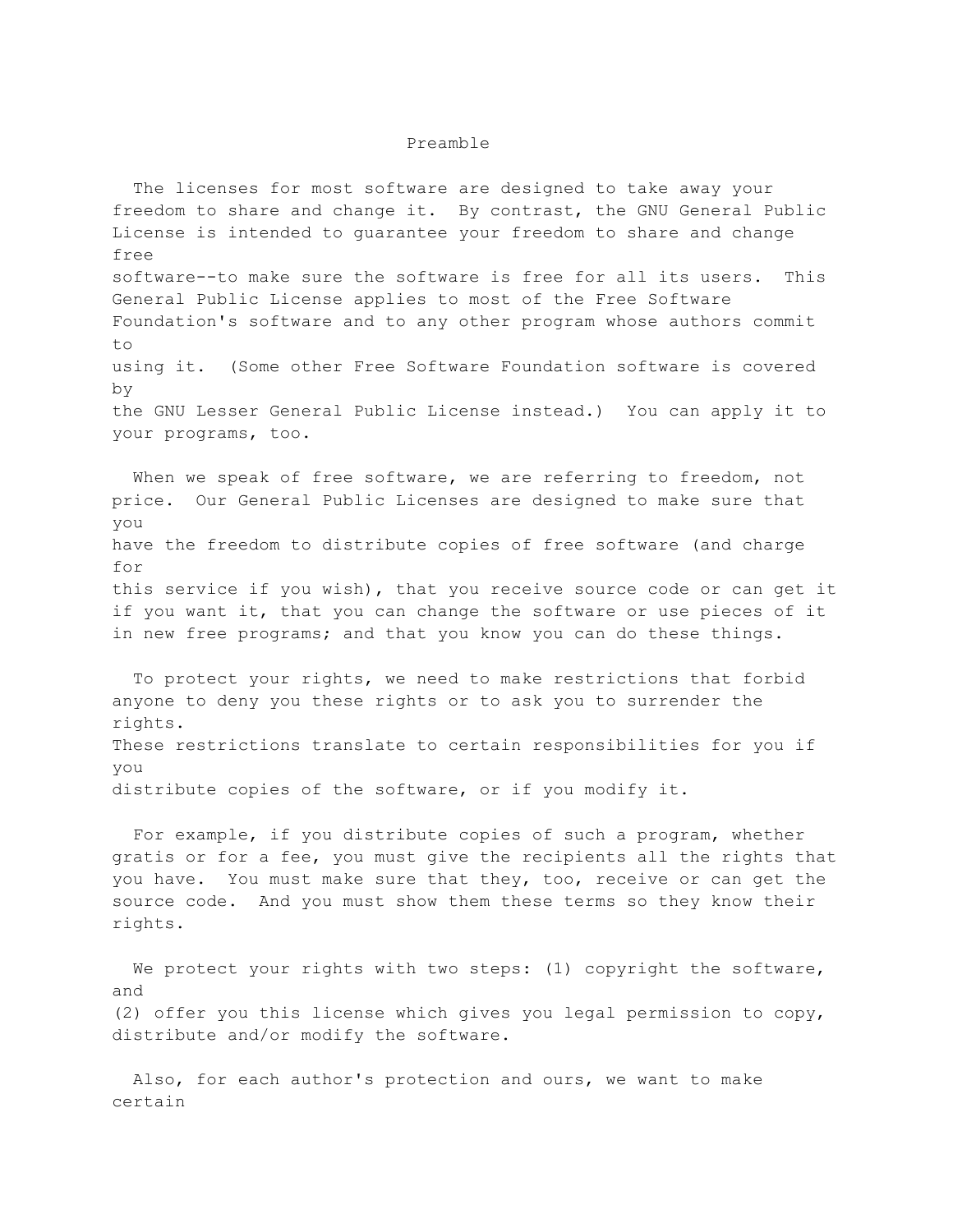that everyone understands that there is no warranty for this free software. If the software is modified by someone else and passed on,  $W \ominus$ want its recipients to know that what they have is not the original, so that any problems introduced by others will not reflect on the original authors' reputations.

Finally, any free program is threatened constantly by software patents. We wish to avoid the danger that redistributors of a free program will individually obtain patent licenses, in effect making the program proprietary. To prevent this, we have made it clear that any patent must be licensed for everyone's free use or not licensed at all.

The precise terms and conditions for copying, distribution and modification follow.

GNU GENERAL PUBLIC LICENSE TERMS AND CONDITIONS FOR COPYING, DISTRIBUTION AND MODIFICATION

0. This License applies to any program or other work which contains a notice placed by the copyright holder saying it may be distributed under the terms of this General Public License. The "Program", below,

refers to any such program or work, and a "work based on the Program" means either the Program or any derivative work under copyright law: that is to say, a work containing the Program or a portion of it, either verbatim or with modifications and/or translated into another language. (Hereinafter, translation is included without limitation in

the term "modification".) Each licensee is addressed as "you".

Activities other than copying, distribution and modification are not covered by this License; they are outside its scope. The act of running the Program is not restricted, and the output from the Program is covered only if its contents constitute a work based on the Program (independent of having been made by running the Program). Whether that is true depends on what the Program does.

1. You may copy and distribute verbatim copies of the Program's source code as you receive it, in any medium, provided that you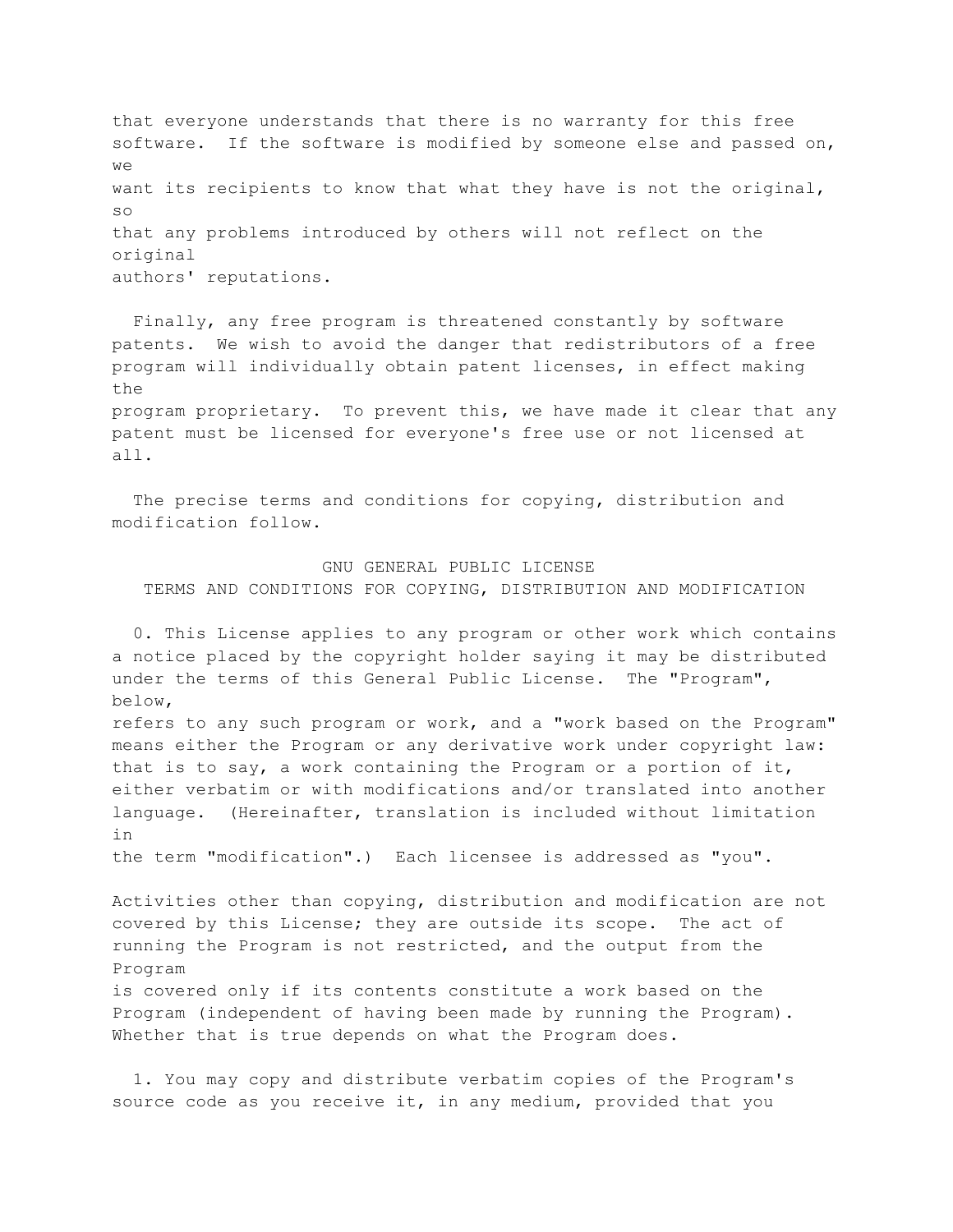conspicuously and appropriately publish on each copy an appropriate copyright notice and disclaimer of warranty; keep intact all the notices that refer to this License and to the absence of any warranty; and give any other recipients of the Program a copy of this License along with the Program.

You may charge a fee for the physical act of transferring a copy, and you may at your option offer warranty protection in exchange for a fee.

2. You may modify your copy or copies of the Program or any portion of it, thus forming a work based on the Program, and copy and distribute such modifications or work under the terms of Section 1 above, provided that you also meet all of these conditions:

a) You must cause the modified files to carry prominent notices stating that you changed the files and the date of any change.

b) You must cause any work that you distribute or publish, that

in

whole or in part contains or is derived from the Program or any part thereof, to be licensed as a whole at no charge to all third parties under the terms of this License.

c) If the modified program normally reads commands interactively when run, you must cause it, when started running for such interactive use in the most ordinary way, to print or display an announcement including an appropriate copyright notice and a notice that there is no warranty (or else, saying that you provide

a warranty) and that users may redistribute the program under these conditions, and telling the user how to view a copy of this License. (Exception: if the Program itself is interactive but does not normally print such an announcement, your work based on the Program is not required to print an announcement.)

These requirements apply to the modified work as a whole. If identifiable sections of that work are not derived from the Program, and can be reasonably considered independent and separate works in themselves, then this License, and its terms, do not apply to those sections when you distribute them as separate works. But when you distribute the same sections as part of a whole which is a work based on the Program, the distribution of the whole must be on the terms of this License, whose permissions for other licensees extend to the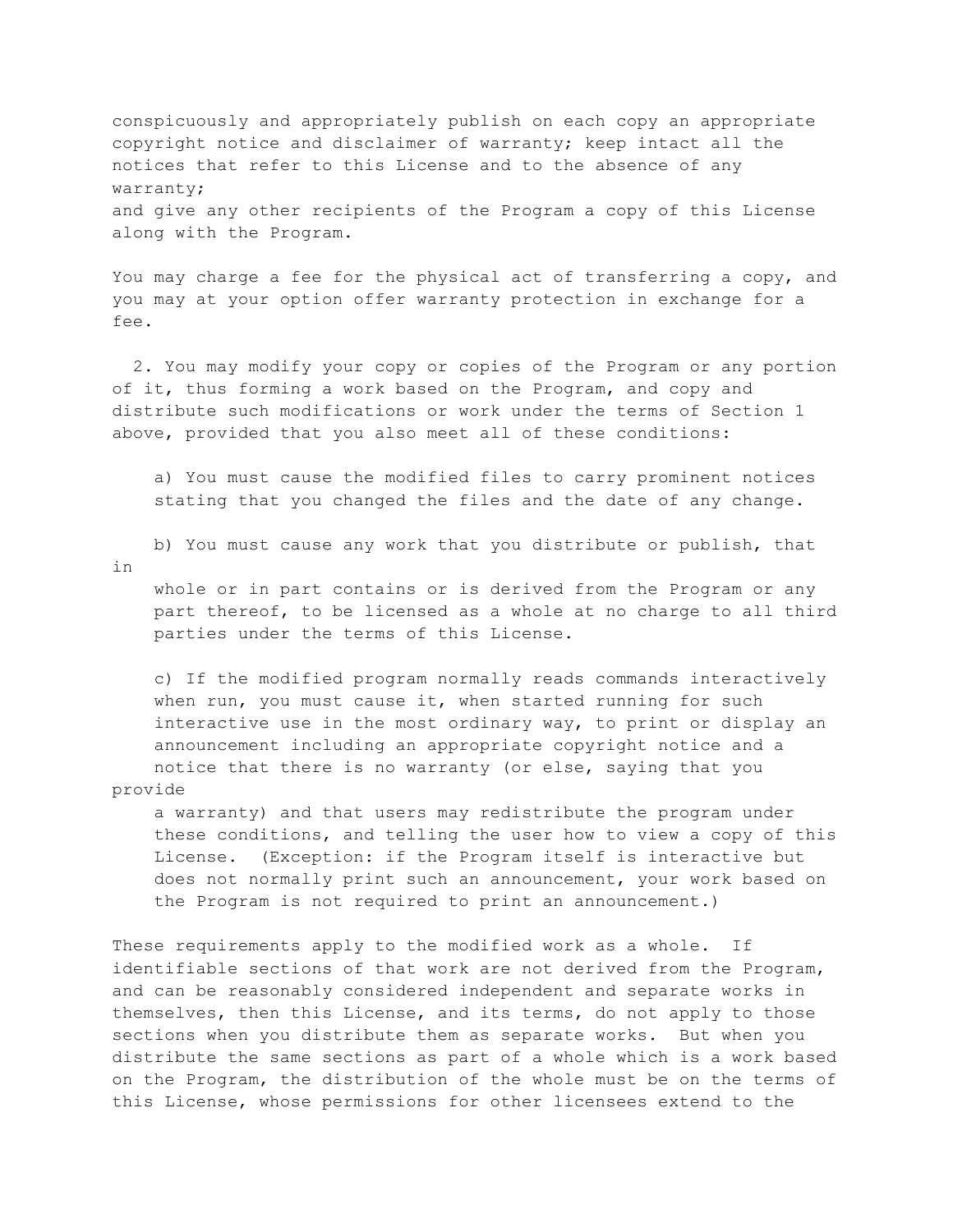entire whole, and thus to each and every part regardless of who wrote it.

Thus, it is not the intent of this section to claim rights or contest your rights to work written entirely by you; rather, the intent is to exercise the right to control the distribution of derivative or collective works based on the Program.

In addition, mere aggregation of another work not based on the Program with the Program (or with a work based on the Program) on a volume of a storage or distribution medium does not bring the other work under the scope of this License.

3. You may copy and distribute the Program (or a work based on it, under Section 2) in object code or executable form under the terms of Sections 1 and 2 above provided that you also do one of the following:

a) Accompany it with the complete corresponding machine-readable source code, which must be distributed under the terms of Sections

1 and 2 above on a medium customarily used for software interchange; or,

b) Accompany it with a written offer, valid for at least three years, to give any third party, for a charge no more than your cost of physically performing source distribution, a complete machine-readable copy of the corresponding source code, to be distributed under the terms of Sections 1 and 2 above on a medium customarily used for software interchange; or,

c) Accompany it with the information you received as to the offer to distribute corresponding source code. (This alternative is allowed only for noncommercial distribution and only if you received the program in object code or executable form with such an offer, in accord with Subsection b above.)

The source code for a work means the preferred form of the work for making modifications to it. For an executable work, complete source code means all the source code for all modules it contains, plus any associated interface definition files, plus the scripts used to control compilation and installation of the executable. However, as a special exception, the source code distributed need not include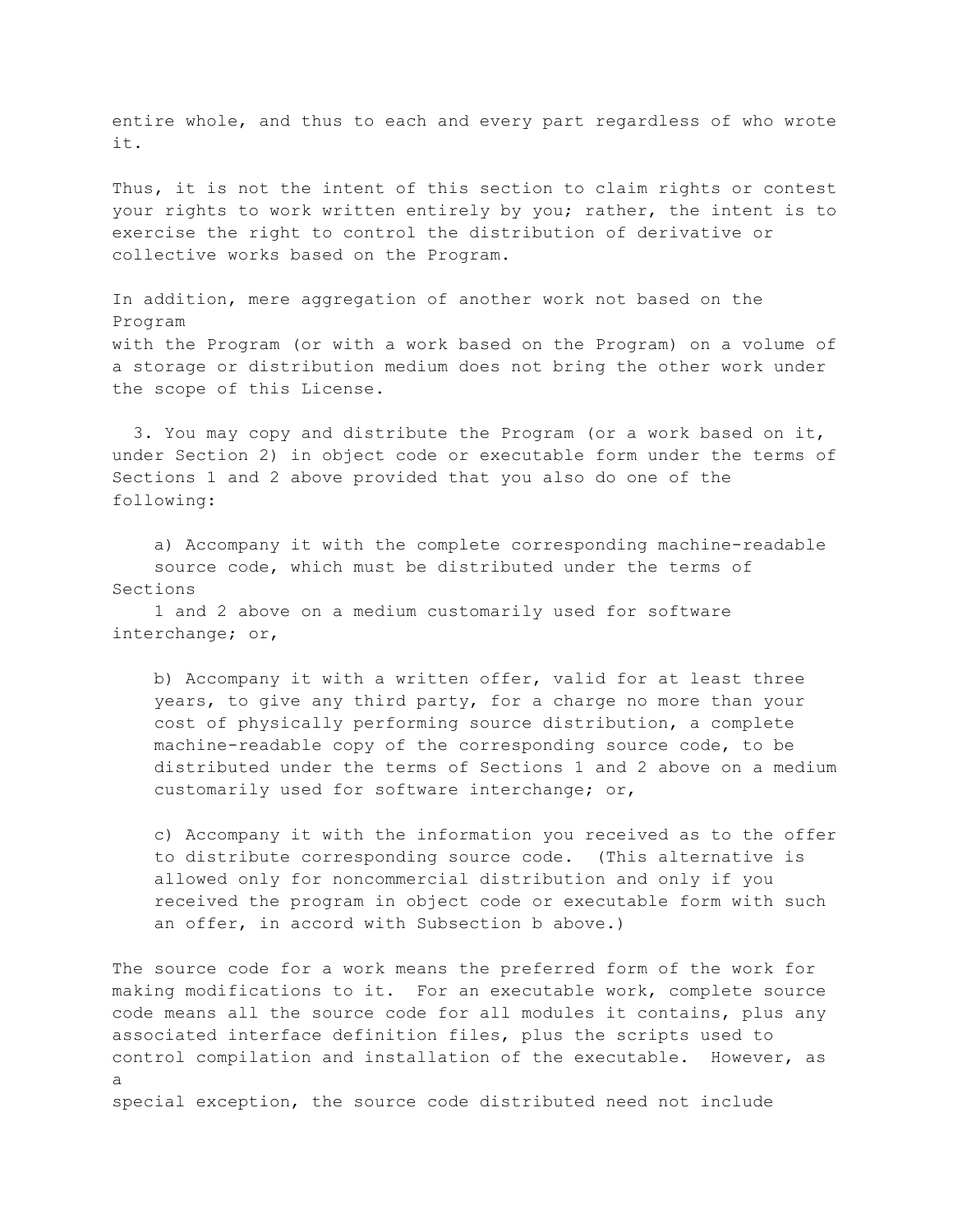anything that is normally distributed (in either source or binary form) with the major components (compiler, kernel, and so on) of the operating system on which the executable runs, unless that component itself accompanies the executable.

If distribution of executable or object code is made by offering access to copy from a designated place, then offering equivalent access to copy the source code from the same place counts as distribution of the source code, even though third parties are not compelled to copy the source along with the object code.

4. You may not copy, modify, sublicense, or distribute the Program except as expressly provided under this License. Any attempt otherwise to copy, modify, sublicense or distribute the Program is void, and will automatically terminate your rights under this License. However, parties who have received copies, or rights, from you under this License will not have their licenses terminated so long as such parties remain in full compliance.

5. You are not required to accept this License, since you have not signed it. However, nothing else grants you permission to modify or distribute the Program or its derivative works. These actions are prohibited by law if you do not accept this License. Therefore, by modifying or distributing the Program (or any work based on the Program), you indicate your acceptance of this License to do so, and all its terms and conditions for copying, distributing or modifying the Program or works based on it.

6. Each time you redistribute the Program (or any work based on the Program), the recipient automatically receives a license from the original licensor to copy, distribute or modify the Program subject  $t \circ$ these terms and conditions. You may not impose any further restrictions on the recipients' exercise of the rights granted herein. You are not responsible for enforcing compliance by third parties to this License.

7. If, as a consequence of a court judgment or allegation of patent infringement or for any other reason (not limited to patent issues), conditions are imposed on you (whether by court order, agreement or otherwise) that contradict the conditions of this License, they do not excuse you from the conditions of this License. If you cannot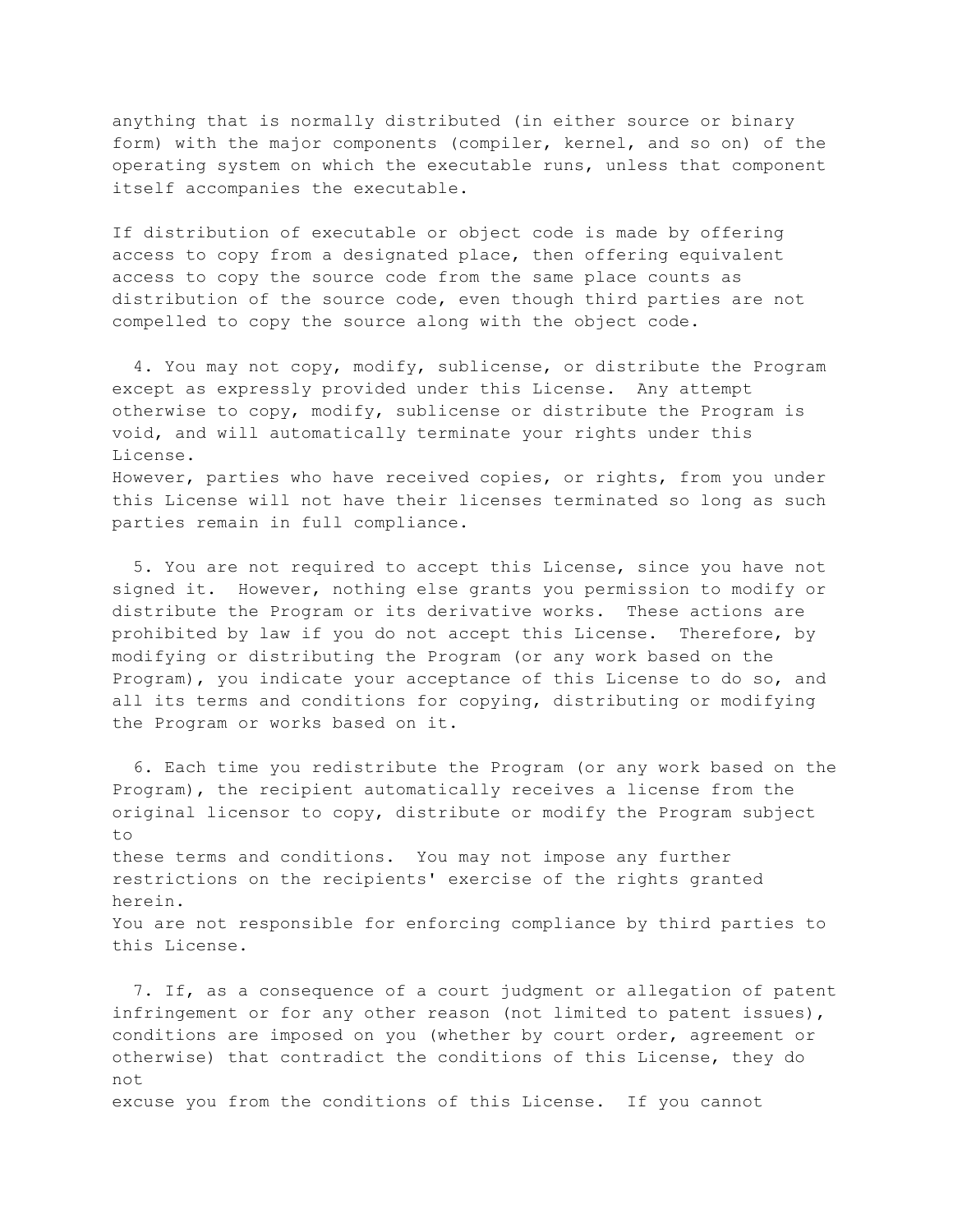distribute so as to satisfy simultaneously your obligations under this License and any other pertinent obligations, then as a consequence you may not distribute the Program at all. For example, if a patent license would not permit royalty-free redistribution of the Program by all those who receive copies directly or indirectly through you, then the only way you could satisfy both it and this License would be to refrain entirely from distribution of the Program.

If any portion of this section is held invalid or unenforceable under any particular circumstance, the balance of the section is intended to apply and the section as a whole is intended to apply in other circumstances.

It is not the purpose of this section to induce you to infringe any patents or other property right claims or to contest validity of any such claims; this section has the sole purpose of protecting the integrity of the free software distribution system, which is implemented by public license practices. Many people have made generous contributions to the wide range of software distributed through that system in reliance on consistent application of that system; it is up to the author/donor to decide if he or she is willing to distribute software through any other system and a licensee cannot

This section is intended to make thoroughly clear what is believed to be a consequence of the rest of this License.

impose that choice.

8. If the distribution and/or use of the Program is restricted in certain countries either by patents or by copyrighted interfaces, the original copyright holder who places the Program under this License may add an explicit geographical distribution limitation excluding those countries, so that distribution is permitted only in or among countries not thus excluded. In such case, this License incorporates the limitation as if written in the body of this License.

9. The Free Software Foundation may publish revised and/or new versions of the General Public License from time to time. Such new versions will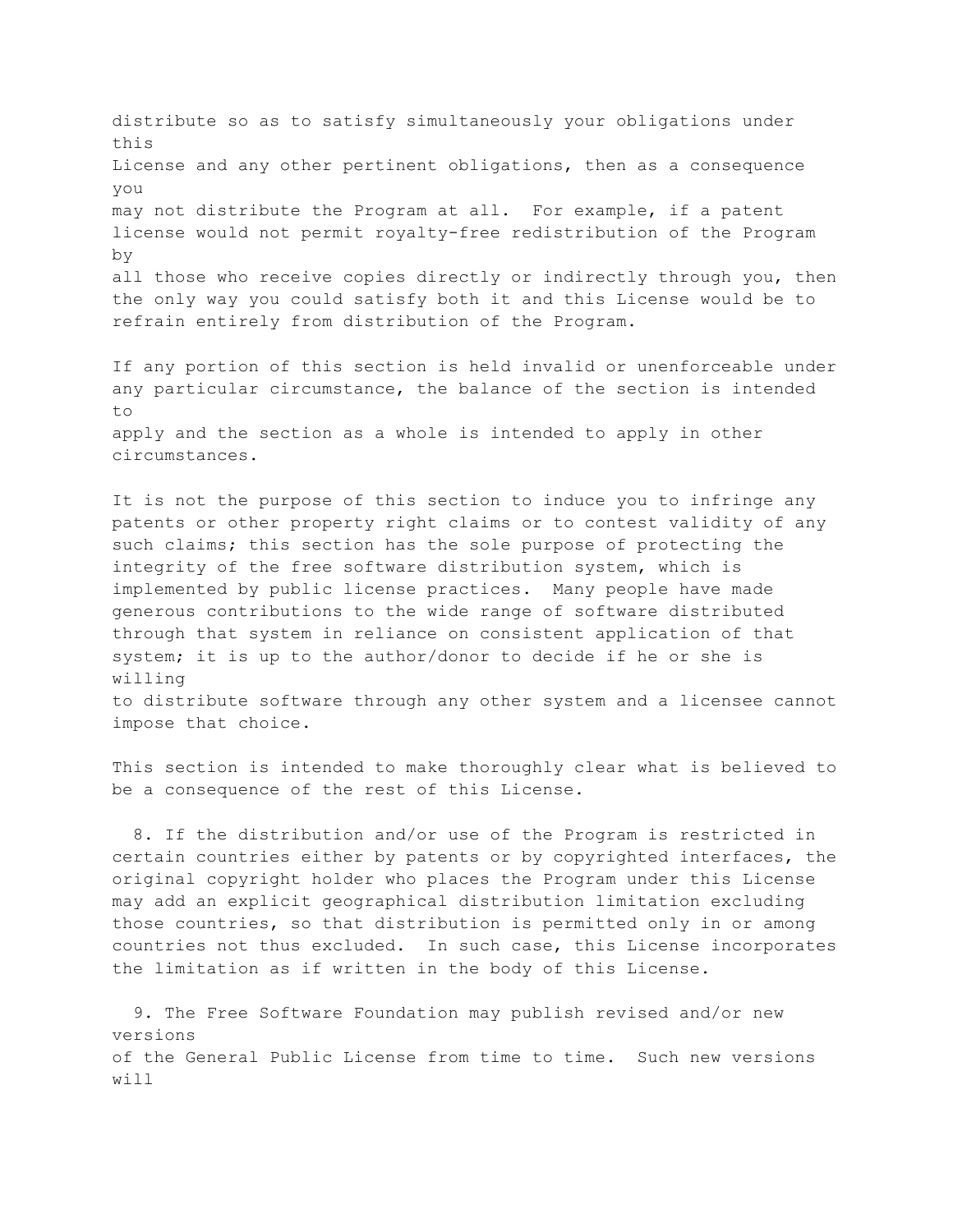be similar in spirit to the present version, but may differ in detail to address new problems or concerns.

Each version is given a distinguishing version number. If the Program specifies a version number of this License which applies to it and "any later version", you have the option of following the terms and conditions either of that version or of any later version published by the Free Software Foundation. If the Program does not specify a version number of this License, you may choose any version ever published by the Free Software Foundation.

10. If you wish to incorporate parts of the Program into other free programs whose distribution conditions are different, write to the author to ask for permission. For software which is copyrighted by the Free Software Foundation, write to the Free Software Foundation; we sometimes make exceptions for this. Our decision will be guided by the two goals of preserving the free status of all derivatives of our free software and of promoting the sharing and reuse of software generally.

### NO WARRANTY

11. BECAUSE THE PROGRAM IS LICENSED FREE OF CHARGE, THERE IS NO WARRANTY FOR THE PROGRAM, TO THE EXTENT PERMITTED BY APPLICABLE LAW. EXCEPT WHEN OTHERWISE STATED IN WRITING THE COPYRIGHT HOLDERS AND/OR OTHER PARTIES PROVIDE THE PROGRAM "AS IS" WITHOUT WARRANTY OF ANY KIND, EITHER EXPRESSED OR IMPLIED, INCLUDING, BUT NOT LIMITED TO, THE IMPLIED WARRANTIES OF MERCHANTABILITY AND FITNESS FOR A PARTICULAR PURPOSE. THE ENTIRE RISK AS TO THE QUALITY AND PERFORMANCE OF THE PROGRAM IS WITH YOU. SHOULD THE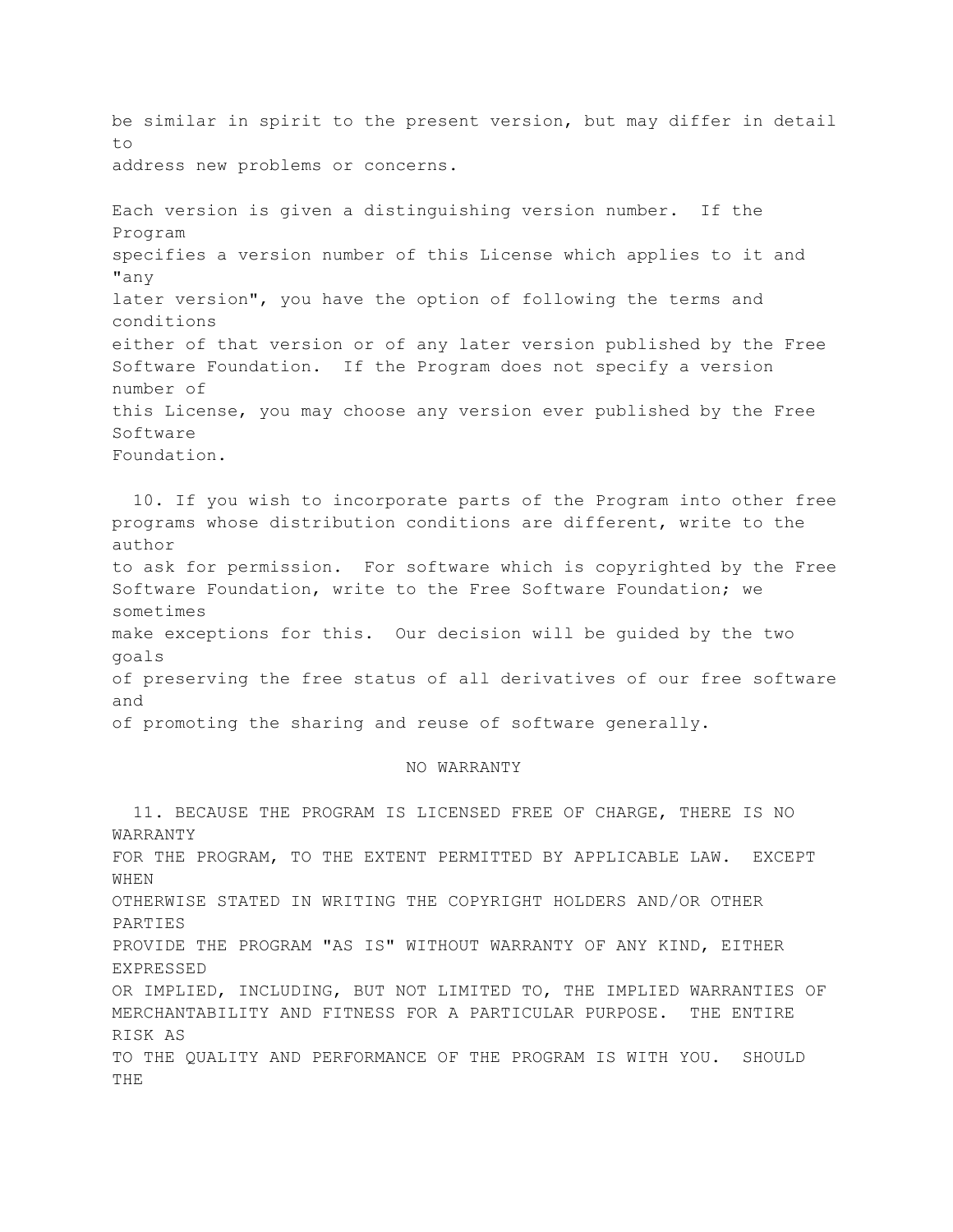PROGRAM PROVE DEFECTIVE, YOU ASSUME THE COST OF ALL NECESSARY SERVICING, REPAIR OR CORRECTION.

12. IN NO EVENT UNLESS REQUIRED BY APPLICABLE LAW OR AGREED TO IN WRITING WILL ANY COPYRIGHT HOLDER, OR ANY OTHER PARTY WHO MAY MODIFY AND/OR REDISTRIBUTE THE PROGRAM AS PERMITTED ABOVE, BE LIABLE TO YOU FOR DAMAGES, INCLUDING ANY GENERAL, SPECIAL, INCIDENTAL OR CONSEQUENTIAL DAMAGES ARISING OUT OF THE USE OR INABILITY TO USE THE PROGRAM (INCLUDING BUT NOT LIMITED TO LOSS OF DATA OR DATA BEING RENDERED INACCURATE OR LOSSES SUSTAINED **BY** YOU OR THIRD PARTIES OR A FAILURE OF THE PROGRAM TO OPERATE WITH ANY OTHER PROGRAMS), EVEN IF SUCH HOLDER OR OTHER PARTY HAS BEEN ADVISED OF THE POSSIBILITY OF SUCH DAMAGES.

## END OF TERMS AND CONDITIONS

How to Apply These Terms to Your New Programs

If you develop a new program, and you want it to be of the greatest possible use to the public, the best way to achieve this is to make it

free software which everyone can redistribute and change under these terms.

To do so, attach the following notices to the program. It is safest to attach them to the start of each source file to most effectively convey the exclusion of warranty; and each file should have at least the "copyright" line and a pointer to where the full notice is found.

Kone line to give the program's name and a brief idea of what it does.>

Copyright (C) <year> <name of author>

This program is free software; you can redistribute it and/or modify

it under the terms of the GNU General Public License as published by

the Free Software Foundation; either version 2 of the License, or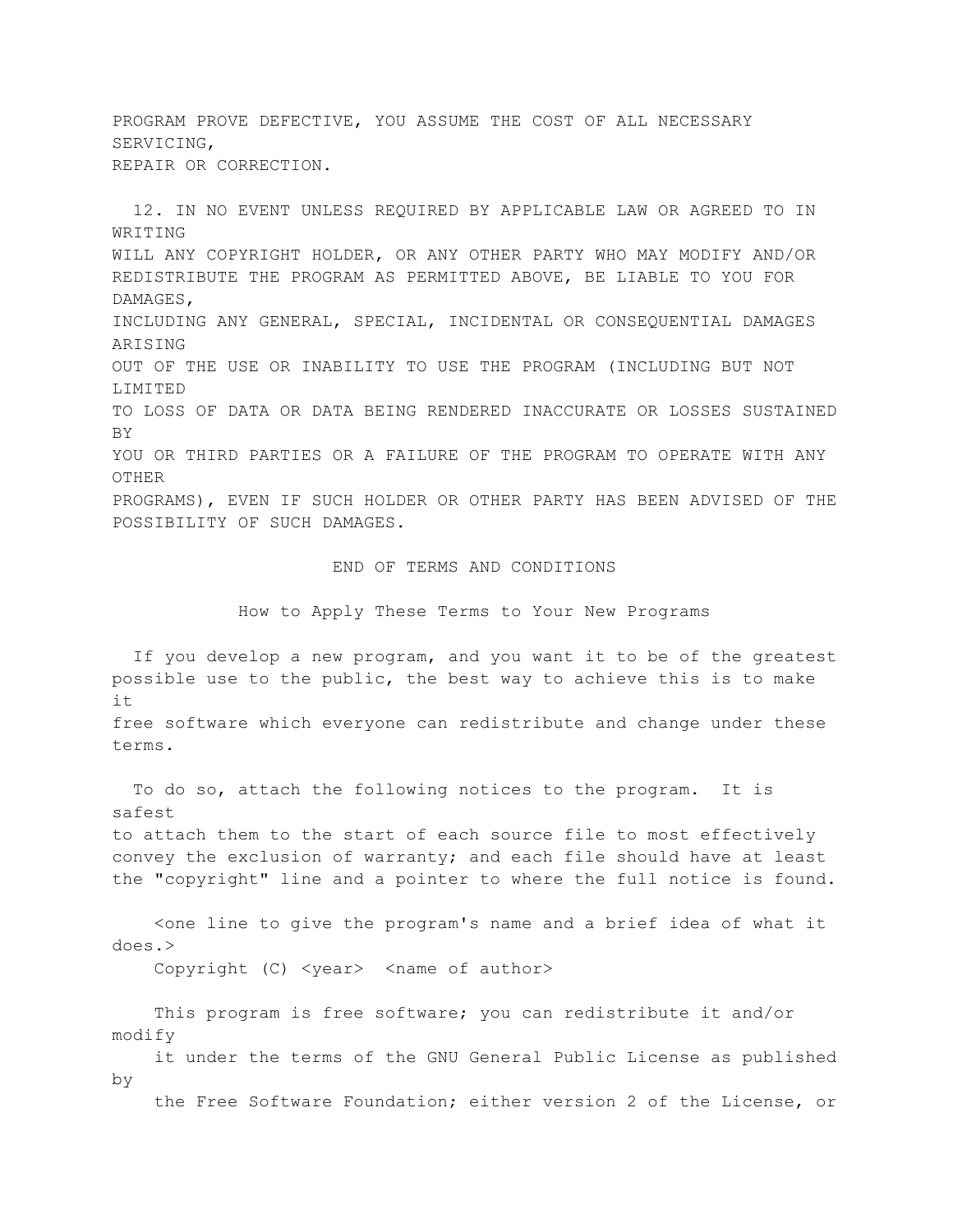(at your option) any later version.

This program is distributed in the hope that it will be useful, but WITHOUT ANY WARRANTY; without even the implied warranty of MERCHANTABILITY or FITNESS FOR A PARTICULAR PURPOSE. See the GNU General Public License for more details.

You should have received a copy of the GNU General Public License along with this program; if not, write to the Free Software Foundation, Inc., 51 Franklin Street, Fifth Floor, Boston, MA 02110-1301 USA. Also add information on how to contact you by electronic and paper mail. If the program is interactive, make it output a short notice like this when it starts in an interactive mode: Gnomovision version 69, Copyright (C) year name of author Gnomovision comes with ABSOLUTELY NO WARRANTY; for details type `show w'. This is free software, and you are welcome to redistribute it under certain conditions; type `show c' for details. The hypothetical commands `show w' and `show c' should show the appropriate parts of the General Public License. Of course, the commands you use may be called something other than `show  $w'$  and `show  $c'$ ; they could even be mouse-clicks or menu items--whatever suits your program. You should also get your employer (if you work as a programmer) or your school, if any, to sign a "copyright disclaimer" for the program, if necessary. Here is a sample; alter the names: Yoyodyne, Inc., hereby disclaims all copyright interest in the program `Gnomovision' (which makes passes at compilers) written by James Hacker.

<signature of Ty Coon>, 1 April 1989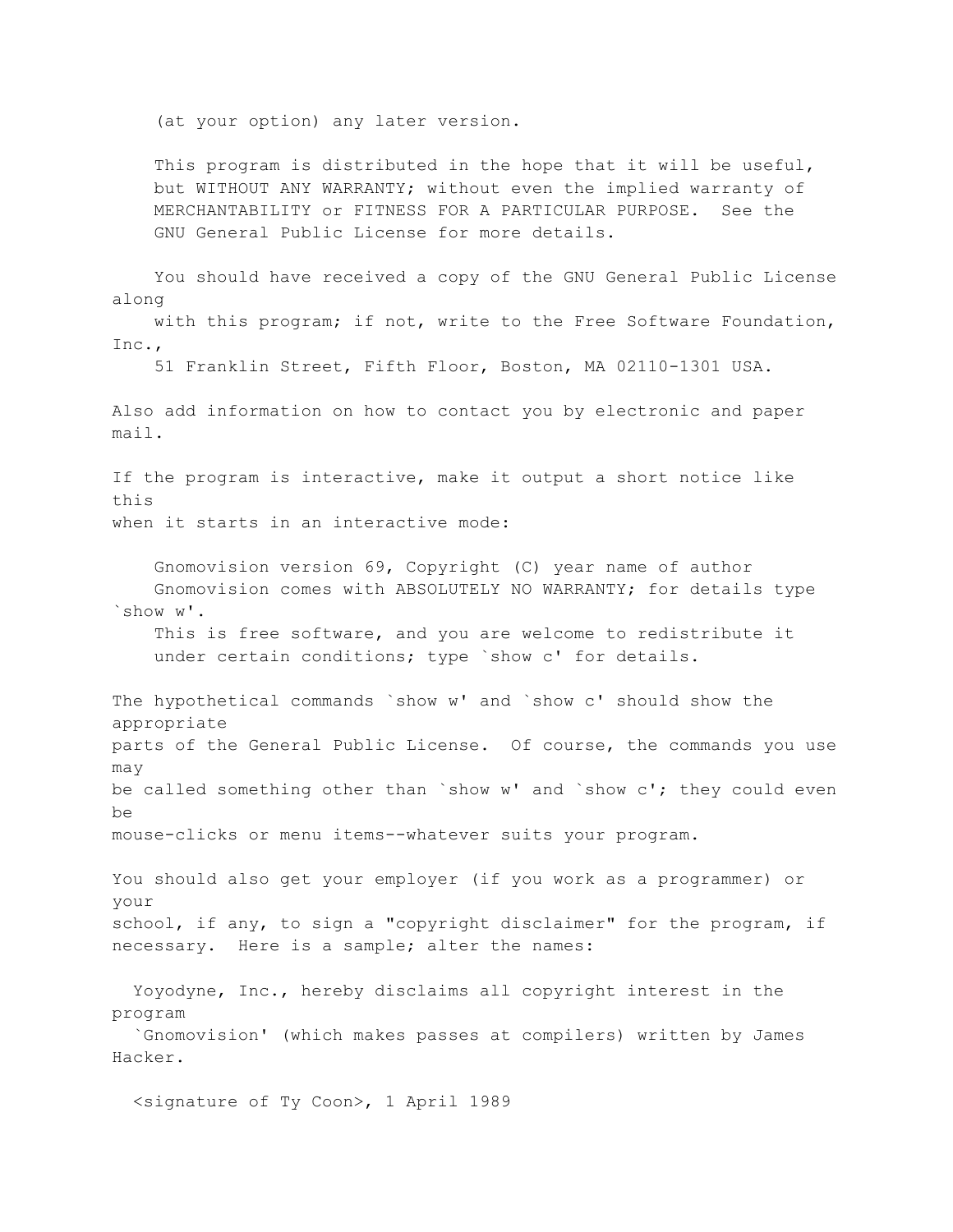Ty Coon, President of Vice

This General Public License does not permit incorporating your program into proprietary programs. If your program is a subroutine library, you may consider it more useful to permit linking proprietary applications with the library. If this is what you want to do, use the GNU Lesser General Public License instead of this License.

## **Putty**

Version: 0.74 Purpose: debugging cameras and microphones locally Projects: Automate VX License:

PuTTY is copyright 1997-2020 Simon Tatham.

Portions copyright Robert de Bath, Joris van Rantwijk, Delian Delchev, Andreas Schultz, Jeroen Massar, Wez Furlong, Nicolas Barry, Justin Bradford, Ben Harris, Malcolm Smith, Ahmad Khalifa, Markus Kuhn, Colin Watson, Christopher Staite, Lorenz Diener, Christian Brabandt, Jeff Smith, Pavel Kryukov, Maxim Kuznetsov, Svyatoslav Kuzmich, Nico Williams, Viktor Dukhovni, Josh Dersch, Lars Brinkhoff, and CORE SDI S.A.

Permission is hereby granted, free of charge, to any person obtaining a copy of this software and associated documentation files (the "Software"), to deal in the Software without restriction, including without limitation the rights to use, copy, modify, merge, publish, distribute, sublicense, and/or sell copies of the Software, and to permit persons to whom the Software is furnished to do so, subject to the following conditions: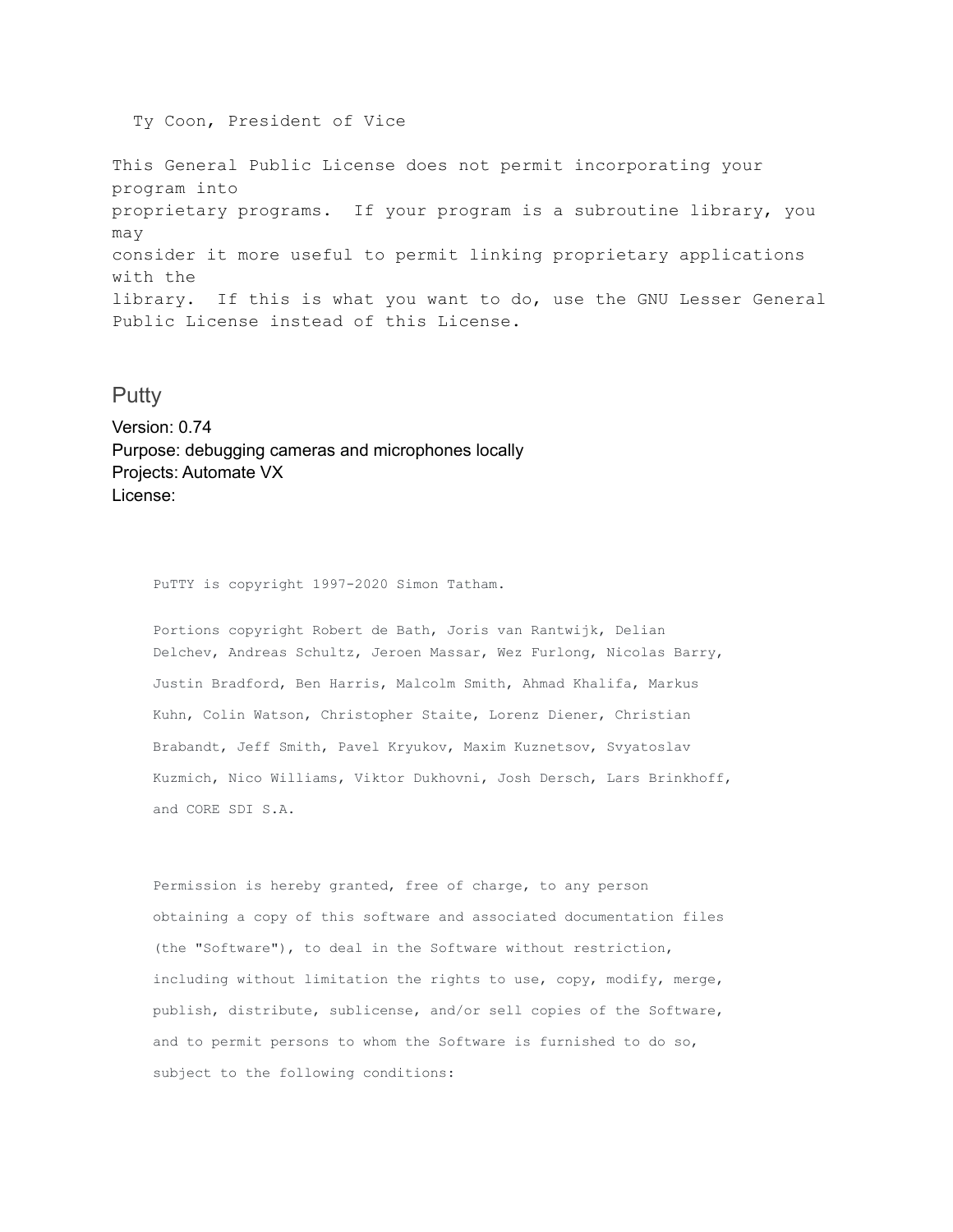The above copyright notice and this permission notice shall be included in all copies or substantial portions of the Software.

THE SOFTWARE IS PROVIDED "AS IS", WITHOUT WARRANTY OF ANY KIND, EXPRESS OR IMPLIED, INCLUDING BUT NOT LIMITED TO THE WARRANTIES OF MERCHANTABILITY, FITNESS FOR A PARTICULAR PURPOSE AND NONINFRINGEMENT. IN NO EVENT SHALL THE COPYRIGHT HOLDERS BE LIABLE FOR ANY CLAIM, DAMAGES OR OTHER LIABILITY, WHETHER IN AN ACTION OF CONTRACT, TORT OR OTHERWISE, ARISING FROM, OUT OF OR IN CONNECTION WITH THE SOFTWARE OR THE USE OR OTHER DEALINGS IN THE SOFTWARE.

**PacketSender** 

Version: 7.0.6 Purpose: send test commands to cameras Projects: Automate VX License:

GNU GENERAL PUBLIC LICENSE Version 2, June 1991

Copyright (C) 1989, 1991 Free Software Foundation, Inc., <http://fsf.org/> 51 Franklin Street, Fifth Floor, Boston, MA 02110-1301 USA Everyone is permitted to copy and distribute verbatim copies of this license document, but changing it is not allowed.

#### Preamble

The licenses for most software are designed to take away your freedom to share and change it. By contrast, the GNU General Public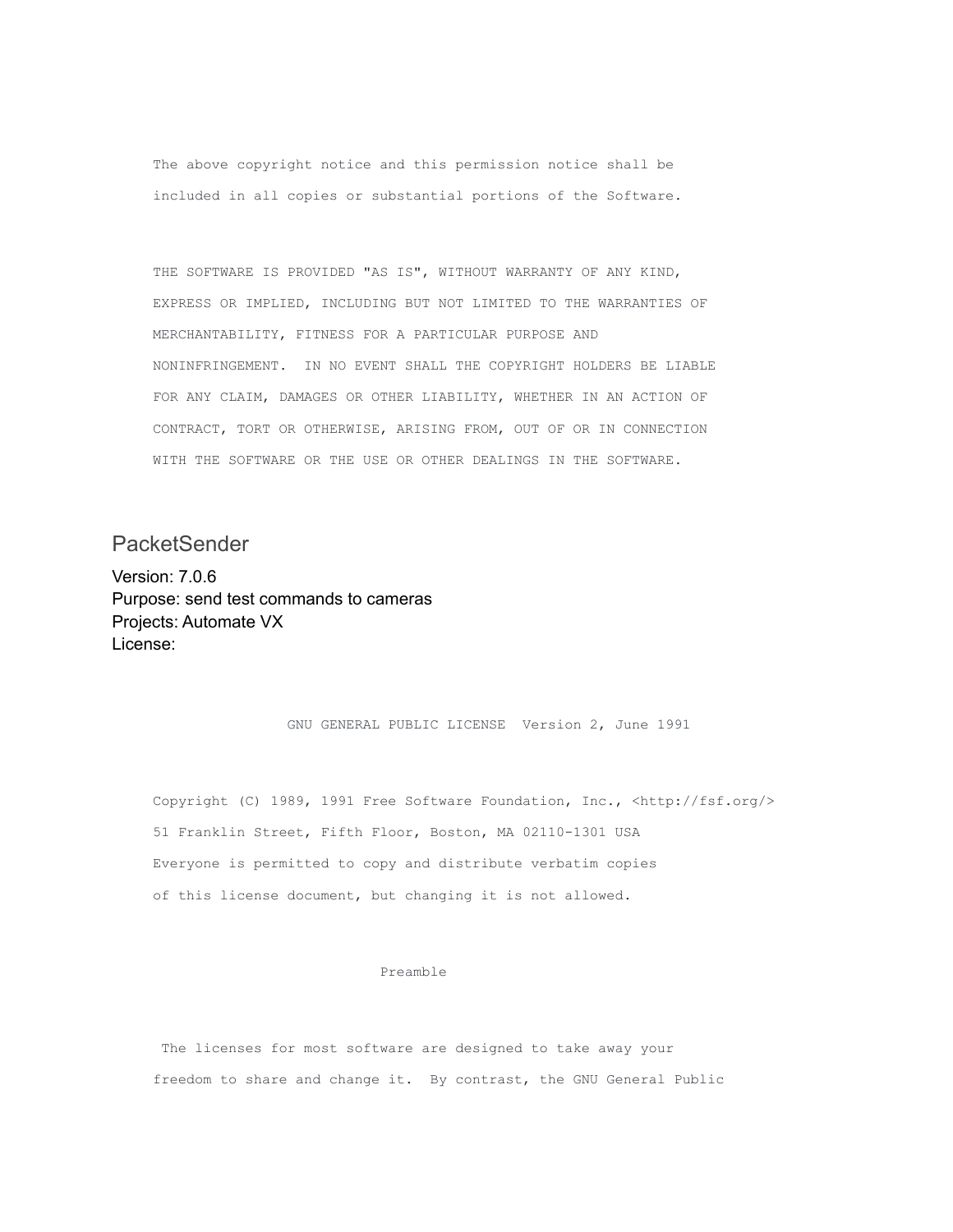License is intended to guarantee your freedom to share and change free software--to make sure the software is free for all its users. This General Public License applies to most of the Free Software Foundation's software and to any other program whose authors commit to using it. (Some other Free Software Foundation software is covered by the GNU Lesser General Public License instead.) You can apply it to your programs, too.

When we speak of free software, we are referring to freedom, not price. Our General Public Licenses are designed to make sure that you have the freedom to distribute copies of free software (and charge for this service if you wish), that you receive source code or can get it if you want it, that you can change the software or use pieces of it in new free programs; and that you know you can do these things.

To protect your rights, we need to make restrictions that forbid anyone to deny you these rights or to ask you to surrender the rights. These restrictions translate to certain responsibilities for you if you distribute copies of the software, or if you modify it.

For example, if you distribute copies of such a program, whether gratis or for a fee, you must give the recipients all the rights that you have. You must make sure that they, too, receive or can get the source code. And you must show them these terms so they know their rights.

We protect your rights with two steps: (1) copyright the software, and (2) offer you this license which gives you legal permission to copy, distribute and/or modify the software.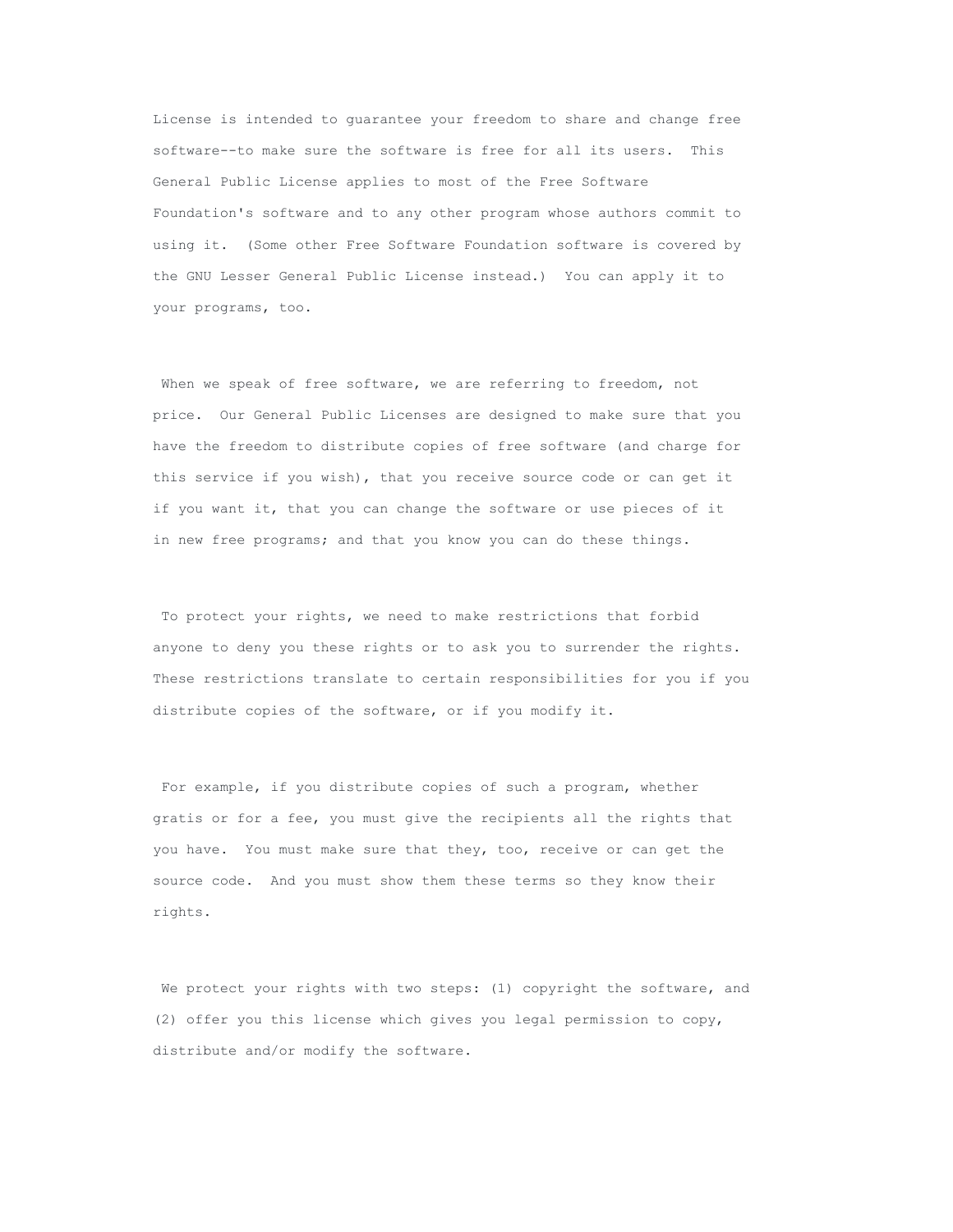Also, for each author's protection and ours, we want to make certain that everyone understands that there is no warranty for this free software. If the software is modified by someone else and passed on, we want its recipients to know that what they have is not the original, so that any problems introduced by others will not reflect on the original authors' reputations.

Finally, any free program is threatened constantly by software patents. We wish to avoid the danger that redistributors of a free program will individually obtain patent licenses, in effect making the program proprietary. To prevent this, we have made it clear that any patent must be licensed for everyone's free use or not licensed at all.

The precise terms and conditions for copying, distribution and modification follow.

#### GNU GENERAL PUBLIC LICENSE

TERMS AND CONDITIONS FOR COPYING, DISTRIBUTION AND MODIFICATION

0. This License applies to any program or other work which contains a notice placed by the copyright holder saying it may be distributed under the terms of this General Public License. The "Program", below, refers to any such program or work, and a "work based on the Program" means either the Program or any derivative work under copyright law: that is to say, a work containing the Program or a portion of it, either verbatim or with modifications and/or translated into another language. (Hereinafter, translation is included without limitation in the term "modification".) Each licensee is addressed as "you".

Activities other than copying, distribution and modification are not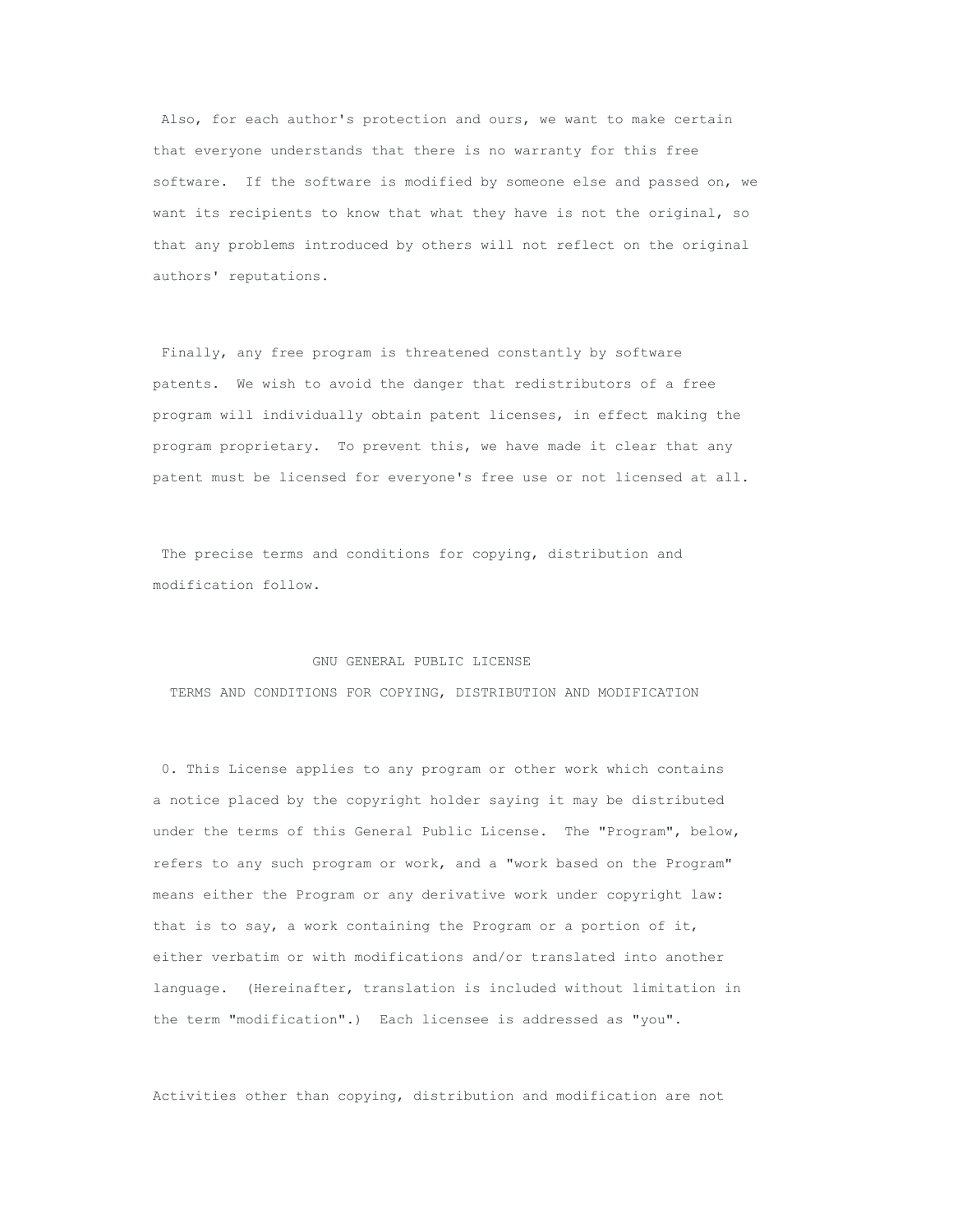covered by this License; they are outside its scope. The act of running the Program is not restricted, and the output from the Program is covered only if its contents constitute a work based on the Program (independent of having been made by running the Program). Whether that is true depends on what the Program does.

1. You may copy and distribute verbatim copies of the Program's source code as you receive it, in any medium, provided that you conspicuously and appropriately publish on each copy an appropriate copyright notice and disclaimer of warranty; keep intact all the notices that refer to this License and to the absence of any warranty; and give any other recipients of the Program a copy of this License along with the Program.

You may charge a fee for the physical act of transferring a copy, and you may at your option offer warranty protection in exchange for a fee.

2. You may modify your copy or copies of the Program or any portion of it, thus forming a work based on the Program, and copy and distribute such modifications or work under the terms of Section 1 above, provided that you also meet all of these conditions:

a) You must cause the modified files to carry prominent notices stating that you changed the files and the date of any change.

b) You must cause any work that you distribute or publish, that in whole or in part contains or is derived from the Program or any part thereof, to be licensed as a whole at no charge to all third parties under the terms of this License.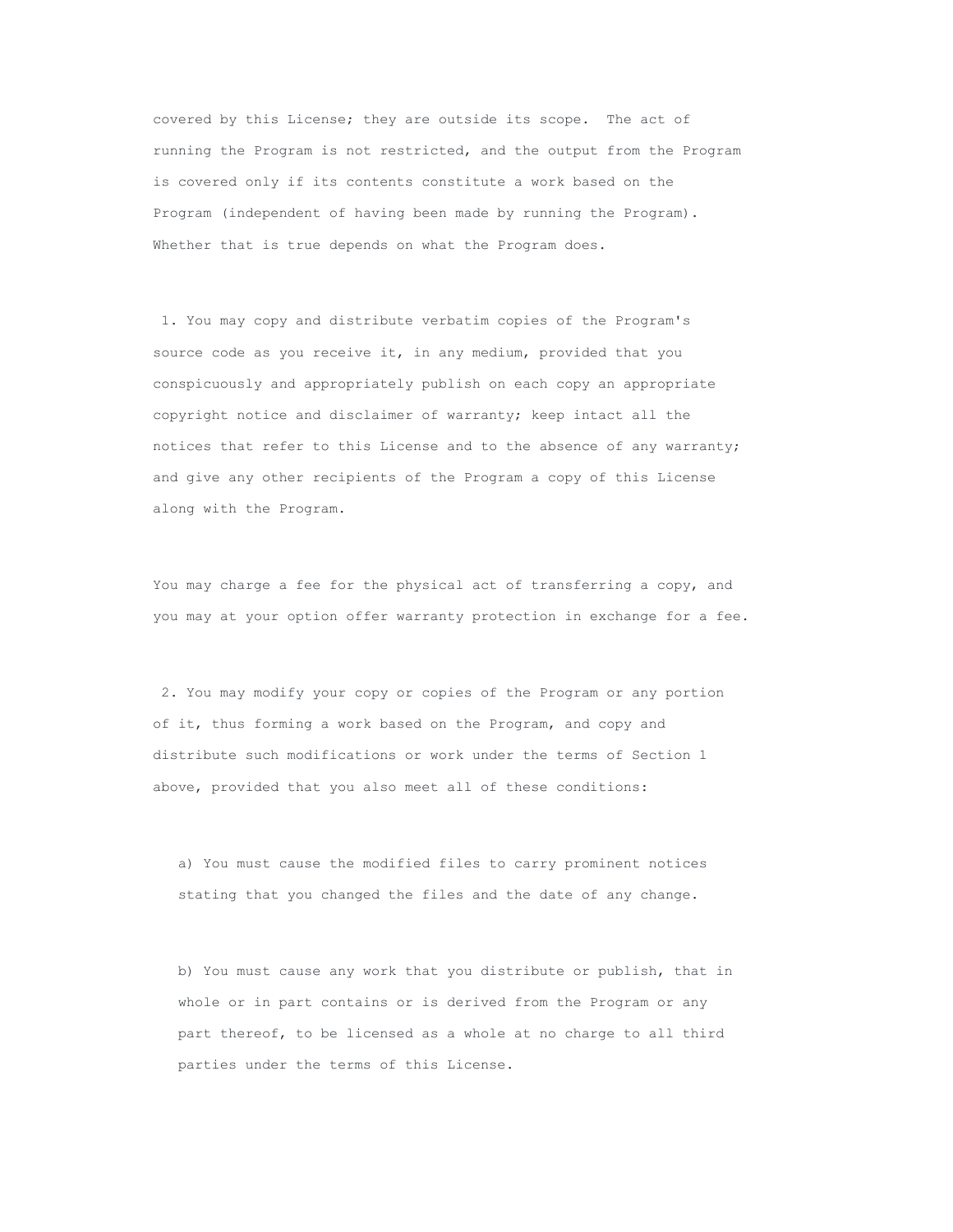c) If the modified program normally reads commands interactively when run, you must cause it, when started running for such interactive use in the most ordinary way, to print or display an announcement including an appropriate copyright notice and a notice that there is no warranty (or else, saying that you provide a warranty) and that users may redistribute the program under these conditions, and telling the user how to view a copy of this License. (Exception: if the Program itself is interactive but does not normally print such an announcement, your work based on the Program is not required to print an announcement.)

These requirements apply to the modified work as a whole. If identifiable sections of that work are not derived from the Program, and can be reasonably considered independent and separate works in themselves, then this License, and its terms, do not apply to those sections when you distribute them as separate works. But when you distribute the same sections as part of a whole which is a work based on the Program, the distribution of the whole must be on the terms of this License, whose permissions for other licensees extend to the entire whole, and thus to each and every part regardless of who wrote it.

Thus, it is not the intent of this section to claim rights or contest your rights to work written entirely by you; rather, the intent is to exercise the right to control the distribution of derivative or collective works based on the Program.

In addition, mere aggregation of another work not based on the Program with the Program (or with a work based on the Program) on a volume of a storage or distribution medium does not bring the other work under the scope of this License.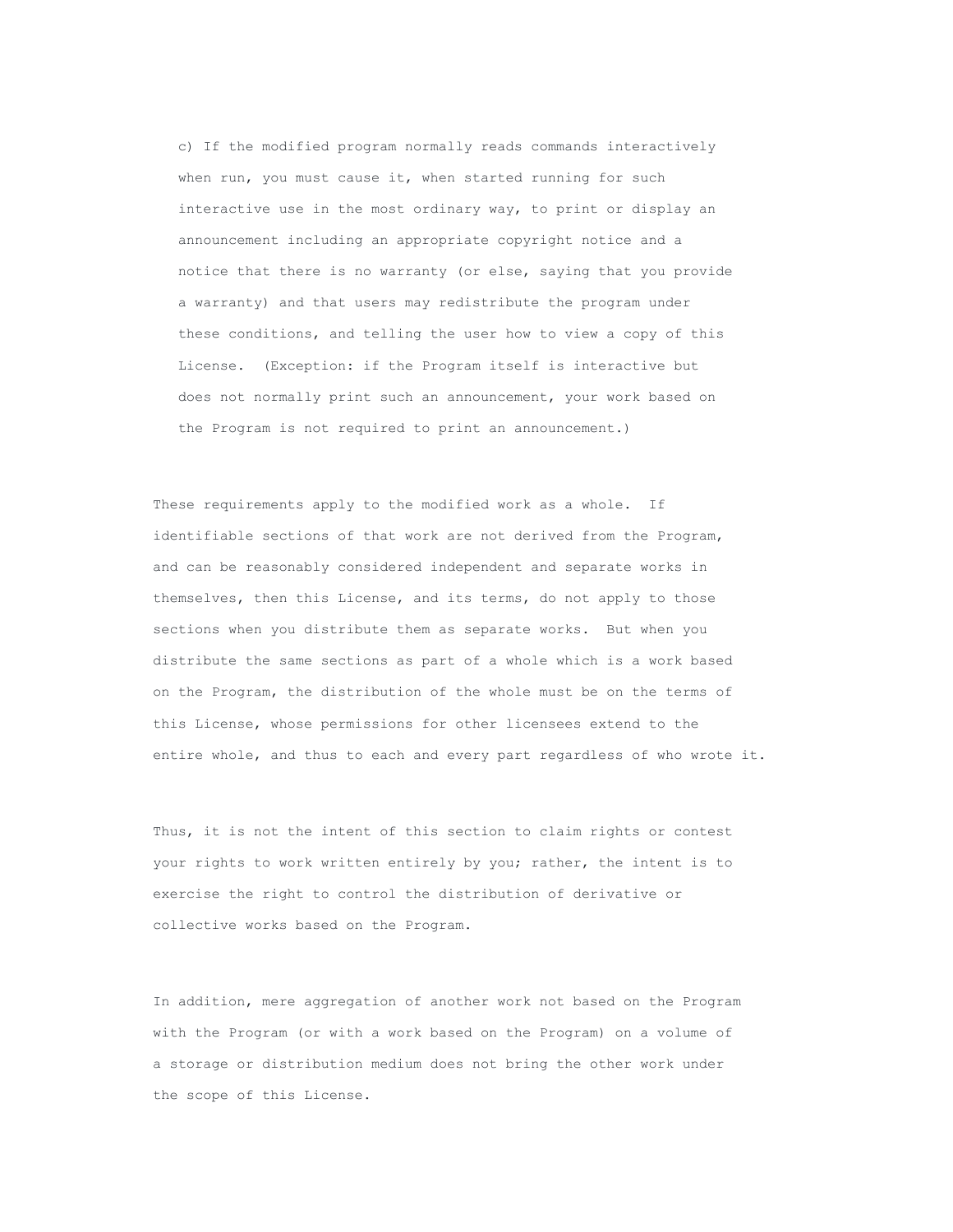3. You may copy and distribute the Program (or a work based on it, under Section 2) in object code or executable form under the terms of Sections 1 and 2 above provided that you also do one of the following:

a) Accompany it with the complete corresponding machine-readable source code, which must be distributed under the terms of Sections 1 and 2 above on a medium customarily used for software interchange; or,

b) Accompany it with a written offer, valid for at least three years, to give any third party, for a charge no more than your cost of physically performing source distribution, a complete machine-readable copy of the corresponding source code, to be distributed under the terms of Sections 1 and 2 above on a medium customarily used for software interchange; or,

c) Accompany it with the information you received as to the offer to distribute corresponding source code. (This alternative is allowed only for noncommercial distribution and only if you received the program in object code or executable form with such an offer, in accord with Subsection b above.)

The source code for a work means the preferred form of the work for making modifications to it. For an executable work, complete source code means all the source code for all modules it contains, plus any associated interface definition files, plus the scripts used to control compilation and installation of the executable. However, as a special exception, the source code distributed need not include anything that is normally distributed (in either source or binary form) with the major components (compiler, kernel, and so on) of the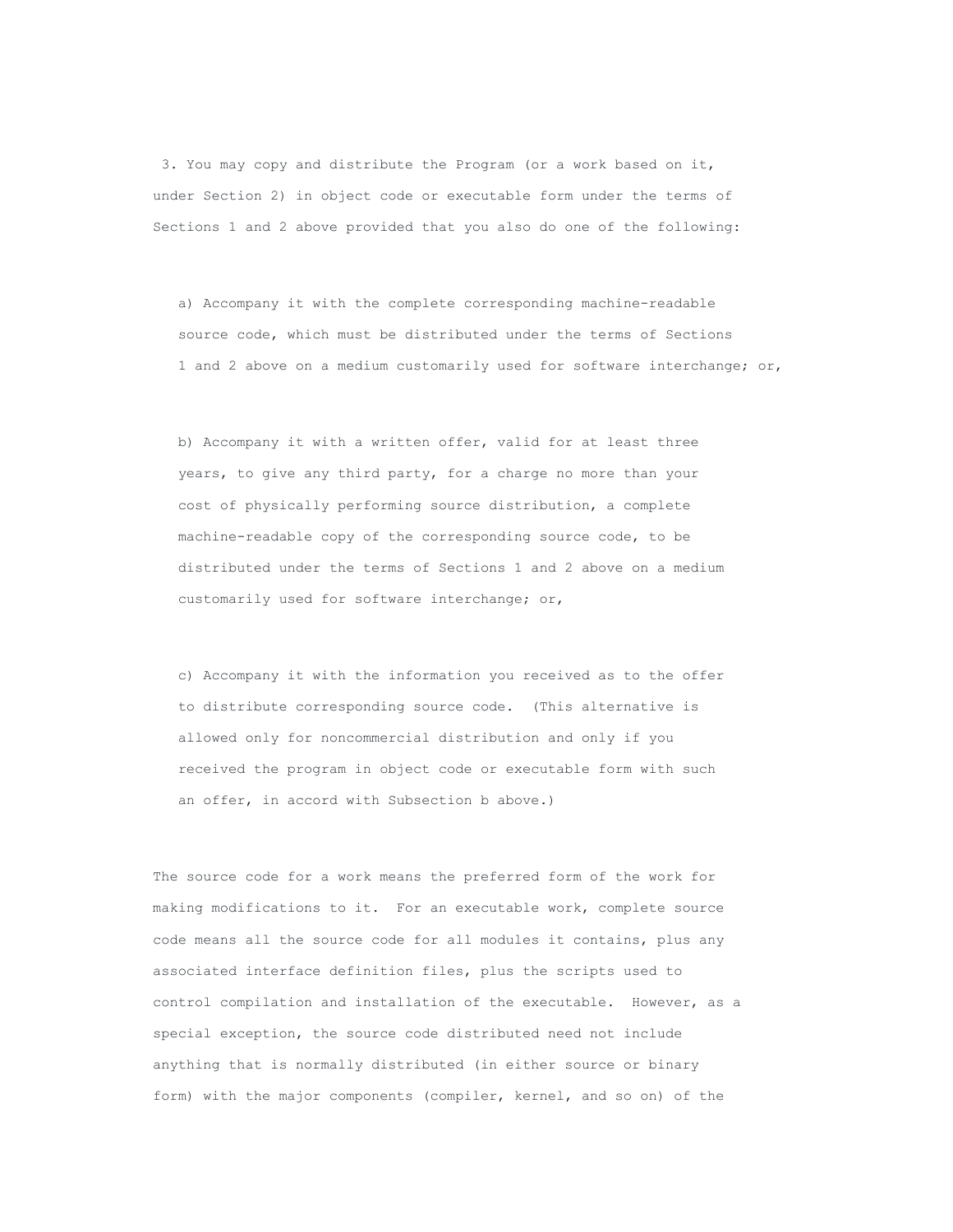operating system on which the executable runs, unless that component itself accompanies the executable.

If distribution of executable or object code is made by offering access to copy from a designated place, then offering equivalent access to copy the source code from the same place counts as distribution of the source code, even though third parties are not compelled to copy the source along with the object code.

4. You may not copy, modify, sublicense, or distribute the Program except as expressly provided under this License. Any attempt otherwise to copy, modify, sublicense or distribute the Program is void, and will automatically terminate your rights under this License. However, parties who have received copies, or rights, from you under this License will not have their licenses terminated so long as such parties remain in full compliance.

5. You are not required to accept this License, since you have not signed it. However, nothing else grants you permission to modify or distribute the Program or its derivative works. These actions are prohibited by law if you do not accept this License. Therefore, by modifying or distributing the Program (or any work based on the Program), you indicate your acceptance of this License to do so, and all its terms and conditions for copying, distributing or modifying the Program or works based on it.

6. Each time you redistribute the Program (or any work based on the Program), the recipient automatically receives a license from the original licensor to copy, distribute or modify the Program subject to these terms and conditions. You may not impose any further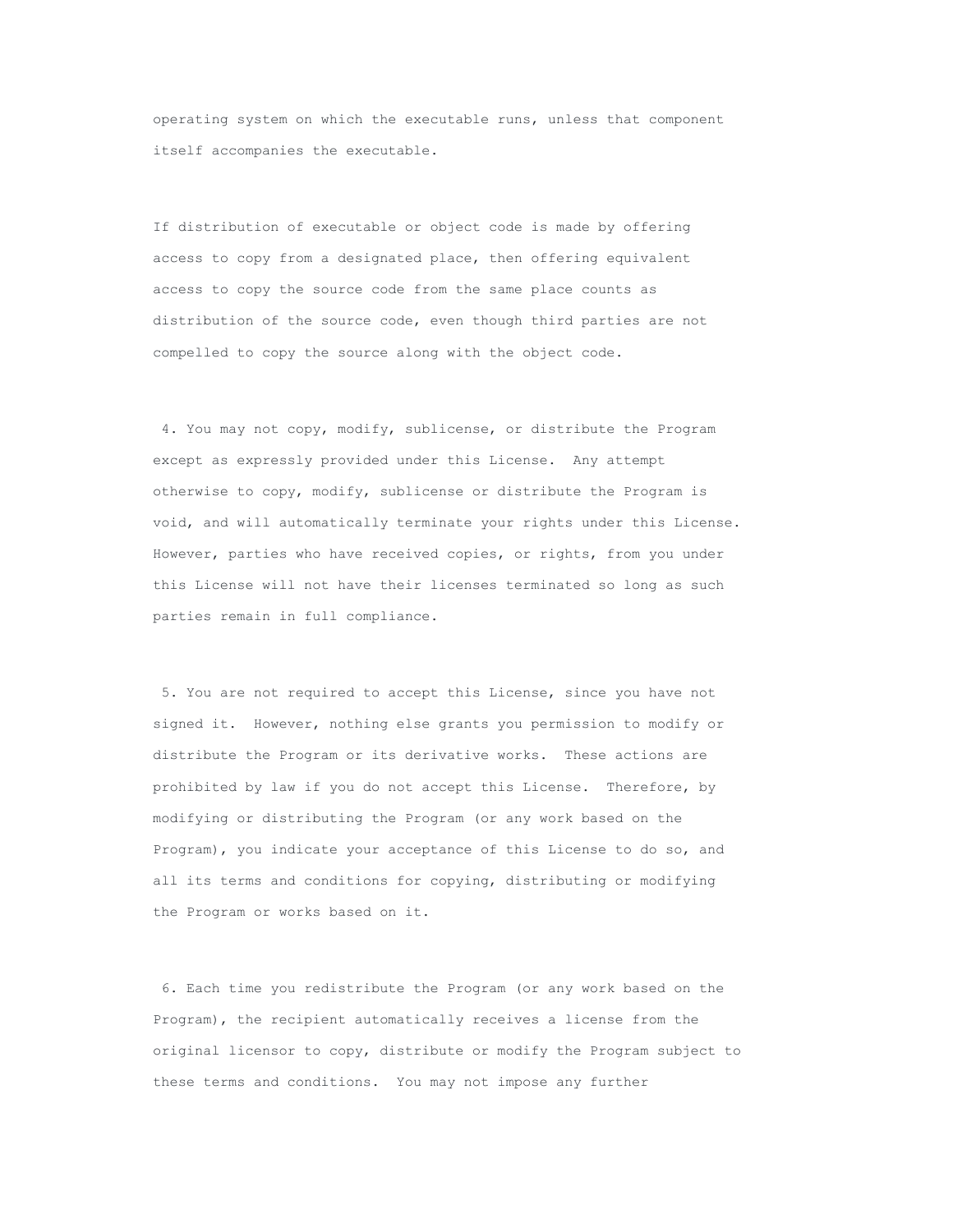restrictions on the recipients' exercise of the rights granted herein. You are not responsible for enforcing compliance by third parties to this License.

7. If, as a consequence of a court judgment or allegation of patent infringement or for any other reason (not limited to patent issues), conditions are imposed on you (whether by court order, agreement or otherwise) that contradict the conditions of this License, they do not excuse you from the conditions of this License. If you cannot distribute so as to satisfy simultaneously your obligations under this License and any other pertinent obligations, then as a consequence you may not distribute the Program at all. For example, if a patent license would not permit royalty-free redistribution of the Program by all those who receive copies directly or indirectly through you, then the only way you could satisfy both it and this License would be to refrain entirely from distribution of the Program.

If any portion of this section is held invalid or unenforceable under any particular circumstance, the balance of the section is intended to apply and the section as a whole is intended to apply in other circumstances.

It is not the purpose of this section to induce you to infringe any patents or other property right claims or to contest validity of any such claims; this section has the sole purpose of protecting the integrity of the free software distribution system, which is implemented by public license practices. Many people have made generous contributions to the wide range of software distributed through that system in reliance on consistent application of that system; it is up to the author/donor to decide if he or she is willing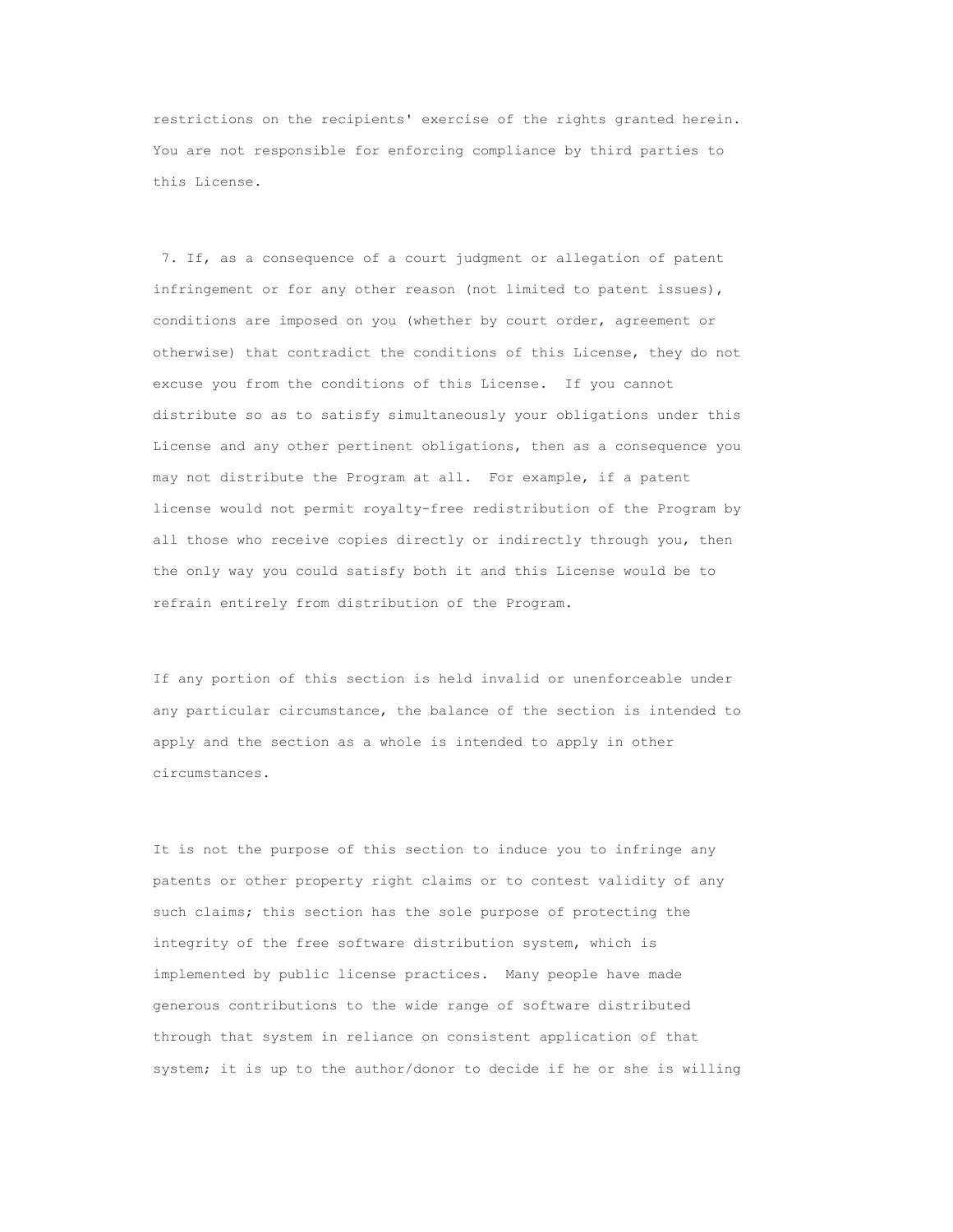to distribute software through any other system and a licensee cannot impose that choice.

This section is intended to make thoroughly clear what is believed to be a consequence of the rest of this License.

8. If the distribution and/or use of the Program is restricted in certain countries either by patents or by copyrighted interfaces, the original copyright holder who places the Program under this License may add an explicit geographical distribution limitation excluding those countries, so that distribution is permitted only in or among countries not thus excluded. In such case, this License incorporates the limitation as if written in the body of this License.

9. The Free Software Foundation may publish revised and/or new versions of the General Public License from time to time. Such new versions will be similar in spirit to the present version, but may differ in detail to address new problems or concerns.

Each version is given a distinguishing version number. If the Program specifies a version number of this License which applies to it and "any later version", you have the option of following the terms and conditions either of that version or of any later version published by the Free Software Foundation. If the Program does not specify a version number of this License, you may choose any version ever published by the Free Software Foundation.

10. If you wish to incorporate parts of the Program into other free programs whose distribution conditions are different, write to the author to ask for permission. For software which is copyrighted by the Free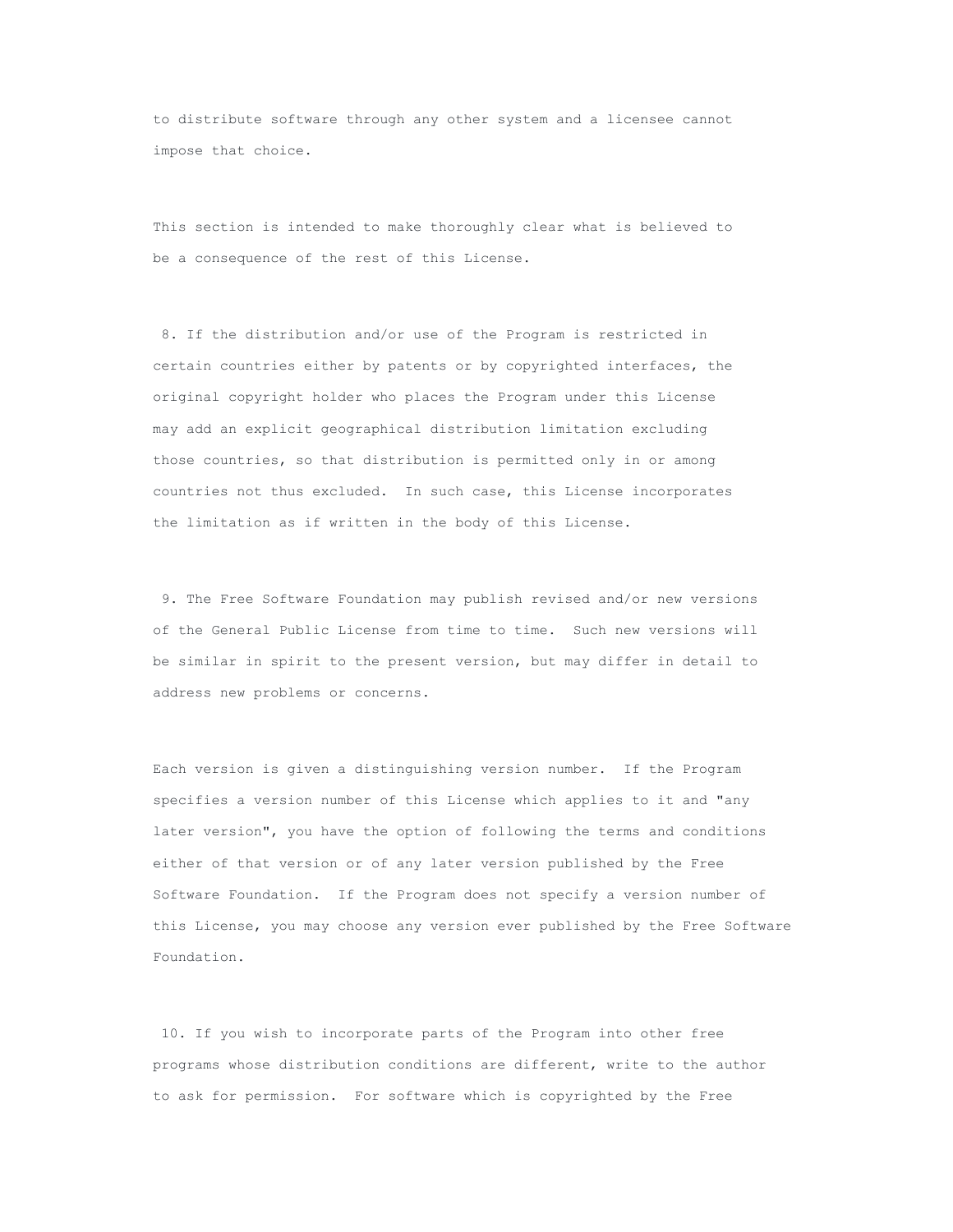Software Foundation, write to the Free Software Foundation; we sometimes make exceptions for this. Our decision will be guided by the two goals of preserving the free status of all derivatives of our free software and of promoting the sharing and reuse of software generally.

#### NO WARRANTY

11. BECAUSE THE PROGRAM IS LICENSED FREE OF CHARGE, THERE IS NO WARRANTY FOR THE PROGRAM, TO THE EXTENT PERMITTED BY APPLICABLE LAW. EXCEPT WHEN OTHERWISE STATED IN WRITING THE COPYRIGHT HOLDERS AND/OR OTHER PARTIES PROVIDE THE PROGRAM "AS IS" WITHOUT WARRANTY OF ANY KIND, EITHER EXPRESSED OR IMPLIED, INCLUDING, BUT NOT LIMITED TO, THE IMPLIED WARRANTIES OF MERCHANTABILITY AND FITNESS FOR A PARTICULAR PURPOSE. THE ENTIRE RISK AS TO THE QUALITY AND PERFORMANCE OF THE PROGRAM IS WITH YOU. SHOULD THE PROGRAM PROVE DEFECTIVE, YOU ASSUME THE COST OF ALL NECESSARY SERVICING, REPAIR OR CORRECTION.

12. IN NO EVENT UNLESS REQUIRED BY APPLICABLE LAW OR AGREED TO IN WRITING WILL ANY COPYRIGHT HOLDER, OR ANY OTHER PARTY WHO MAY MODIFY AND/OR REDISTRIBUTE THE PROGRAM AS PERMITTED ABOVE, BE LIABLE TO YOU FOR DAMAGES, INCLUDING ANY GENERAL, SPECIAL, INCIDENTAL OR CONSEQUENTIAL DAMAGES ARISING OUT OF THE USE OR INABILITY TO USE THE PROGRAM (INCLUDING BUT NOT LIMITED TO LOSS OF DATA OR DATA BEING RENDERED INACCURATE OR LOSSES SUSTAINED BY YOU OR THIRD PARTIES OR A FAILURE OF THE PROGRAM TO OPERATE WITH ANY OTHER PROGRAMS), EVEN IF SUCH HOLDER OR OTHER PARTY HAS BEEN ADVISED OF THE POSSIBILITY OF SUCH DAMAGES.

END OF TERMS AND CONDITIONS

How to Apply These Terms to Your New Programs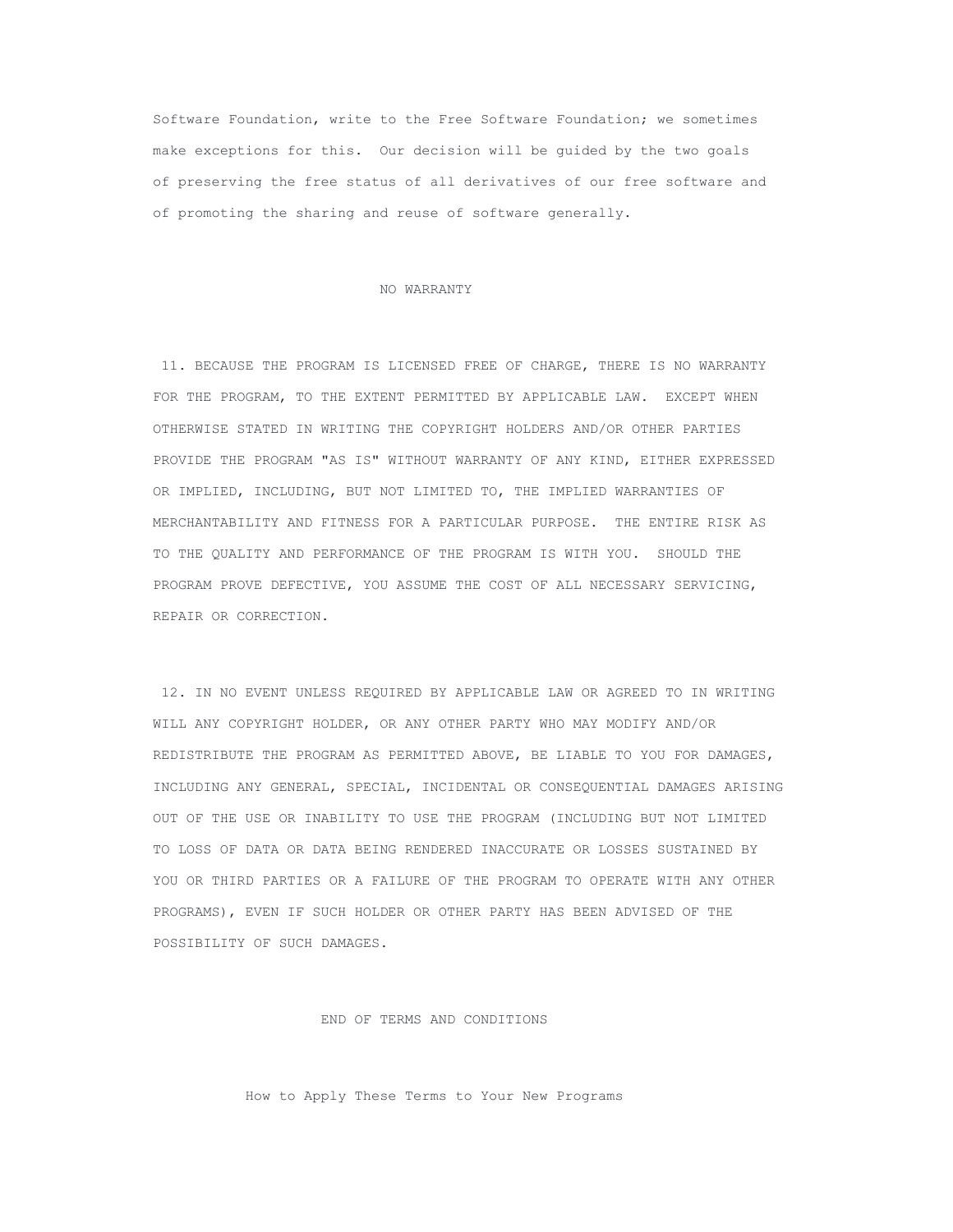If you develop a new program, and you want it to be of the greatest possible use to the public, the best way to achieve this is to make it free software which everyone can redistribute and change under these terms.

To do so, attach the following notices to the program. It is safest to attach them to the start of each source file to most effectively convey the exclusion of warranty; and each file should have at least the "copyright" line and a pointer to where the full notice is found.

{description}

Copyright (C) {year} {fullname}

This program is free software; you can redistribute it and/or modify it under the terms of the GNU General Public License as published by the Free Software Foundation; either version 2 of the License, or (at your option) any later version.

This program is distributed in the hope that it will be useful, but WITHOUT ANY WARRANTY; without even the implied warranty of MERCHANTABILITY or FITNESS FOR A PARTICULAR PURPOSE. See the GNU General Public License for more details.

You should have received a copy of the GNU General Public License along with this program; if not, write to the Free Software Foundation, Inc., 51 Franklin Street, Fifth Floor, Boston, MA 02110-1301 USA.

Also add information on how to contact you by electronic and paper mail.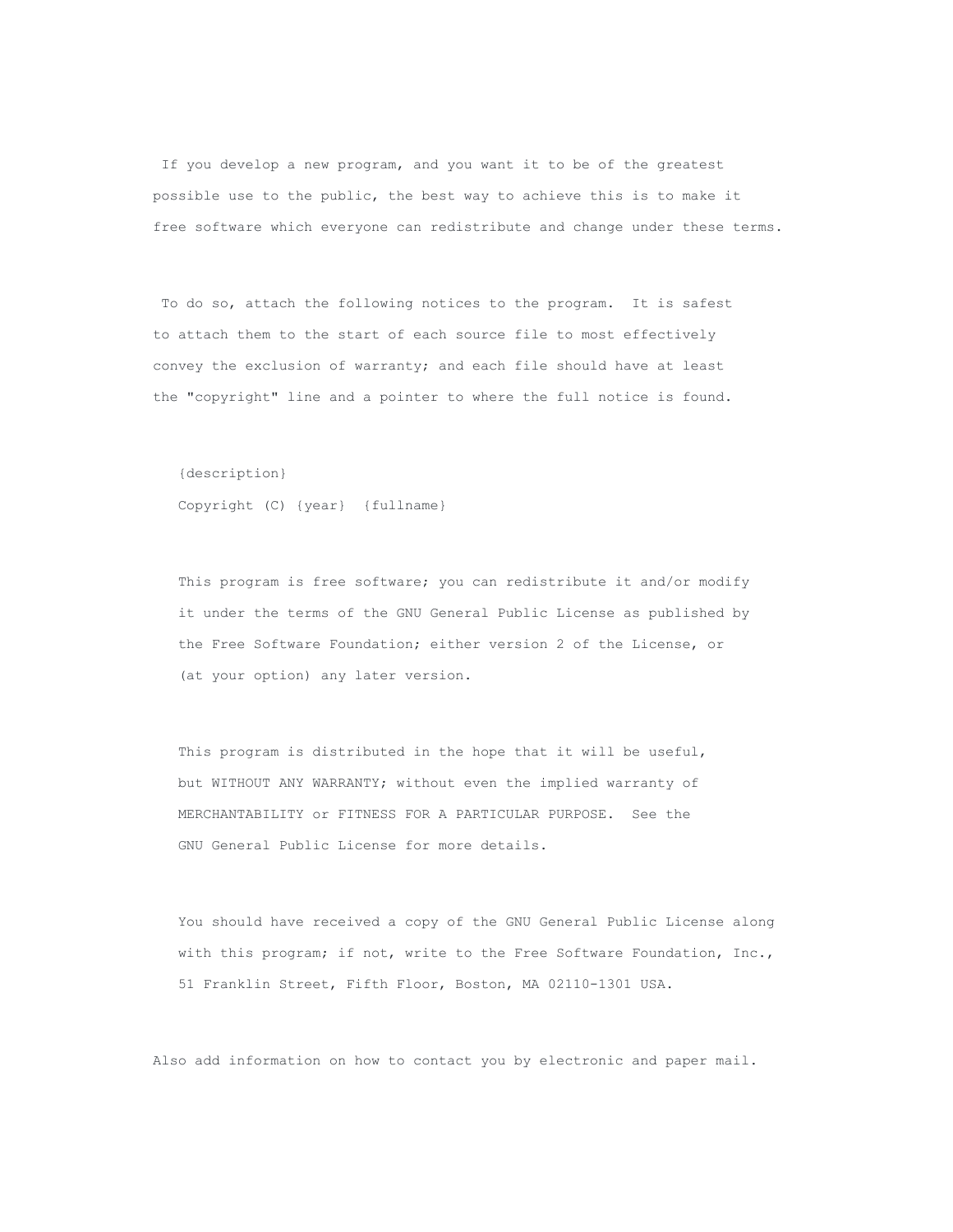If the program is interactive, make it output a short notice like this when it starts in an interactive mode:

Gnomovision version 69, Copyright (C) year name of author Gnomovision comes with ABSOLUTELY NO WARRANTY; for details type `show w'. This is free software, and you are welcome to redistribute it under certain conditions; type `show c' for details.

The hypothetical commands `show w' and `show c' should show the appropriate parts of the General Public License. Of course, the commands you use may be called something other than `show w' and `show c'; they could even be mouse-clicks or menu items--whatever suits your program.

You should also get your employer (if you work as a programmer) or your school, if any, to sign a "copyright disclaimer" for the program, if necessary. Here is a sample; alter the names:

Yoyodyne, Inc., hereby disclaims all copyright interest in the program `Gnomovision' (which makes passes at compilers) written by James Hacker.

{signature of Ty Coon}, 1 April 1989 Ty Coon, President of Vice

This General Public License does not permit incorporating your program into proprietary programs. If your program is a subroutine library, you may consider it more useful to permit linking proprietary applications with the library. If this is what you want to do, use the GNU Lesser General Public License instead of this License.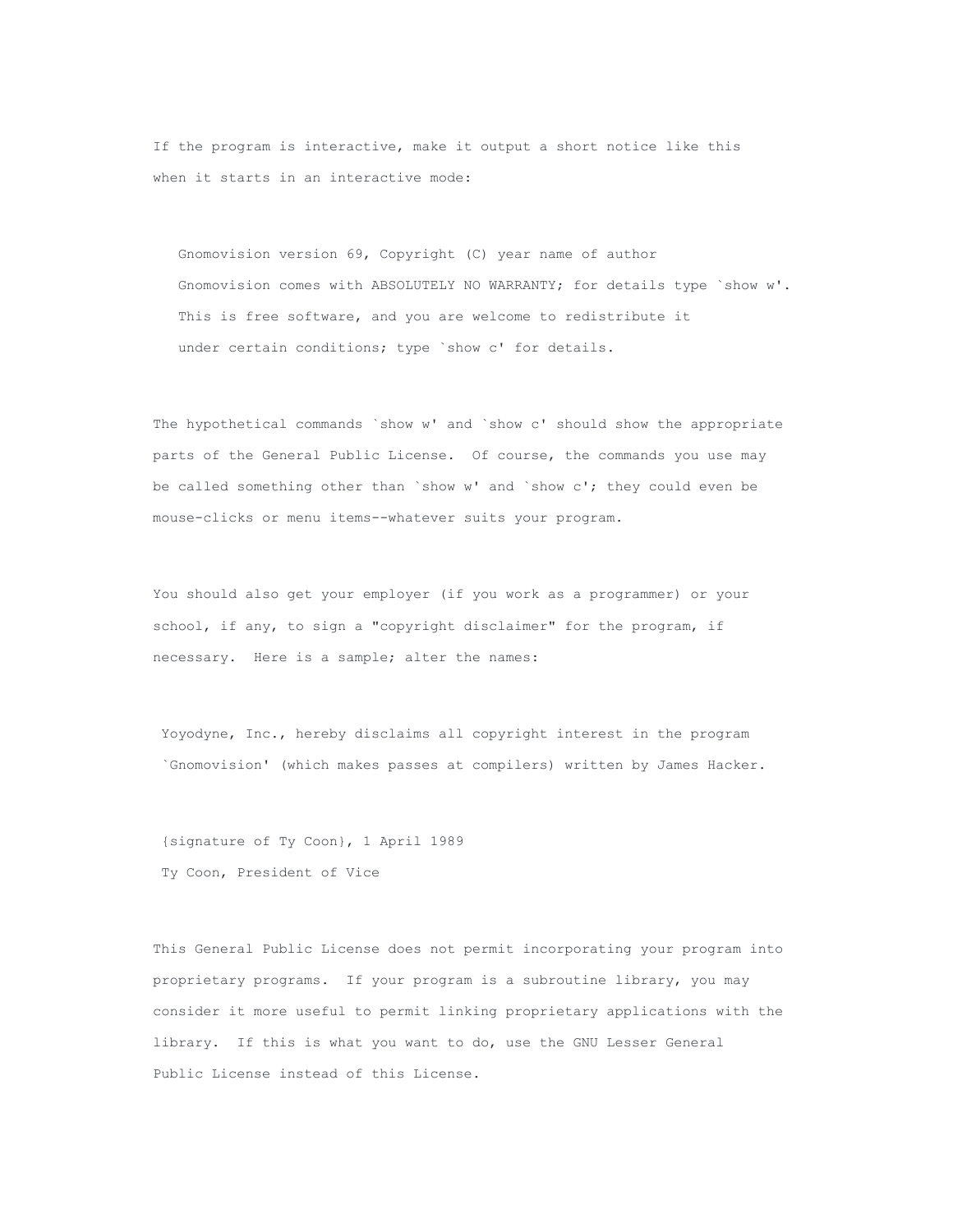Notepad++

Version: 8 Purpose: reading logs Projects: Automate VX License:

> COPYING -- Describes the terms under which Notepad++ is distributed. A copy of the GNU GPL is appended to this file.

IMPORTANT NOTEPAD++ LICENSE TERMS

Copyright (C)2021 Don HO <don.h@free.fr>. This program is free software; you may redistribute and/or modify it under the terms of the GNU General Public License as published by the Free Software Foundation; Version 3 with the clarifications and exceptions described below. This guarantees your right to use, modify, and redistribute this software under certain conditions.

This program is distributed in the hope that it will be useful, but WITHOUT ANY WARRANTY; without even the implied warranty of MERCHANTABILITY or FITNESS FOR A PARTICULAR PURPOSE. See the GNU General Public License for more details.

\*\*\*\*\*\*\*\*\*\*\*\*\*\*\*\*\*\*\*\*\*\*\*\*\*\*\*\*\*\*\*\*\*\*\*\*\*\*\*\*\*\*\*\*\*\*\*\*\*\*\*\*\*\*\*\*\*\*\*\*\*\*\*\*\*\*

GNU GENERAL PUBLIC LICENSE

Version 3, 29 June 2007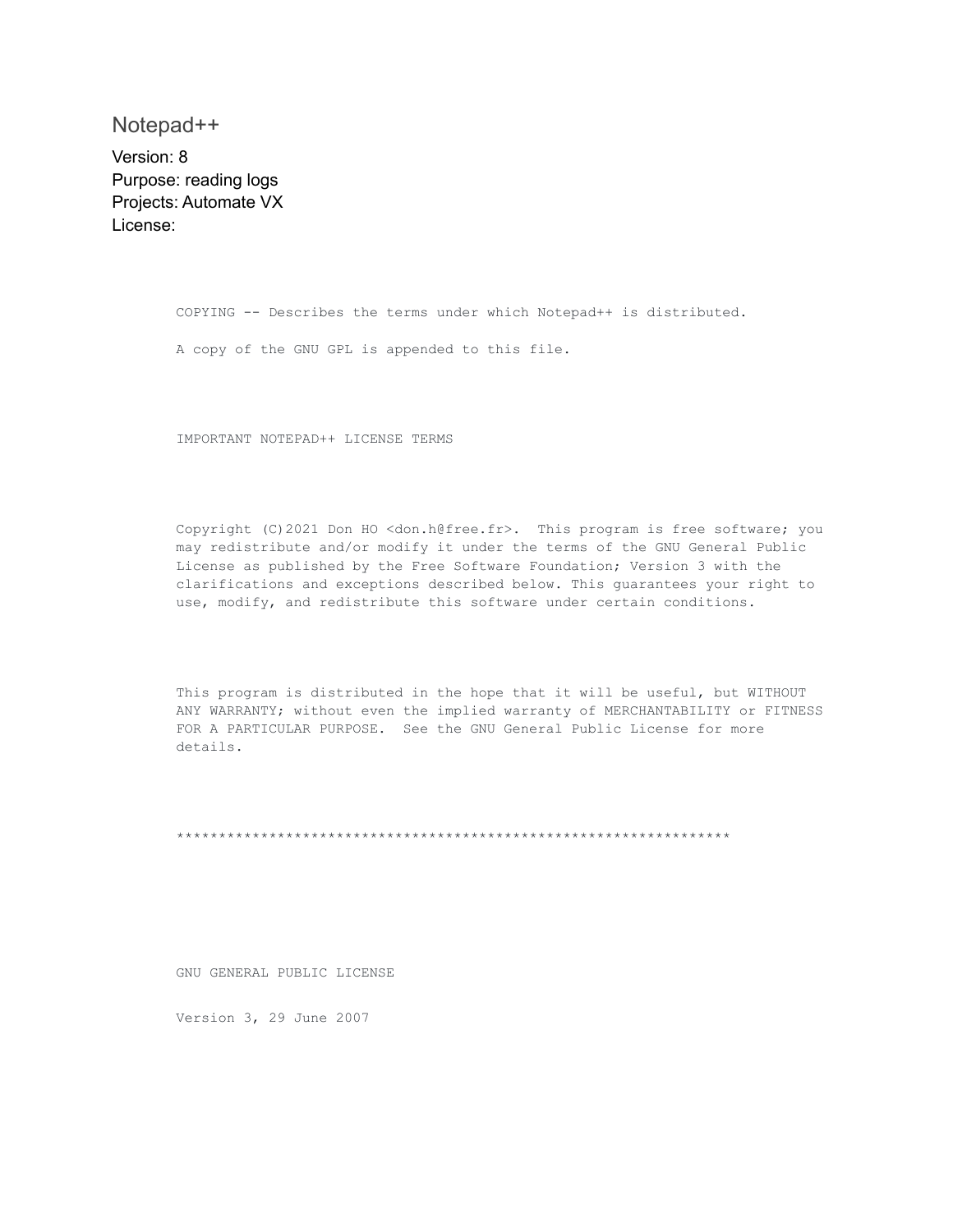Copyright (C) 2007 Free Software Foundation, Inc. <https://fsf.org/>

Everyone is permitted to copy and distribute verbatim copies of this license document, but changing it is not allowed.

# Preamble

The GNU General Public License is a free, copyleft license for software and other kinds of works.

The licenses for most software and other practical works are designed to take away your freedom to share and change the works. By contrast, the GNU General Public License is intended to guarantee your freedom to share and change all versions of a program--to make sure it remains free software for all its users. We, the Free Software Foundation, use the GNU General Public License for most of our software; it applies also to any other work released this way by its authors. You can apply it to your programs, too.

When we speak of free software, we are referring to freedom, not price. Our General Public Licenses are designed to make sure that you have the freedom to distribute copies of free software (and charge for them if you wish), that you receive source code or can get it if you want it, that you can change the software or use pieces of it in new free programs, and that you know you can do these things.

To protect your rights, we need to prevent others from denying you these rights or asking you to surrender the rights. Therefore, you have certain responsibilities if you distribute copies of the software, or if you modify it: responsibilities to respect the freedom of others.

For example, if you distribute copies of such a program, whether gratis or for a fee, you must pass on to the recipients the same freedoms that you received. You must make sure that they, too, receive or can get the source code. And you must show them these terms so they know their rights.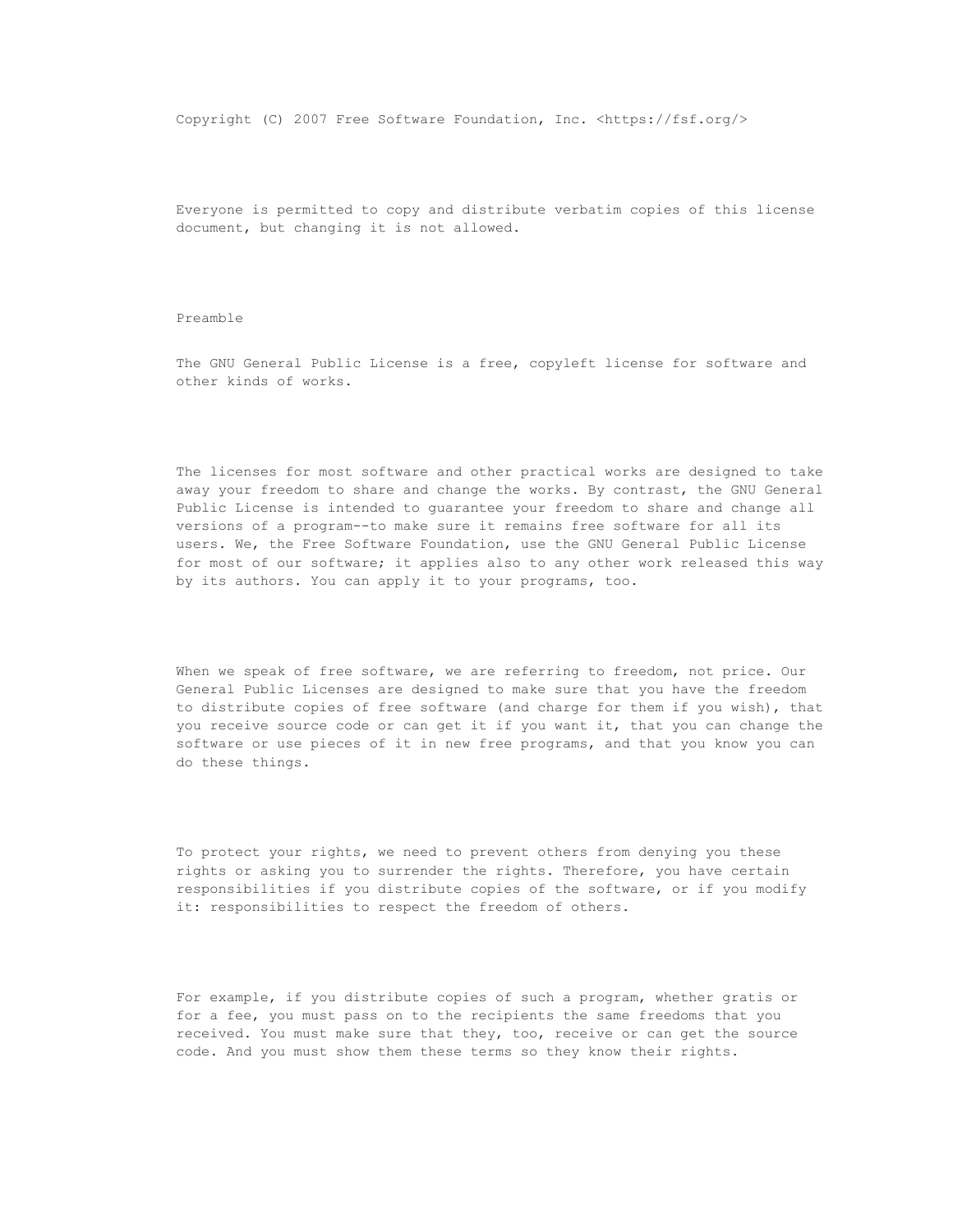Developers that use the GNU GPL protect your rights with two steps: (1) assert copyright on the software, and (2) offer you this License giving you legal permission to copy, distribute and/or modify it.

For the developers' and authors' protection, the GPL clearly explains that there is no warranty for this free software. For both users' and authors' sake, the GPL requires that modified versions be marked as changed, so that their problems will not be attributed erroneously to authors of previous versions.

Some devices are designed to deny users access to install or run modified versions of the software inside them, although the manufacturer can do so. This is fundamentally incompatible with the aim of protecting users' freedom to change the software. The systematic pattern of such abuse occurs in the area of products for individuals to use, which is precisely where it is most unacceptable. Therefore, we have designed this version of the GPL to prohibit the practice for those products. If such problems arise substantially in other domains, we stand ready to extend this provision to those domains in future versions of the GPL, as needed to protect the freedom of users.

Finally, every program is threatened constantly by software patents. States should not allow patents to restrict development and use of software on general-purpose computers, but in those that do, we wish to avoid the special danger that patents applied to a free program could make it effectively proprietary. To prevent this, the GPL assures that patents cannot be used to render the program non-free.

The precise terms and conditions for copying, distribution and modification follow.

TERMS AND CONDITIONS

0. Definitions.

"This License" refers to version 3 of the GNU General Public License.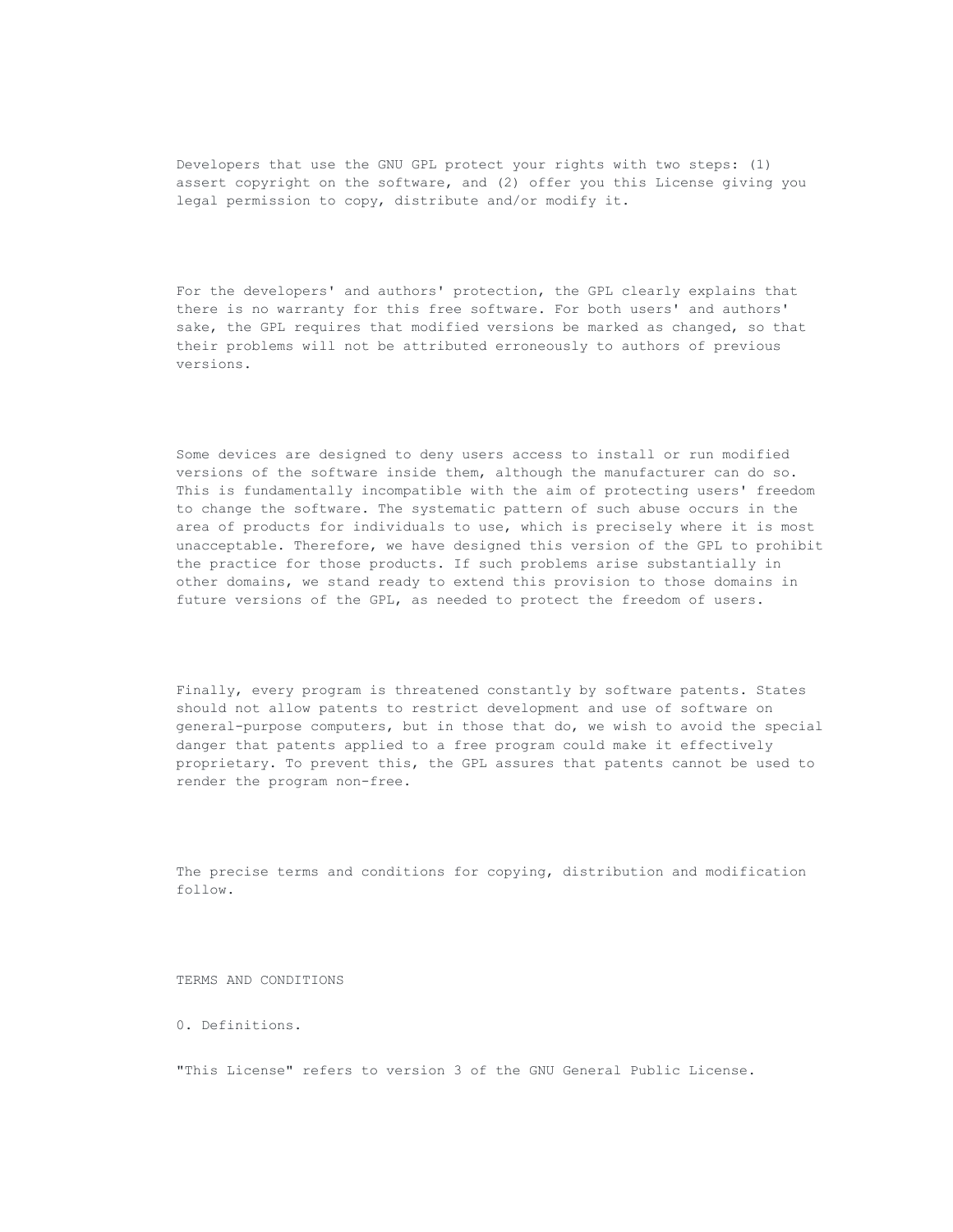"Copyright" also means copyright-like laws that apply to other kinds of works, such as semiconductor masks.

"The Program" refers to any copyrightable work licensed under this License. Each licensee is addressed as "you". "Licensees" and "recipients" may be individuals or organizations.

To "modify" a work means to copy from or adapt all or part of the work in a fashion requiring copyright permission, other than the making of an exact copy. The resulting work is called a "modified version" of the earlier work or a work "based on" the earlier work.

A "covered work" means either the unmodified Program or a work based on the Program.

To "propagate" a work means to do anything with it that, without permission, would make you directly or secondarily liable for infringement under applicable copyright law, except executing it on a computer or modifying a private copy. Propagation includes copying, distribution (with or without modification), making available to the public, and in some countries other activities as well.

To "convey" a work means any kind of propagation that enables other parties to make or receive copies. Mere interaction with a user through a computer network, with no transfer of a copy, is not conveying.

An interactive user interface displays "Appropriate Legal Notices" to the extent that it includes a convenient and prominently visible feature that (1) displays an appropriate copyright notice, and (2) tells the user that there is no warranty for the work (except to the extent that warranties are provided), that licensees may convey the work under this License, and how to view a copy of this License. If the interface presents a list of user commands or options, such as a menu, a prominent item in the list meets this criterion.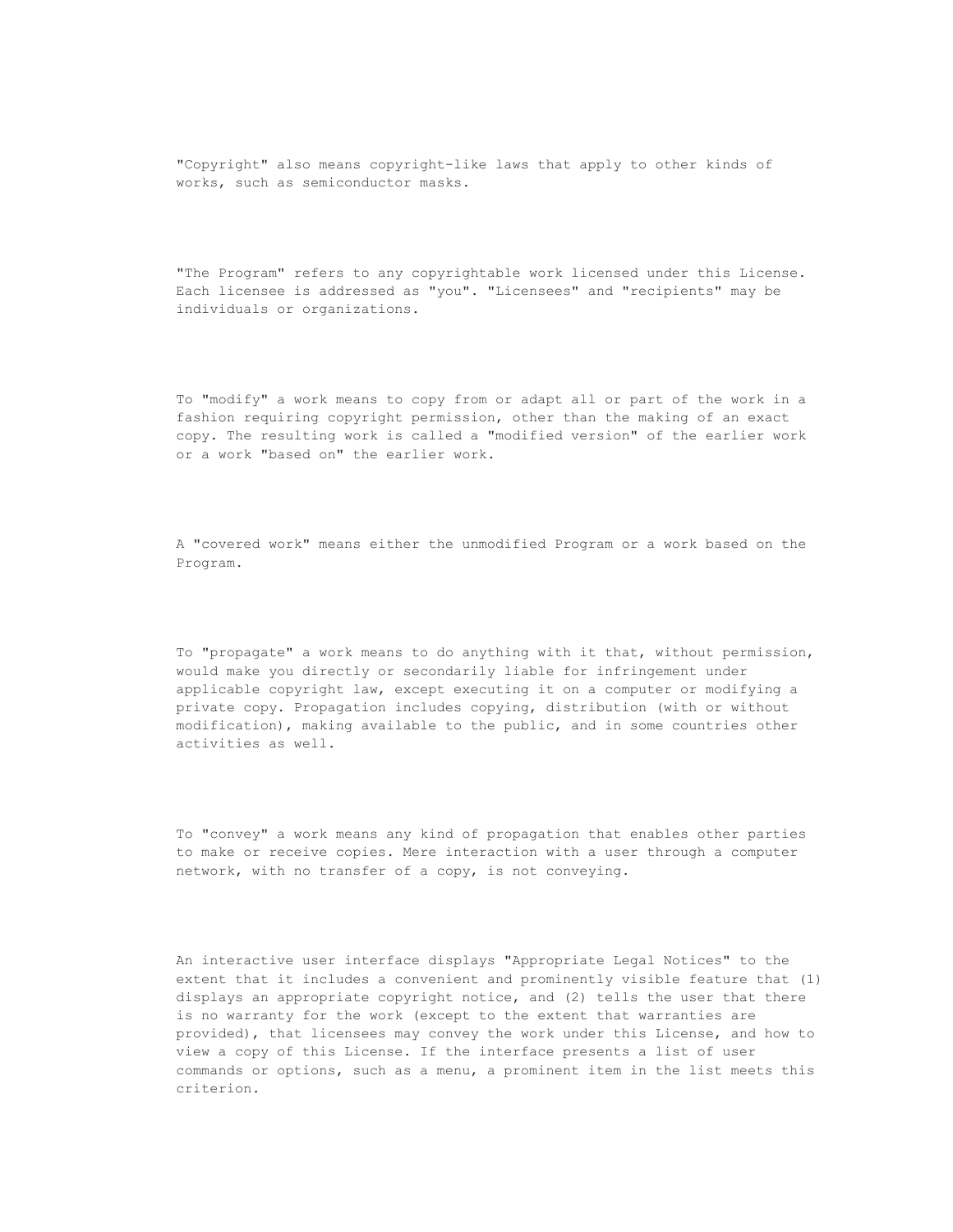1. Source Code.

The "source code" for a work means the preferred form of the work for making modifications to it. "Object code" means any non-source form of a work.

A "Standard Interface" means an interface that either is an official standard defined by a recognized standards body, or, in the case of interfaces specified for a particular programming language, one that is widely used among developers working in that language.

The "System Libraries" of an executable work include anything, other than the work as a whole, that (a) is included in the normal form of packaging a Major Component, but which is not part of that Major Component, and (b) serves only to enable use of the work with that Major Component, or to implement a Standard Interface for which an implementation is available to the public in source code form. A "Major Component", in this context, means a major essential component (kernel, window system, and so on) of the specific operating system (if any) on which the executable work runs, or a compiler used to produce the work, or an object code interpreter used to run it.

The "Corresponding Source" for a work in object code form means all the source code needed to generate, install, and (for an executable work) run the object code and to modify the work, including scripts to control those activities. However, it does not include the work's System Libraries, or general-purpose tools or generally available free programs which are used unmodified in performing those activities but which are not part of the work. For example, Corresponding Source includes interface definition files associated with source files for the work, and the source code for shared libraries and dynamically linked subprograms that the work is specifically designed to require, such as by intimate data communication or control flow between those subprograms and other parts of the work.

The Corresponding Source need not include anything that users can regenerate automatically from other parts of the Corresponding Source.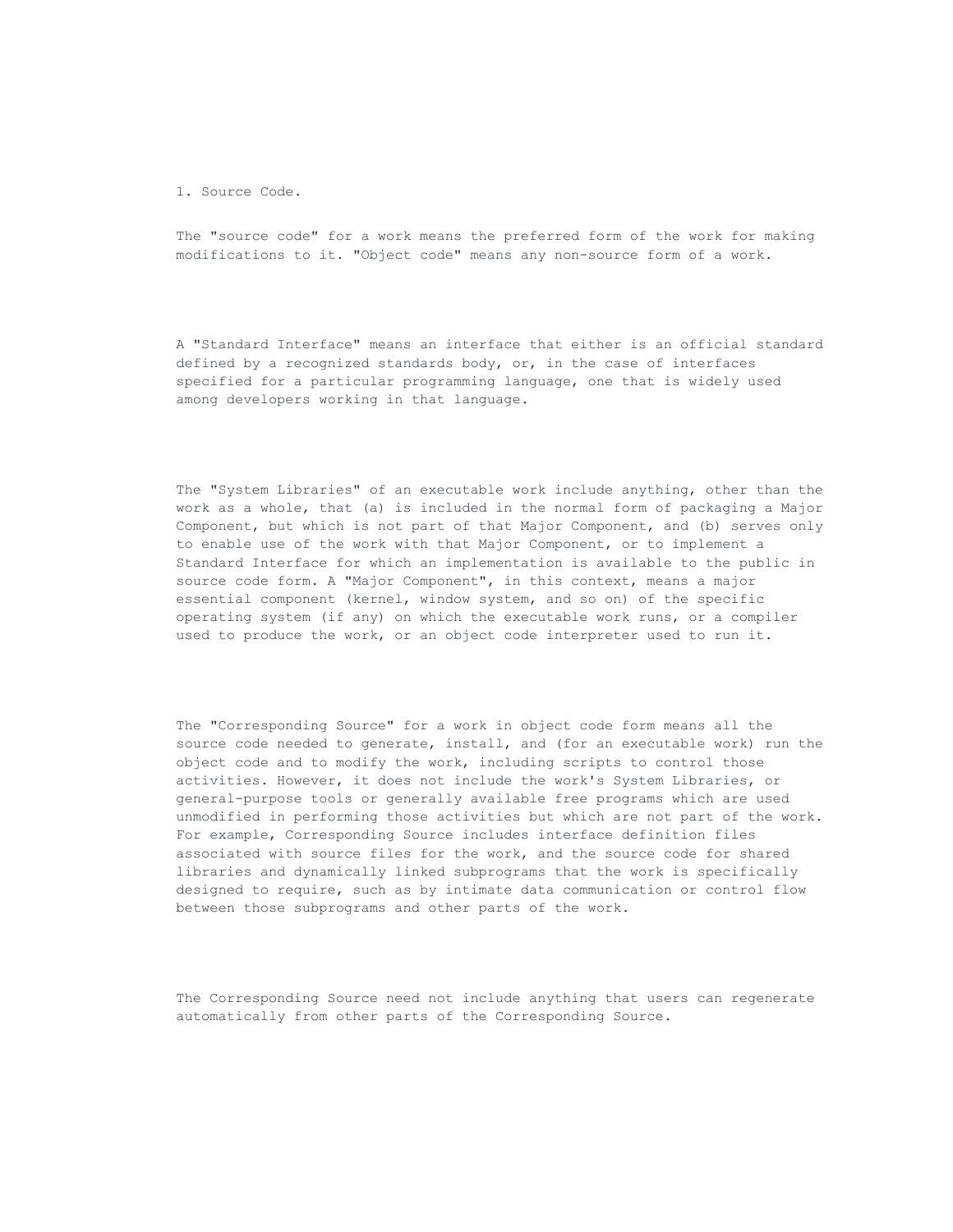The Corresponding Source for a work in source code form is that same work.

2. Basic Permissions.

All rights granted under this License are granted for the term of copyright on the Program, and are irrevocable provided the stated conditions are met. This License explicitly affirms your unlimited permission to run the unmodified Program. The output from running a covered work is covered by this License only if the output, given its content, constitutes a covered work. This License acknowledges your rights of fair use or other equivalent, as provided by copyright law.

You may make, run and propagate covered works that you do not convey, without conditions so long as your license otherwise remains in force. You may convey covered works to others for the sole purpose of having them make modifications exclusively for you, or provide you with facilities for running those works, provided that you comply with the terms of this License in conveying all material for which you do not control copyright. Those thus making or running the covered works for you must do so exclusively on your behalf, under your direction and control, on terms that prohibit them from making any copies of your copyrighted material outside their relationship with you.

Conveying under any other circumstances is permitted solely under the conditions stated below. Sublicensing is not allowed; section 10 makes it unnecessary.

3. Protecting Users' Legal Rights From Anti-Circumvention Law.

No covered work shall be deemed part of an effective technological measure under any applicable law fulfilling obligations under article 11 of the WIPO copyright treaty adopted on 20 December 1996, or similar laws prohibiting or restricting circumvention of such measures.

When you convey a covered work, you waive any legal power to forbid circumvention of technological measures to the extent such circumvention is effected by exercising rights under this License with respect to the covered work, and you disclaim any intention to limit operation or modification of the work as a means of enforcing, against the work's users, your or third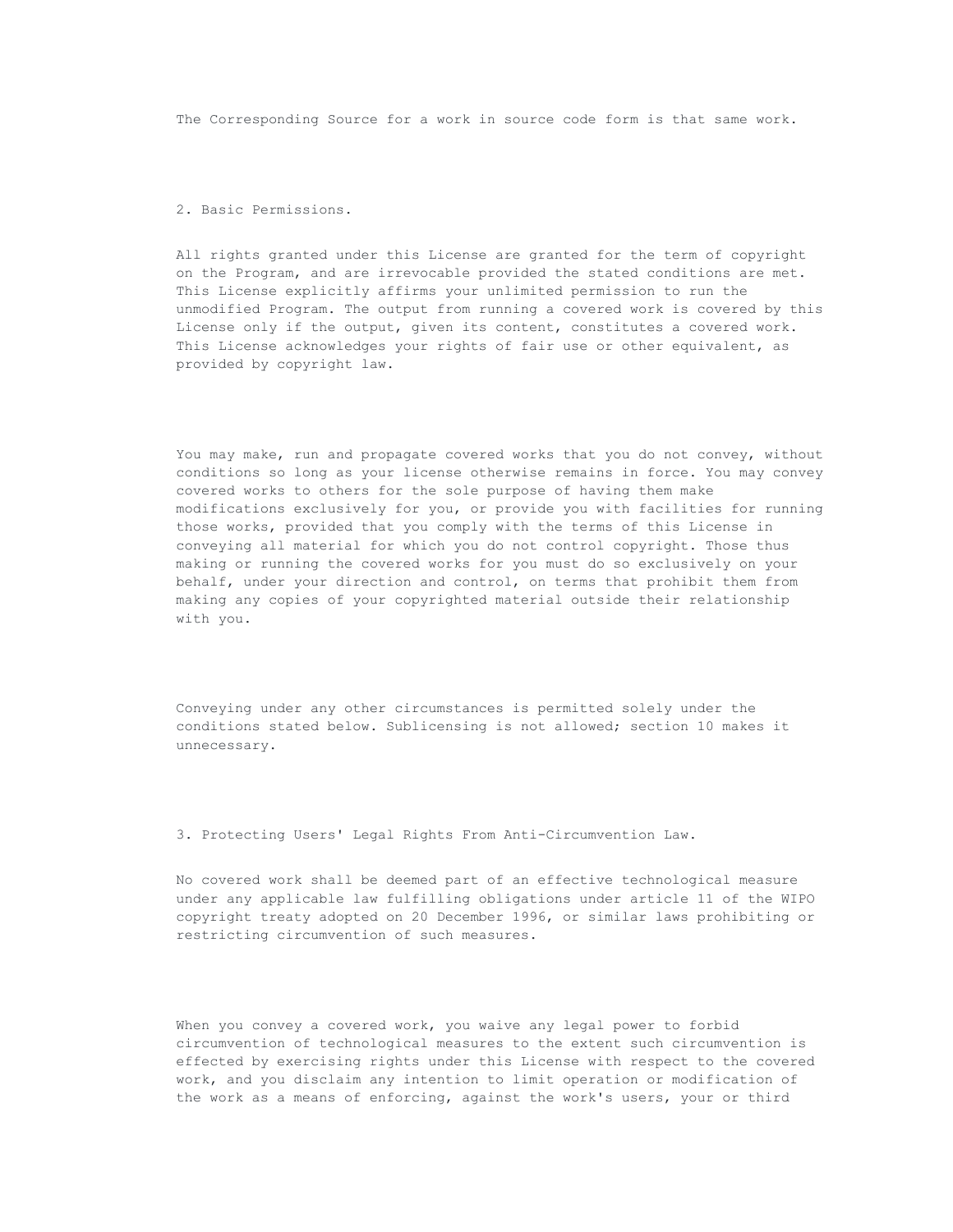parties' legal rights to forbid circumvention of technological measures.

4. Conveying Verbatim Copies.

You may convey verbatim copies of the Program's source code as you receive it, in any medium, provided that you conspicuously and appropriately publish on each copy an appropriate copyright notice; keep intact all notices stating that this License and any non-permissive terms added in accord with section 7 apply to the code; keep intact all notices of the absence of any warranty; and give all recipients a copy of this License along with the Program.

You may charge any price or no price for each copy that you convey, and you may offer support or warranty protection for a fee.

5. Conveying Modified Source Versions.

You may convey a work based on the Program, or the modifications to produce it from the Program, in the form of source code under the terms of section 4, provided that you also meet all of these conditions:

a) The work must carry prominent notices stating that you modified it, and giving a relevant date.

b) The work must carry prominent notices stating that it is released under this License and any conditions added under section 7. This requirement modifies the requirement in section 4 to "keep intact all notices".

c) You must license the entire work, as a whole, under this License to anyone who comes into possession of a copy. This License will therefore apply, along with any applicable section 7 additional terms, to the whole of the work, and all its parts, regardless of how they are packaged. This License gives no permission to license the work in any other way, but it does not invalidate such permission if you have separately received it.

d) If the work has interactive user interfaces, each must display Appropriate Legal Notices; however, if the Program has interactive interfaces that do not display Appropriate Legal Notices, your work need not make them do so.

A compilation of a covered work with other separate and independent works, which are not by their nature extensions of the covered work, and which are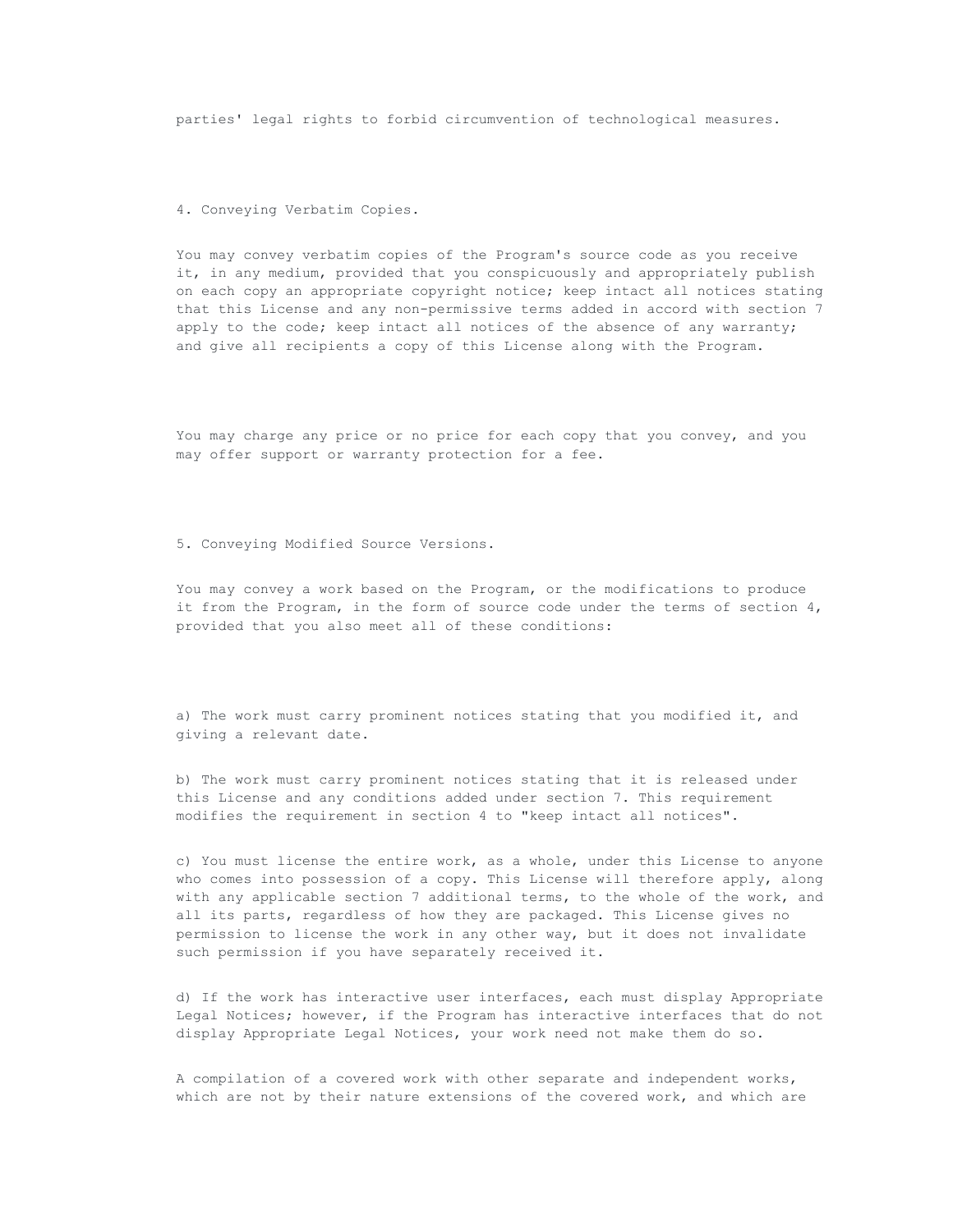not combined with it such as to form a larger program, in or on a volume of a storage or distribution medium, is called an "aggregate" if the compilation and its resulting copyright are not used to limit the access or legal rights of the compilation's users beyond what the individual works permit. Inclusion of a covered work in an aggregate does not cause this License to apply to the other parts of the aggregate.

# 6. Conveying Non-Source Forms.

You may convey a covered work in object code form under the terms of sections 4 and 5, provided that you also convey the machine-readable Corresponding Source under the terms of this License, in one of these ways:

a) Convey the object code in, or embodied in, a physical product (including a physical distribution medium), accompanied by the Corresponding Source fixed on a durable physical medium customarily used for software interchange.

b) Convey the object code in, or embodied in, a physical product (including a physical distribution medium), accompanied by a written offer, valid for at least three years and valid for as long as you offer spare parts or customer support for that product model, to give anyone who possesses the object code either (1) a copy of the Corresponding Source for all the software in the product that is covered by this License, on a durable physical medium customarily used for software interchange, for a price no more than your reasonable cost of physically performing this conveying of source, or (2) access to copy the Corresponding Source from a network server at no charge.

c) Convey individual copies of the object code with a copy of the written offer to provide the Corresponding Source. This alternative is allowed only occasionally and noncommercially, and only if you received the object code with such an offer, in accord with subsection 6b.

d) Convey the object code by offering access from a designated place (gratis or for a charge), and offer equivalent access to the Corresponding Source in the same way through the same place at no further charge. You need not require recipients to copy the Corresponding Source along with the object code. If the place to copy the object code is a network server, the Corresponding Source may be on a different server (operated by you or a third party) that supports equivalent copying facilities, provided you maintain clear directions next to the object code saying where to find the Corresponding Source. Regardless of what server hosts the Corresponding Source, you remain obligated to ensure that it is available for as long as needed to satisfy these requirements.

e) Convey the object code using peer-to-peer transmission, provided you inform other peers where the object code and Corresponding Source of the work are being offered to the general public at no charge under subsection 6d.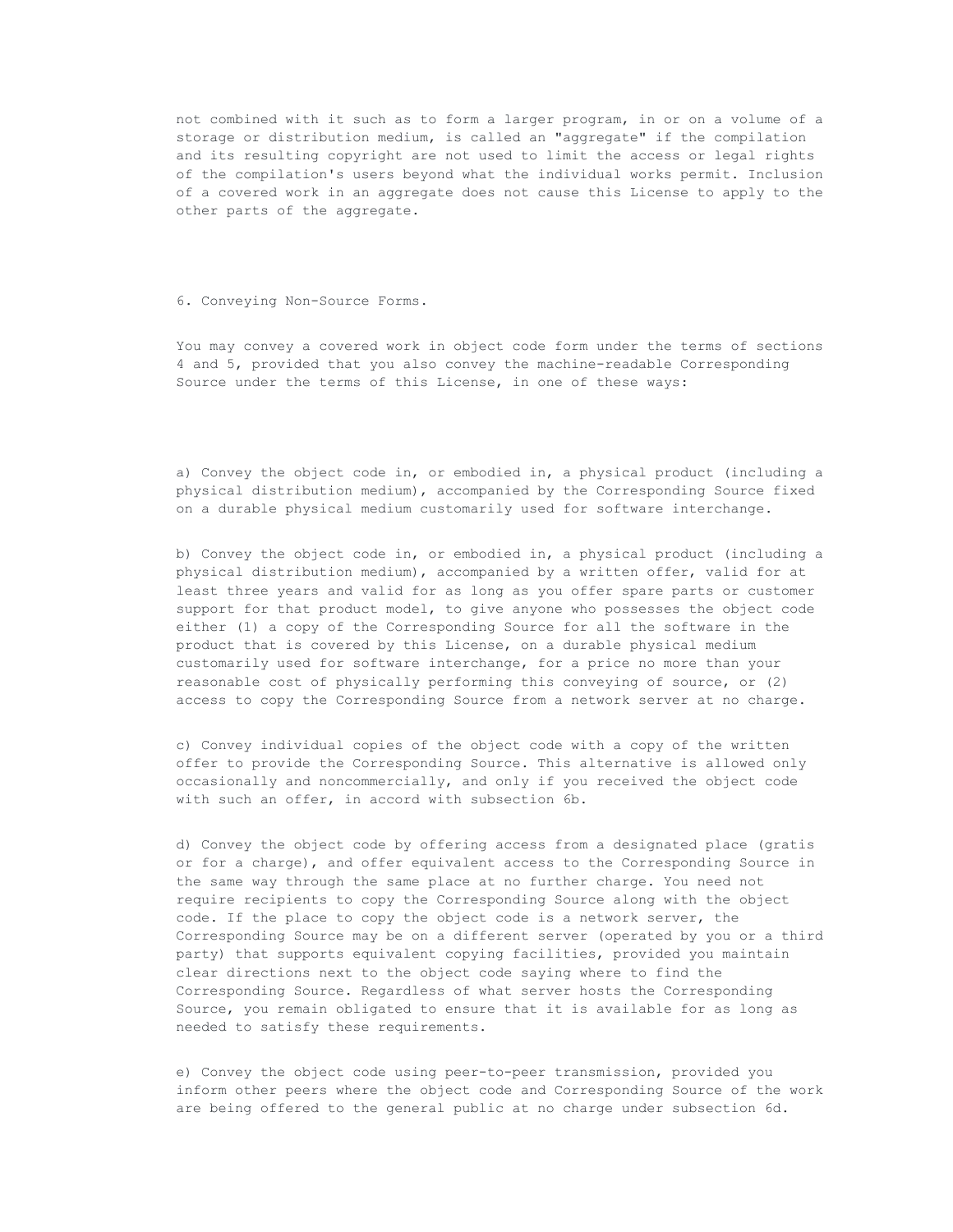A separable portion of the object code, whose source code is excluded from the Corresponding Source as a System Library, need not be included in conveying the object code work.

A "User Product" is either (1) a "consumer product", which means any tangible personal property which is normally used for personal, family, or household purposes, or (2) anything designed or sold for incorporation into a dwelling. In determining whether a product is a consumer product, doubtful cases shall be resolved in favor of coverage. For a particular product received by a particular user, "normally used" refers to a typical or common use of that class of product, regardless of the status of the particular user or of the way in which the particular user actually uses, or expects or is expected to use, the product. A product is a consumer product regardless of whether the product has substantial commercial, industrial or non-consumer uses, unless such uses represent the only significant mode of use of the product.

"Installation Information" for a User Product means any methods, procedures, authorization keys, or other information required to install and execute modified versions of a covered work in that User Product from a modified version of its Corresponding Source. The information must suffice to ensure that the continued functioning of the modified object code is in no case prevented or interfered with solely because modification has been made.

If you convey an object code work under this section in, or with, or specifically for use in, a User Product, and the conveying occurs as part of a transaction in which the right of possession and use of the User Product is transferred to the recipient in perpetuity or for a fixed term (regardless of how the transaction is characterized), the Corresponding Source conveyed under this section must be accompanied by the Installation Information. But this requirement does not apply if neither you nor any third party retains the ability to install modified object code on the User Product (for example, the work has been installed in ROM).

The requirement to provide Installation Information does not include a requirement to continue to provide support service, warranty, or updates for a work that has been modified or installed by the recipient, or for the User Product in which it has been modified or installed. Access to a network may be denied when the modification itself materially and adversely affects the operation of the network or violates the rules and protocols for communication across the network.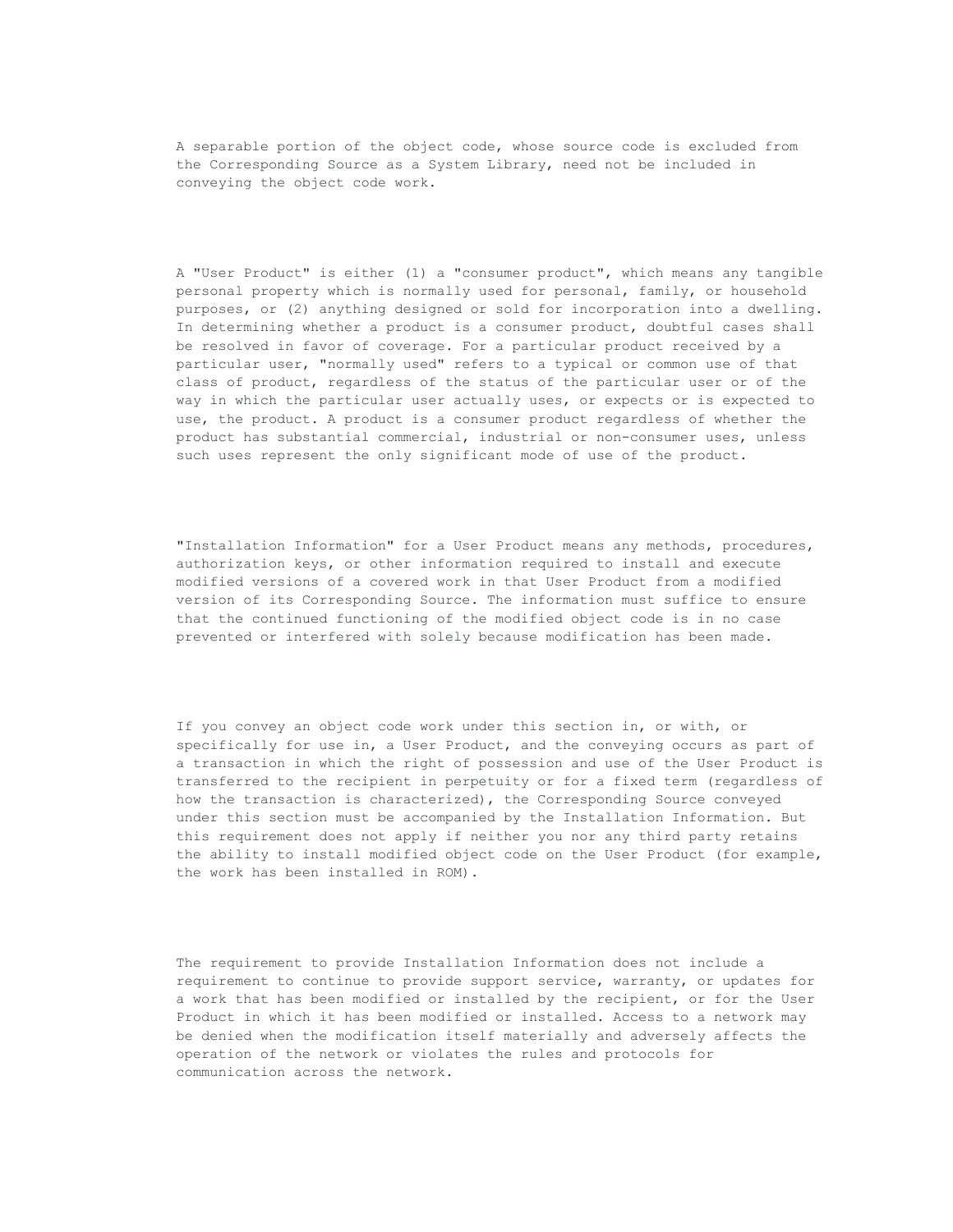Corresponding Source conveyed, and Installation Information provided, in accord with this section must be in a format that is publicly documented (and with an implementation available to the public in source code form), and must require no special password or key for unpacking, reading or copying.

# 7. Additional Terms.

"Additional permissions" are terms that supplement the terms of this License by making exceptions from one or more of its conditions. Additional permissions that are applicable to the entire Program shall be treated as though they were included in this License, to the extent that they are valid under applicable law. If additional permissions apply only to part of the Program, that part may be used separately under those permissions, but the entire Program remains governed by this License without regard to the additional permissions.

When you convey a copy of a covered work, you may at your option remove any additional permissions from that copy, or from any part of it. (Additional permissions may be written to require their own removal in certain cases when you modify the work.) You may place additional permissions on material, added by you to a covered work, for which you have or can give appropriate copyright permission.

Notwithstanding any other provision of this License, for material you add to a covered work, you may (if authorized by the copyright holders of that material) supplement the terms of this License with terms:

a) Disclaiming warranty or limiting liability differently from the terms of sections 15 and 16 of this License; or

b) Requiring preservation of specified reasonable legal notices or author attributions in that material or in the Appropriate Legal Notices displayed by works containing it; or

c) Prohibiting misrepresentation of the origin of that material, or requiring that modified versions of such material be marked in reasonable ways as different from the original version; or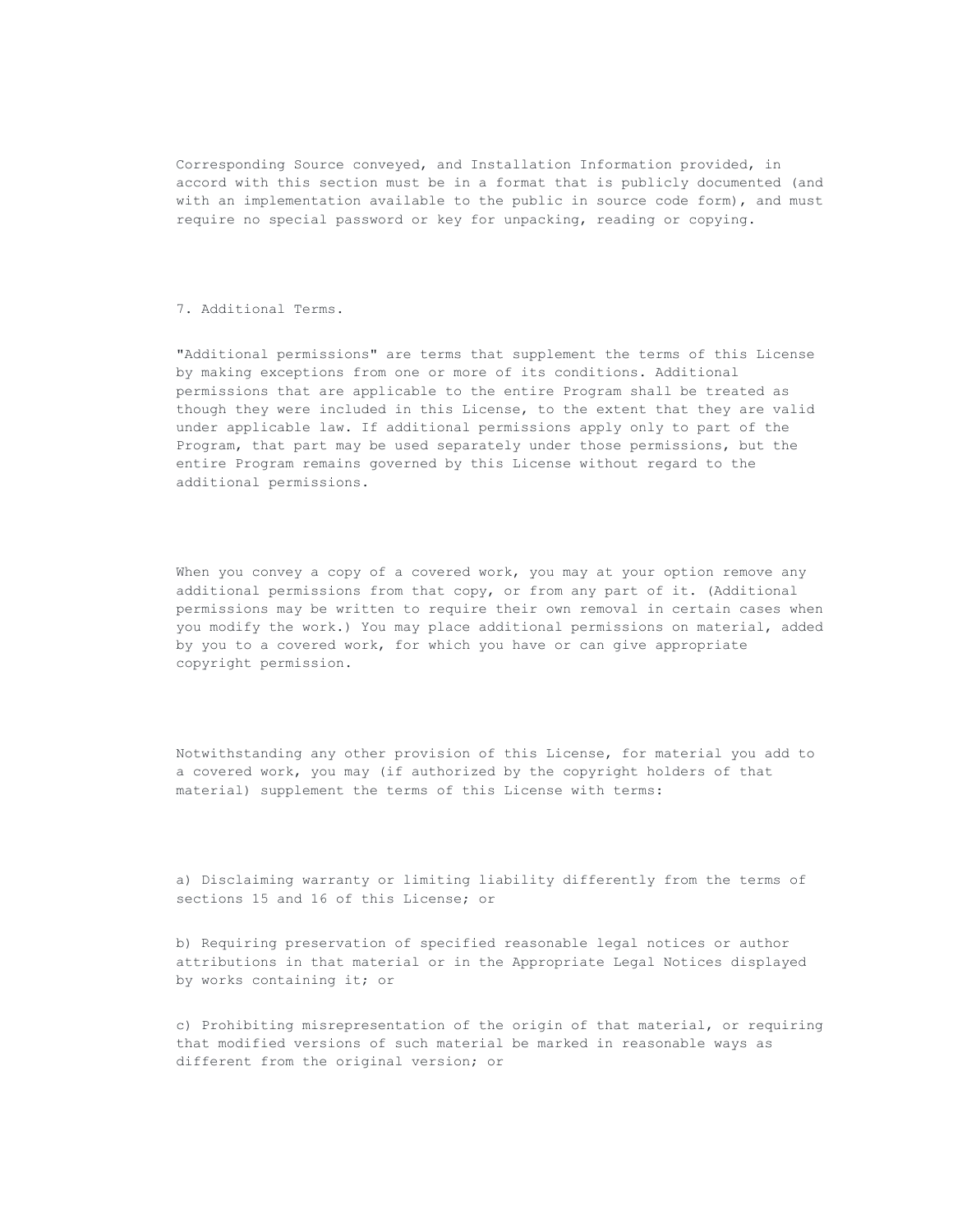d) Limiting the use for publicity purposes of names of licensors or authors of the material; or

e) Declining to grant rights under trademark law for use of some trade names, trademarks, or service marks; or

f) Requiring indemnification of licensors and authors of that material by anyone who conveys the material (or modified versions of it) with contractual assumptions of liability to the recipient, for any liability that these contractual assumptions directly impose on those licensors and authors.

All other non-permissive additional terms are considered "further restrictions" within the meaning of section 10. If the Program as you received it, or any part of it, contains a notice stating that it is governed by this License along with a term that is a further restriction, you may remove that term. If a license document contains a further restriction but permits relicensing or conveying under this License, you may add to a covered work material governed by the terms of that license document, provided that the further restriction does not survive such relicensing or conveying.

If you add terms to a covered work in accord with this section, you must place, in the relevant source files, a statement of the additional terms that apply to those files, or a notice indicating where to find the applicable terms.

Additional terms, permissive or non-permissive, may be stated in the form of a separately written license, or stated as exceptions; the above requirements apply either way.

8. Termination.

You may not propagate or modify a covered work except as expressly provided under this License. Any attempt otherwise to propagate or modify it is void, and will automatically terminate your rights under this License (including any patent licenses granted under the third paragraph of section 11).

However, if you cease all violation of this License, then your license from a particular copyright holder is reinstated (a) provisionally, unless and until the copyright holder explicitly and finally terminates your license, and (b) permanently, if the copyright holder fails to notify you of the violation by some reasonable means prior to 60 days after the cessation.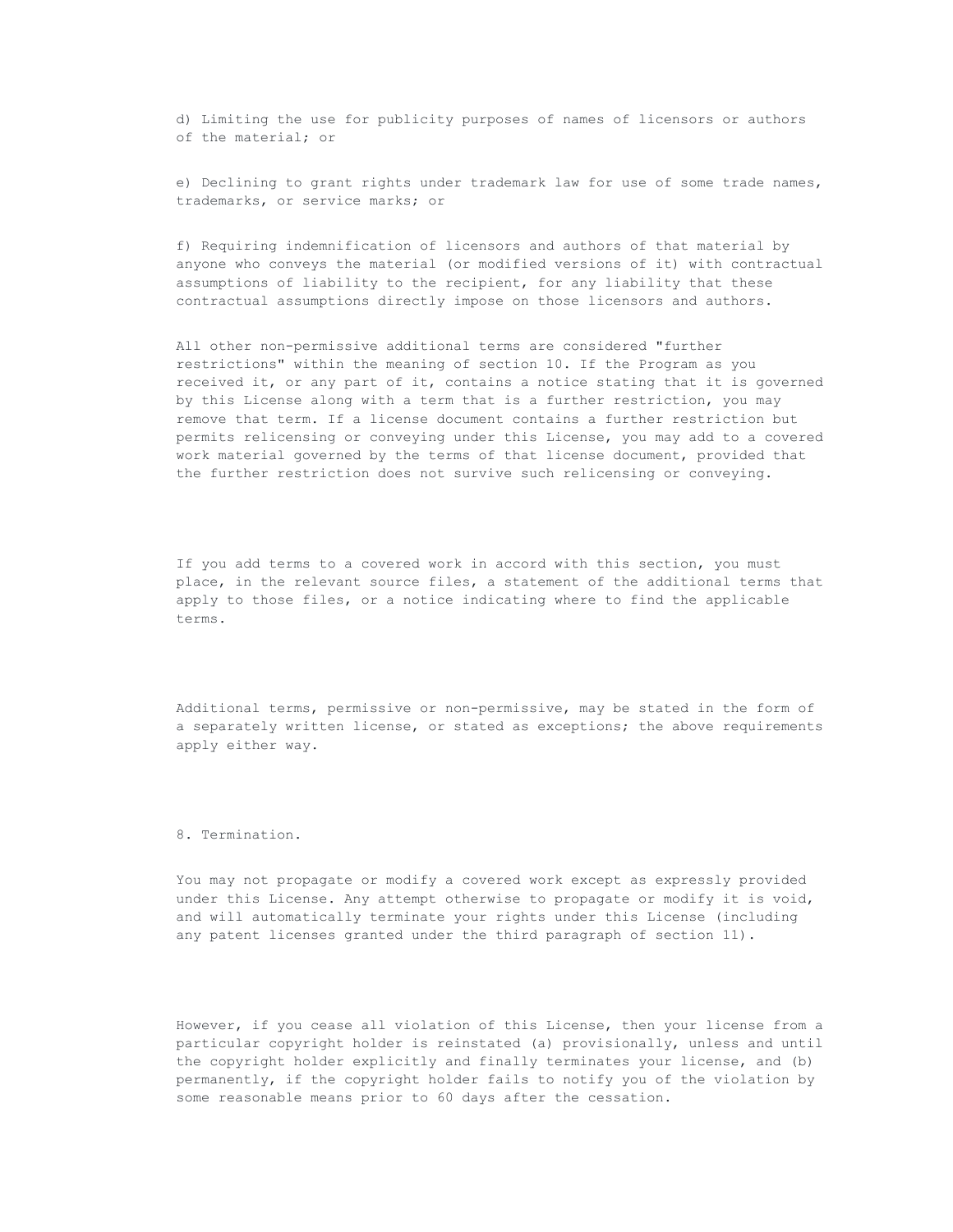Moreover, your license from a particular copyright holder is reinstated permanently if the copyright holder notifies you of the violation by some reasonable means, this is the first time you have received notice of violation of this License (for any work) from that copyright holder, and you cure the violation prior to 30 days after your receipt of the notice.

Termination of your rights under this section does not terminate the licenses of parties who have received copies or rights from you under this License. If your rights have been terminated and not permanently reinstated, you do not qualify to receive new licenses for the same material under section 10.

9. Acceptance Not Required for Having Copies.

You are not required to accept this License in order to receive or run a copy of the Program. Ancillary propagation of a covered work occurring solely as a consequence of using peer-to-peer transmission to receive a copy likewise does not require acceptance. However, nothing other than this License grants you permission to propagate or modify any covered work. These actions infringe copyright if you do not accept this License. Therefore, by modifying or propagating a covered work, you indicate your acceptance of this License to do so.

10. Automatic Licensing of Downstream Recipients.

Each time you convey a covered work, the recipient automatically receives a license from the original licensors, to run, modify and propagate that work, subject to this License. You are not responsible for enforcing compliance by third parties with this License.

An "entity transaction" is a transaction transferring control of an organization, or substantially all assets of one, or subdividing an organization, or merging organizations. If propagation of a covered work results from an entity transaction, each party to that transaction who receives a copy of the work also receives whatever licenses to the work the party's predecessor in interest had or could give under the previous paragraph, plus a right to possession of the Corresponding Source of the work from the predecessor in interest, if the predecessor has it or can get it with reasonable efforts.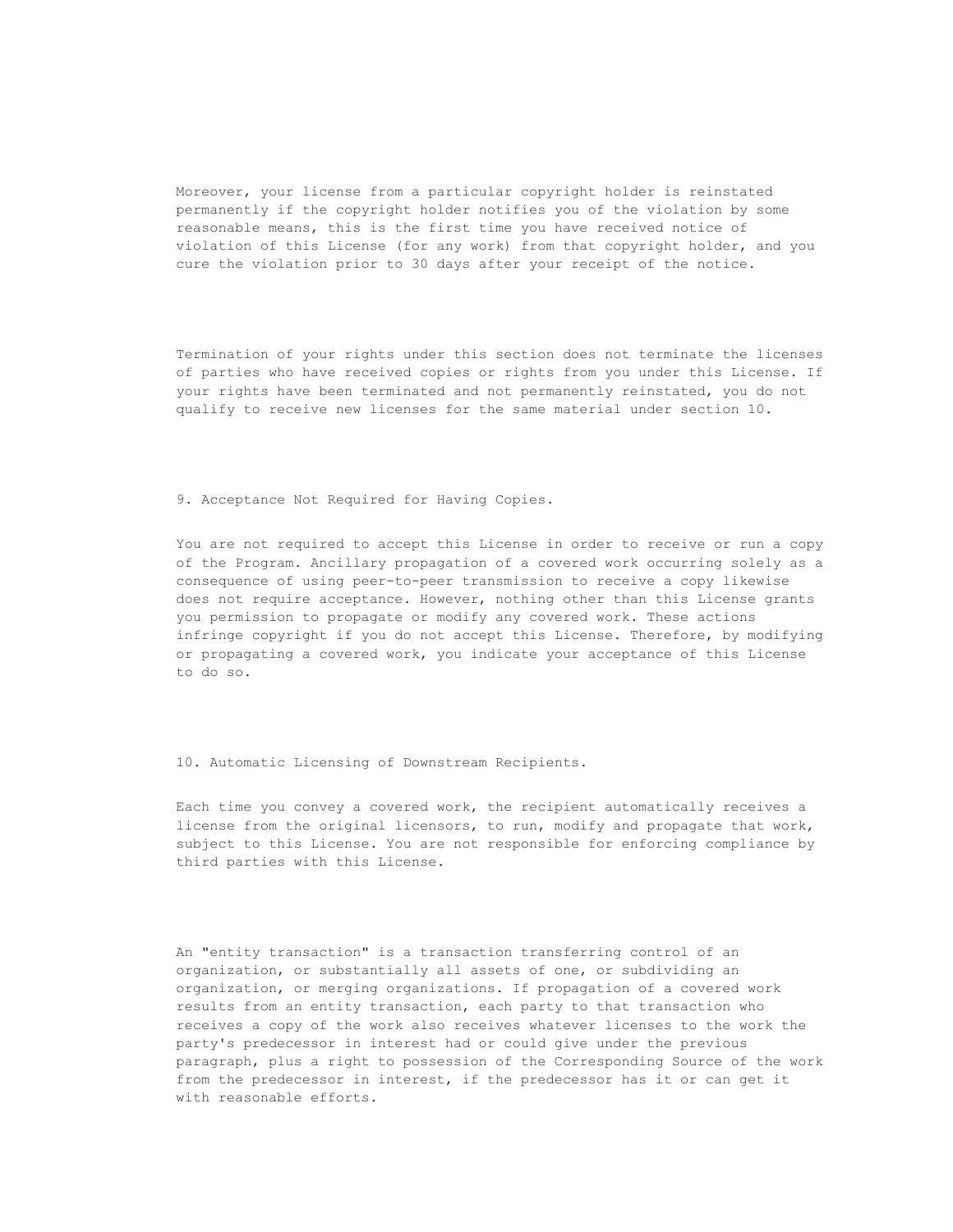You may not impose any further restrictions on the exercise of the rights granted or affirmed under this License. For example, you may not impose a license fee, royalty, or other charge for exercise of rights granted under this License, and you may not initiate litigation (including a cross-claim or counterclaim in a lawsuit) alleging that any patent claim is infringed by making, using, selling, offering for sale, or importing the Program or any portion of it.

#### 11. Patents.

A "contributor" is a copyright holder who authorizes use under this License of the Program or a work on which the Program is based. The work thus licensed is called the contributor's "contributor version".

A contributor's "essential patent claims" are all patent claims owned or controlled by the contributor, whether already acquired or hereafter acquired, that would be infringed by some manner, permitted by this License, of making, using, or selling its contributor version, but do not include claims that would be infringed only as a consequence of further modification of the contributor version. For purposes of this definition, "control" includes the right to grant patent sublicenses in a manner consistent with the requirements of this License.

Each contributor grants you a non-exclusive, worldwide, royalty-free patent license under the contributor's essential patent claims, to make, use, sell, offer for sale, import and otherwise run, modify and propagate the contents of its contributor version.

In the following three paragraphs, a "patent license" is any express agreement or commitment, however denominated, not to enforce a patent (such as an express permission to practice a patent or covenant not to sue for patent infringement). To "grant" such a patent license to a party means to make such an agreement or commitment not to enforce a patent against the party.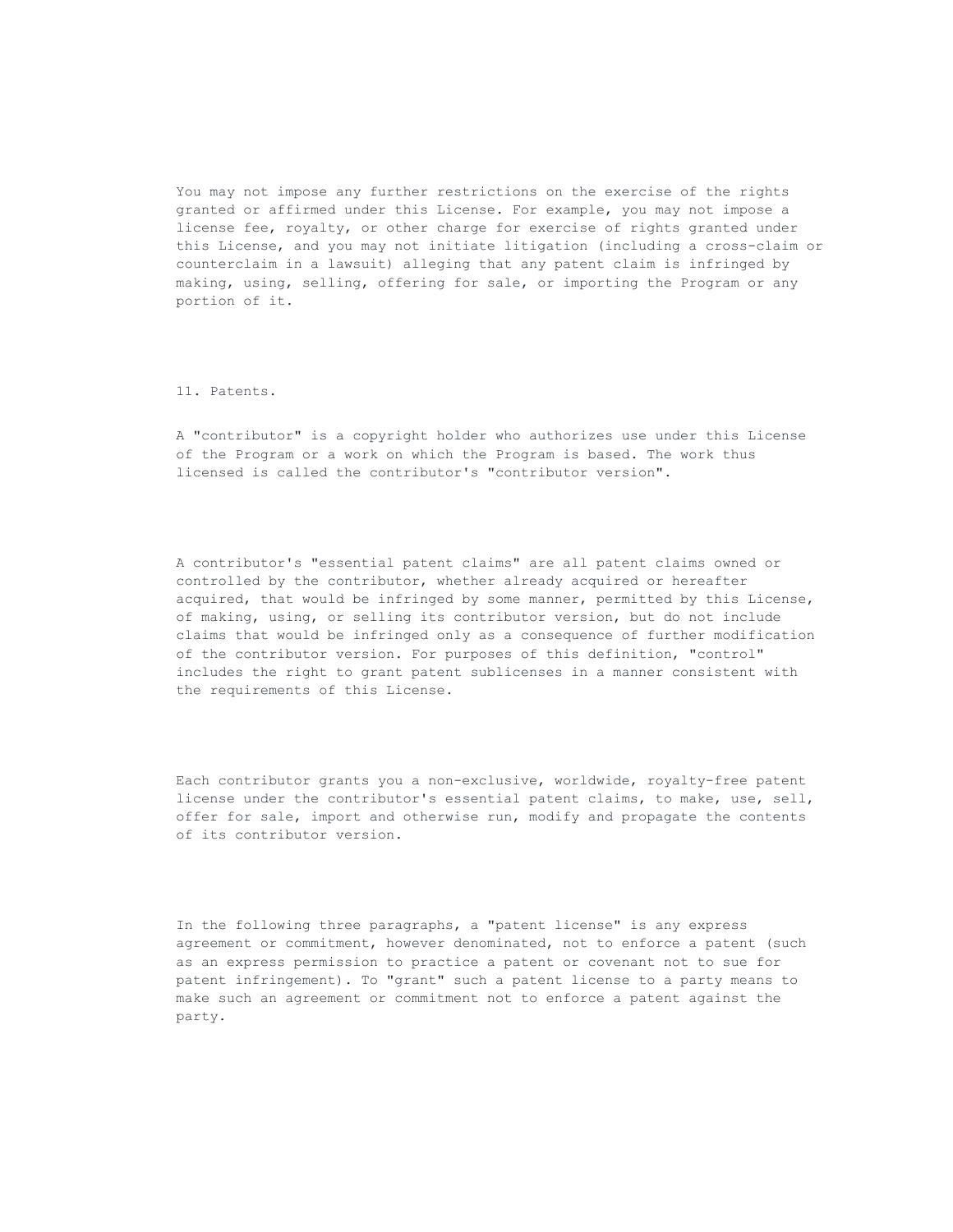If you convey a covered work, knowingly relying on a patent license, and the Corresponding Source of the work is not available for anyone to copy, free of charge and under the terms of this License, through a publicly available network server or other readily accessible means, then you must either (1) cause the Corresponding Source to be so available, or (2) arrange to deprive yourself of the benefit of the patent license for this particular work, or (3) arrange, in a manner consistent with the requirements of this License, to extend the patent license to downstream recipients. "Knowingly relying" means you have actual knowledge that, but for the patent license, your conveying the covered work in a country, or your recipient's use of the covered work in a country, would infringe one or more identifiable patents in that country that you have reason to believe are valid.

If, pursuant to or in connection with a single transaction or arrangement, you convey, or propagate by procuring conveyance of, a covered work, and grant a patent license to some of the parties receiving the covered work authorizing them to use, propagate, modify or convey a specific copy of the covered work, then the patent license you grant is automatically extended to all recipients of the covered work and works based on it.

A patent license is "discriminatory" if it does not include within the scope of its coverage, prohibits the exercise of, or is conditioned on the non-exercise of one or more of the rights that are specifically granted under this License. You may not convey a covered work if you are a party to an arrangement with a third party that is in the business of distributing software, under which you make payment to the third party based on the extent of your activity of conveying the work, and under which the third party grants, to any of the parties who would receive the covered work from you, a discriminatory patent license (a) in connection with copies of the covered work conveyed by you (or copies made from those copies), or (b) primarily for and in connection with specific products or compilations that contain the covered work, unless you entered into that arrangement, or that patent license was granted, prior to 28 March 2007.

Nothing in this License shall be construed as excluding or limiting any implied license or other defenses to infringement that may otherwise be available to you under applicable patent law.

# 12. No Surrender of Others' Freedom.

If conditions are imposed on you (whether by court order, agreement or otherwise) that contradict the conditions of this License, they do not excuse you from the conditions of this License. If you cannot convey a covered work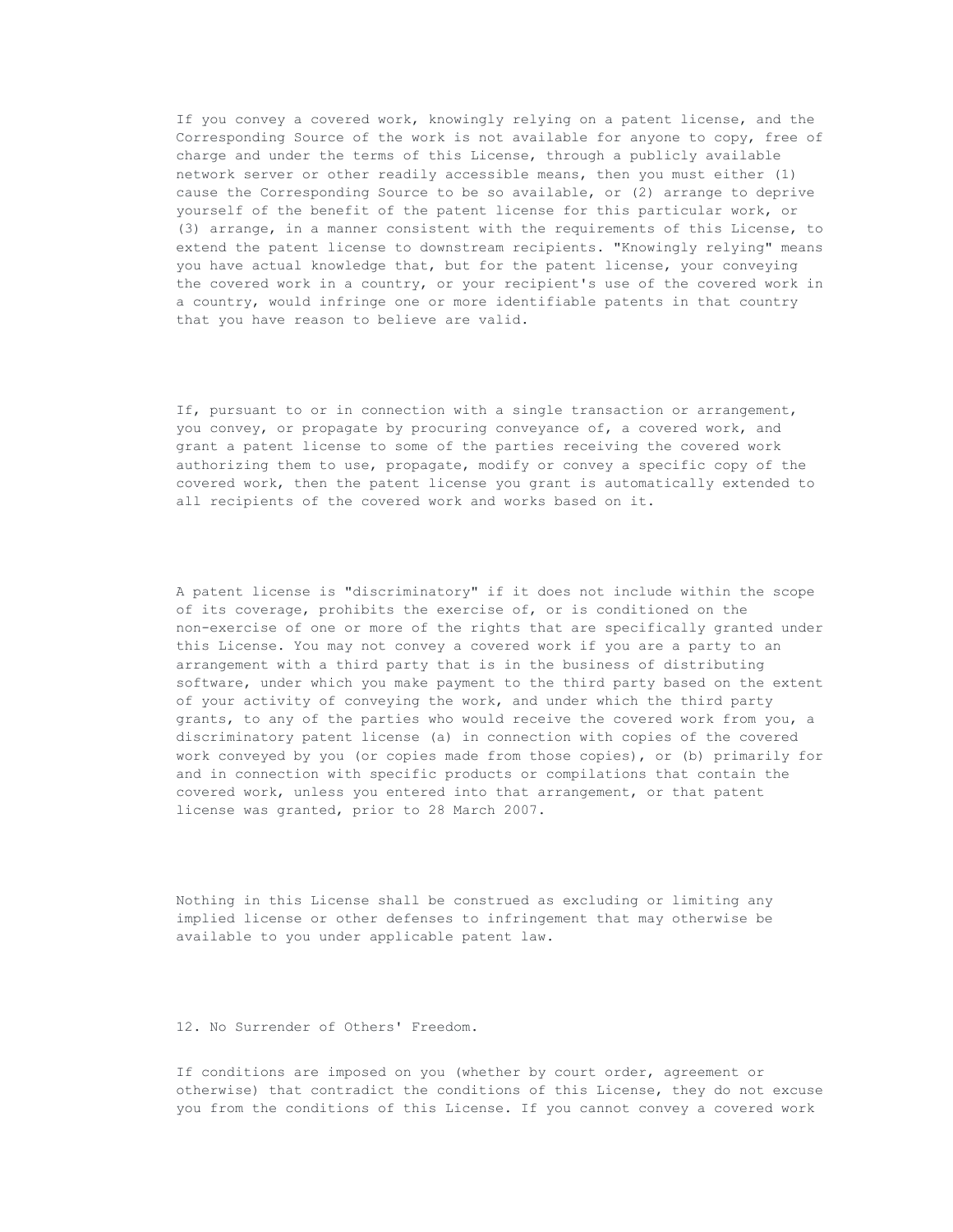so as to satisfy simultaneously your obligations under this License and any other pertinent obligations, then as a consequence you may not convey it at all. For example, if you agree to terms that obligate you to collect a royalty for further conveying from those to whom you convey the Program, the only way you could satisfy both those terms and this License would be to refrain entirely from conveying the Program.

13. Use with the GNU Affero General Public License.

Notwithstanding any other provision of this License, you have permission to link or combine any covered work with a work licensed under version 3 of the GNU Affero General Public License into a single combined work, and to convey the resulting work. The terms of this License will continue to apply to the part which is the covered work, but the special requirements of the GNU Affero General Public License, section 13, concerning interaction through a network will apply to the combination as such.

14. Revised Versions of this License.

The Free Software Foundation may publish revised and/or new versions of the GNU General Public License from time to time. Such new versions will be similar in spirit to the present version, but may differ in detail to address new problems or concerns.

Each version is given a distinguishing version number. If the Program specifies that a certain numbered version of the GNU General Public License "or any later version" applies to it, you have the option of following the terms and conditions either of that numbered version or of any later version published by the Free Software Foundation. If the Program does not specify a version number of the GNU General Public License, you may choose any version ever published by the Free Software Foundation.

If the Program specifies that a proxy can decide which future versions of the GNU General Public License can be used, that proxy's public statement of acceptance of a version permanently authorizes you to choose that version for the Program.

Later license versions may give you additional or different permissions. However, no additional obligations are imposed on any author or copyright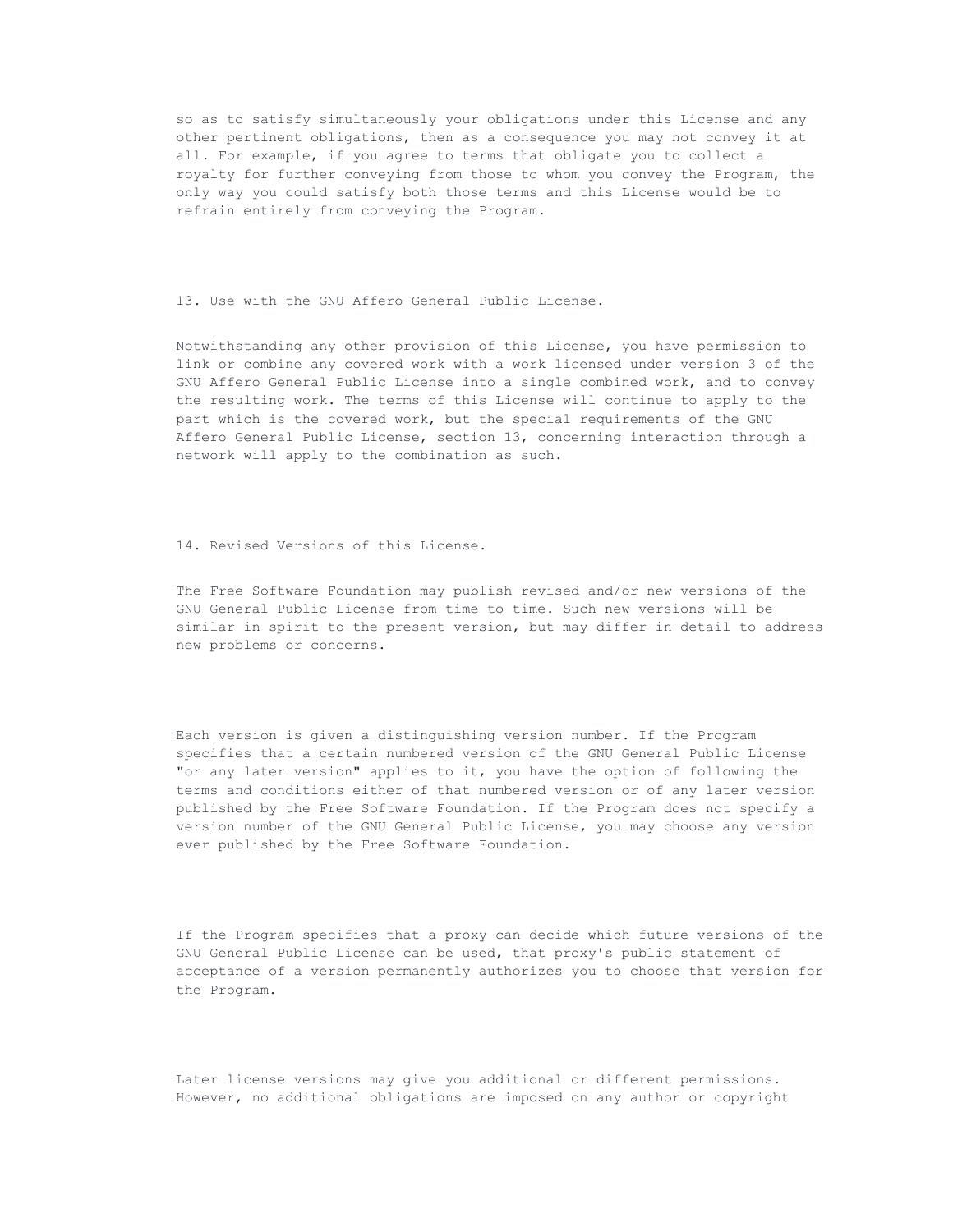holder as a result of your choosing to follow a later version.

### 15. Disclaimer of Warranty.

THERE IS NO WARRANTY FOR THE PROGRAM, TO THE EXTENT PERMITTED BY APPLICABLE LAW. EXCEPT WHEN OTHERWISE STATED IN WRITING THE COPYRIGHT HOLDERS AND/OR OTHER PARTIES PROVIDE THE PROGRAM "AS IS" WITHOUT WARRANTY OF ANY KIND, EITHER EXPRESSED OR IMPLIED, INCLUDING, BUT NOT LIMITED TO, THE IMPLIED WARRANTIES OF MERCHANTABILITY AND FITNESS FOR A PARTICULAR PURPOSE. THE ENTIRE RISK AS TO THE QUALITY AND PERFORMANCE OF THE PROGRAM IS WITH YOU. SHOULD THE PROGRAM PROVE DEFECTIVE, YOU ASSUME THE COST OF ALL NECESSARY SERVICING, REPAIR OR CORRECTION.

#### 16. Limitation of Liability.

IN NO EVENT UNLESS REQUIRED BY APPLICABLE LAW OR AGREED TO IN WRITING WILL ANY COPYRIGHT HOLDER, OR ANY OTHER PARTY WHO MODIFIES AND/OR CONVEYS THE PROGRAM AS PERMITTED ABOVE, BE LIABLE TO YOU FOR DAMAGES, INCLUDING ANY GENERAL, SPECIAL, INCIDENTAL OR CONSEQUENTIAL DAMAGES ARISING OUT OF THE USE OR INABILITY TO USE THE PROGRAM (INCLUDING BUT NOT LIMITED TO LOSS OF DATA OR DATA BEING RENDERED INACCURATE OR LOSSES SUSTAINED BY YOU OR THIRD PARTIES OR A FAILURE OF THE PROGRAM TO OPERATE WITH ANY OTHER PROGRAMS), EVEN IF SUCH HOLDER OR OTHER PARTY HAS BEEN ADVISED OF THE POSSIBILITY OF SUCH DAMAGES.

17. Interpretation of Sections 15 and 16.

If the disclaimer of warranty and limitation of liability provided above cannot be given local legal effect according to their terms, reviewing courts shall apply local law that most closely approximates an absolute waiver of all civil liability in connection with the Program, unless a warranty or assumption of liability accompanies a copy of the Program in return for a fee.

END OF TERMS AND CONDITIONS

How to Apply These Terms to Your New Programs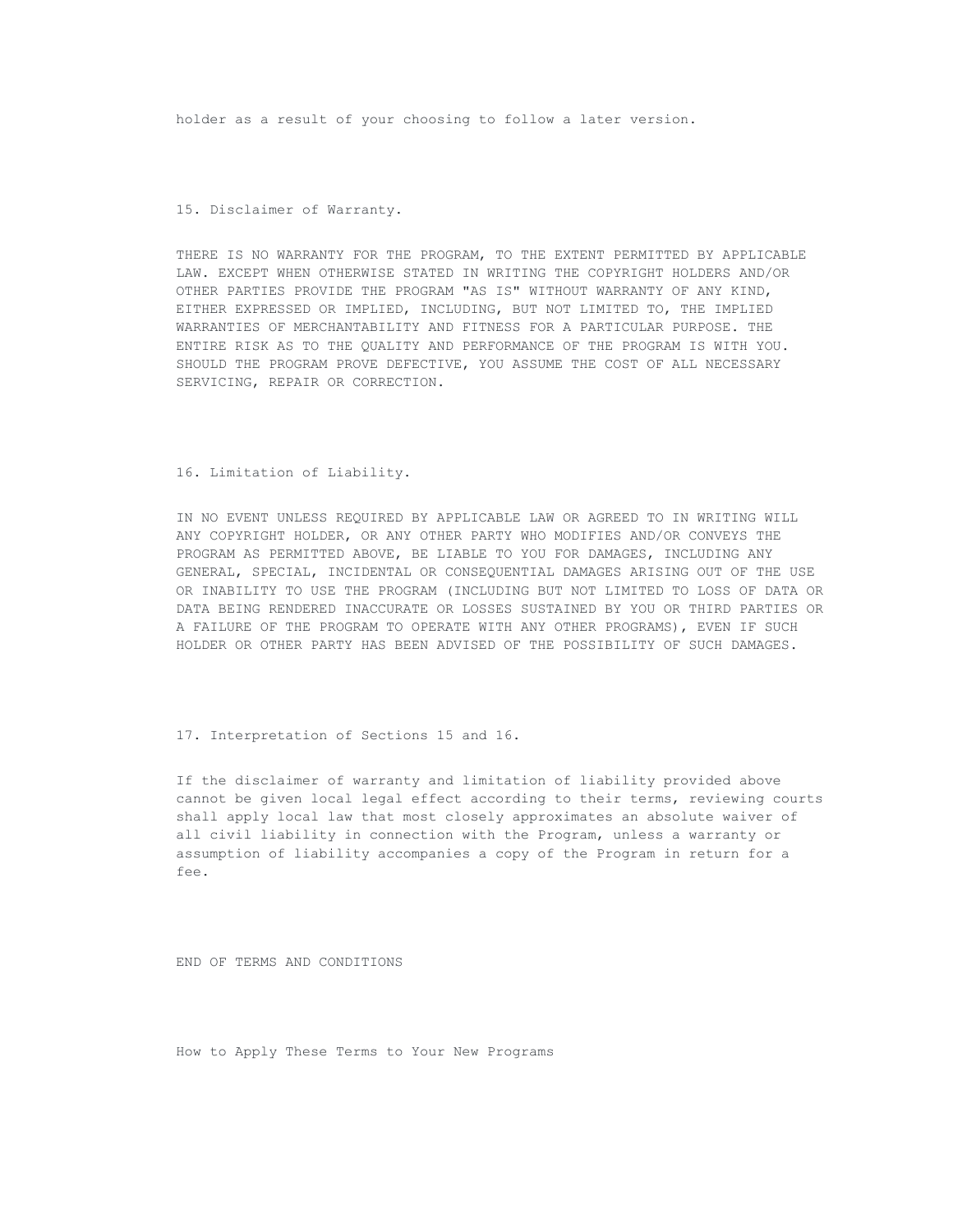If you develop a new program, and you want it to be of the greatest possible use to the public, the best way to achieve this is to make it free software which everyone can redistribute and change under these terms.

To do so, attach the following notices to the program. It is safest to attach them to the start of each source file to most effectively state the exclusion of warranty; and each file should have at least the "copyright" line and a pointer to where the full notice is found.

<one line to give the program's name and a brief idea of what it does.> Copyright (C) <year> <name of author>

This program is free software: you can redistribute it and/or modify it under the terms of the GNU General Public License as published by the Free Software Foundation, either version 3 of the License, or (at your option) any later version.

This program is distributed in the hope that it will be useful, but WITHOUT ANY WARRANTY; without even the implied warranty of MERCHANTABILITY or FITNESS FOR A PARTICULAR PURPOSE. See the GNU General Public License for more details.

You should have received a copy of the GNU General Public License along with this program. If not, see <https://www.gnu.org/licenses/>. Also add information on how to contact you by electronic and paper mail.